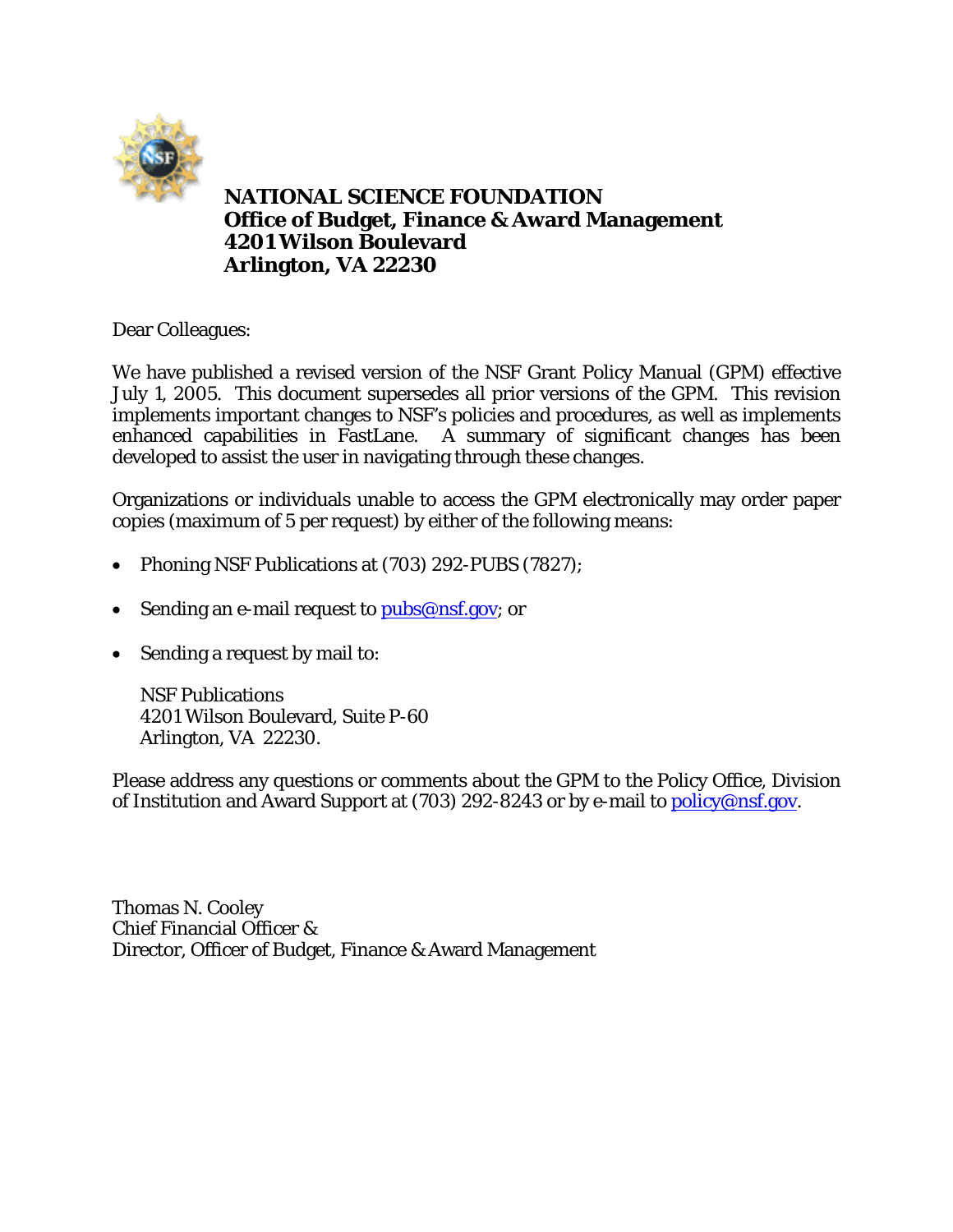## **FOREWORD**

This *Grant Policy Manual* (GPM) is a compendium of basic NSF policies and procedures for use by the grantee community and NSF staff. Its coverage includes the NSF award process, from issuance and administration of an award through closeout. Guidance regarding other grant requirements or considerations that either are not universally applicable or which do not follow the award cycle is also provided.

General information about NSF programs may be found on the NSF website at [http://www.nsf.gov/funding/browse\\_all\\_funding.jsp.](http://www.nsf.gov/funding/browse_all_funding.jsp) Additional information about special requirements of individual NSF programs may be obtained from the appropriate Foundation program offices. Information about most program deadlines and target dates for proposals are available on the NSF website at [http://www.nsf.gov/funding/pgm\\_list.jsp?org=NSF&ord=date.](http://www.nsf.gov/funding/pgm_list.jsp?org=NSF&ord=date) Program deadline and target date information also appears in individual program announcements and solicitations and on relevant NSF Divisional websites.

Grants.gov provides an additional electronic capability to search for Federal government-wide grant opportunities. NSF funding opportunities may be accessed via this mechanism. Further information on Grants.gov may be obtained at [http://www.grants.gov.](http://www.grants.gov)

The *Grant Proposal Guide* (GPG) provides guidance for the preparation and submission of proposals to NSF. Some NSF programs have program solicitations that modify the general provisions of this Guide, and, in such cases, the guidelines provided in the solicitation must be followed. Contact with NSF program personnel prior to proposal preparation is encouraged.

The National Science Foundation has Telephonic Device for the Deaf (TDD) and Federal Information Relay Service (FIRS) capabilities that enable individuals with hearing impairments to communicate with the Foundation about NSF programs, employment or general information. TDD may be accessed at (703) 292-5090 or (800) 281-8749; FIRS at (800) 877-8339. The National Science Foundation Information Center may be reached at (703) 292-5111.

All NSF publications should be clear and understandable. If you have suggestions on how NSF can improve this or other NSF publications, please email [plainlanguage@nsf.gov.](mailto:plainlanguage@nsf.gov)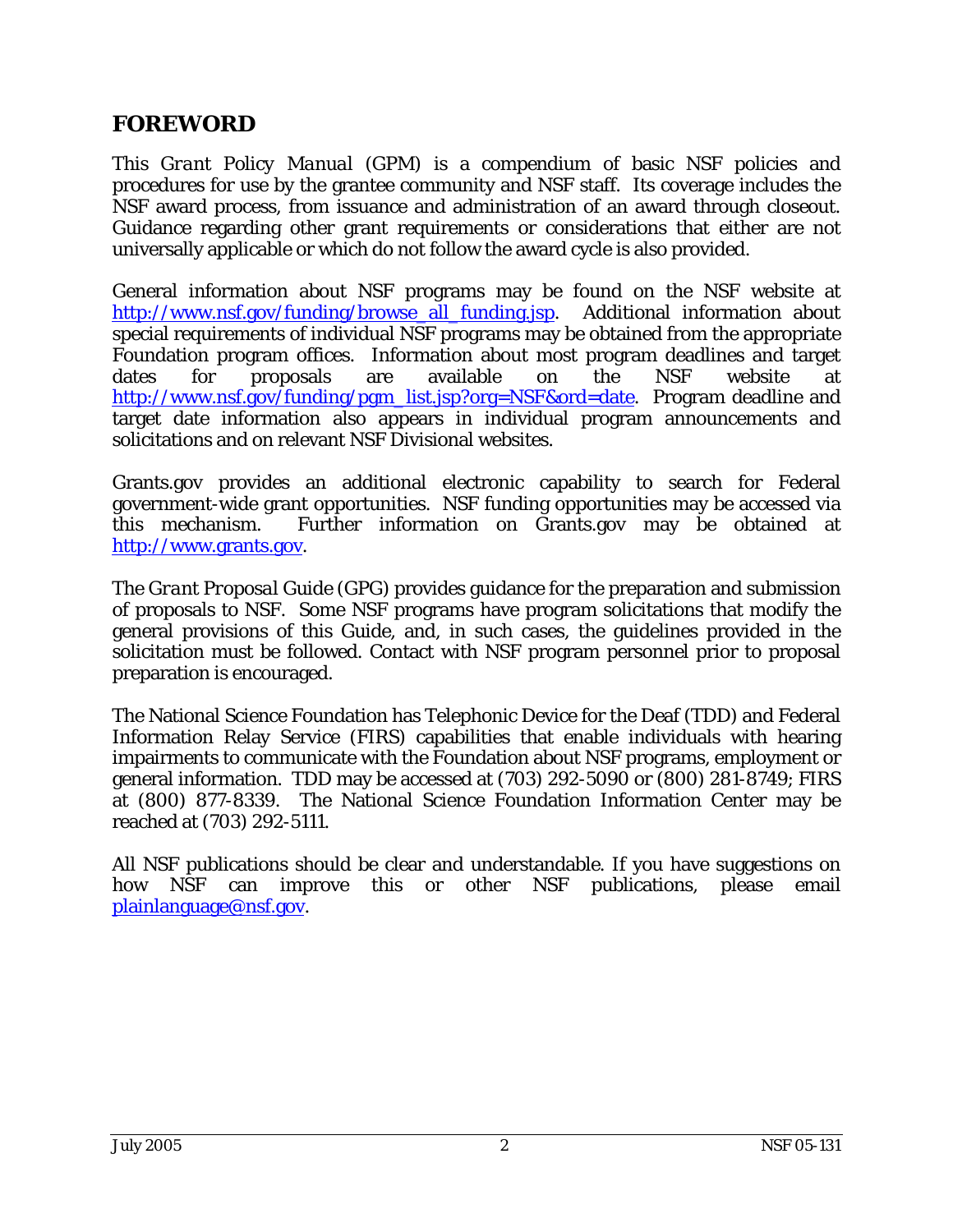# **SUMMARY OF SIGNIFICANT CHANGES**

## **Overall Document**

 Editorial changes have been made throughout the document either to clarify or enhance the intended meaning of a sentence or section.

## **Dear Colleague Letter**

• The phone number and mailing address for NSF publications have been updated.

## **Foreword**

- The phone number for contacting NSF via the Telephonic Device for the Deaf (TDD) has been updated to include a toll free number.
- Information on Grants.gov has been added as an addition search mechanism for Federal government-wide grant opportunities.

## **Acronyms**

 The Acronym listing has been updated to reflect current names for documents or organizations. Acronyms that no longer appear in the GPM have been removed from the listing.

## **Chapter I Basic Information**

- The Division of Grants and Agreements (DGA) has reorganized and its description has been revised to reflect its current mission and function. DGA is responsible for the business, financial and administrative review of recommended grants, cooperative agreements and other assistance awards, and assuring that they are consistent with applicable policies, regulations, directives and fund certifications. (GPM 113 "Division of Grants and Agreements")
- A new division, Division of Institution and Award Support (DIAS), has been added to the Office of Budget, Finance and Award Management. DIAS is responsible for risk assessment and post-award monitoring activities, grants and agreements policy including clearance of NSF proposal-generating documents, outreach to the external community, cost analysis and award support, audit resolution and electronic awards and procurement systems administration. (GPM 114 "Division of Institution and Award Support")
- \* References to the Division of Acquisition and Cost Support have been removed, as the division has reorganized and been renamed the Division of Contracts and Complex Agreements (DCCA). DCCA is responsible for solicitation, negotiation, award and administration of NSF contracts and of complex cooperative agreements for NSF's research facilities, major research tools and various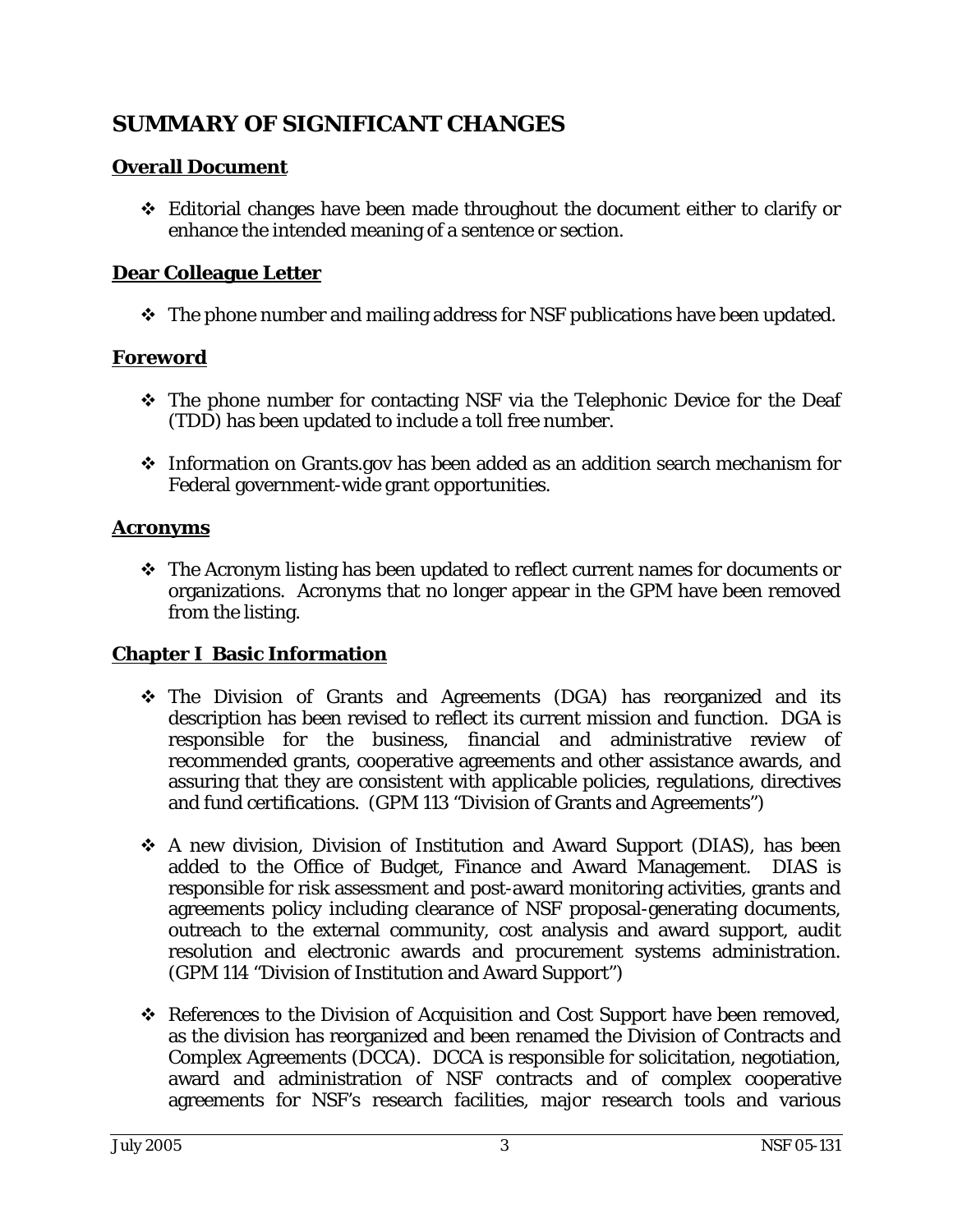science, technology, engineering and education center programs (GPM 115 "Division of Contracts and Complex Agreements")

## **Chapter II NSF Awards**

- The definition of Principal Investigator/Project Director (PI/PD) has been expanded to include coverage of co-PI/PD. (GPM 210, "Definitions")
- PIs may access their award notices via FastLane. (GPM 230, "Award Instrument")
- Cooperative Agreement (CA) coverage has been revised to include CA Technical/Programmatic and CA Financial/Administrative Terms and Conditions. (GPM 240, "NSF Award Conditions")
- The first NSF approved no-cost extension will be subject to the approval of the cognizant NSF Program Officer. The second NSF approved no-cost extension will continue to be subject to the approval of the NSF Grants Officer. A footnote has been added indicating that SGER awards are not eligible for the granteeapproved extension. (GPM 253.2 "No-Cost Extension")
- Special Creativity Extensions should be submitted electronically via the supplemental funding request module in FastLane. (GPM 253.3 "Two-Year Extensions for Special Creativity")
- Continuing Grant Increments funding is made available by the cognizant NSF Program Officer when the annual report is accepted. The sponsored projects office and the PI are notified electronically of NSF's approval. (GPM 263 "Continued Support (Continuing Grants)")

## **Chapter III Grant Administration**

- $\div$  Upon acceptance of award by the transfer organization, any special terms and conditions, as appropriate, cited in the original award will convey to the new grantee organization. Note that if the PI's original award was submitted in response to a program solicitation that required cost sharing as part of the award, any unmet portion of this cost sharing requirement also must be addressed by the new organization in the budget portion of the transfer request. The cost sharing will be reflected as a condition in the award at the new grantee organization. (GPM 312.8 "Disposition of a Grant when a PI/PD transfers from One Organization to Another Organization")
- The Foundation's cost sharing policies are currently under discussion by NSF Senior Management. This section will be revised accordingly based on the outcome of those discussions. Guidance regarding the October 2004 National Science Board decision can be found at: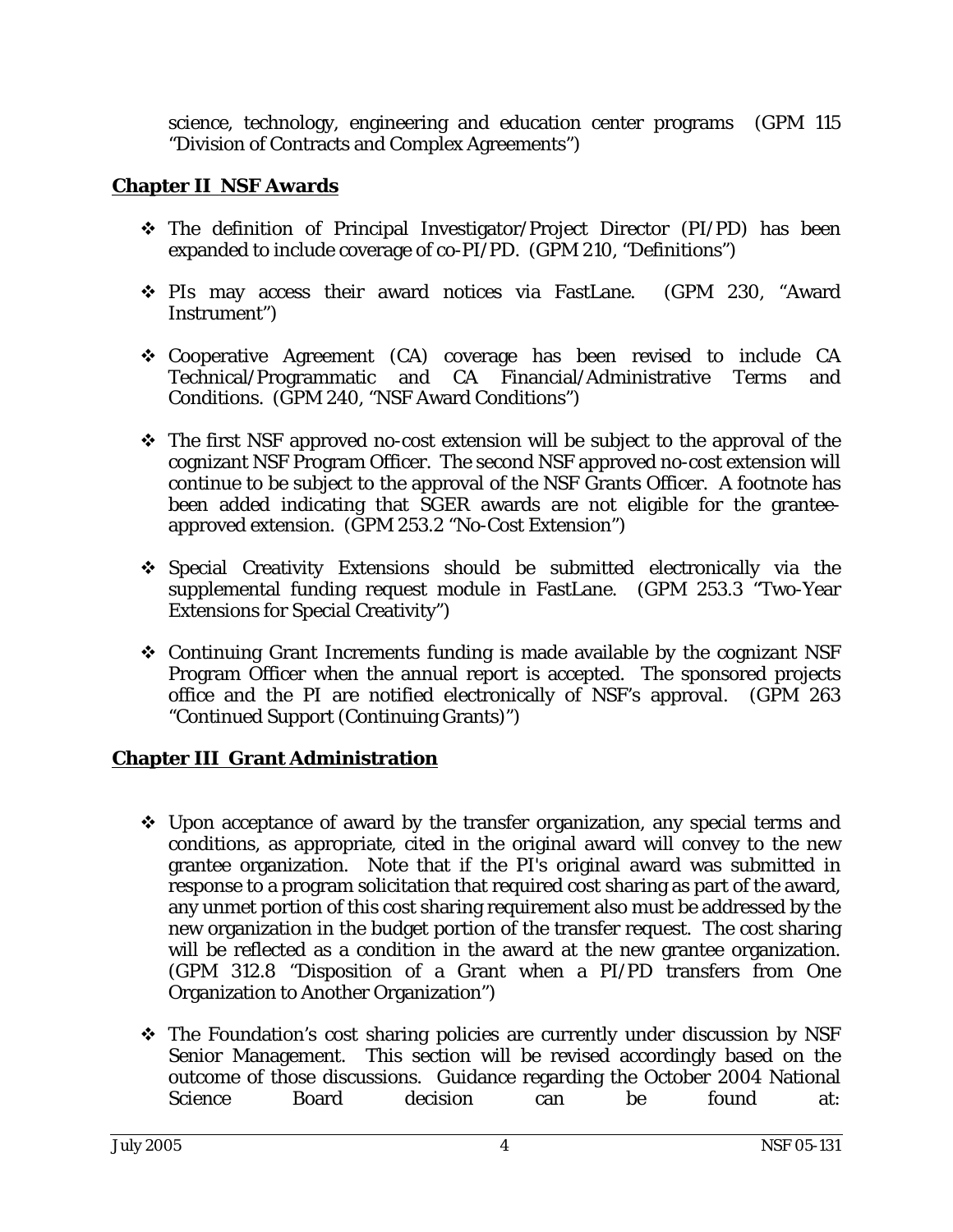[http://www.nsf.gov/publications/pub\\_summ.jsp?ods\\_key=cspolicy1004.](http://www.nsf.gov/publications/pub_summ.jsp?ods_key=cspolicy1004) (GPM 333.2 "Solicited Research Projects")

- Statutory (1%) cost sharing is not required in solicitations. If any cost sharing is required, it will be explicitly stated in the program solicitation. (GPM 333.2 "Solicited Research Projects")
- Footnote has been added indicating that annual certifications for awards with cost sharing requirements of \$500,000 or more must be submitted electronically via FastLane. (GPM 333.3 "Cost Sharing Amount")
- Language has been added to emphasize the required submission of the final project report. Failure to provide reports will delay NSF review and processing of pending proposals for all identified PIs and co-PIs on a given award. (GPM 344 "Compliance with Technical Reporting Requirements")
- Exhibit III-1 "Grantee Notifications to and Requests for Approval from the National Science Foundation" has been updated to reflect the Program Officer's approval of the first NSF-approved no-cost extension.

## **Chapter IV Financial Requirements and Payments**

- Definition for NSF Obligations has been updated. (GPM 420 "Definitions")
- Language on requesting payments for Special Payment grantees and foreign grantees has been updated to include grantees using Automated Standard Application for Payments (ASAP). (GPM 431 "Requesting Payments")
- Instructions on submitting the SF270 have been updated. Unless the NSF award letter states otherwise, the form should be sent to the cognizant grants officer via the fax number or mailing address provided. (GPM 434 "Special Payment Grantees")
- The previous section on ACH Vendor Express has been deleted. A new section on Grantee Electronic Forms Transfer System Update has been added. (GPM 436 "Grantee EFT Update")
- SF 3881 has been deleted. SF 270 (Request for Advance or Reimbursement form) has been added as Exhibit IV-1.

## **Chapter V Grantee Standards**

 An e-mail address has been added for the NSF Property Administrator. (GPM 546.3 "Procedures")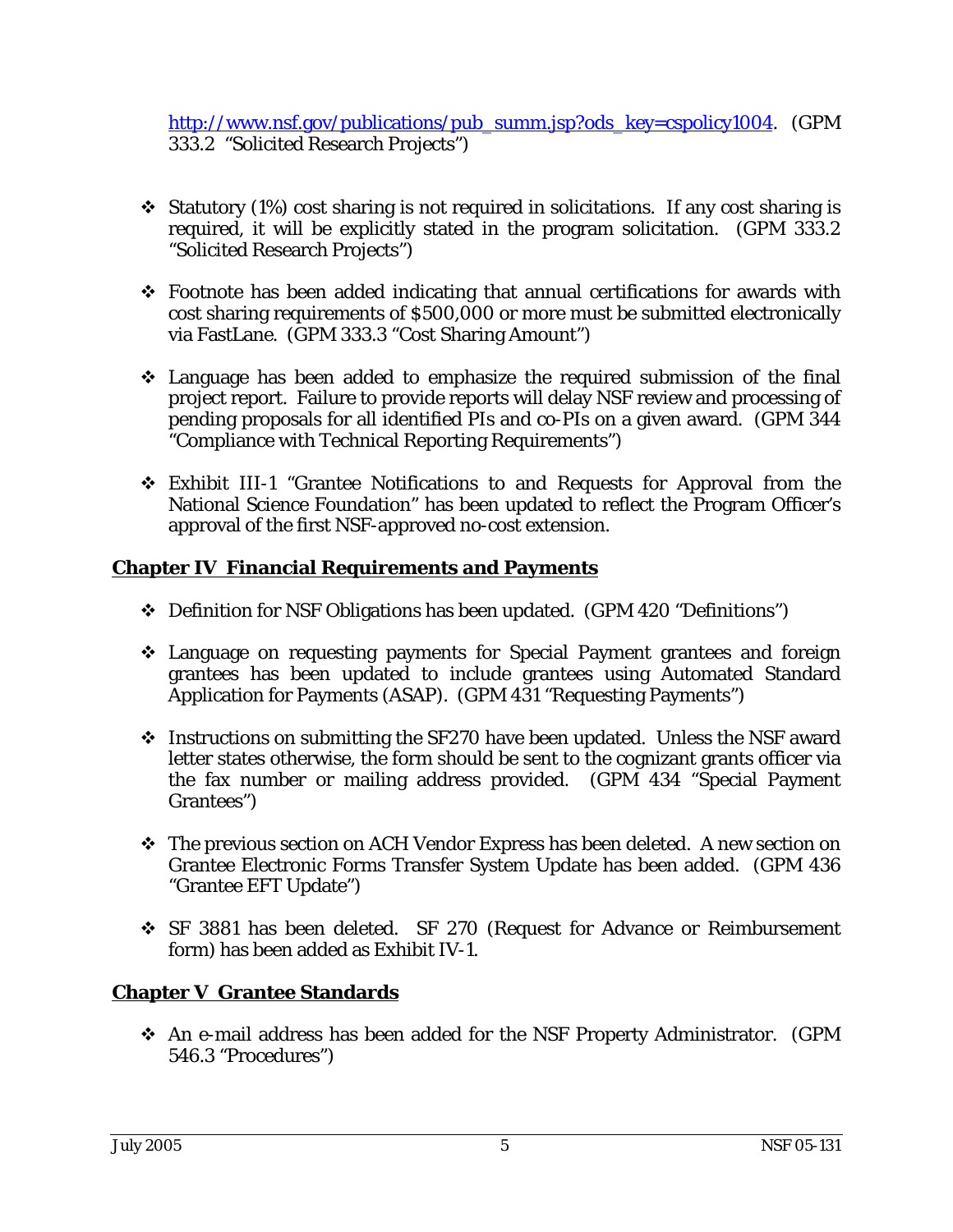## **Chapter VI Allowability of Costs**

- Coverage of extra compensation above base salary has been removed from the GPM, as the issue is covered in section J.10 of OMB Circular A-21. (GPM 611.1 "Salaries and Wages")
- A fixed rate is fixed both for funding and reimbursement. When NSF funds an award using a fixed indirect cost rate, the grantee may recover indirect costs from grant funds at no more than the fixed rate established for the award. NSF will not amend a grant solely to provide additional funds for changes in indirect cost rates. (GPM 633.1 "Basic Policy")

#### **Chapter VII Other Grant Requirements**

- All projects involving human subjects must either have IRB approval before issuance of an NSF award, or must affirm that the research is exempt from IRB review. Affirmation of exemption must come from IRB or appropriate authority of the organization (but not the PI). (GPM 711.3 "Certification of Compliance")
- Coverage of grantee obligations has been reworded for consistency with NSF policies and procedures. (GPM 744, "Grantee Obligations")
- $\div$  Grantees should be aware of any travel advisories issued by the U.S. State Department, the Centers for Disease Control and Prevention, and/or the World Health Organization, and that all travel is done at the grantee's own risk. (GPM 763 "Projects in a Foreign Country")

## **Chapter VIII Other Proposal and Award Considerations**

 $\div$  The National Security section has been expanded to include defense against transnational terrorism, and the necessary steps to follow if a recipient originates information during the course of the award that it believes requires classification. (GPM 850 "National Security")

#### **Chapter IX Reconsideration/Suspension and Termination/Disputes/Research Misconduct**

• The reasons for return of proposals without review by NSF have been supplemented with language to ensure conformance with current NSF policies, practices, and procedures. (GPM 901 "General")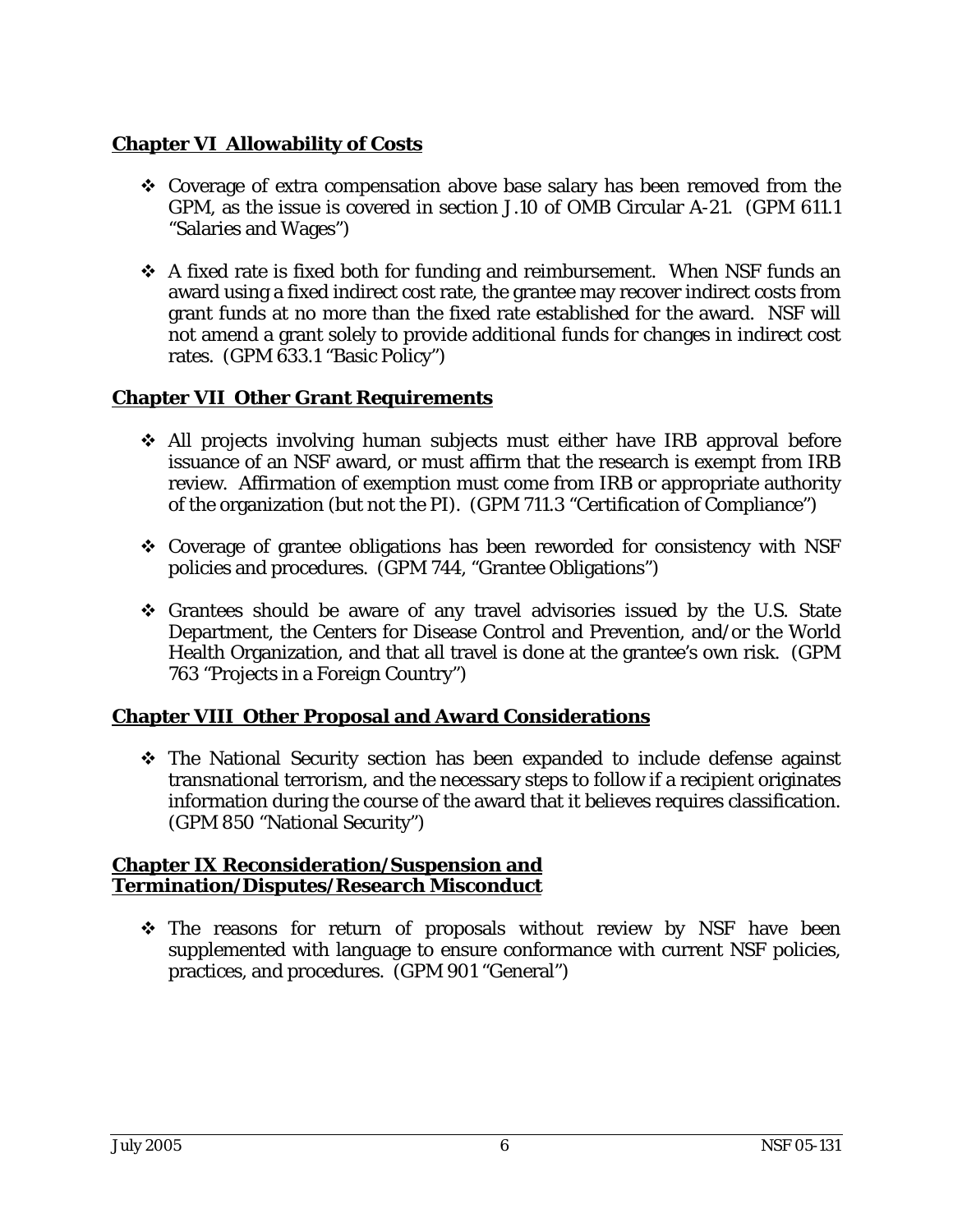# **ACRONYMS**

| <b>ABR</b>    | <b>Accomplishment-Based Renewal</b>     |
|---------------|-----------------------------------------|
| <b>ACH</b>    | <b>Automated Clearing House (U.S.</b>   |
|               | Treasury)                               |
| AD            | <b>Assistant Director</b>               |
| <b>ADPE</b>   | <b>Automatic Data Processing</b>        |
|               | Equipment                               |
| <b>ASAP</b>   | <b>Automated Standard Application</b>   |
|               | for Payments                            |
| AUO           | Area Utilization Officer (GSA)          |
| <b>CAFATC</b> | <b>Cooperative Agreement</b>            |
|               | <b>Financial/Administrative Terms</b>   |
|               | and Conditions                          |
| <b>CATPTC</b> | <b>Cooperative Agreement</b>            |
|               | <b>Technical/Programmatic Terms</b>     |
|               | and Conditions                          |
| <b>CFR</b>    | <b>Code of Federal Regulations</b>      |
| <b>CMIA</b>   | <b>Cash Management Improvement</b>      |
|               | Act                                     |
|               |                                         |
| <b>DAS</b>    | <b>Division of Administrative</b>       |
|               | <b>Services</b>                         |
| <b>DCCA</b>   | <b>Division of Contracts and</b>        |
|               | <b>Complex Agreements</b>               |
| <b>DFM</b>    | <b>Division of Financial</b>            |
|               | Management                              |
| <b>DGA</b>    | <b>Division of Grants and</b>           |
|               | <b>Agreements</b>                       |
| <b>DHHS</b>   | Department of Health and                |
|               | <b>Human Services</b>                   |
| <b>DIAS</b>   | Division of Institution and             |
|               | <b>Award Support</b>                    |
| DOC           | <b>Department of Commerce</b>           |
| <b>EFT</b>    | <b>Electronic Funds Transfer</b>        |
| E.O.          | <b>Executive Order</b>                  |
| <b>FAADS</b>  | <b>Federal Assistance Award Data</b>    |
|               | <b>System</b>                           |
| <b>FAR</b>    | <b>Federal Acquisition Regulations</b>  |
| <b>FCCOM</b>  | <b>Facilities Capital Cost of Money</b> |
|               |                                         |
| <b>FCTR</b>   | <b>Federal Cash Transactions</b>        |
|               | Report                                  |

| <b>FDP</b>   | <b>Federal Demonstration</b>             |
|--------------|------------------------------------------|
|              | Partnership                              |
| <b>FEMA</b>  | <b>Federal Emergency Management</b>      |
|              | Agency                                   |
| <b>FOIA</b>  | <b>Freedom of Information Act</b>        |
| $GC-1$       | <b>Grant General Conditions</b>          |
| <b>GOE</b>   | <b>Government Owned Equipment</b>        |
| <b>GPG</b>   | <b>Grant Proposal Guide</b>              |
| <b>GPM</b>   | <b>Grant Policy Manual</b>               |
| <b>GPO</b>   | <b>Government Printing Office</b>        |
| <b>GSA</b>   | <b>General Services Administration</b>   |
| <b>IACUC</b> | <b>Institutional Animal Care and Use</b> |
|              | Committee                                |
| <b>IBC</b>   | <b>Institutional Biosafety Committee</b> |
| ILS          | <b>Institutional Ledger Section</b>      |
| <b>IRB</b>   | <b>Institutional Review Board</b>        |
| <b>IRS</b>   | <b>Internal Revenue Service</b>          |
| IR&D         | <b>Independent Research and</b>          |
|              | Development                              |
| <b>NEPA</b>  | <b>National Environmental Policy Act</b> |
| NIH          | <b>National Institutes of Health</b>     |
| <b>NSB</b>   | <b>National Science Board</b>            |
| <b>NSF</b>   | <b>National Science Foundation</b>       |
| <b>OEO</b>   | <b>Office of Equal Opportunity</b>       |
|              | Programs                                 |
| <b>OGC</b>   | <b>Office of the General Counsel</b>     |
| <b>OIG</b>   | <b>Office of Inspector General</b>       |
| <b>OMB</b>   | <b>Office of Management and Budget</b>   |
| <b>ONR</b>   | <b>Office of Naval Research</b>          |
| <b>PD</b>    | <b>Project Director</b>                  |
| PI           | <b>Principal Investigator</b>            |
| <b>SBA</b>   | <b>Small Business Administration</b>     |
| SBIR         | <b>Small Business Innovation</b>         |
|              | <b>Research Program</b>                  |
| SF           | <b>Standard Form</b>                     |
| SGER         | <b>Small Grants for Exploratory</b>      |
|              | Research                                 |
| <b>USC</b>   | <b>United States Code</b>                |
| USDA         | U. S. Department of Agriculture          |
|              |                                          |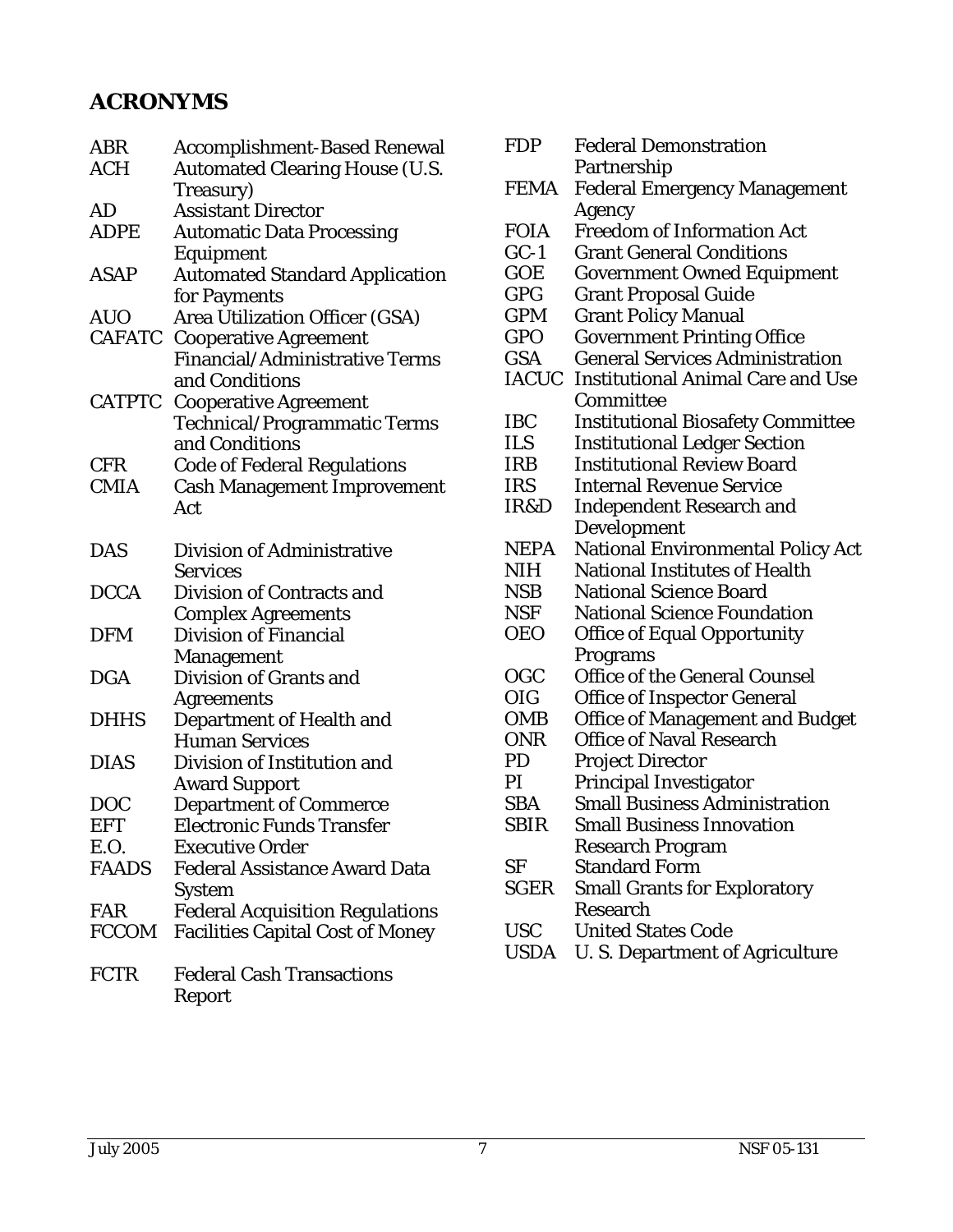## **TABLE OF CONTENTS**

#### **CHAPTER I -- BASIC INFORMATION**

| 100         |     |  |
|-------------|-----|--|
| 110         |     |  |
|             | 111 |  |
|             | 112 |  |
|             | 113 |  |
|             | 114 |  |
|             | 115 |  |
|             | 116 |  |
|             | 117 |  |
|             | 118 |  |
|             | 119 |  |
| 120         |     |  |
|             | 121 |  |
|             | 122 |  |
|             | 123 |  |
| 130         |     |  |
| Exhibit I-1 |     |  |

#### **CHAPTER II -- NSF AWARDS**

| 200 |     |                                                        |  |
|-----|-----|--------------------------------------------------------|--|
| 210 |     |                                                        |  |
| 220 |     |                                                        |  |
|     | 221 |                                                        |  |
|     | 222 |                                                        |  |
| 230 |     |                                                        |  |
| 240 |     |                                                        |  |
| 250 |     |                                                        |  |
|     | 251 |                                                        |  |
|     | 252 |                                                        |  |
|     | 253 |                                                        |  |
|     |     |                                                        |  |
|     |     |                                                        |  |
|     |     | 253.3 Two-Year Extensions for Special Creativity  II-7 |  |
| 260 |     |                                                        |  |
|     | 261 |                                                        |  |
|     | 262 |                                                        |  |
|     | 263 |                                                        |  |
|     | 264 |                                                        |  |
|     |     |                                                        |  |

## **CHAPTER III -- GRANT ADMINISTRATION**

| 300              |      |                                                                   |            |
|------------------|------|-------------------------------------------------------------------|------------|
|                  |      |                                                                   |            |
|                  | 302. | Grantee Notifications to NSF and Requests for NSF Approval  III-2 |            |
| <b>July 2005</b> |      |                                                                   | NSF 05-131 |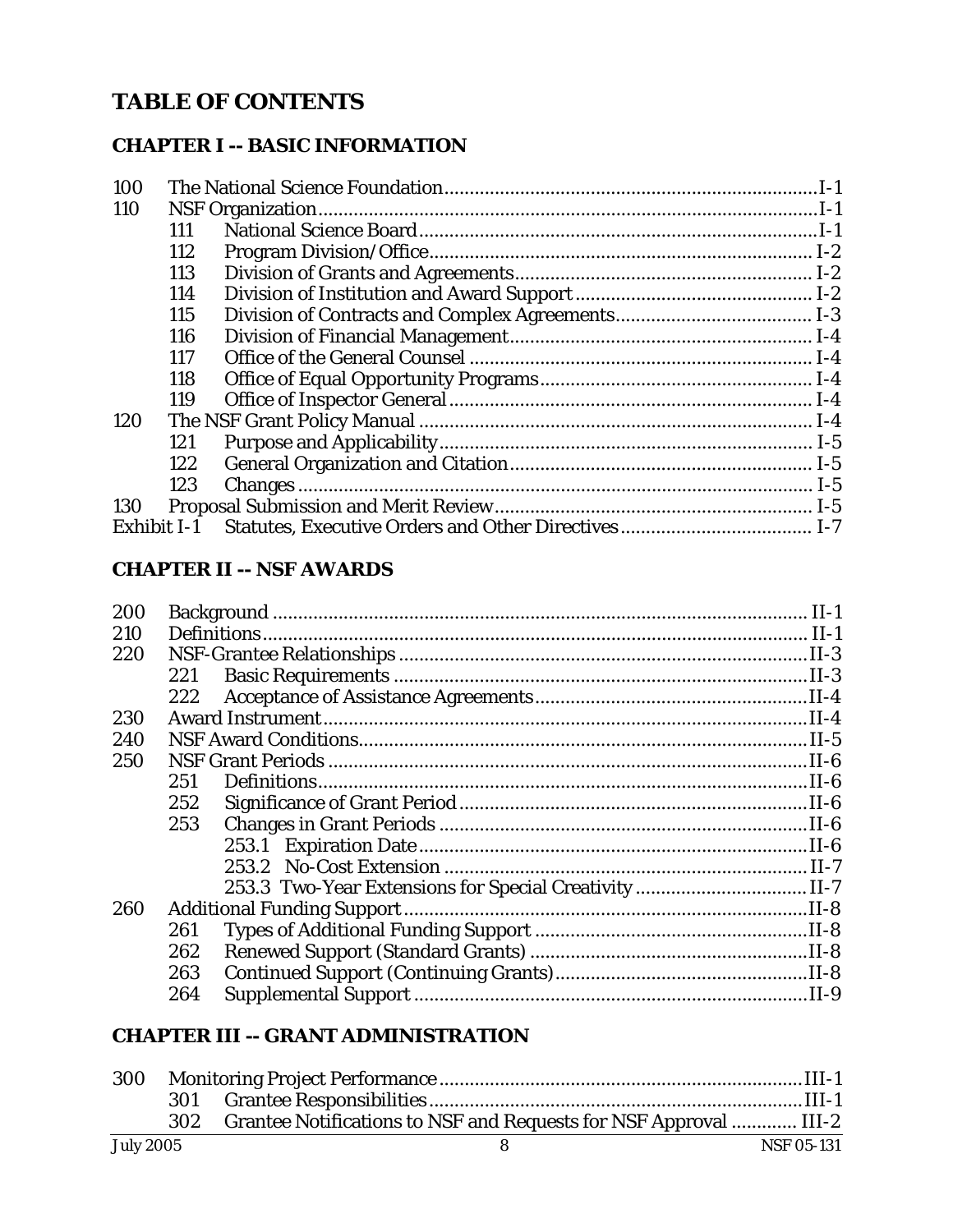| 310 |     |                                                                       |  |
|-----|-----|-----------------------------------------------------------------------|--|
|     | 311 |                                                                       |  |
|     |     |                                                                       |  |
|     |     |                                                                       |  |
|     |     | 311.3 Significant Changes, Delays or Events of Unusual Interest III-2 |  |
|     | 312 | Changes in PI/PD or Person-Months Devoted to the Project III-2        |  |
|     |     |                                                                       |  |
|     |     |                                                                       |  |
|     |     |                                                                       |  |
|     |     |                                                                       |  |
|     |     | 312.5 Change in Person-Months Devoted to the Project III-3            |  |
|     |     |                                                                       |  |
|     |     |                                                                       |  |
|     |     | 312.8 Disposition of a Grant When a PI/PD Transfers from One          |  |
|     |     |                                                                       |  |
|     | 313 | Contracting or Transferring the Project Effort (Subawards)  III-6     |  |
| 320 |     |                                                                       |  |
|     | 321 |                                                                       |  |
|     | 322 |                                                                       |  |
| 330 |     |                                                                       |  |
|     | 331 |                                                                       |  |
|     |     |                                                                       |  |
|     |     |                                                                       |  |
|     | 332 | Significance of Cost Sharing Promises in Proposals  III-8             |  |
|     | 333 |                                                                       |  |
|     |     |                                                                       |  |
|     |     |                                                                       |  |
|     |     |                                                                       |  |
|     |     |                                                                       |  |
|     |     |                                                                       |  |
|     |     |                                                                       |  |
|     | 334 |                                                                       |  |
| 340 |     |                                                                       |  |
|     | 341 |                                                                       |  |
|     | 342 |                                                                       |  |
|     | 343 |                                                                       |  |
|     | 344 | Compliance with Technical Reporting Requirements III-13               |  |
|     | 345 |                                                                       |  |
| 350 |     |                                                                       |  |
|     |     | Exhibit III-1 Grantee Notifications To and Requests For Approval      |  |
|     |     |                                                                       |  |

# **CHAPTER IV -- FINANCIAL REQUIREMENTS AND PAYMENTS**

| <b>July 2005</b> |  | <b>NSF 05-131</b> |  |  |  |
|------------------|--|-------------------|--|--|--|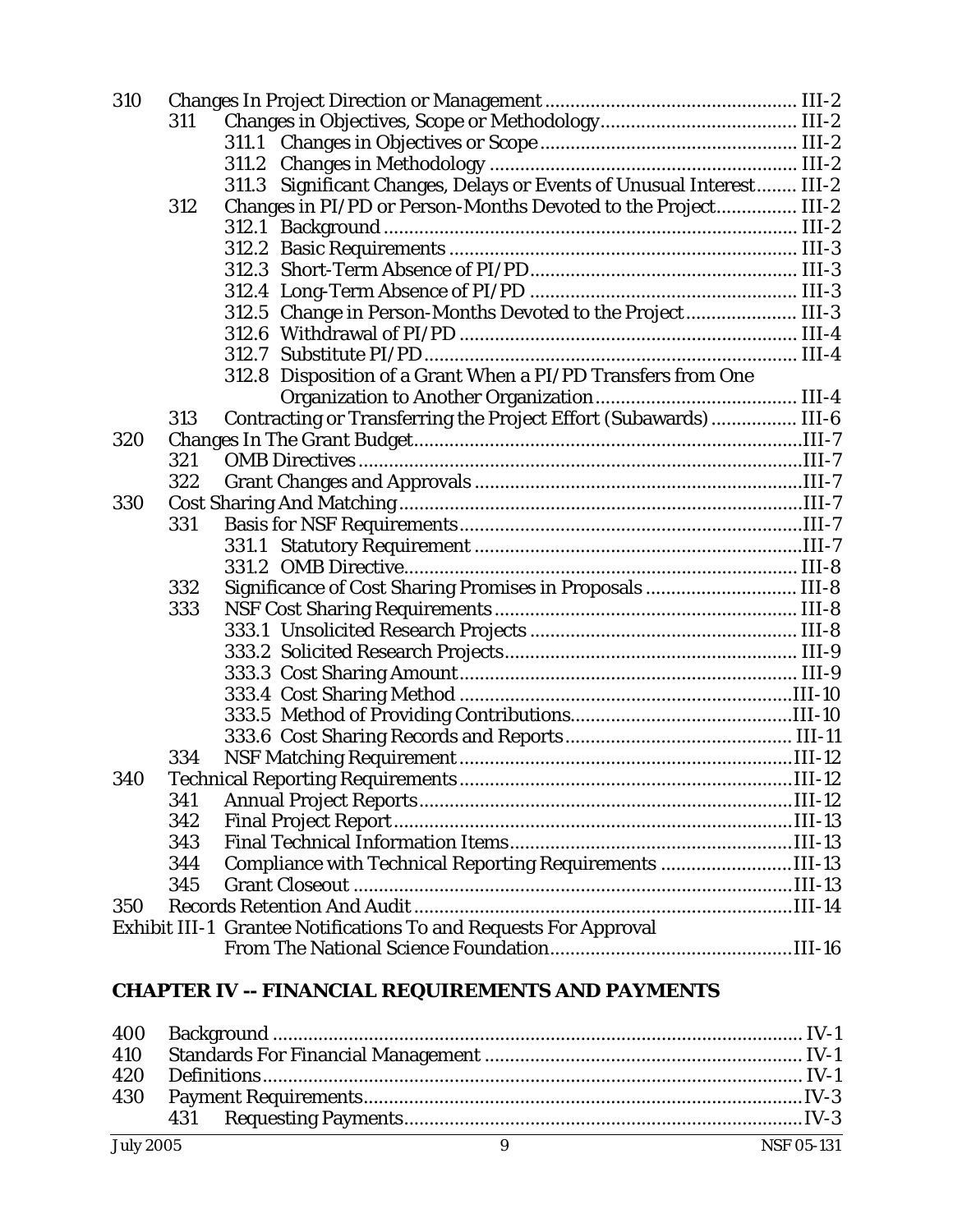|     | 432 |                                                 |  |
|-----|-----|-------------------------------------------------|--|
|     | 433 |                                                 |  |
|     | 434 |                                                 |  |
|     | 435 |                                                 |  |
|     | 436 |                                                 |  |
|     | 437 |                                                 |  |
| 440 |     |                                                 |  |
|     | 441 |                                                 |  |
|     | 442 |                                                 |  |
|     | 443 |                                                 |  |
|     | 444 |                                                 |  |
|     | 445 |                                                 |  |
| 450 |     |                                                 |  |
|     | 451 | <b>Quarterly Disbursement Reporting-Federal</b> |  |
|     |     |                                                 |  |
|     | 452 |                                                 |  |
|     |     |                                                 |  |

## **CHAPTER V -- GRANTEE STANDARDS**

| 500 |     |                                                                      |  |
|-----|-----|----------------------------------------------------------------------|--|
|     | 501 | Prospective Grantee Organization and Management Data V-1             |  |
| 510 |     |                                                                      |  |
| 520 |     |                                                                      |  |
| 530 |     |                                                                      |  |
| 540 |     |                                                                      |  |
|     | 541 |                                                                      |  |
|     | 542 |                                                                      |  |
|     |     | 542.1 Title to Equipment - Non-Profit Organizations  V-4             |  |
|     |     | 542.2 Title to Equipment - Commercial Organizations  V-5             |  |
|     | 543 |                                                                      |  |
|     | 544 | Principles Relating to Use of NSF-Supported Research Instrumentation |  |
|     |     |                                                                      |  |
|     | 545 | Property Management Standards When Title Retained by NSF  V-6        |  |
|     | 546 |                                                                      |  |
|     |     |                                                                      |  |
|     |     |                                                                      |  |
|     |     |                                                                      |  |
|     |     |                                                                      |  |
|     |     |                                                                      |  |
|     |     |                                                                      |  |
|     |     |                                                                      |  |
|     |     |                                                                      |  |
|     |     |                                                                      |  |
|     |     |                                                                      |  |

## **CHAPTER VI -- ALLOWABILITY OF COSTS**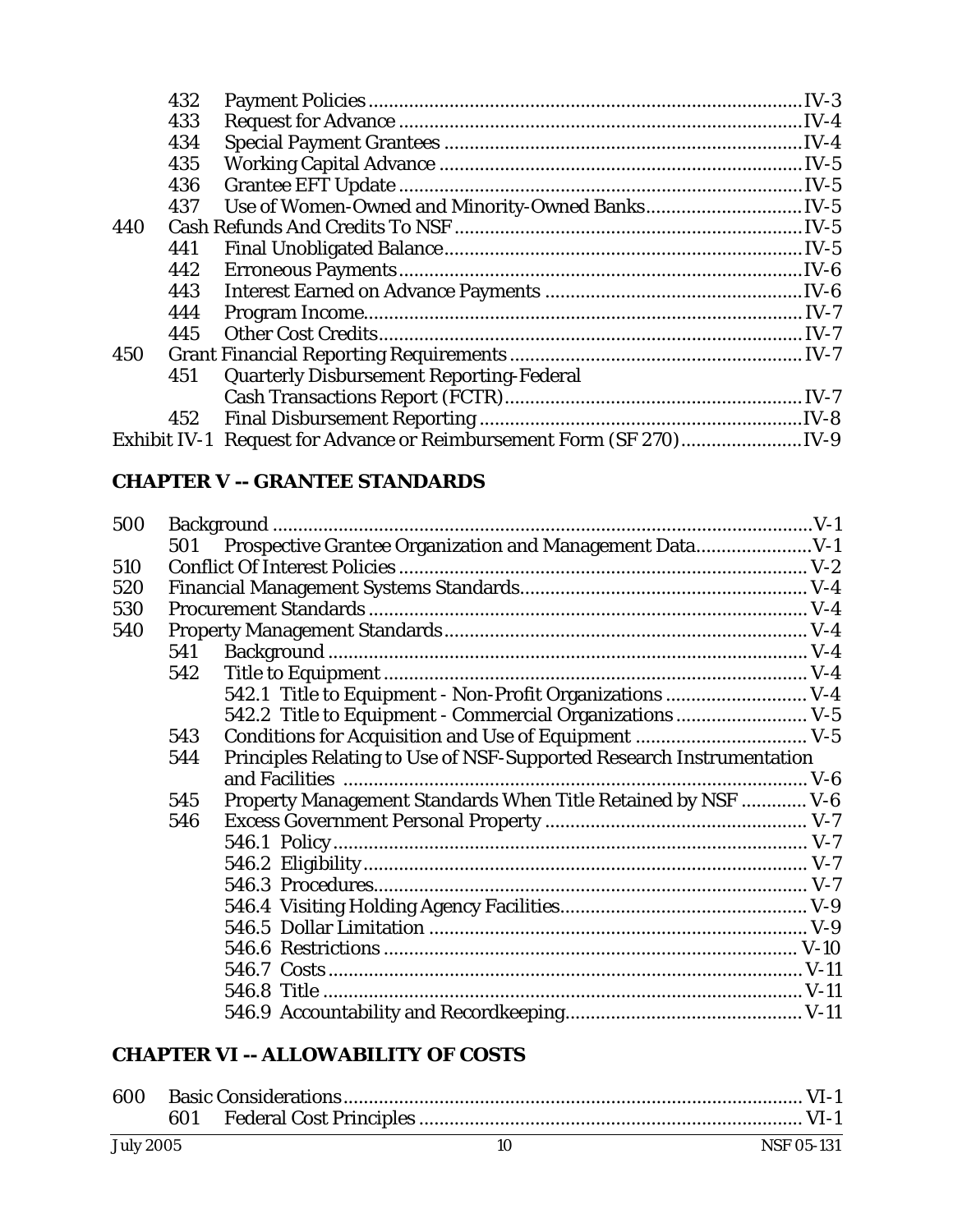|     | 602 |                                                                    |  |
|-----|-----|--------------------------------------------------------------------|--|
|     |     |                                                                    |  |
|     |     |                                                                    |  |
|     |     |                                                                    |  |
|     | 603 |                                                                    |  |
|     |     |                                                                    |  |
|     |     |                                                                    |  |
| 610 |     |                                                                    |  |
|     | 611 |                                                                    |  |
|     |     | 611.1                                                              |  |
|     |     |                                                                    |  |
|     | 612 |                                                                    |  |
|     |     |                                                                    |  |
|     |     |                                                                    |  |
|     |     |                                                                    |  |
|     |     |                                                                    |  |
|     | 613 |                                                                    |  |
|     | 614 |                                                                    |  |
|     | 615 |                                                                    |  |
|     | 616 |                                                                    |  |
|     |     |                                                                    |  |
|     |     |                                                                    |  |
|     |     |                                                                    |  |
|     | 617 |                                                                    |  |
|     | 618 |                                                                    |  |
|     |     |                                                                    |  |
|     |     |                                                                    |  |
|     |     |                                                                    |  |
| 620 |     |                                                                    |  |
|     | 621 |                                                                    |  |
|     | 622 |                                                                    |  |
|     | 623 | Rental or Lease of Facilities or Special Purpose Equipment  VI-12  |  |
|     | 624 |                                                                    |  |
|     | 625 |                                                                    |  |
| 630 |     |                                                                    |  |
|     | 631 |                                                                    |  |
|     | 632 |                                                                    |  |
|     | 633 |                                                                    |  |
|     |     |                                                                    |  |
|     |     |                                                                    |  |
|     | 634 |                                                                    |  |
|     | 635 | Rebudgeting of Indirect Cost Funds Provided Under NSF Grants VI-17 |  |
|     | 636 |                                                                    |  |
| 640 |     |                                                                    |  |
|     |     |                                                                    |  |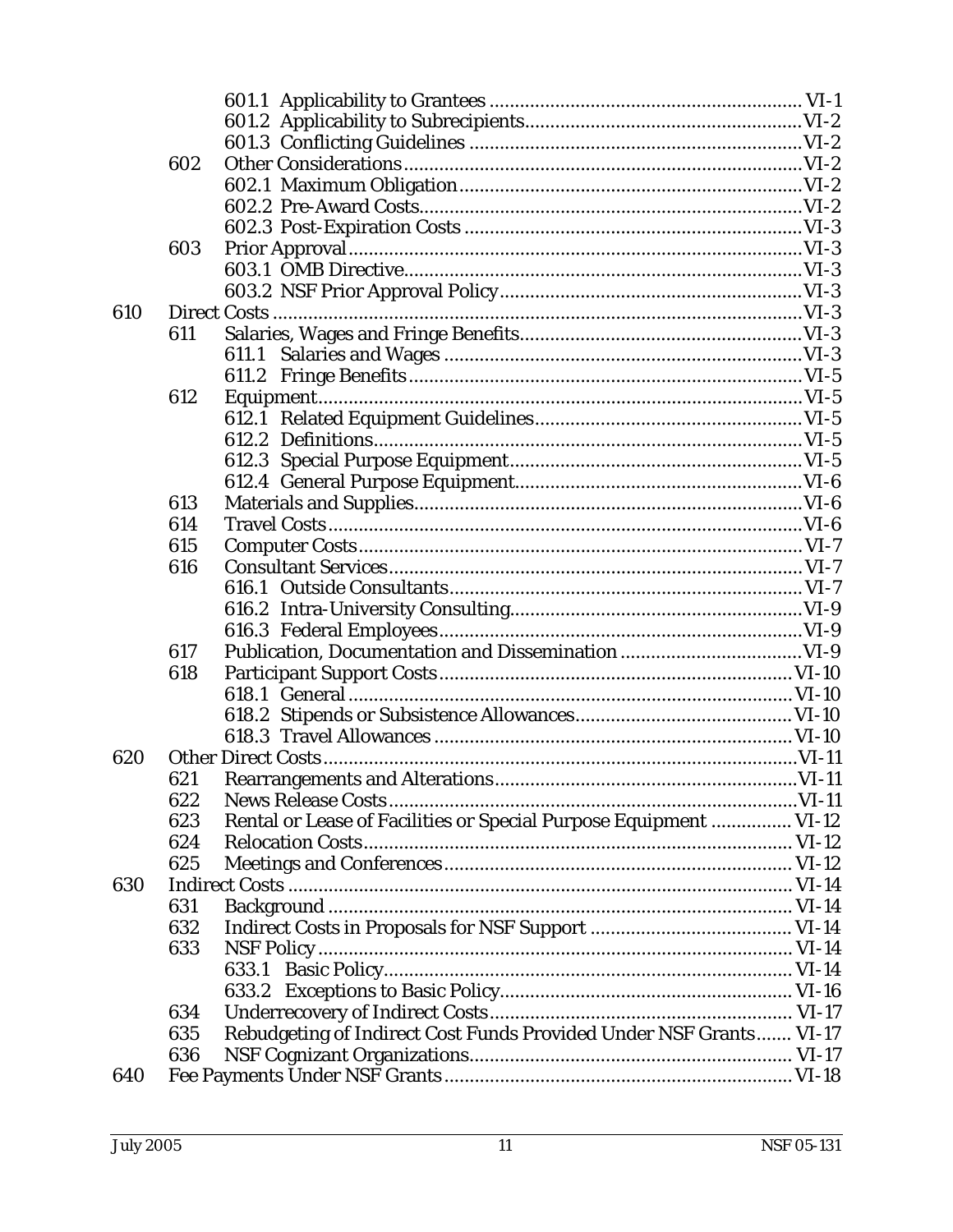# **CHAPTER VII -- OTHER GRANT REQUIREMENTS**

| 700 |     |                                                                    |  |
|-----|-----|--------------------------------------------------------------------|--|
|     | 701 |                                                                    |  |
|     | 702 |                                                                    |  |
|     |     |                                                                    |  |
|     |     |                                                                    |  |
|     |     |                                                                    |  |
|     |     |                                                                    |  |
|     |     |                                                                    |  |
|     | 703 |                                                                    |  |
|     |     |                                                                    |  |
|     |     |                                                                    |  |
|     |     |                                                                    |  |
|     |     |                                                                    |  |
|     |     |                                                                    |  |
|     | 704 |                                                                    |  |
|     |     |                                                                    |  |
|     |     |                                                                    |  |
|     |     |                                                                    |  |
|     | 705 |                                                                    |  |
|     |     |                                                                    |  |
|     |     |                                                                    |  |
|     |     |                                                                    |  |
|     | 706 | Equal Employment Opportunity Under E.O. 11246 VII-4                |  |
|     |     |                                                                    |  |
|     |     |                                                                    |  |
| 710 |     |                                                                    |  |
|     | 711 |                                                                    |  |
|     |     | 711.1                                                              |  |
|     |     | 711.2                                                              |  |
|     |     | 711.3                                                              |  |
|     | 712 |                                                                    |  |
|     |     | 712.1                                                              |  |
|     |     |                                                                    |  |
|     |     | 712.3 Research Requiring Prior Approval of the Director, NIH VII-6 |  |
|     |     | 712.4 Recombinant DNA Research Outside the U.S VII-6               |  |
|     | 713 |                                                                    |  |
|     | 714 |                                                                    |  |
|     | 715 |                                                                    |  |
| 720 |     |                                                                    |  |
|     | 721 |                                                                    |  |
|     | 722 |                                                                    |  |
|     | 723 |                                                                    |  |
|     | 724 |                                                                    |  |
| 730 |     |                                                                    |  |
|     | 731 |                                                                    |  |
|     |     |                                                                    |  |
|     |     |                                                                    |  |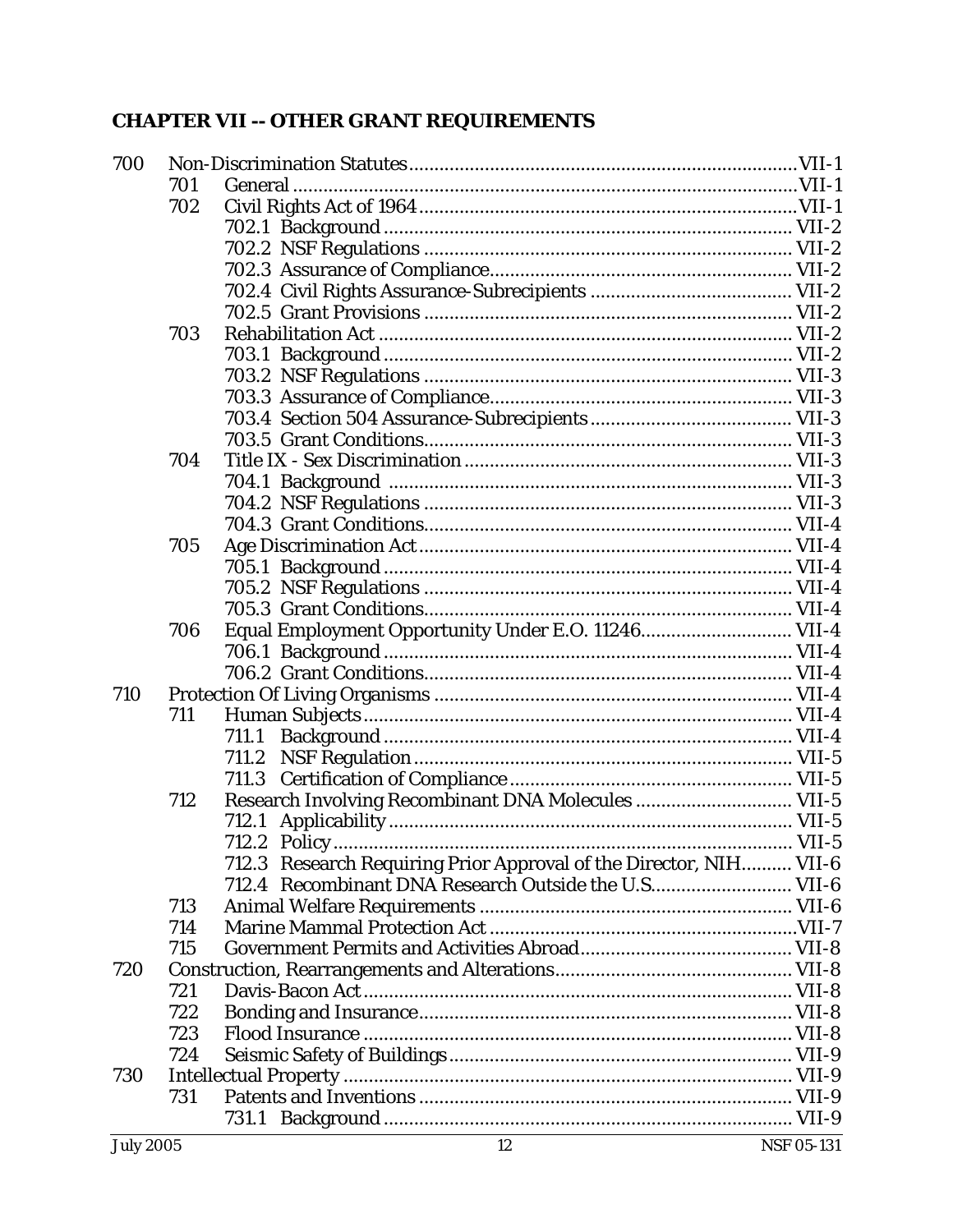|     | 732 |                                                           |  |
|-----|-----|-----------------------------------------------------------|--|
|     |     |                                                           |  |
|     |     |                                                           |  |
|     | 733 |                                                           |  |
|     |     |                                                           |  |
|     |     |                                                           |  |
|     |     | 733.3 Grants Affected by International Agreements  VII-18 |  |
|     | 734 |                                                           |  |
|     | 735 |                                                           |  |
|     |     |                                                           |  |
|     |     |                                                           |  |
| 740 |     |                                                           |  |
|     | 741 |                                                           |  |
|     | 742 |                                                           |  |
|     | 743 |                                                           |  |
|     | 744 |                                                           |  |
| 750 |     |                                                           |  |
|     | 751 |                                                           |  |
|     | 752 |                                                           |  |
|     | 753 |                                                           |  |
| 760 |     |                                                           |  |
|     | 761 |                                                           |  |
|     |     |                                                           |  |
|     |     |                                                           |  |
|     |     |                                                           |  |
|     | 762 |                                                           |  |
|     | 763 |                                                           |  |
|     | 764 |                                                           |  |
|     | 765 |                                                           |  |
|     |     |                                                           |  |

# **CHAPTER VIII -- OTHER PROPOSAL AND AWARD CONSIDERATIONS**

| 800              |     |                                                                              |                   |
|------------------|-----|------------------------------------------------------------------------------|-------------------|
| 810              |     |                                                                              |                   |
|                  | 811 | Questionnaires: Data Collection Under NSF Grants VIII-1                      |                   |
|                  |     |                                                                              |                   |
|                  |     |                                                                              |                   |
|                  | 812 |                                                                              |                   |
|                  |     |                                                                              |                   |
|                  |     |                                                                              |                   |
|                  |     |                                                                              |                   |
| 820              |     |                                                                              |                   |
| 830              |     |                                                                              |                   |
| 840              |     | Protection Of Properties In The National Register Of Historic Places  VIII-3 |                   |
| 850              |     |                                                                              |                   |
| <b>July 2005</b> |     | 13                                                                           | <b>NSF 05-131</b> |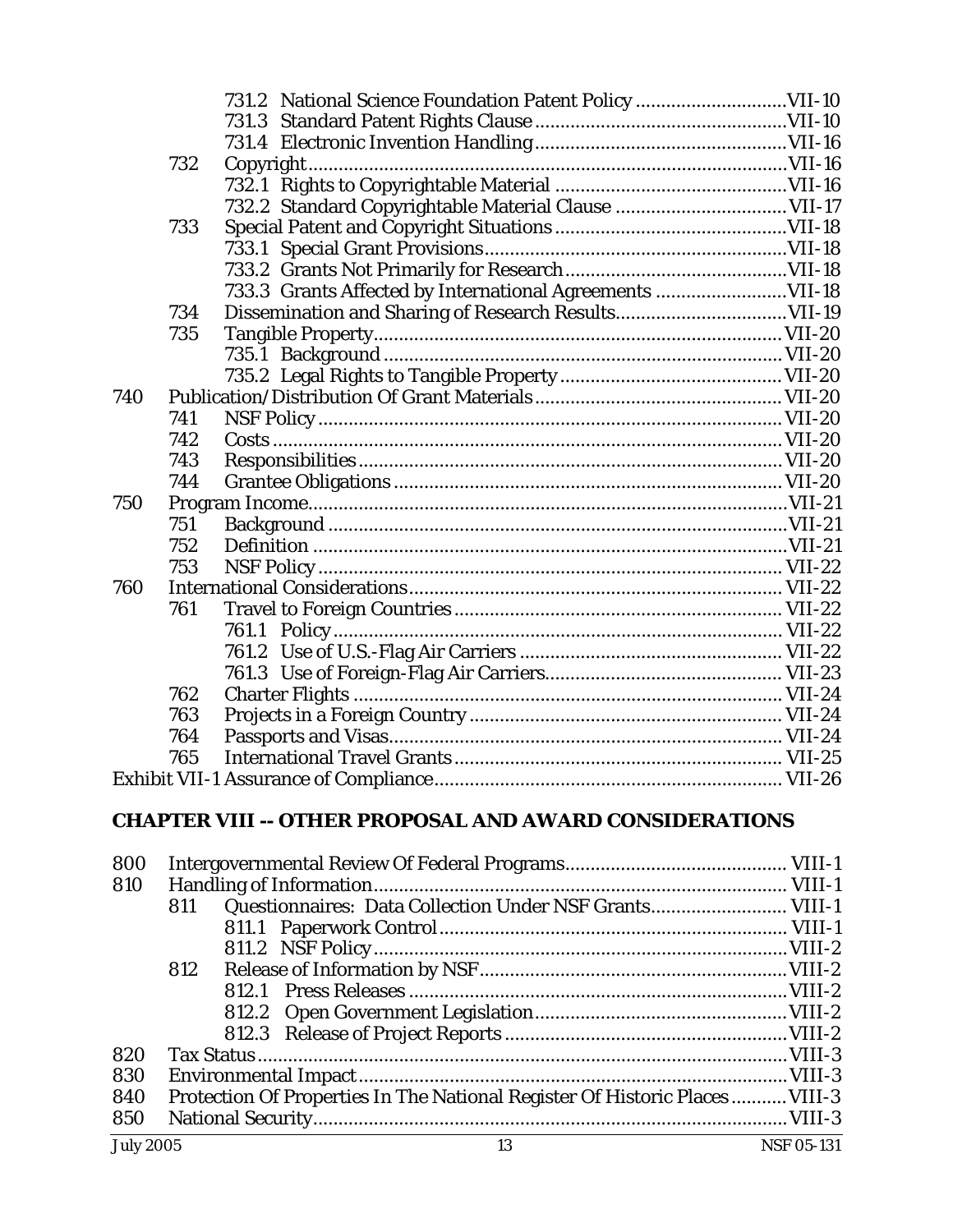| 862 | Pre-College Students and Experimental Curriculum |  |
|-----|--------------------------------------------------|--|
|     |                                                  |  |
|     |                                                  |  |

#### **CHAPTER IX -- RECONSIDERATION/ SUSPENSION AND TERMINATION/ DISPUTES/RESEARCH MISCONDUCT**

| 901 |                                                                                                                                                                                                            |
|-----|------------------------------------------------------------------------------------------------------------------------------------------------------------------------------------------------------------|
| 902 |                                                                                                                                                                                                            |
| 903 |                                                                                                                                                                                                            |
| 904 |                                                                                                                                                                                                            |
| 905 |                                                                                                                                                                                                            |
|     |                                                                                                                                                                                                            |
| 911 |                                                                                                                                                                                                            |
| 912 |                                                                                                                                                                                                            |
|     |                                                                                                                                                                                                            |
|     |                                                                                                                                                                                                            |
| 913 |                                                                                                                                                                                                            |
|     |                                                                                                                                                                                                            |
|     |                                                                                                                                                                                                            |
| 914 |                                                                                                                                                                                                            |
|     |                                                                                                                                                                                                            |
| 921 |                                                                                                                                                                                                            |
| 922 |                                                                                                                                                                                                            |
| 923 |                                                                                                                                                                                                            |
|     |                                                                                                                                                                                                            |
| 931 |                                                                                                                                                                                                            |
| 932 |                                                                                                                                                                                                            |
| 933 |                                                                                                                                                                                                            |
|     | Reconsideration Of Proposals Declined Or Returned By The Foundation IX-1<br>Explanations by the NSF Program Officer or Division DirectorIX-2<br>912.2 Procedures for Suspension or Termination by NSF IX-5 |

## **SUBJECT INDEX**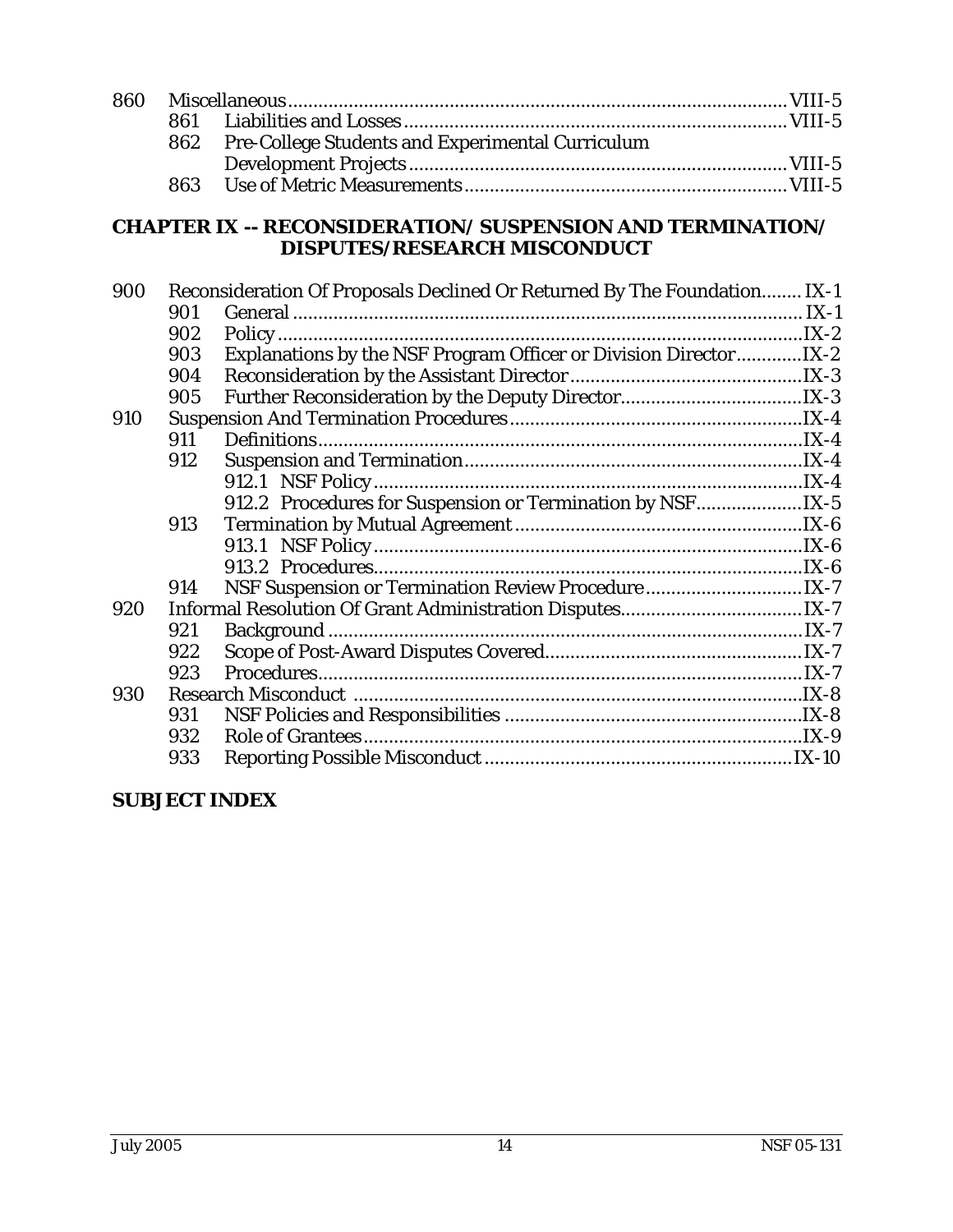# **CHAPTER I BASIC INFORMATION**

This chapter provides basic information about the National Science Foundation and its organization, NSF grant policies and procedures, and this Manual. It consists of the following topics:

## **100 THE NATIONAL SCIENCE FOUNDATION**

- **110 NSF ORGANIZATION**
- **120 THE NSF GRANT POLICY MANUAL**

#### **130 PROPOSAL SUBMISSION AND MERIT REVIEW**

## **100 THE NATIONAL SCIENCE FOUNDATION**

a. The National Science Foundation (NSF) is an independent Federal agency created by the National Science Foundation Act of 1950, as amended (42 USC 1861-75). The Act states the purpose of the NSF is "to promote the progress of science; [and] to advance the national health, prosperity, and welfare by supporting research and education in all fields of science and engineering."

b. The Foundation carries out its statutory responsibilities for the support of research, education and related activities, through a number of programs. The *NSF Guide to Programs* and other announcements and solicitations contain information about NSF programs, their objectives and timing for the submission of proposals. (See NSF *Grant Proposal Guide* for information on proposal preparation guidelines.)

c. NSF has no programs involving the construction of public works in metropolitan areas, no development assistance programs, no programs requiring State plans as a condition of assistance, none involving coordination of planning in multi-jurisdictional areas and no programs of grants to State and local governments as defined in Section 6501(4) of Title 31 of the United States Code (USC).

## **110 NSF ORGANIZATION**

The NSF organizations/offices described below are normally of most direct interest to grantees. Consult the NSF website at <http://www.nsf.gov/staff/orglist.jsp>for the most current listing of NSF offices/directorates.

## **111 National Science Board**

The National Science Board establishes the policies of the National Science Foundation within the framework of applicable national policies set forth by the President and the Congress. The Board is composed of 24 members, representing a cross section of American leadership in science and engineering research and education; appointed by the President to six-year terms, with one third appointed every two years; and selected solely on the basis of established records of distinguished service. The NSF Director is a member ex officio of the Board. In addition to establishing the policies of the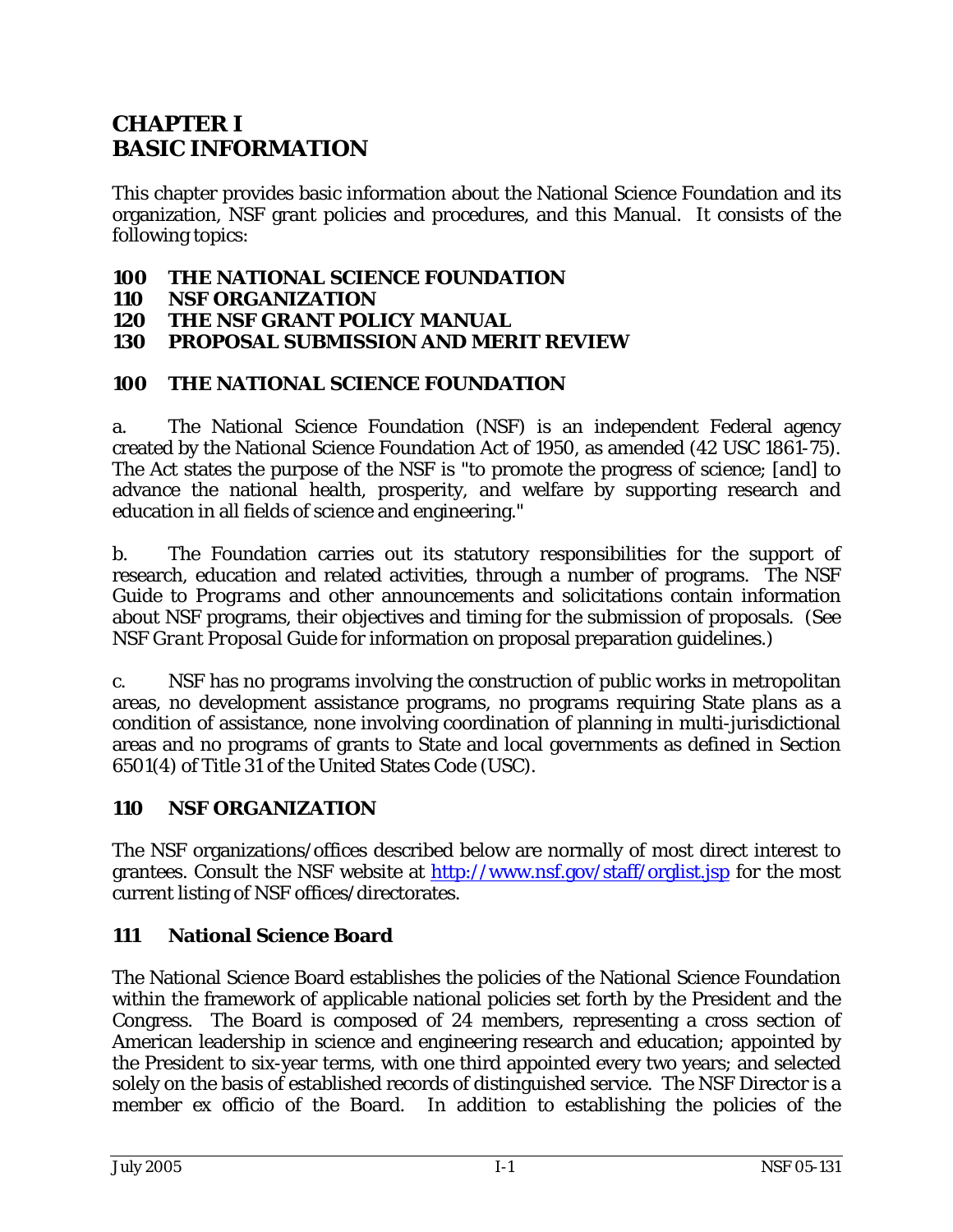Foundation, the Board along with the Director, recommends and encourages the pursuit of national policies for the promotion of research and education in science and engineering.

## **112 Program Division/Office**

Program Divisions/Offices are responsible for the scientific, technical and programmatic review and evaluation of proposals and for recommending that proposals be declined or awarded. The scientific, engineering and/or educational aspects of an award will be monitored by the NSF Program Officer identified in the award letter.

## **113 Division of Grants & Agreements (DGA)**

The Division of Grants and Agreements (DGA) provides excellence in stewardship of the federal funding awarded by NSF and is responsible for business, financial, and administrative assistance across the continuum of awards from pre-award through closeout. DGA provides innovative and exemplary public service in support of its diverse stakeholders including Awardees, NSF Directorates and others within the national scientific research and education communities, and maintains a leadership role in the federal grants arena. In carrying out NSF's primary mission of providing basic research support, DGA interacts on a continuing basis with academic and non-academic institutions, private industry, state and local governments, and other Federal agencies. The Division of Grants and Agreements (DGA) is responsible for the business, financial and administrative review of all recommended grants, most cooperative agreements<sup>1</sup> and other assistance awards and assuring that they are consistent with applicable policies, regulations, directives and fund certifications.

NSF Grants Officers have delegated authority to issue grants, cooperative agreements, and other assistance awards, and to obligate NSF funds for expenditures under such arrangements. DGA is also responsible for issuing all amendments and certain approvals under these awards, for monitoring awardees' compliance with terms and conditions, and for the administration and closeout of these awards.

NSF Grants Officers provide pre- and post-award technical assistance on the aforementioned policies, regulations, and directives, both to NSF program officials and awardees. Such assistance is provided through a variety of venues, including on-site visits to awardee institutions, outreach forums and by serving on Project Advisory Teams.

## **114 Division of Institution and Award Support (DIAS)**

DIAS is responsible for risk assessment and post-award monitoring activities, grants and agreements policy including clearance of NSF proposal-generating documents,

<sup>1</sup> <sup>1</sup>DCCA is responsible for negotiation, award and administration of complex cooperative agreements for Federally Funded Research and Development Centers (FFRDC's), major research facilities and various science, technology, engineering and education center programs.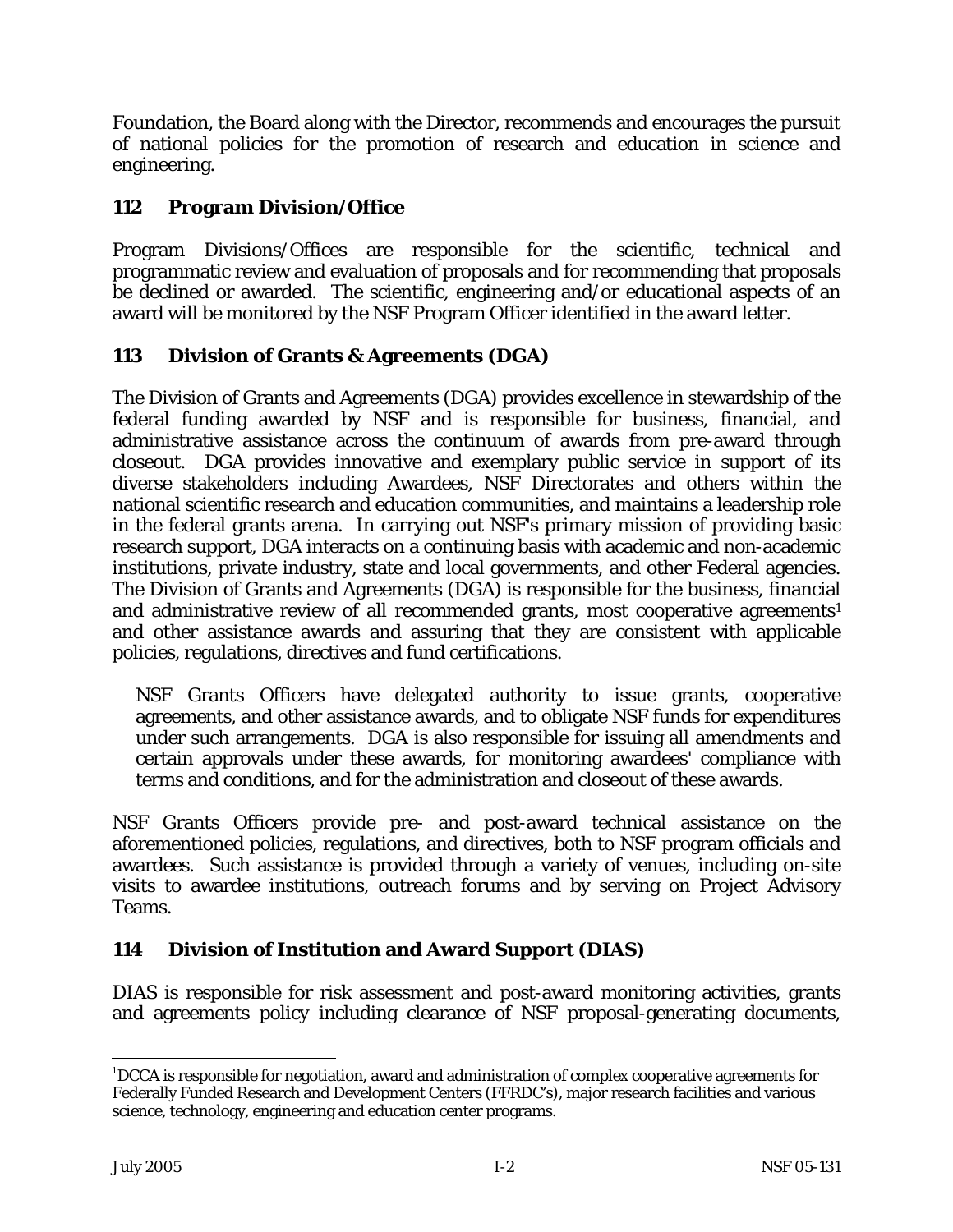outreach to the external community, cost analysis and award support, audit resolution and electronic awards and procurement systems administration.

DIAS, through the Policy Office, is responsible for the development, coordination, and issuance of NSF pre- and post-award policies for the assistance programs of the National Science Foundation. The Policy Office provides guidance on policies and procedures related to NSF's electronic proposal and award systems. The responsibility for reviewing and providing official clearance approval for all NSF proposal-generating documents also resides in the Policy Office.

Another important function of the Policy Office is the coordination of outreach programs for external stakeholders and NSF staff. Through a variety of mechanisms, the Policy Office coordinates the release of timely and relevant information regarding NSF policy and procedures, proposal preparation, and award management to the broad research community. In addition to working closely with professional research administration associations, the Policy Office coordinates two major regional grants conferences held at various institutions around the country (one in the spring and one in the fall).

DIAS staff in the Cost Analysis and Audit Resolution (CAAR) branch perform cost analyses and resolve audit findings pertaining to the allowability, allocability, and appropriateness of costs claimed under all NSF awards, including grants and cooperative agreements. CAAR responsibilities include the performance of accounting system, financial capability, budget reviews, and award monitoring and business assistance. CAAR also negotiates indirect cost rates for organizations that have numerous Federal awards where NSF provides the preponderance of funding.

With regard to electronic award and procurement systems administration, the Systems Office within DIAS is responsible for the administration, oversight, and interpretation of business rules for assistance awards across NSF's corporate systems. In addition, the Systems Office is responsible for systems analysis and requirements development necessary for the implementation of assistance awards business rules across NSF's corporate systems.

## **115 Division of Contracts and Complex Agreements (DCCA)**

DCCA provides acquisition and cooperative agreement award leadership to the Foundation. The Contracts Branch is responsible for planning, solicitation, negotiation, award and administration of research and research support contracts for NSF. The Complex Agreements Office (CAO) is responsible for planning, solicitation, negotiation, award and administration of complex cooperative agreements for Federally Funded Research and Development Centers (FFRDCs), major research facilities and various science, technology, engineering and education center programs. CAO provides cooperative agreement management and oversight for supported multi-institutional and international programs. This includes key participation and input on project advisory teams, business process reviews and redesign, risk assessments, financial and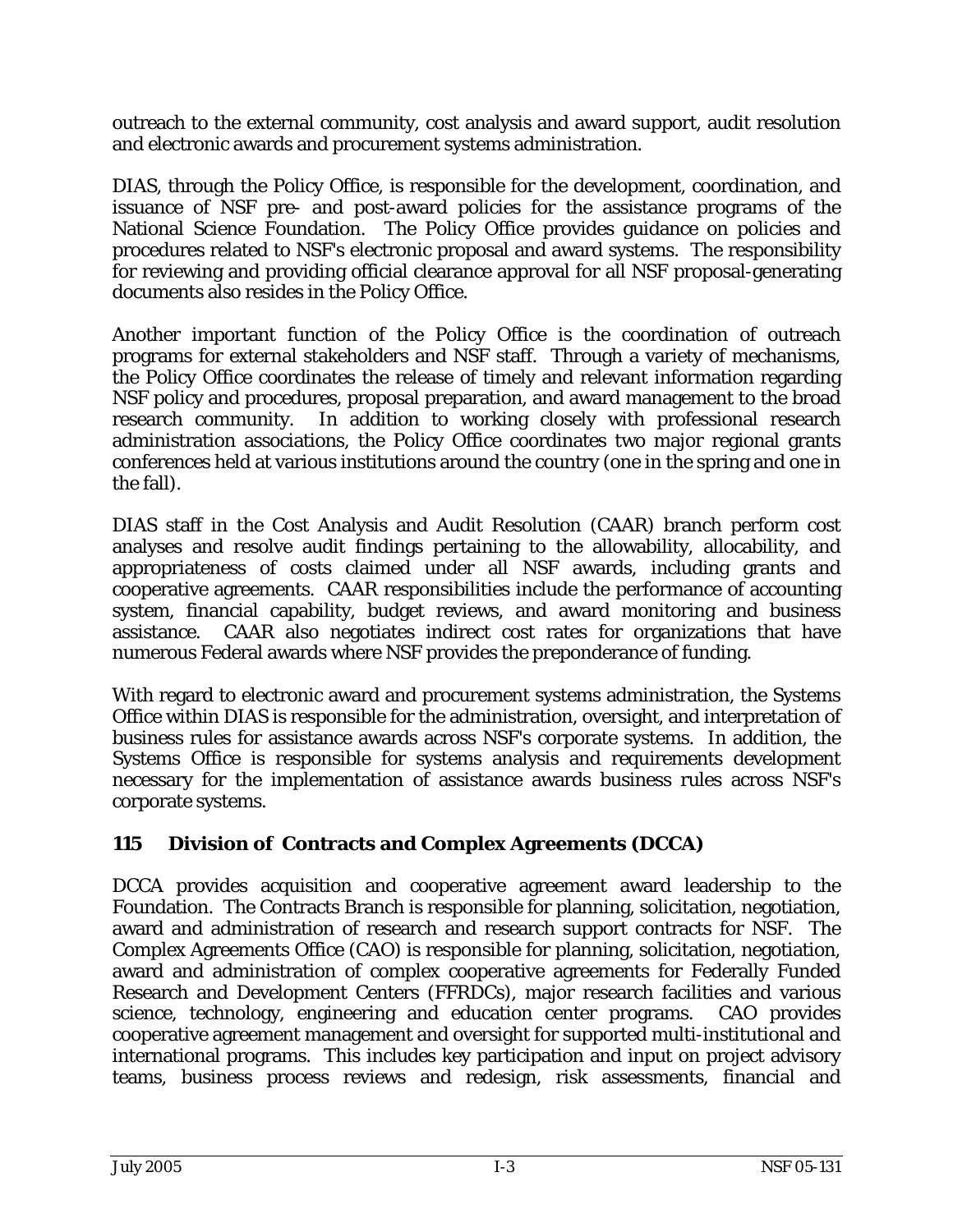administrative assistance to all stakeholders and on-site support for large research facilities and FFRDCs.

## **116 Division of Financial Management (DFM)**

The Institutional Ledger Section (ILS) of DFM is available to assist the grantee financial and business official in matters of payment and financial reporting discussed in Chapter IV of this Manual.

## **117 Office of the General Counsel (OGC)**

OGC is the legal advisor and advocate for the Foundation, providing legal advice and assistance on all aspects of the Foundation's programs, policies, and operations, as well as areas affecting science and technology more broadly. Advice is provided in a wide variety of areas, such as: contracts and grants; intellectual property; conflicts of interest; employee and labor relations; privacy (including Freedom of Information Act (FOIA), the Privacy Act and the Sunshine Act); civil rights; health, safety and environment; public regulation of research; Federal fiscal and administrative law and procedure; international law and agreements; and national security restrictions of scientific research (including export controls).

## **118 Office of Equal Opportunity Programs (OEOP)**

OEOP is responsible for responding to all civil rights matters pertaining to NSF programs or activities receiving Federal financial assistance. (See GPM 700 for additional information.)

## **119 Office of Inspector General (OIG)**

OIG is an independent oversight office that reports directly to the National Science Board and the Congress. It is responsible for conducting audits, reviews, and investigations of NSF programs and organizations that receive NSF funding. OIG also evaluates allegations of research misconduct, such as plagiarism or the falsification or fabrication of data, involving researchers who request or receive NSF funding (see GPM 931, "NSF Policies and Responsibilities"). The OIG staff includes scientists, attorneys, certified public accountants, investigators, evaluators, and information technology specialists. OIG audits focus on NSF's internal agency programs, as well as grants, contracts, and cooperative agreements funded by NSF. Their purpose is to ensure that the financial, administrative, and program activities of NSF and its awardee organizations are conducted efficiently and effectively. OIG investigations focus on program integrity and possible financial or nonfinancial wrongdoing by organizations and individuals who submit proposals to, receive awards from, conduct business with, or work for NSF. Grant recipients and administrators should contact OIG (1-800-428- 2189) to report any instances of possible misconduct, fraud, waste, or abuse.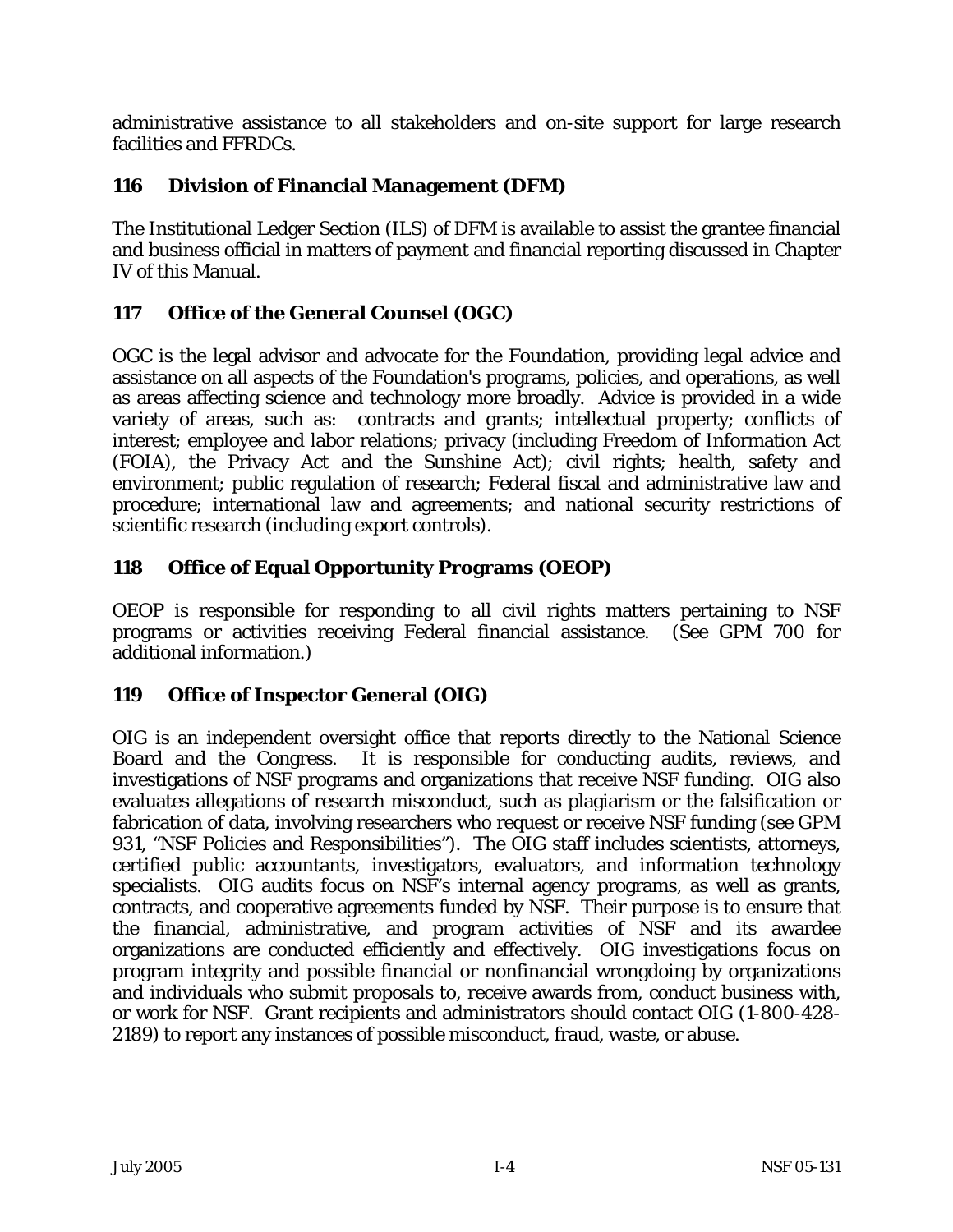#### **120 THE NSF GRANT POLICY MANUAL**

#### **121 Purpose and Applicability**

a. Purpose. This NSF *Grant Policy Manual* (GPM) sets forth NSF policies regarding the award and administration of grants and implements Office of Management and Budget (OMB) Circular A-110, *Uniform Administrative Requirements for Grants and Agreements with Institutions of Higher Education, Hospitals, and Other Non-Profit Organizations* (2 CFR §215.30), and 45 CFR §602 (the Common Rule implementing OMB Circular A-102), *Uniform Administrative Requirements for Grants and Cooperative Agreements to State and Local Governments*.2 This Manual also implements other OMB Circulars, Public Laws, Executive Orders (E.O.) and other directives<sup>3</sup> listed in Exhibit I-1 insofar as they apply to grants, and is issued pursuant to the authority of Section 11(a) of the NSF Act (42 USC §1870).

b. Applicability. This Manual is applicable to NSF grants and cooperative agreements, unless noted otherwise in the award instrument. This Manual does not apply to NSF contracts.

#### **122 General Organization and Citation**

The GPM is organized into chapters that correspond, in general, to the process from issuance and administration of a grant through closeout. Other requirements or considerations that either are not universally applicable or which do not necessarily follow the award cycle are contained in Chapters VII-IX. Chapters are subdivided into sections that cover single subjects within the scope of the chapter. Specific sections may be cited by the section number, e.g., GPM 122, "General Organization and Citation."

#### **123 Changes**

The GPM is periodically revised to update existing information, reflect changes in NSF policies and procedures, and incorporate additions or changes in applicable Federal statutes or regulations. The NSF website will always display the most current version of the GPM. Notification of periodic updates or revisions to the GPM will be sent electronically to users via the Custom News Service. Questions or comments concerning GPM chapters and subchapters should be directed to the Policy Office, which can be reached by e-mail at  $\frac{\text{policy@nsf.gov}}{\text{poly.}}$ 

#### **130 PROPOSAL SUBMISSION AND MERIT REVIEW**

General guidance for the preparation, (content, format, budget, etc.), submission, review and processing of proposals is contained in the *Grant Proposal Guide* (GPG). Proposers are advised that some NSF programs issue or utilize more specific program solicitations that may modify the guidance contained in the GPG. The latest version of

<sup>1</sup> 2 For purposes of this Manual, references to OMB Circular A-110 also include comparable portions of 45 CFR §602, where appropriate.

 $3$  Consult Exhibit I-1 for information on obtaining these types of documents.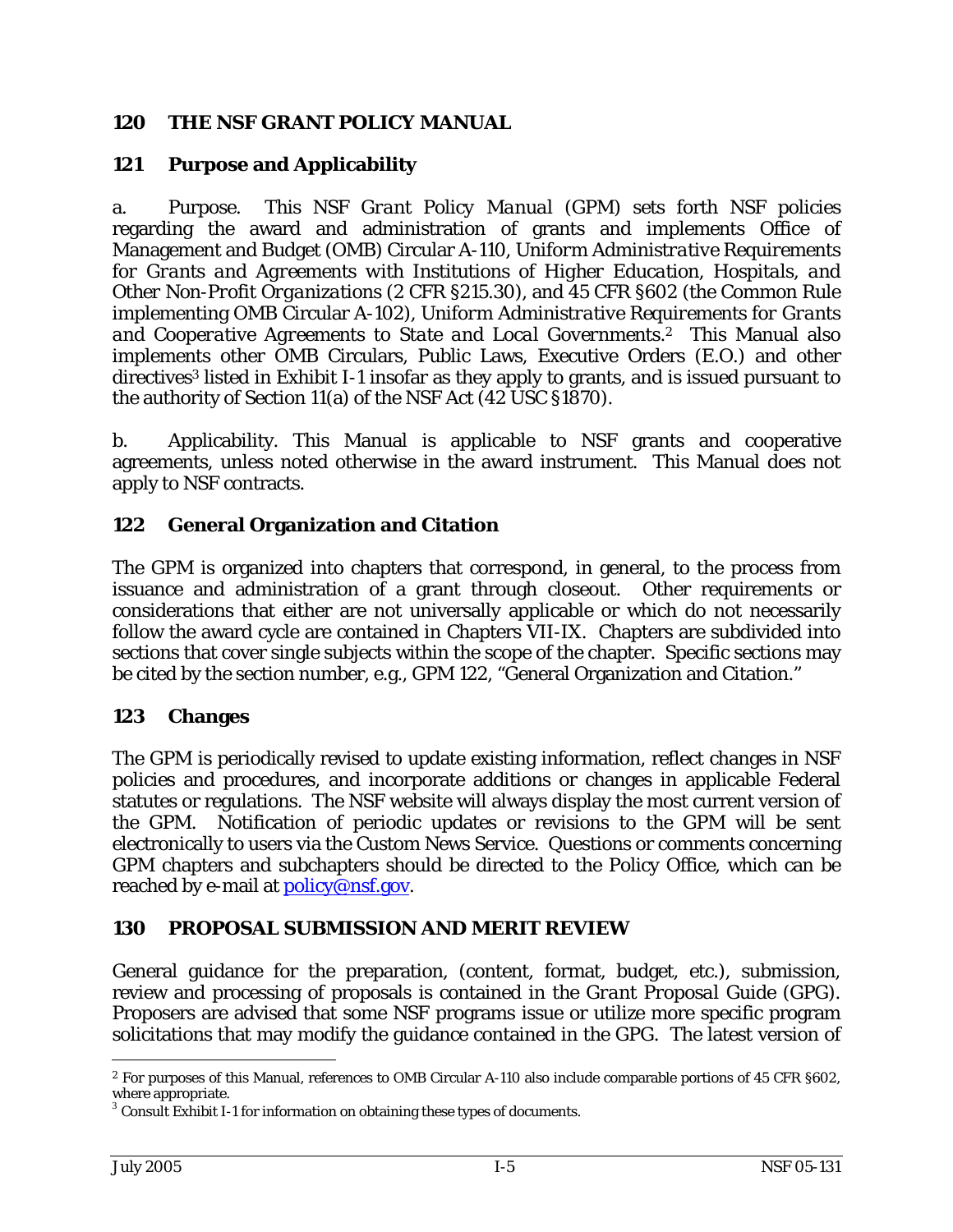the GPG is available electronically on NSF's website at [http://www.nsf.gov/pubsys/ods/getpub.cfm?gpg.](http://www.nsf.gov/pubsys/ods/getpub.cfm?gpg)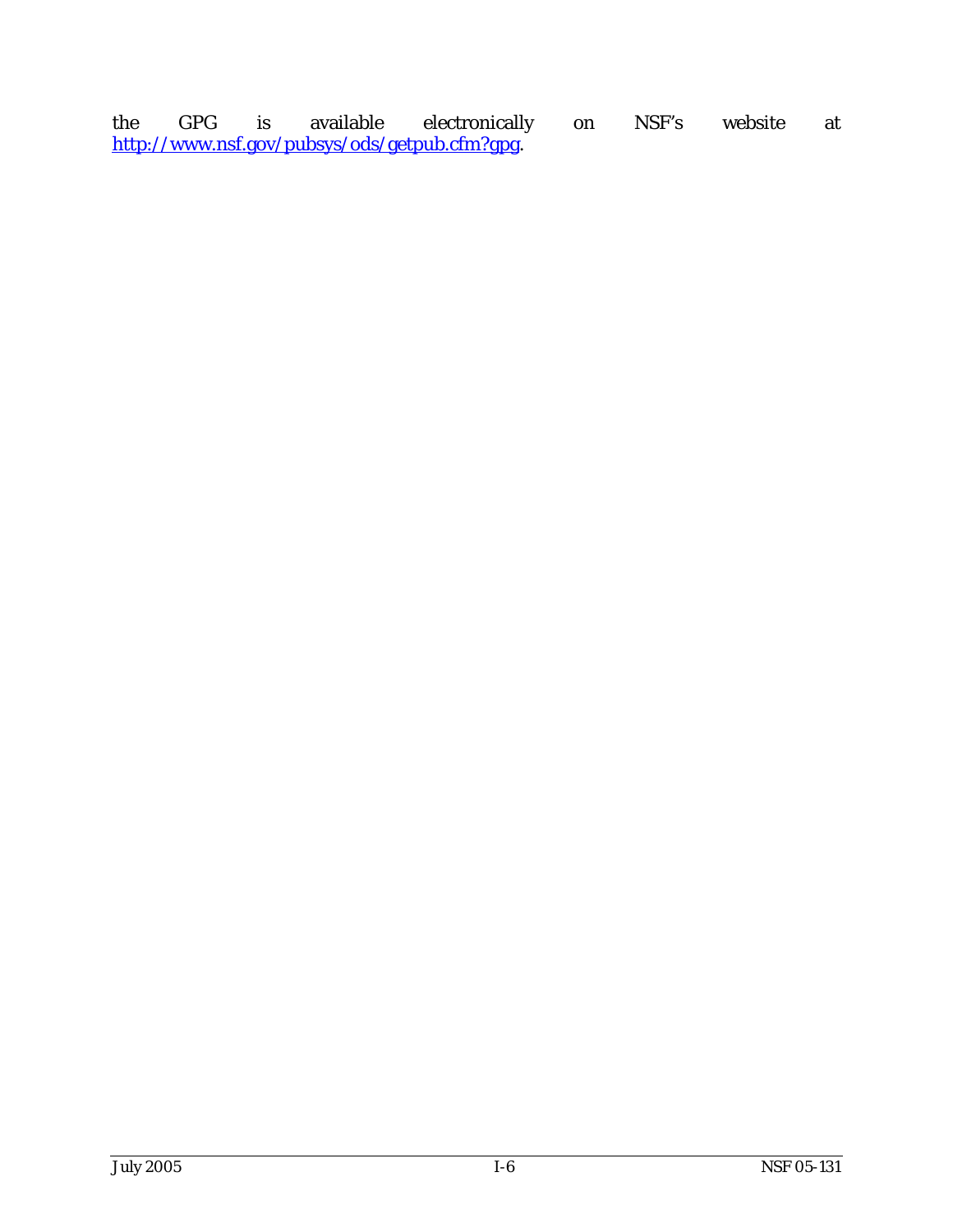#### *STATUTES, EXECUTIVE ORDERS AND OTHER DIRECTIVES*

Following are lists of the various statutes, executive orders and other directives referred to or implemented by the GPM section indicated.

#### **1. Statutes (Names in quotes are unofficial)**

| <b>Title</b>                                 |                                                               | <b>United States Code</b>   | <b>GPM</b>     |
|----------------------------------------------|---------------------------------------------------------------|-----------------------------|----------------|
|                                              | <b>Age Discrimination Act</b>                                 | 42 USC §§6101 et seq.       | 705            |
| <b>Animal Welfare Act</b>                    |                                                               | 7 USC §§2131-59             | 713            |
| <b>Bayh-Dole Act</b>                         |                                                               | 35 USC §§200-212            | 730            |
|                                              | <b>Cash Management Improvement Act</b>                        | 31 USC §6503                | 443            |
|                                              | Civil Rights Act of 1964, Title IX                            | 42 USC §§2000d et seq.      | 702            |
|                                              | <b>Cost-type Research and Development</b>                     | 41 USC §254(a)              | 630            |
|                                              | <b>Contracts with Educational Institutions</b>                |                             |                |
| Davis-Bacon Act                              |                                                               | 40 USC §§276a et seq.       | 721            |
|                                              | <b>Demonstration Cities and Metropolitan</b>                  | 42 USC §3334                | 800            |
|                                              | Development Act of 1966, Sec. 204                             |                             |                |
|                                              | <b>Education Amendments of 1972, Title IX</b>                 | 20 USC §§1681-86            | 704            |
|                                              | <b>Federal Grant and Cooperative</b>                          | 31 USC §§6301-08            | 210            |
|                                              | <b>Agreement Act of 1977</b>                                  |                             |                |
|                                              | <b>Freedom of Information Act</b>                             | 5 USC §552                  | 812.3          |
|                                              | <b>Government in the Sunshine Act</b>                         | 5 USC §552b                 | 812.3          |
| 1968                                         | <b>Intergovernmental Cooperation Act of</b>                   | 31 USC §6502                | 800            |
|                                              | <b>Internal Revenue Code of 1954</b>                          | 26 USC 501(c)               | 730            |
| <b>International Air Transportation Fair</b> |                                                               | 49 USC §1517                | 760            |
|                                              | <b>Competitive Practices Act of 1974</b>                      |                             |                |
|                                              | <b>Marine Mammal Protection Act of 1972</b>                   | 16 USC §§1361-1421h         | 714            |
| Metric Conversion Act of 1975, as amended    |                                                               | 15 USC §205a-k              | 863            |
|                                              | <b>National Environmental Policy Act</b><br>of 1969, Sec. 102 | 42 USC §4332                | 830            |
|                                              | National Flood Insurance Act of 1968                          |                             | 723            |
|                                              |                                                               | 42 USC §4012a               |                |
|                                              | <b>National Historic Preservation Act</b>                     | 42 USC §4106<br>16 USC §470 |                |
|                                              |                                                               |                             | 840            |
|                                              | <b>National Science Foundation Act</b>                        | 42 USC §§1861-75            | 100, 120, 333, |
|                                              | of 1950, as amended                                           |                             | 722, 731       |
|                                              | <b>Paperwork Reduction Act of 1980</b>                        | 44 USC §§3501-11            | 811.1          |
|                                              | Rehabilitation Act of 1973, Sec. 504                          | 29 USC §794                 | 703            |
|                                              | <b>Resource Conservation and Recovery Act</b>                 | 42 USC §6962                | 830            |
| <b>Single Audit Act</b>                      |                                                               | 31 USC §§7501-07            | 350            |
| 2.                                           | <b>Executive Orders</b>                                       |                             |                |
| <b>Number</b>                                | <b>Short Title</b>                                            |                             | <b>GPM</b>     |
| 11246                                        | Equal Employment Opportunity, as amended                      |                             | 701, 706       |
| 12250                                        | Leadership and Coordination of Nondiscrimination Laws         |                             | 702            |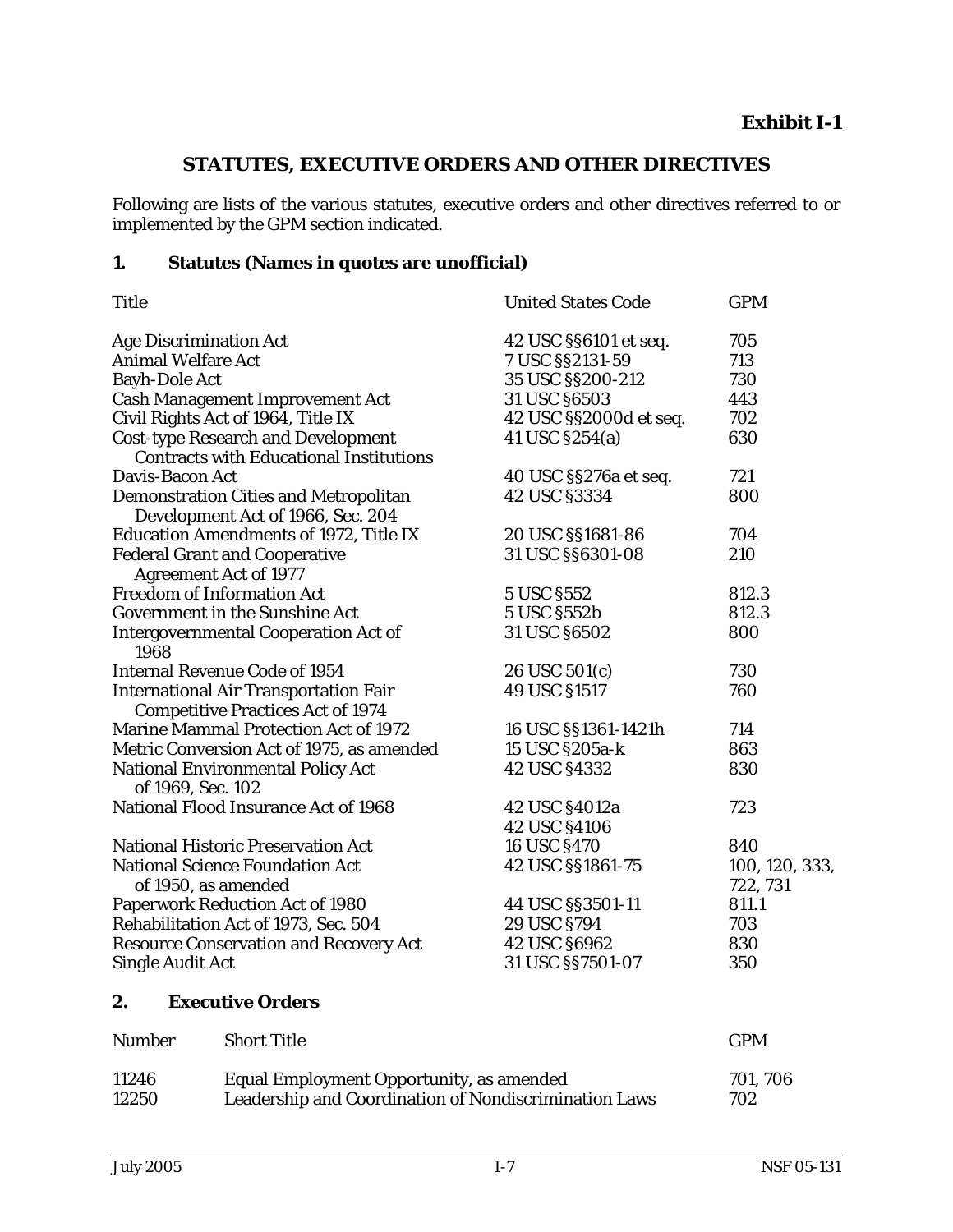| 11988 | <b>Floodplain Management</b>                        | 723 |
|-------|-----------------------------------------------------|-----|
| 11593 | Protection and Enhancement of the Cultural          | 840 |
|       | Environment                                         |     |
| 12958 | <b>Classified National Security Information</b>     | 850 |
| 12372 | <b>Intergovernmental Review of Federal Programs</b> | 800 |
| 12549 | <b>Debarment and Suspension</b>                     | 912 |
| 12699 | Seismic Safety of Federal and Federally-assisted    | 724 |
|       | or Regulated New Building Construction              |     |
| 12770 | Metric Usage in Federal Government Programs         | 863 |
| 12958 | <b>National Security</b>                            | 850 |

## **3. NSF Regulations (45 CFR, Chapter VI)**

| Part Number Subject |                                                                                                                | <b>GPM</b>           |
|---------------------|----------------------------------------------------------------------------------------------------------------|----------------------|
| 602                 | Uniform Administrative Requirements<br>for Grants and Cooperative Agreements<br>to State and Local Governments | <b>Entire Manual</b> |
| 605, 611,           | <b>Nondiscrimination in Federally Assisted Programs</b>                                                        | 700                  |
| 617, 618            |                                                                                                                |                      |
| 612, 613,           | Freedom of Information, Privacy, and                                                                           | 812.3                |
| and 614             | <b>Government in the Sunshine Acts</b>                                                                         |                      |
| 620                 | <b>Debarment and Suspension</b><br>912, 930                                                                    |                      |
| 630                 | <b>Drug Free Workplace</b>                                                                                     |                      |
| 640                 | <b>National Environmental Policy Act</b>                                                                       | 830                  |
| 650                 | <b>Patents</b>                                                                                                 | 731                  |
| 660                 | <b>Intergovernmental Review of NSF Programs</b>                                                                | 800                  |
| 689                 | <b>Research Misconduct</b>                                                                                     | 930                  |
| 690                 | <b>Protection of Human Subjects</b>                                                                            | 711                  |
|                     |                                                                                                                |                      |

## **4. Other Federal Regulations**

| <b>Title</b>                                                                                                                   | Code of Federal<br><b>Regulations</b> | GPM   |
|--------------------------------------------------------------------------------------------------------------------------------|---------------------------------------|-------|
| <b>Contract Cost Principles and Procedures</b><br>(Federal Acquisition Regulations)                                            | 48 CFR §31                            | 600   |
| <b>Controlling Paperwork Burdens on the Public</b>                                                                             | 5 CFR §1320                           | 811   |
| <b>Council on Environmental Quality</b>                                                                                        | 40 CFR §§1500-1508                    | 830   |
| <b>Disposition (Government-owned Federal</b><br><b>Information Processing Equipment)</b>                                       | 41 CFR §201.23                        | 546.6 |
| <b>Equal Employment Opportunity</b>                                                                                            | 41 CFR §60                            | 706   |
| Metric Usage in Federal Government Programs                                                                                    | 3 CFR, 1991 comp                      | 863   |
| Principles for Determining Costs Applicable to<br><b>Research and Development Under Grants</b><br>and Contracts with Hospitals | 45 CFR, Part 74,<br><b>Appendix E</b> | 601   |
| Withdrawal of Cash from the Treasury for<br><b>Advances Under Federal Grant and Other</b><br>Programs                          | 31 CFR, 205                           | 430   |
| <b>Protection of Historic and Cultural Properties</b>                                                                          | 36 CFR §800                           | 840   |
| <b>Rights to Inventions Made by Nonprofit</b>                                                                                  | 37 CFR §§401 et seq.                  | 731   |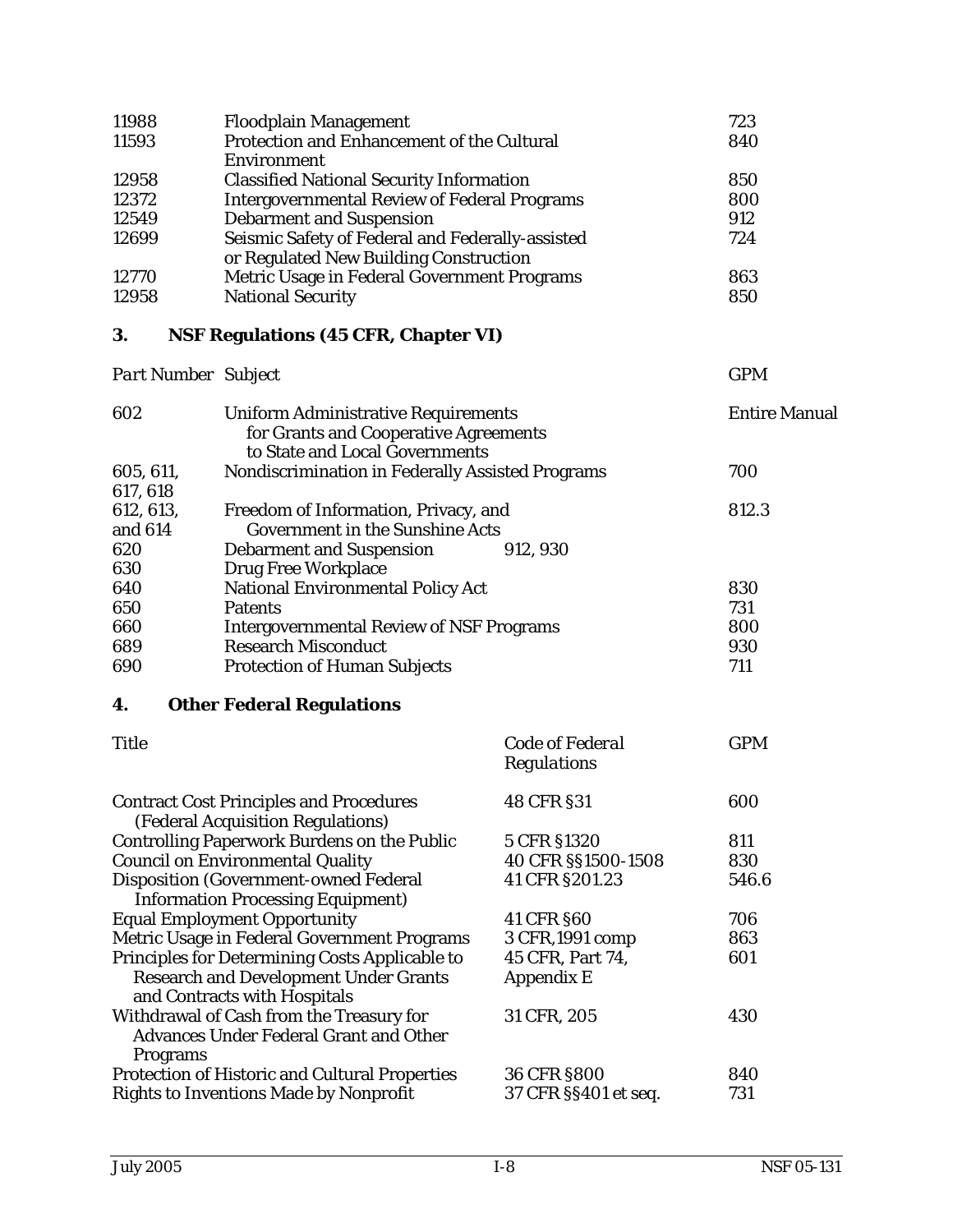| <b>Organizations and Small Business Firms</b>   |                |           |
|-------------------------------------------------|----------------|-----------|
| <b>Under Government Grants, Contracts,</b>      |                |           |
| and Cooperative Agreements                      |                |           |
| <b>Rules and Procedures for Funds Transfers</b> | 31 CFR §205    | Chapter 4 |
| <b>Small Business Size Regulations</b>          | 13 CFR §121    | 501       |
| <b>Utilization of Personal Property</b>         | 41 CFR §101.43 | 543       |

#### **5. Office of Management and Budget Circulars**

| <b>Number</b> | <b>Short Title</b>                                                                                 | GPM                  |
|---------------|----------------------------------------------------------------------------------------------------|----------------------|
| $A-21$        | <b>Cost Principles for Educational Institutions</b>                                                | 601                  |
| $A-87$        | <b>Cost Principles for State and Local Governments</b>                                             | 601                  |
| $A-110$       | Uniform Administrative Requirements for Grants and<br>Other Agreements to Non-Profit Organizations | <b>Entire Manual</b> |
| $A-122$       | <b>Cost Principles for Non-Profit Organizations</b>                                                | 601                  |
| A-133         | <b>Audits of States, Local Governments and Non-Profit</b><br><b>Organizations</b>                  | 350                  |

#### **6. How to Obtain**

Volumes of the *United States Code* and the *Code of Federal Regulations* can be purchased from the Government Printing Office by contacting Superintendent of Documents, Attn: New Orders, Box 371954, Pittsburgh, PA 15250-7954. Telephone orders can be made with a credit card by dialing: (202) 512-1800 (voice), (202) 512-2250 (fax), or (202) 512-2265 (TDD). In addition, the Government Printing Office distributes these documents to U.S. Government Depository Libraries in each state. These documents are also often available in the reference sections of major libraries.

Copies of pending and enacted federal legislation can be requested by bill or law number by calling either the Senate Document Room at (202) 224-7701 or the House Document Room at (202) 225-3456. For further information about ordering other congressional documents, contact the Government Printing Office on (202) 512-2465.

Copies of *Executive Orders* and *Office of Management and Budget Circulars* can be obtained by contacting: The Executive Office of the President (EOP), Publications Distribution Services, 725 17th Street, NW, Room 2200, Washington, DC 20503 or by telephone at (202) 395-7332. In addition, electronic copies of almost all of these documents are available on the World Wide Web. A convenient starting point for locating them is the General Services Administration's Fedlaw site at [http://fedlaw.gsa.gov/.](http://fedlaw.gsa.gov/)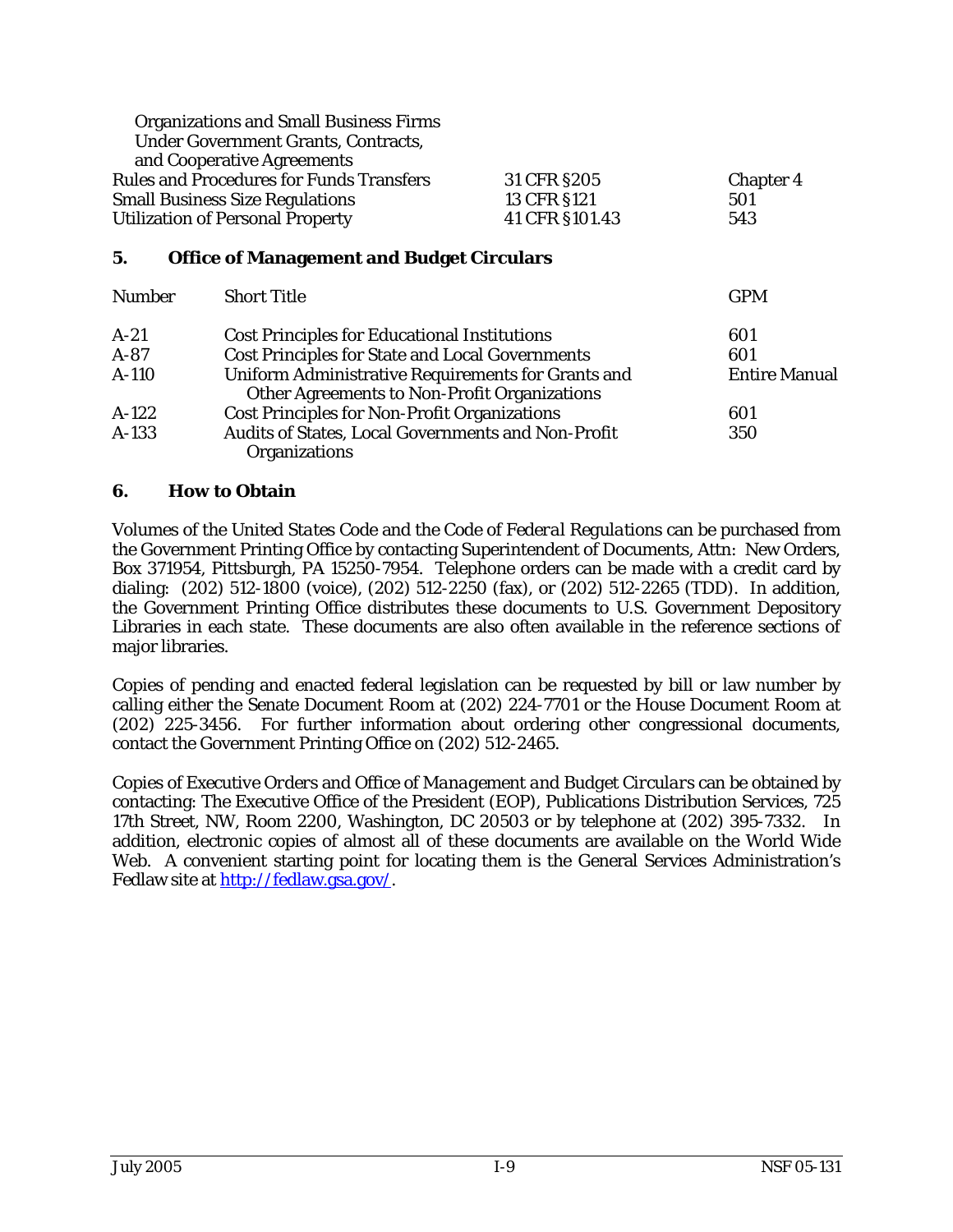## **CHAPTER II NSF AWARDS**

This chapter discusses the award process and specifically highlights the following topics:

#### **200 BACKGROUND**

- **210 DEFINITIONS**
- **220 NSF-GRANTEE RELATIONSHIPS**
- **230 AWARD INSTRUMENT**
- **240 NSF AWARD CONDITIONS**
- **250 NSF GRANT PERIODS**
- **260 ADDITIONAL FUNDING SUPPORT**

## **200 BACKGROUND**

The types of activities funded by NSF and the purposes of NSF funding vary. Consequently, the degree of NSF responsibility for and the management control of such activities also varies. NSF traditionally uses grants for fundamental research and other support activities. The key factor in determining the appropriate award terms and conditions is the type of project that is to be funded, not the type of performing organization which will be the recipient of the award or the NSF program recommending the award.

## **210 DEFINITIONS**

a. An AUTHORIZED ORGANIZATIONAL REPRESENTATIVE is the administrative official who on behalf of the proposing organization is empowered to make certifications and assurances and can commit the organization to the conduct of a project that NSF is being asked to support as well as adhere to various NSF policies and grant requirements.

b. ASSISTANCE AWARDS are awards that entail the transfer of money, property, services or other things of value from the Federal government to a State or local government or other recipient to accomplish a public purpose of support or stimulation. In the case of NSF, assistance awards involve the support or stimulation of scientific and engineering research, science and engineering education or other related activities. NSF is authorized to use grants or cooperative agreements for this purpose.

c. A GRANT<sup>\*</sup> is a type of assistance award and a legal instrument which permits an executive agency of the Federal government to transfer money, property, services or other things of value to a grantee when no substantial involvement is anticipated between the agency and the recipient during the performance of the contemplated activity. Grants are the primary mechanism of NSF support. NSF awards the following types of grants: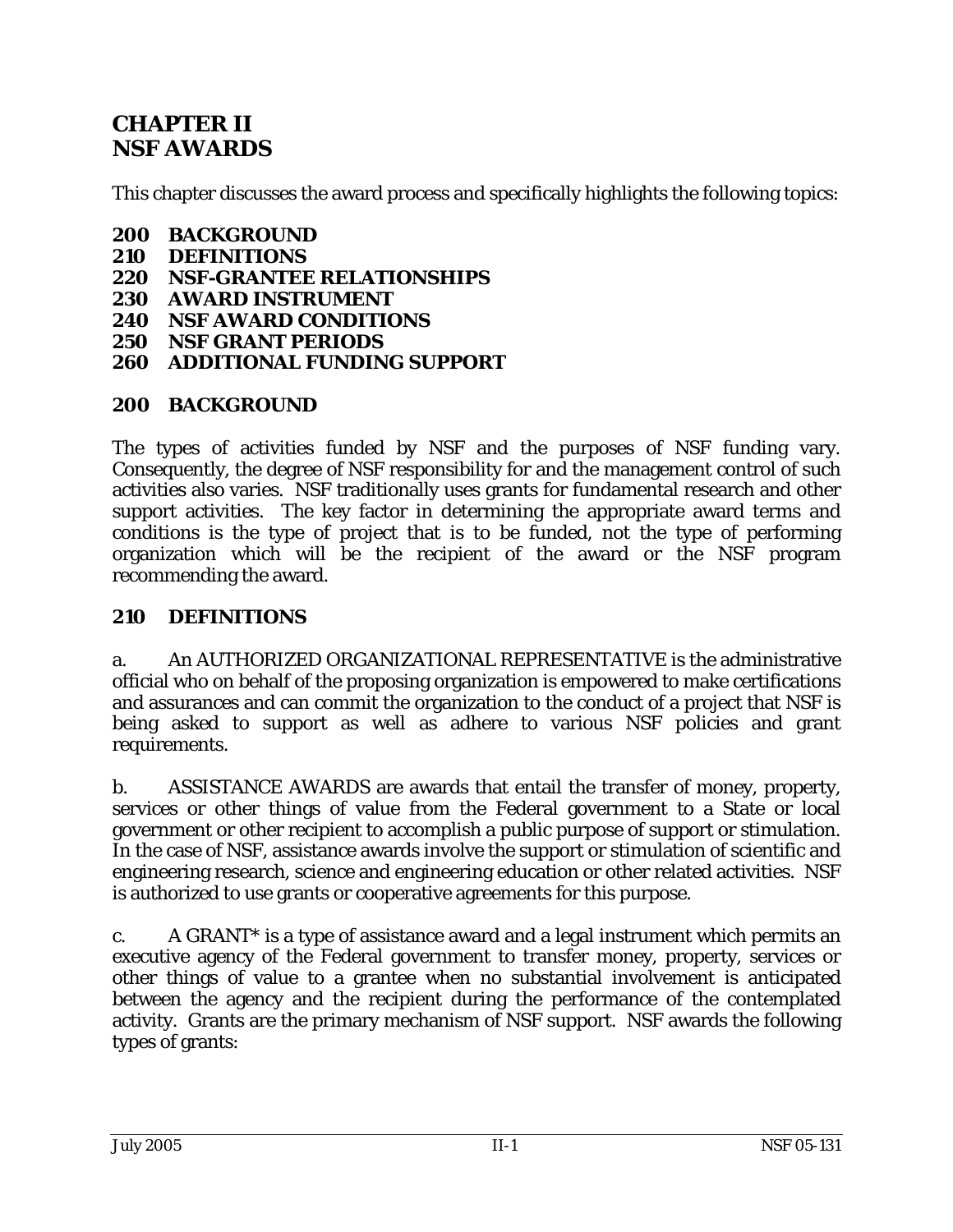1. A STANDARD GRANT is a type of grant in which NSF agrees to provide a specific level of support for a specified period of time with no statement of NSF intent to provide additional future support without submission of another proposal.

 2. A CONTINUING GRANT is a type of grant in which NSF agrees to provide a specific level of support for an initial specified period of time, usually a year, with a statement of intent to provide additional support of the project for additional periods, provided funds are available and the results achieved warrant further support.

 3. A COST REIMBURSEMENT GRANT is a type of grant under which NSF agrees to reimburse the grantee for work performed and/or costs incurred by the grantee up to the total amount specified in the grant. Such costs must be allowable in accordance with the applicable cost principles (e.g., OMB Circular A-21, *Cost Principles for Educational Institutions* or A-122, *Cost Principles for Non-Profit Organizations*). Accountability is based primarily on technical progress, financial accounting and fiscal reporting. Except under certain programs and under special circumstances, NSF grants and cooperative agreements are normally cost reimbursement type awards.

 4. A FIXED AMOUNT AWARD is a type of grant used in certain programs and situations under which NSF agrees to provide a specific level of support without regard to actual costs incurred under the project. The award amount is negotiated using the applicable cost principles or other pricing information as a guide. This type of grant reduces some of the administrative burden and record-keeping requirements for both the grantee and NSF. Except under unusual circumstances, such as termination, there is no governmental review of the actual costs subsequently incurred by the grantee in performance of the project. There typically is a requirement for the grantee to certify that the approximate number of person-months or other activity called for in the grant was performed. Payments are based on meeting specific requirements of the grant and accountability is based primarily on technical performance and results.

d. A COOPERATIVE AGREEMENT\* is a type of assistance award which may be used when the project being supported requires substantial agency involvement during the project performance period. Substantial agency involvement may be necessary when an activity: is technically or managerially complex; requires extensive or close coordination with other Federally supported work; or helps assure suitability or acceptability of certain aspects of the supported activity. Examples of projects which might be suitable for cooperative agreements are systemic reform efforts, research centers, policy studies, large curriculum projects, multi-user facilities, projects which involve complex subcontracting, construction or operations of major in-house university facilities and major instrumentation development.

e. A GRANTEE\* is the organization or other entity that receives a grant and assumes legal and financial responsibility and accountability both for the awarded funds and for the performance of the grant-supported activity. NSF grants are normally made to organizations rather than to individual Principal Investigator/Project Director(s) . Categories of eligible proposers may be found in GPG Chapter I.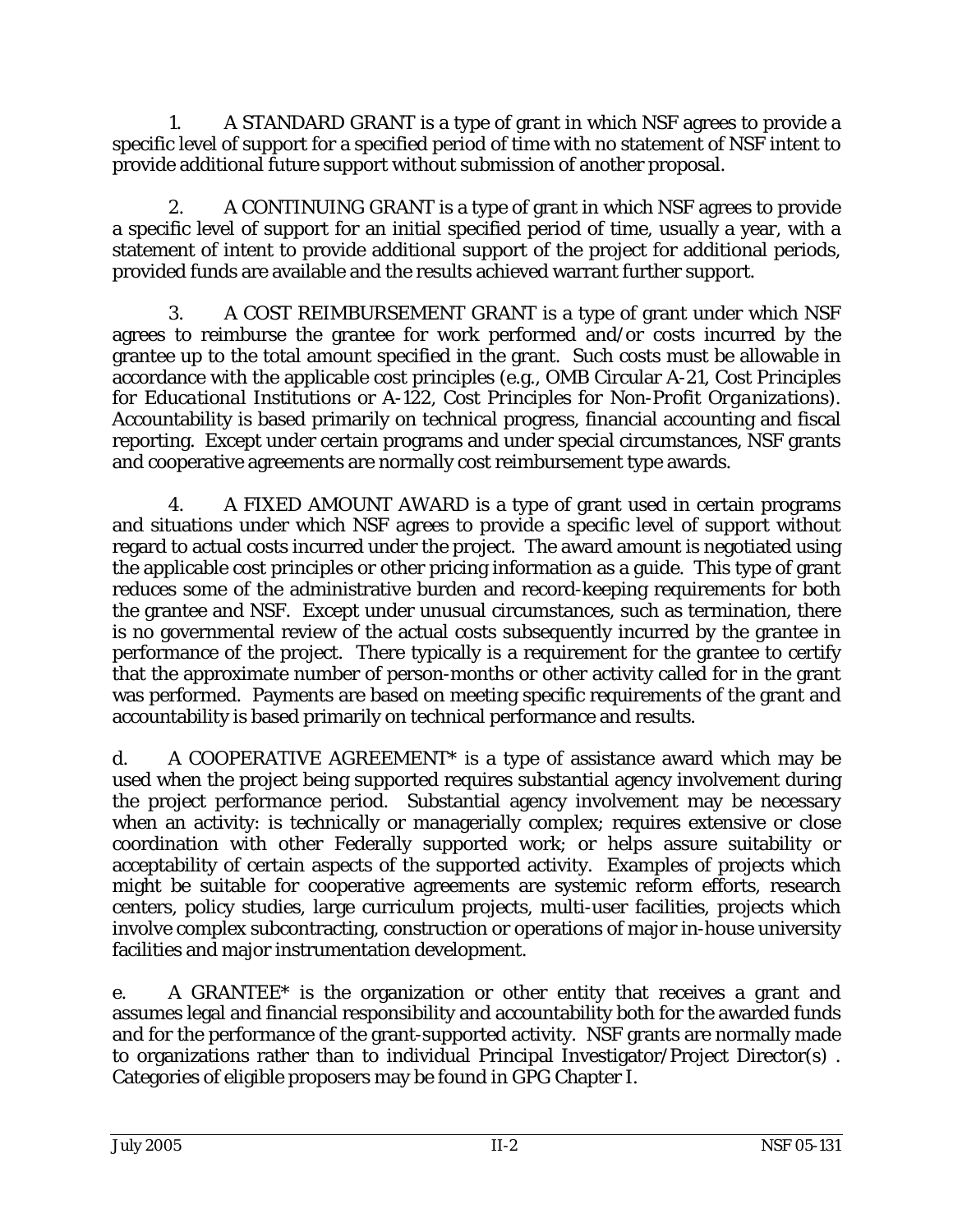f. PRINCIPAL INVESTIGATOR/PROJECT DIRECTOR (PI/PD) is the individual designated by the grantee, and approved by NSF, who will be responsible for the scientific or technical direction of the project. If more than one, the first one listed will have primary responsibility for the project and the submission of reports. All others listed are considered co-PI/PD, and share in the responsibility of the scientific or technical direction of the project. The term "Principal Investigator" generally is used in research projects, while the term "Project Director" generally is used in science and engineering education and other projects.

For purposes of this Manual, except where explicitly noted, the term "grant" is interchangeable with the term "cooperative agreement", and the term "grantee" is interchangeable with the "awardee" of a cooperative agreement.

## **220 NSF-GRANTEE RELATIONSHIPS**

## **221 Basic Requirements**

a. Grants will be used by NSF when the accomplishment of the project objectives requires minimal NSF involvement during performance of the activities. Grants establish a relationship between NSF and the grantee in which:

 1. NSF agrees to provide up to a specified amount of financial support for the project to be performed under the conditions and requirements of the grant. NSF will monitor grant progress and assure compliance with applicable standards.

 2. The grantee agrees to the performance of the project, to the prudent management of the funds provided and to carry out the supported activities in accordance with the provisions of the grant. (See GPM 230, "Grant Instrument", for the documents that comprise an NSF grant.)

b. Cooperative agreements will be used by NSF when the accomplishment of the project objectives requires substantial ongoing agency involvement during the project performance period. Substantial agency involvement may be necessary when an activity is technically and/or managerially complex and would require extensive or close coordination between NSF and the awardee. This, however, does not affect NSF's right to unilaterally suspend or terminate support for cause or consider termination if it is in the best interest of NSF or the Government. NSF will notify the awardee before any action of this nature is taken.

 1. Cooperative agreements will specify the extent to which NSF will be required to advise, review, approve or otherwise be involved with project activities, as well as require more clearly defined deliverables.

 2. Although active NSF involvement usually takes place under cooperative agreements, awardees have primary management responsibility for conduct of their projects. To the extent that NSF does not reserve responsibility for coordinating or integrating the project activities with other related activities or does not assume a degree of shared responsibility for certain aspects of the project, all such responsibilities remain with the awardee. As appropriate, NSF may provide advice, guidance or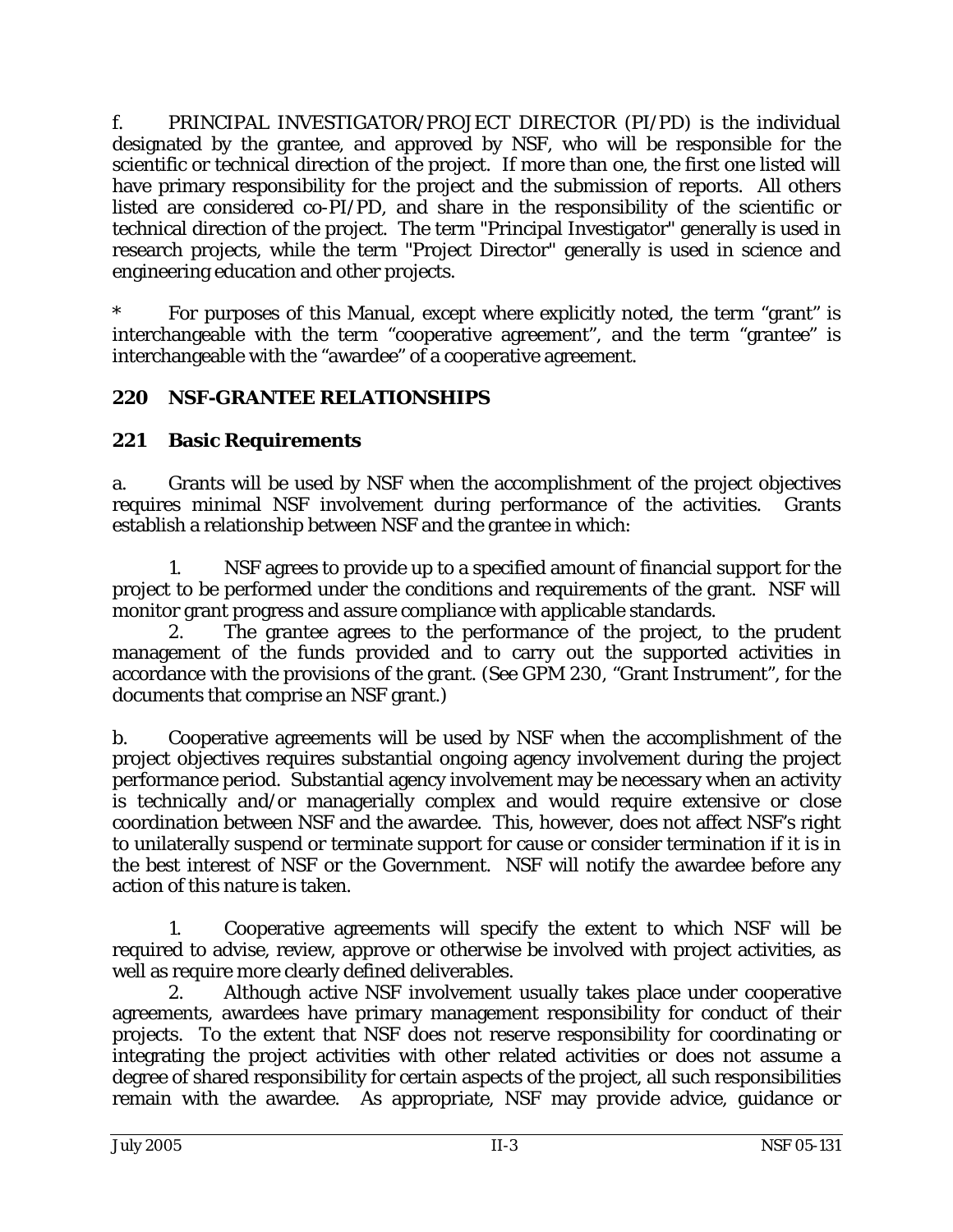assistance of a technical, management, or coordinating nature and require NSF approval of specific decisions, milestones, procedures or subawards. While NSF will monitor cooperative agreements, it will not assume overall control of a project or unilaterally change or direct the project activities. All cooperative agreements will state the nature and extent of expected NSF involvement to ensure that the responsibilities of each party are fully understood.

3. Some cooperative agreements are funded through the Foundation's Major Research Equipment and Facilities Construction (MREFC) account. The MREFC appropriation provides a separate budget account for major research equipment and facilities. Once an award for an MREFC project is established with MREFC funds, no other funding will be commingled with these funds. Operating funds for MREFC activities and supplements will be funded under a separate award to support the MREFC activities. The awardee is required to segregate MREFC from Operations accounts to avoid the commingling of MRE funds with other appropriations under NSF assistance awards. In special cases, as in the awards for the NSF-supported Federally Funded Research and Development Centers (FFRDCs), a cooperative agreement will be used as an umbrella award, establishing the overall basic provisions of the agreements. Separate cooperative support agreements with specific terms and conditions will be issued for MREFC and Operations activities.

## **222 Acceptance of Assistance Agreements**

a. Grant Acceptance. Grantees are free to accept or reject the grant. Normally, a request to drawdown NSF funds constitutes acceptance, however, in limited circumstances, NSF may require formal acceptance of a grant.

b. Cooperative Agreement Acceptance. The awardee's request to drawdown NSF funds constitutes acceptance of the award.

## **230 AWARD INSTRUMENT**

a. Composition of an NSF award includes:

 1. the award notice, including any special conditions applicable to the award and any numbered amendments thereto;

 2. the budget, which indicates the amounts, by categories of expense, on which NSF has based its support;

3. the proposal referenced in the award notice;

 4. the applicable NSF conditions referenced in the award notice (see GPM 240, "NSF Award Conditions," for listing); and

 5. any NSF program announcement, program solicitation or other documents or special requirements incorporated by reference in the award notice.

b. Award Transmission. NSF transmits awards to organizations via e-mail. In addition to the e-mail notification, awardees also may access NSF award notices in FastLane. Sponsored projects offices are able to view, print and/or download NSF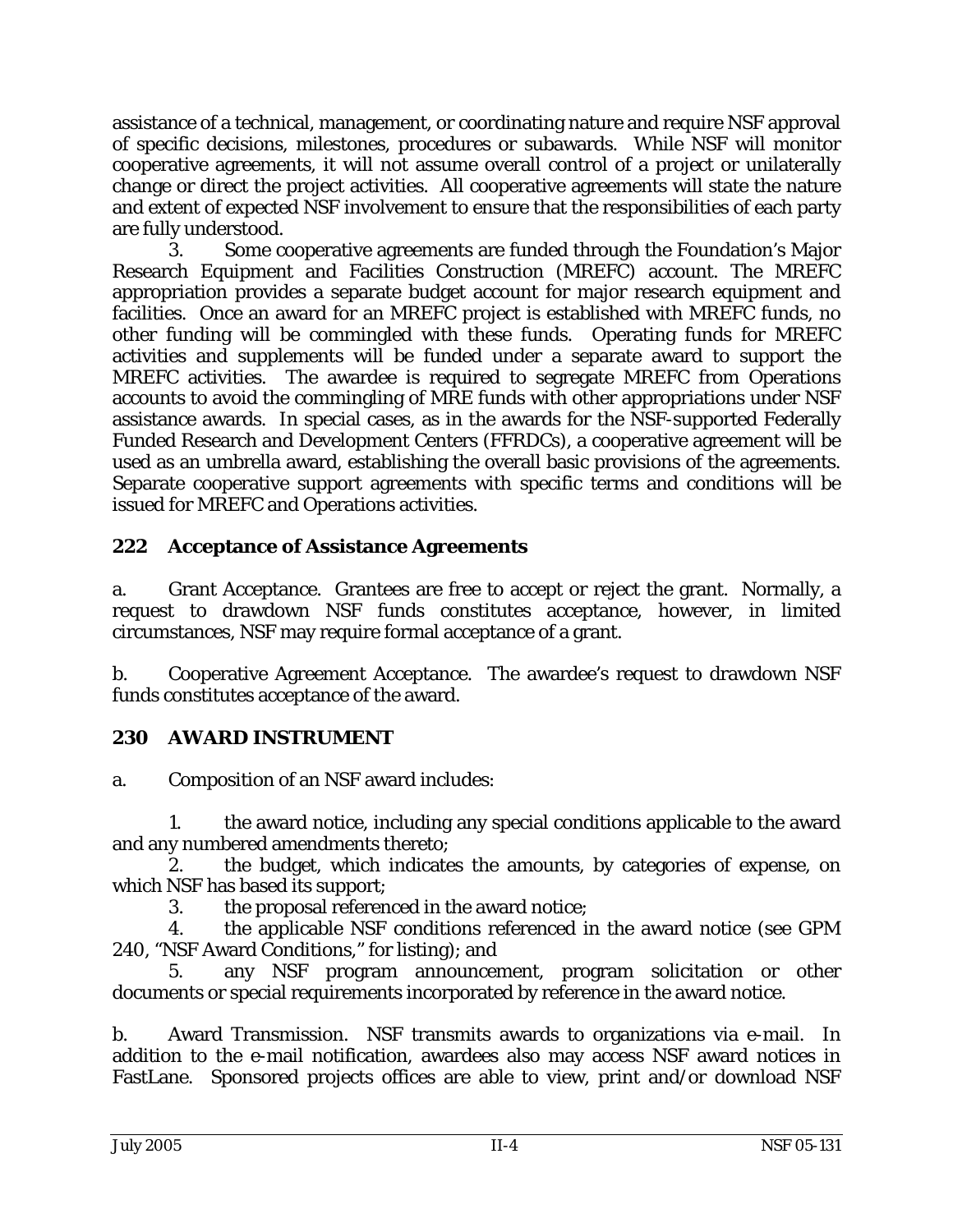award notices for their organizations. PIs also may access their award notices via FastLane.

## **240 NSF AWARD CONDITIONS**

a. NSF Award Conditions. Each NSF award notice specifically identifies certain conditions that are applicable to, and become part of, that award. When these conditions reference a particular GPM section, that section becomes part of the award requirements through incorporation by reference.

b. Basic Conditions. The following types of basic conditions may be made a part of an NSF award, as appropriate.

1. Grant General Conditions.

 (a) Grant General Terms and Conditions (GC-1) are used in most NSF grant awards;

 (b) Federal Demonstration Partnership General Terms and Conditions (FDP) and NSF Agency Specific Requirements are used in most grants to participants in the FDP; and

 (c) Small Business Innovation Research (SBIR) Phase II Grant General Conditions are used in Phase II grants under the SBIR program.

 (d) Foreign Grant General Conditions (FGG) are used for awards to foreign grantees.

 (e) Foreign and International Awardee Conditions for Non-research Projects are used for non-research projects.

 2. Standard Conditions. These types of conditions may either supplement or modify the applicable General Conditions described above.

 (a) Administration of NSF Conference or Group Travel Award Grant Special Conditions (FL 26) are used for conference or travel grants.

 (b) Construction Conditions are used for grants which include rearrangements/alterations over \$25, 000 (construction).

 (c) Fixed Amount Award General Conditions (FAA) are used in NSF fixed amount grants. (Note: these conditions may establish different financial and other requirements that are not generally used in cost reimbursement type grants.)

 3 Cooperative Agreement4 Programmatic Terms and Conditions (CAPTC) and Cooperative Agreement Financial/Administrative Terms and Conditions (CAFATC) are used in NSF cooperative agreements.

 (a) CA Programmatic Terms and Conditions provide guidance on project governance, reporting, management and oversight of the project.

 $\overline{a}$ 

<sup>4</sup> See also the section 221 above on cooperative agreements that involve MREFC and operations activities.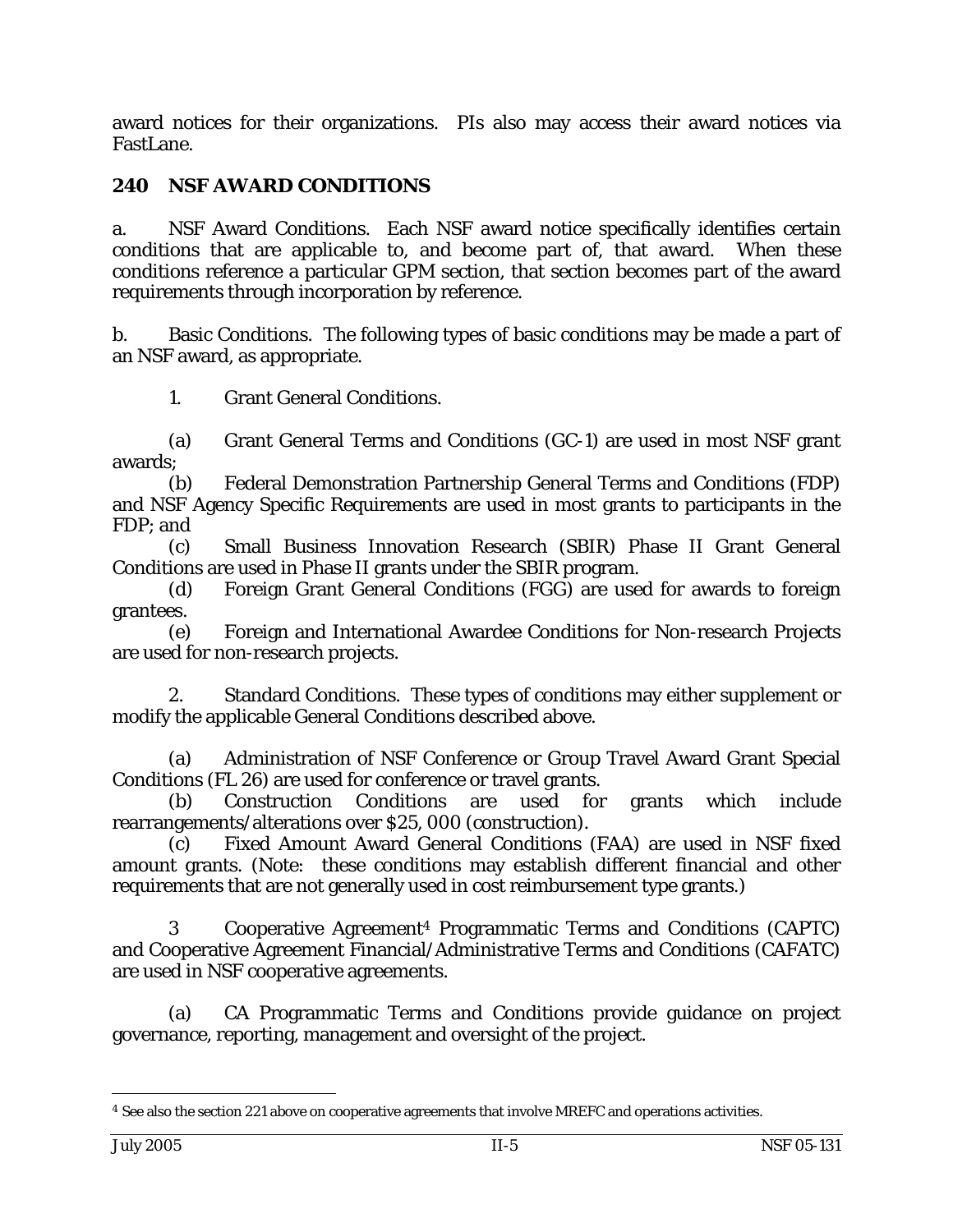(b) CA Financial/Administrative Terms and Conditions outline both government-wide and NSF policies regarding assistance awards as well as the management of funds that support the project.

c. Availability. The latest version of each set of these general and standard conditions, as well as prior archived versions, is available electronically on NSF's website at [http://www.nsf.gov/awards/managing/.](http://www.nsf.gov/awards/managing/) 

## **250 NSF GRANT PERIODS**

## **251 Definitions**

a. EFFECTIVE DATE is the date specified in the grant notice on or after which, except for fixed amount awards, expenditures may be charged to the grant. With the exception of PI transfers, the effective date used by NSF is either the 1st or the 15th day of the month. If no effective date is specified, then the date of the grant notice is the effective date. (See, however, GPM 602.2, "Pre-Award Costs.")

b. EXPIRATION DATE is the date specified in the grant notice after which expenditures may not be charged against the grant except to satisfy obligations to pay allowable project costs committed on or before that date. The expiration date is the last day of a month.

c. GRANT PERIOD is the period of time between the effective date and the expiration date of an NSF grant shown as the duration.

## **252 Significance of Grant Period**

a. Except in fixed amount awards, an NSF grant gives authority to the grantee to commit and expend funds for allowable costs (see Chapter VI) in support of the project up to the grant amount specified in the grant notice at any time during the grant period.

b. Except as provided in GPM 602.2, "Pre-Award Costs", GPM 602.3, "Post-Expiration Costs", or GPM 617, "Publication, Documentation and Dissemination", expenditures may not be charged prior to the effective date or subsequent to the expiration date under an NSF cost reimbursement grant.

## **253 Changes in Grant Periods**

## **253.1 Expiration Date**

The expiration date may be changed as a result of approval of a request for continued support of a continuing grant, for a no-cost grant extension, or by approval of a request for supplemental support. If approved, the NSF Grants Officer will issue an amendment to the grant.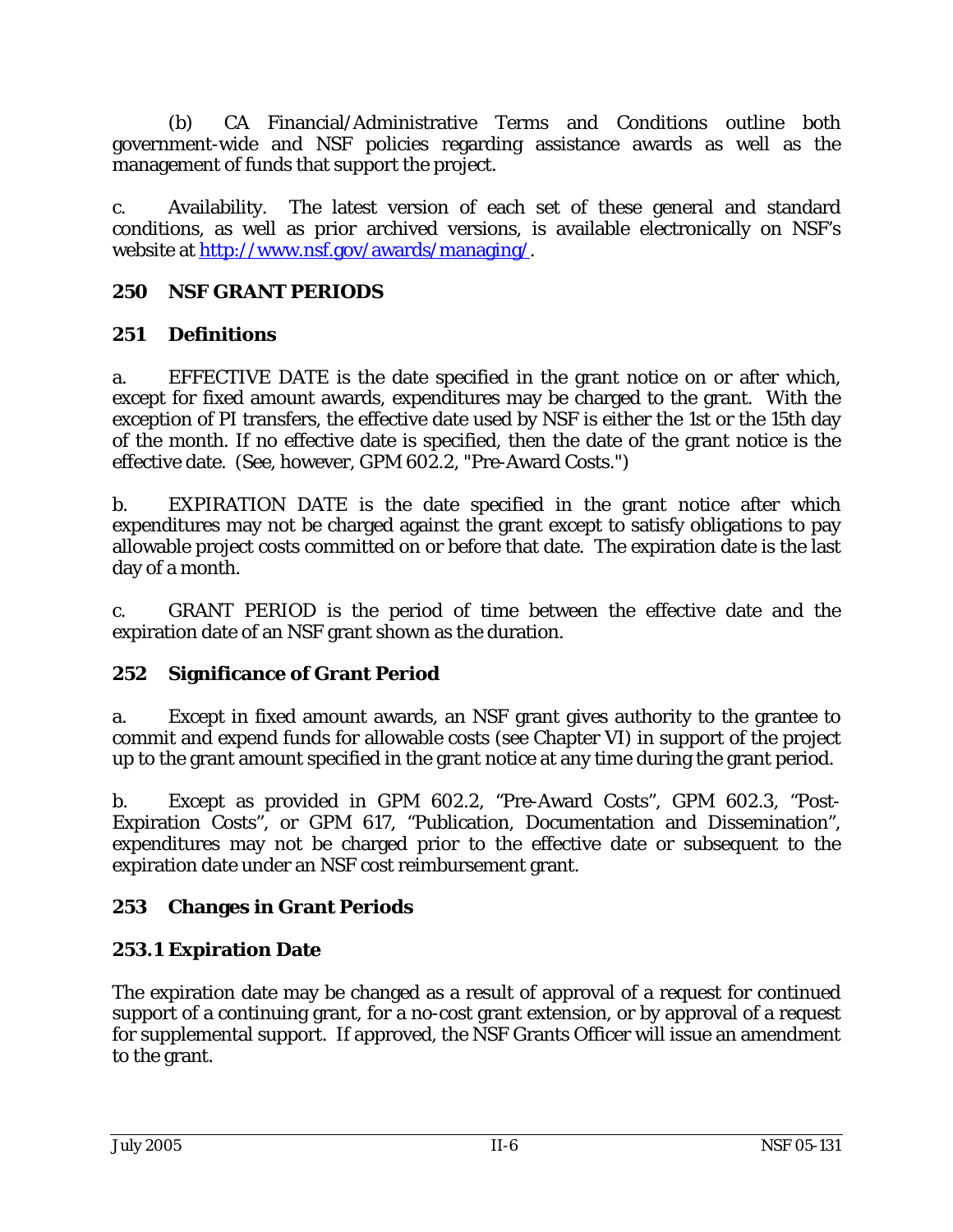#### **253.2 No-Cost Extension**

a. Grantee-Approved Extension. Grantees may authorize a one-time extension of the expiration date of the grant of up to 12 months if additional time beyond the established expiration date is required to assure adequate completion of the original scope of work within the funds already made available.<sup>5</sup> This one-time extension may not be exercised merely for the purpose of using the unliquidated balances. Grantees are not authorized to extend an award that contains a zero balance. The grantee shall notify NSF, providing supporting reasons for the extension and the revised expiration date, at least ten days prior to the expiration date specified in the grant to ensure accuracy of NSF's grant data. All grantee-approved extension notifications must be submitted via the FastLane system. For grantee-approved extensions, no amendment will be issued.

b. NSF-Approved Extension.

 1. If additional time beyond the extension provided by the grantee is required and exceptional circumstances warrant, a formal request must be submitted to NSF via FastLane. The request must be submitted to NSF at least 45 days prior to the expiration date of the grant. The request must explain the need for the extension and include an estimate of the unobligated funds remaining and a plan for their use. As indicated above, that unobligated funds may remain at the expiration of the grant is not in itself sufficient justification for an extension. The plan must adhere to the previously approved objectives of the project. All requests for NSF-approved extensions must be submitted via the FastLane system. Grantees are not authorized to extend an award that contains a zero balance. NSF program officers are authorized to approve the first no cost extension request on current active awards.

2. The first no-cost extension request will be subject to the approval of the cognizant Program Officer. The sponsored projects office and PI will be electronically notified of the disposition of this request by the cognizant NSF Program Officer. The second nocost extension will continue to be subject to the approval of an NSF Grants Officer, and, if approved, will be in the form of an amendment to the grant specifying a new expiration date. Grantees are cautioned not to make new commitments or incur new expenditures after the expiration date in anticipation of a no-cost extension.

3. Grantees are not authorized to extend an award that contains a zero balance.

## **253.3 Two-Year Extensions for Special Creativity**

A Program Officer may recommend the extension of funding for certain research grants beyond the initial period for which the grant was awarded for a period of up to two years. The objective of such extensions is to offer the most creative investigators an extended opportunity to attack adventurous, "high-risk" opportunities in the same

 $\overline{a}$ <sup>5</sup> Small Grants for Exploratory Research (SGER) awards are not eligible for this authority.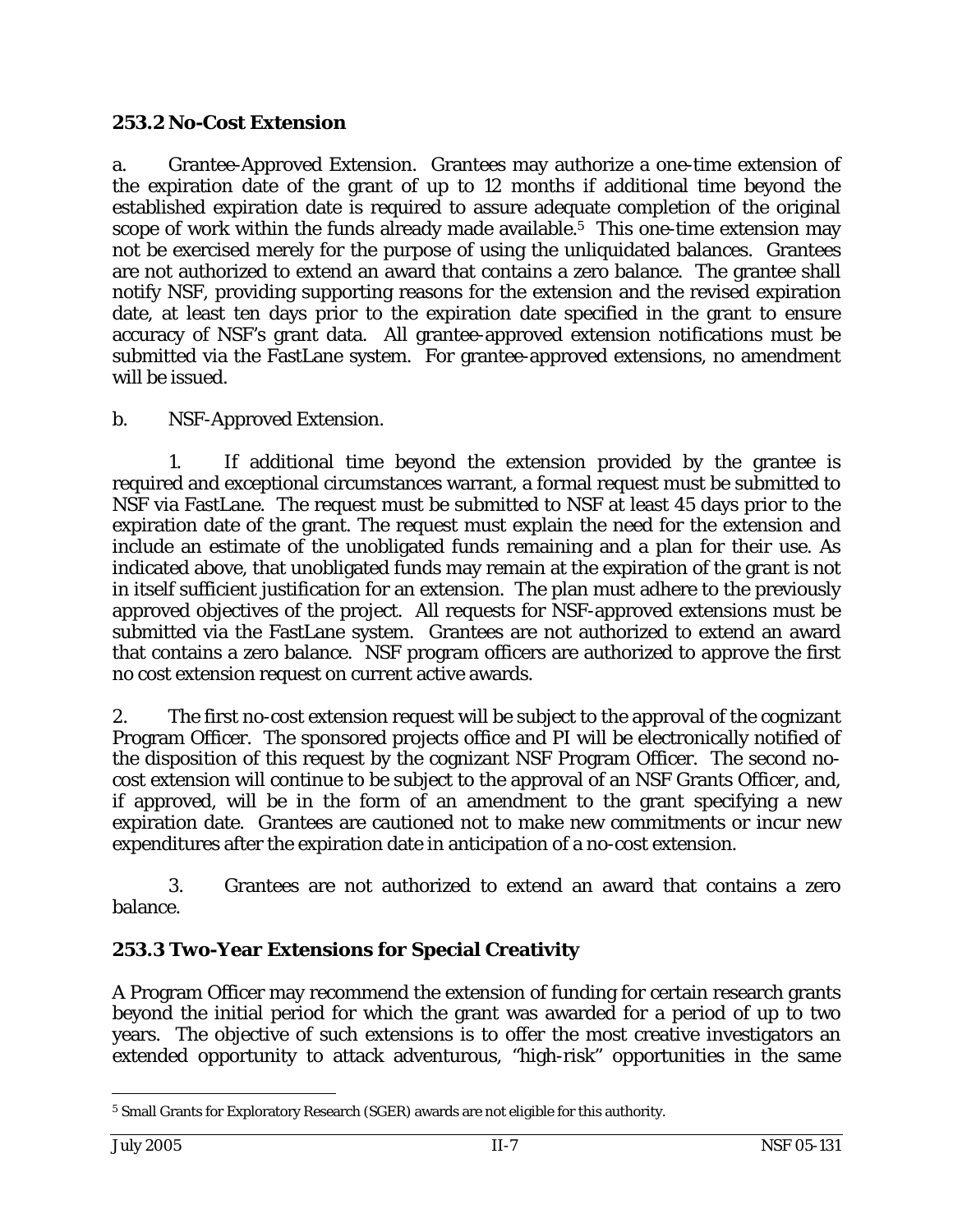general research area, but not necessarily covered by the original/current proposal. Awards eligible for such an extension are generally three-year continuing grants. Special Creativity Extensions are generally initiated by the NSF Program Officer based on progress during the first two years of a three-year grant; PIs will be informed of such action a year in advance of the expiration of the grant. In response to the Program Officer's recommendation, the PI should submit the required information electronically via the supplemental funding request module in FastLane.

## **260 ADDITIONAL FUNDING SUPPORT**

## **261 Types of Additional Funding Support**

Additional funding of a project beyond the original grant period will be in the form of renewed support, continued support or supplemental support.

## **262 Renewed Support (Standard Grants)**

a. Renewed support is defined as additional funding for a support period subsequent to that provided by a standard grant. Renewals to standard grants, if any, will be in the form of a new grant with a new grant number. Costs incurred under the old grant cannot be transferred to the new grant. Residual funds remaining in the old grant cannot be transferred to the new grant.

b. A proposal for renewed support of a project is evaluated in competition with all other pending proposals. Instructions for preparation of renewal proposals are contained in the GPG, Chapters II and V.

## **263 Continued Support (Continuing Grants)**

a. Funding increments for projects being supported under continuing grants, as defined in GPM 210, "Definitions", receive high priority within NSF and normally are not considered in competition with proposals for new grants or for renewed support of standard grants.

b. Unless otherwise provided for in the original grant notice, each increment of a continuing grant will be funded at the level indicated in that notice without a formal request, provided the required annual project report has been received and subject to NSF's judgment of satisfactory progress and availability of funds. NSF makes every attempt to honor continuing grant commitments. In order to adjust to changes in the general level of funds for a particular field of science or engineering or to major new opportunities in that field, however, NSF may reduce continuing grant increments below the levels indicated in original grant notices. This requires full written justification by program staff and management review and approval. In the absence of major unanticipated fiscal year constraints, reductions are rare. Continuing grant increments will be approved by the cognizant NSF Program Officer. The sponsored projects office and PI will be notified by the cognizant NSF Program Officer of NSF's approval via an electronic notification.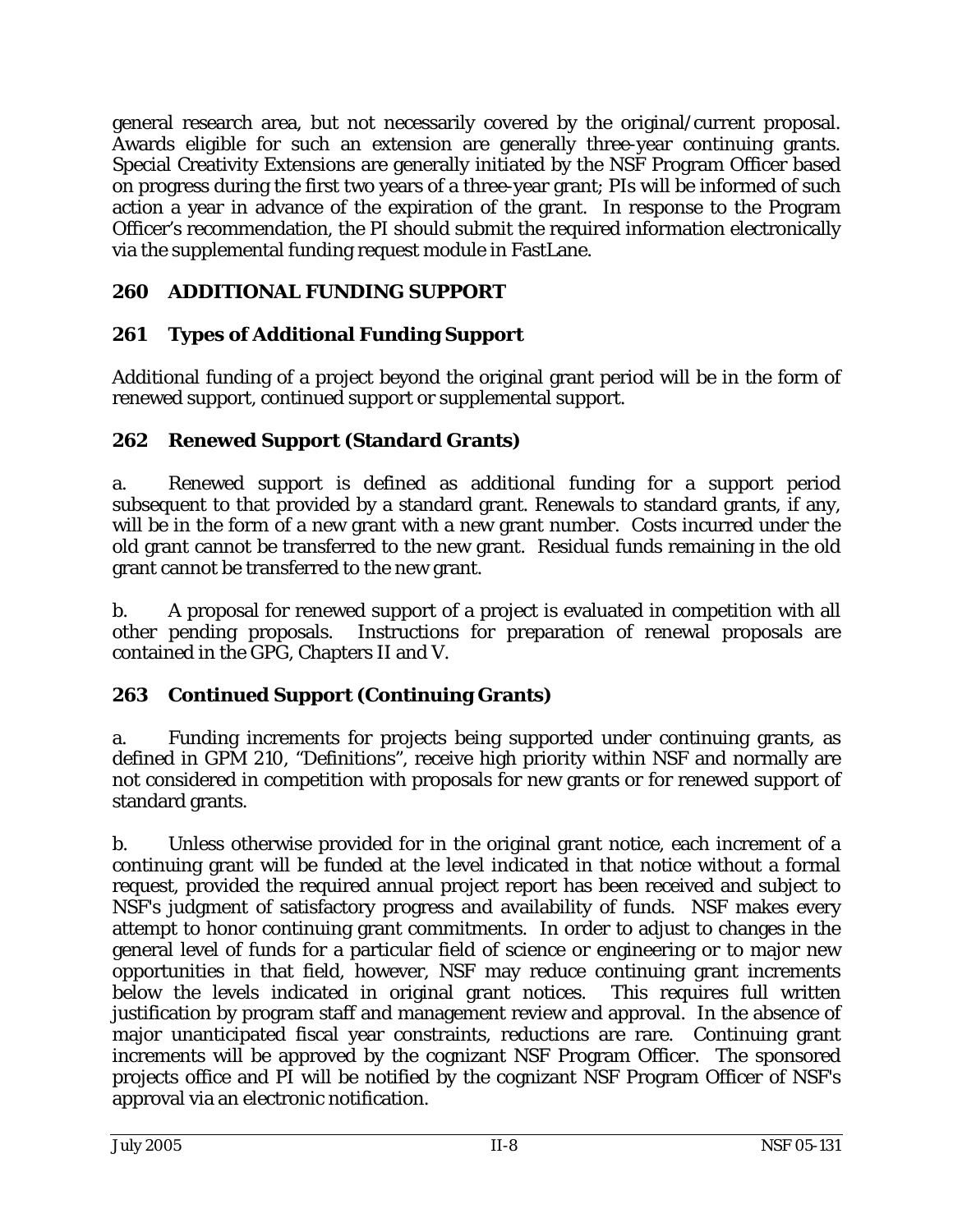c. In order to obtain a committed funding increment and ensure continuity of funding, an annual project report must be submitted electronically via the NSF FastLane System by the PI at least three months before the end of the period currently being funded. (See GPM 340, "Technical Reporting Requirements" for additional information on submission of project reports.)

## **264 Supplemental Support**

a. In unusual circumstances, small amounts of supplemental funding and up to six months of additional support may be requested to assure adequate completion of the original scope of work. Such requests for supplemental funding support should be submitted to the cognizant NSF Program Officer at least two months prior to the need for the additional funds and must be adequately justified. Program Officers may make decisions regarding whether or not to recommend a small supplement without merit review of the supplemental request. Requests for larger supplements may require external merit review.

b. A request for supplemental support must be submitted electronically via FastLane and must include:

- 1. A summary of the proposed work;
- 2. A justification of the need for the supplemental funds; and

 3. A budget*,* highlighting the use by budget category of the additional funding as distinguished from the original funding provided in those categories of cost. AORs are required to electronically sign the supplemental funding request via the Authorized Organizational Representative Functions in FastLane.

c. NSF will not approve requests for supplemental support for such purposes as defraying the costs of increases in salaries, wages or staff benefits or for additional indirect cost reimbursement, whether caused by a change in the indirect cost rate or by changes in direct cost expenditures which affect the indirect cost base. (See GPM 602.1, "Maximum Obligation," and GPM 635, "Rebudgeting of Indirect Cost Funds Provided Under NSF Grants.")

d. If approved, the NSF Grants Officer will amend the grant to provide additional funding for the current support period. The amendment notice will specify both the amount of supplemental funding and the cumulative amount awarded through the expiration date, which normally will remain unchanged.

e. Special NSF programs such as *Research Experiences for Undergraduates* may provide their funding through supplements to other NSF grants. In such instances, the guidance in this section may not be applicable.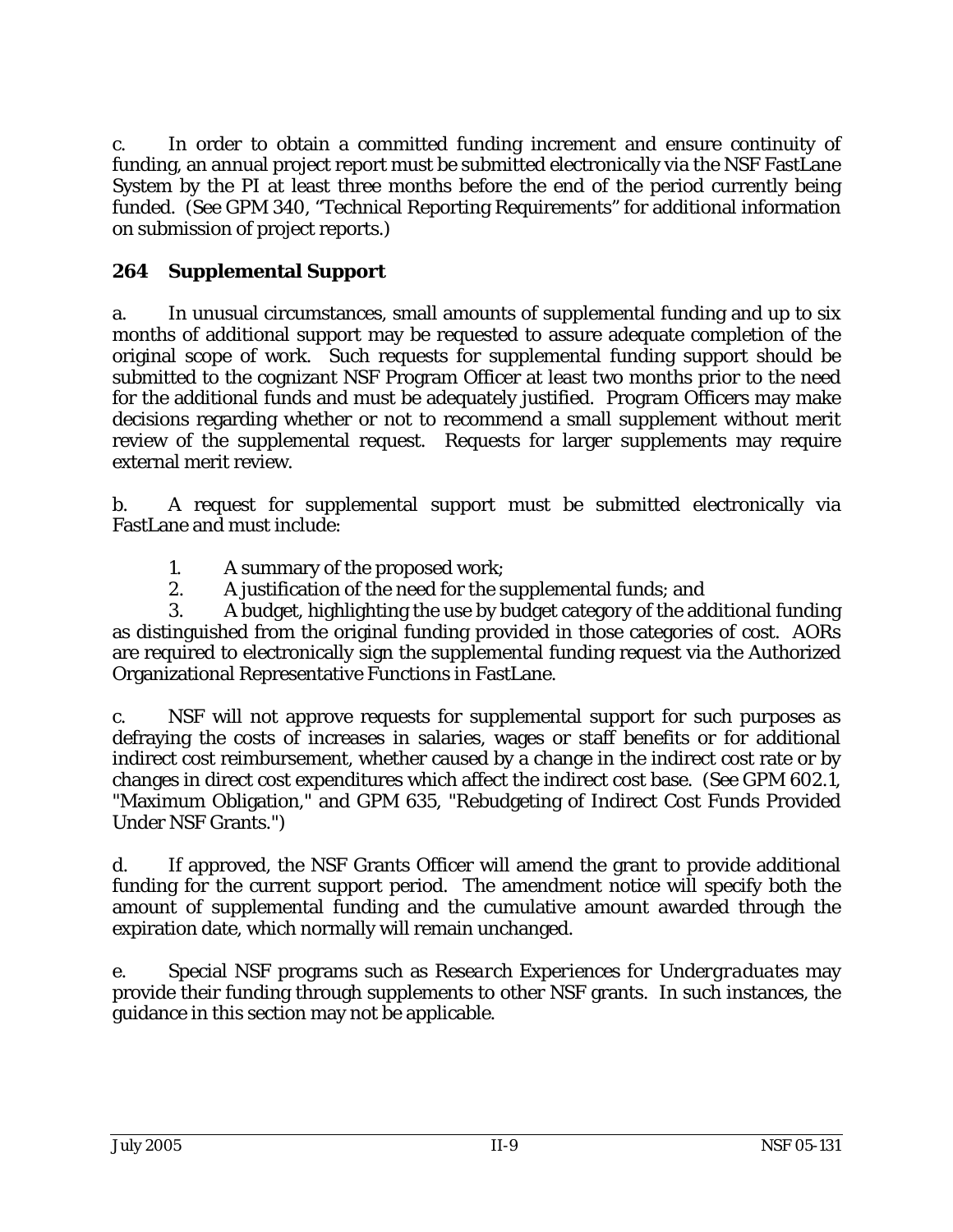# **CHAPTER III GRANT ADMINISTRATION**

This chapter implements various requirements contained in OMB Circular A-110 and is applicable to all NSF grants and to all types of performing organizations. It contains the following topics:

- **300 MONITORING PROJECT PERFORMANCE**
- **310 CHANGES IN PROJECT DIRECTION OR MANAGEMENT**
- **320 CHANGES IN THE GRANT BUDGET**
- **330 COST SHARING AND MATCHING**
- **340 TECHNICAL REPORTING REQUIREMENTS**
- **350 RECORDS RETENTION AND AUDIT**

## **300 MONITORING PROJECT PERFORMANCE**

## **301 Grantee Responsibilities**

a. A grantee has full responsibility for the conduct of the project or activity supported under an NSF grant and for the results achieved. The grantee should monitor the performance of the project to assure adherence to performance goals, time schedules or other requirements as appropriate to the project or the terms of the grant. In order to carry out these responsibilities, each grantee organization shall agree to comply with the applicable Federal requirements for grants and to the prudent management of all expenditures and actions affecting the grant. Documentation for each expenditure or action affecting the grant shall reflect appropriate organizational reviews or approvals, which should be made in advance of the action. Organizational reviews are intended to help assure that expenditures are allowable, necessary and reasonable for the conduct of the project, and that the proposed action:

- 1. is consistent with grant terms and conditions;
- 2. is consistent with NSF and grantee policies;
- 3. represents effective utilization of resources; and
- 4. does not constitute a change in objective or scope.

b. Notwithstanding these responsibilities, NSF continues to encourage communication between NSF Program Officers and PI/PDs on the progress of projects supported by NSF as well as on project changes.

c. NSF, through authorized representatives, has the right, at all reasonable times, to make site visits to review project accomplishments, grantee management control systems and administration and management of the grant and to provide technical assistance as may be required. If any site visit is made by the Foundation on the premises of the grantee or a subawardee under a grant, the grantee shall provide and shall require its subawardees to provide all reasonable facilities and assistance for the safety and convenience of the NSF representatives.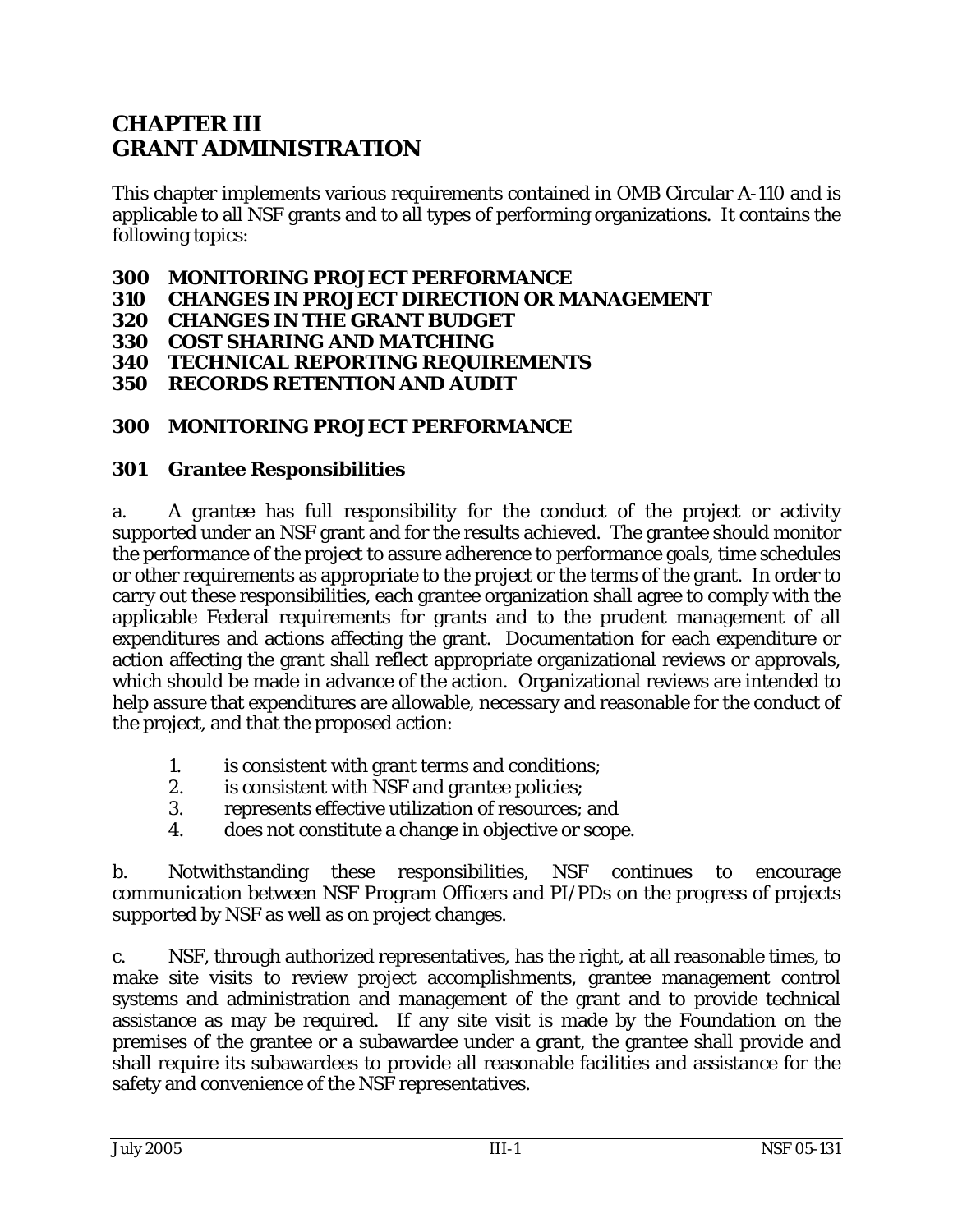## **302 Grantee Notifications to NSF and Requests for NSF Approval**

a. Exhibit III-1 provides a listing of grantee notifications to and requests for approval from NSF. While the listing is not intended to be all-inclusive, it does highlight the most frequent areas where specific notifications and requests for approval are called for.

b. All notifications and requests contained in Exhibit III-1, and described below, must be submitted electronically via the NSF FastLane system.

## **310 CHANGES IN PROJECT DIRECTION OR MANAGEMENT**

## **311 Changes in Objectives, Scope or Methodology**

## **311.1 Changes in Objectives or Scope**

Neither the phenomena under study nor the objectives of the project stated in the proposal or agreed modifications thereto should be changed without prior NSF approval. Such changes should be proposed to the cognizant NSF Program Officer by the PI/PD. If approved by NSF, the Grants Officer will amend the grant.

## **311.2 Changes in Methodology**

NSF believes that the PI/PD, operating within the established policies of the grantee organization, should feel free to pursue interesting and important leads that may arise during the conduct of a research (or other grant-supported) project or to adopt an alternative approach which appears to be a more promising means of achieving the objectives of the project. Significant changes in methods or procedures should be reported to appropriate grantee official(s) and the cognizant NSF Program Officer.

## **311.3 Significant Changes, Delays or Events of Unusual Interest**

a. In the event there are problems, delays or adverse conditions that will materially affect the ability to attain the objectives of the project or to meet such time schedules as may have been proposed, appropriate grantee officials should notify the NSF Program Officer.

b. NSF should be informed of any events of unusual interest that occur during the course of the project. Reports, communications or photographs should be submitted via the interim report capability in FastLane.

## **312 Changes in PI/PD or Person-Months Devoted to the Project**

## **312.1 Background**

The NSF decision to support or not to support a proposed project is based to a considerable extent upon its evaluation of the proposed PI/PD knowledge of the field of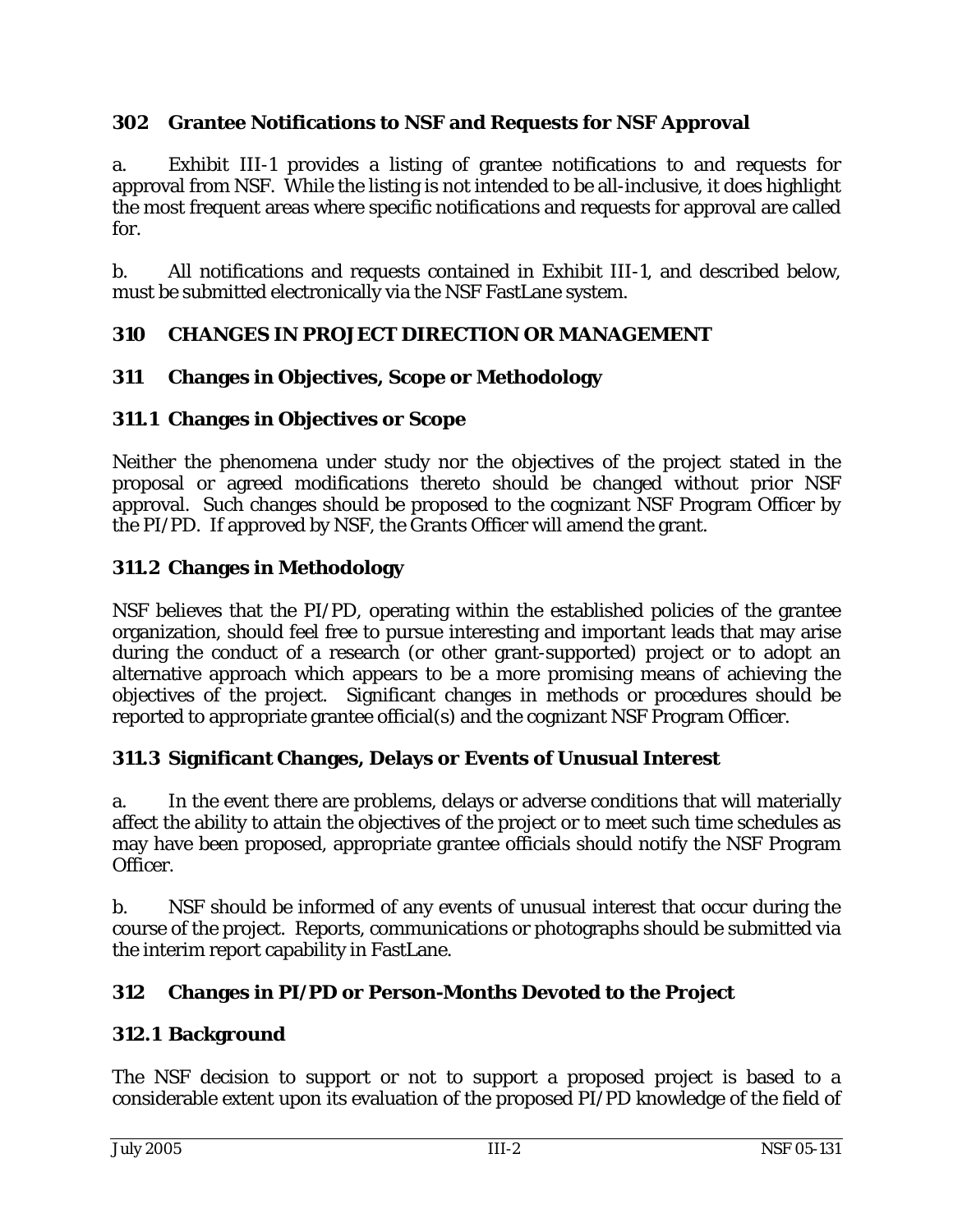study and his/her capabilities to conduct the project in an efficient and productive manner. This is reflected in the NSF criteria for the selection of projects for funding (see GPG Chapter III). The named PI/PD should be continuously responsible for the conduct of the project and be closely involved with the effort.

## **312.2 Basic Requirements**

If the PI/PD plans to, or becomes aware that he/she will: (a) devote substantially less effort to the project than anticipated in the approved proposal; (b) sever his/her connection with the grantee organization; or (c) otherwise relinquish active direction of the project, he/she shall advise the appropriate official at the grantee organization, who shall initiate action appropriate to the situation under the guidelines that follow.

## **312.3 Short-Term Absence of PI/PD**

If the PI/PD will be absent from the project for short periods of up to three months, he/she shall notify appropriate officials of the grantee organization. The grantee shall then notify the NSF Program Officer of arrangements for conduct of the project during the PI/PD's temporary absence.

## **312.4 Long-Term Absence of PI/PD**

a. In the event the PI/PD will be away from the project for a period greater than three months (e.g. sabbatical leave) but intends to return, arrangements for oversight of the project shall be sent electronically to NSF for approval. This information must be provided at least 30 days before departure or as soon as practicable after the prospective absence is known. The NSF Program Officer will provide written approval to the grantee if the arrangements are satisfactory, but no formal amendment to the grant will be made.

b. If the arrangements are not satisfactory to NSF, the grant may be terminated as prescribed in GPM 910, "Suspension and Termination Procedures." If the PI/PD's temporary activities might constitute a conflict of interest (e.g., working for a Federal agency), a substitute PI/PD shall be appointed as described in GPM 312.7, "Substitute PI/PD."

## **312.5 Change in Person-Months Devoted to the Project**

If the PI/PD will devote substantially less time to the project than anticipated in the proposal, (defined in the NSF Grant Conditions (GC-1) as a reduction of 25% or more in time) he/she should consult with appropriate officials of the grantee organization and with the NSF Program Officer. If either determines that the reduction of effort will substantially impair the successful execution of the project, the Program Officer will consult the NSF Grants Officer. The NSF Grants Officer may:

a. request the grantee to nominate a replacement PI/PD acceptable to the NSF Program Officer;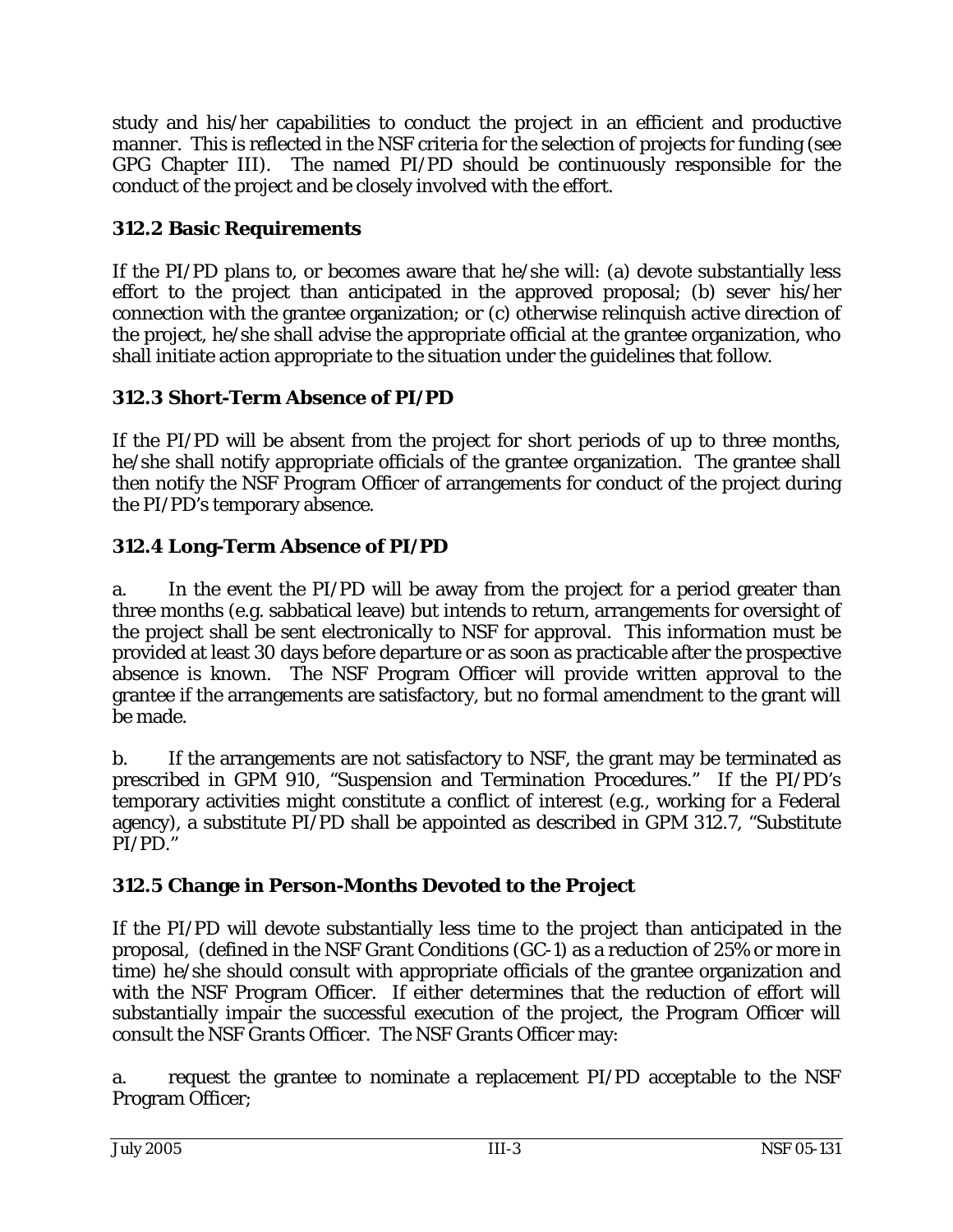b. initiate the termination procedures described in GPM 910, "Suspension and Termination Procedures"; or

c. negotiate an appropriate modification to the grant.

## **312.6 Withdrawal of PI/PD**

In the event the PI/PD severs his/her connection with the grantee organization or otherwise relinquishes active direction of the project, the grantee, or equivalent, must notify the NSF Program Officer via the Notification and Request module in FastLane, and either:

a. initiate transfer of the grant as described in GPM 312.8, "Disposition of a Grant When a PI/PD Transfers from One Organization to Another Organization";

b. nominate a substitute as described in GPM 312.7, "Substitute PI/PD" or

c. initiate grant closeout procedures through submission of final reports (GPM 342, "Final Project Report," and GPM 452, "Final Disbursement Reporting").

## **312.7 Substitute PI/PD**

In the event the grantee desires to continue the project with a substitute PI/PD, the appropriate officials at the grantee organization must advise the NSF Program Officer of the substitute PI/PD's name, qualifications, and current and pending support for research from all sources. If approved by NSF, the Grants Officer will amend the grant. If not approved, NSF may take steps, pursuant to GPM 910, "Suspension and Termination Procedures," to suspend or terminate the grant.

## **312.8 Disposition of a Grant When a PI/PD Transfers from One Organization to Another Organization**

a. Policy. When a PI/PD plans to leave an organization during the course of a grant, the organization has the prerogative to nominate a substitute PI/PD or request that the grant be terminated and closed out. In those cases where the PI/PD's original and new organizations agree, NSF will facilitate a transfer of the grant and the assignment of remaining unobligated funds to the PI/PD's new organization. This should normally be done with a tripartite agreement (involving NSF, the PI/PD's original organization and new organization), or by a subaward arrangement (in certain circumstances) between the PI/PD's original and new organizations, subject to NSF's consent. (See GPM 313 "Contracting or Transferring the Project Effort (Subawards).")

b. Procedures. When a PI/PD plans to leave an organization during the course of a grant, the PI/PD or the Sponsored Projects Office, or equivalent, shall notify the NSF Program Office. If the project is to continue with the original organization, the NSF Program Officer should advise the grantee to nominate a substitute PI/PD (see GPM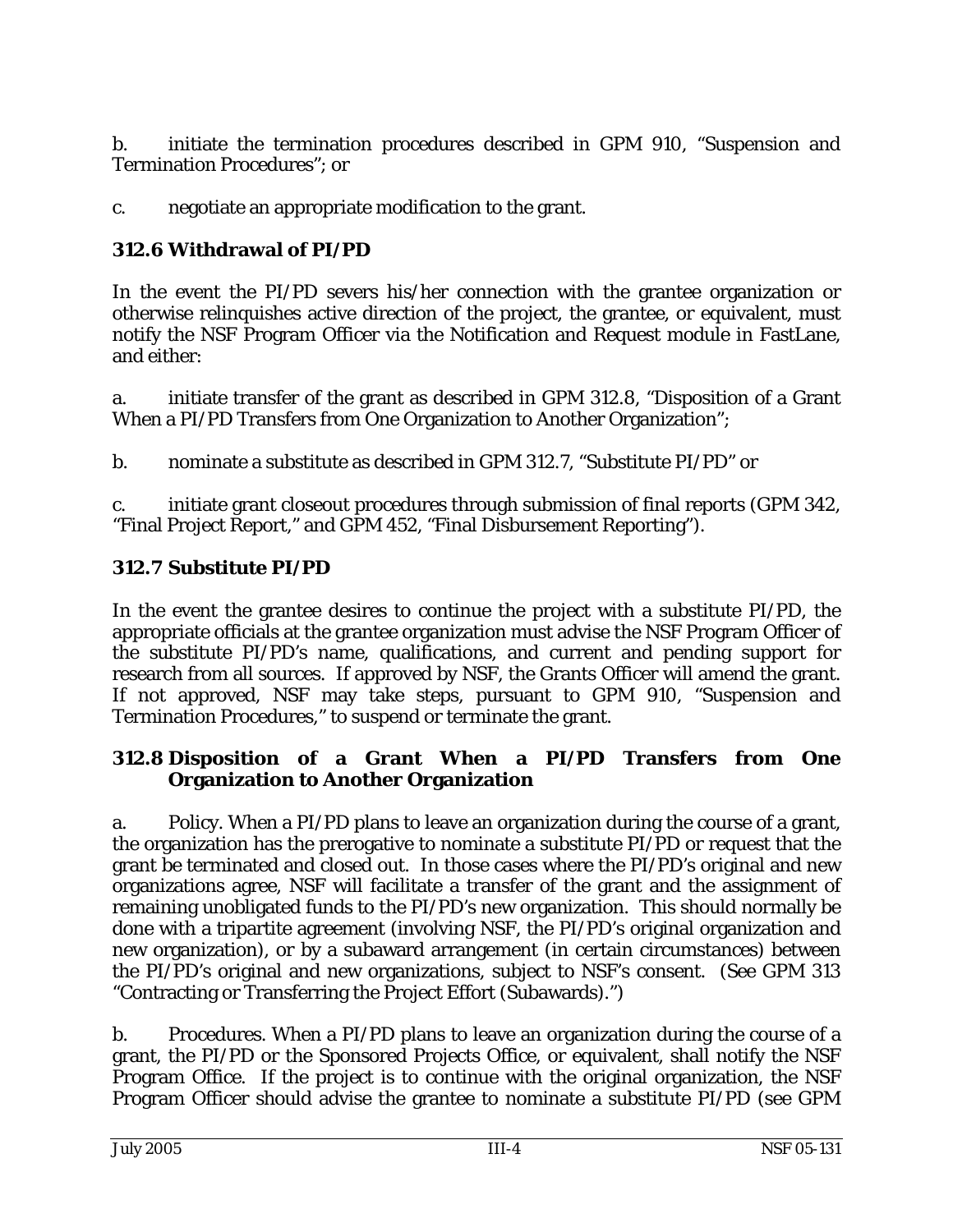312.7, "Substitute PI/PD"). If the project is to be continued at the PI/PD's new organization, and if NSF and both organizations agree, formal notification of the impending transfer can be electronically initiated by either the PI/PD or the PI/PD's organization.

The request shall include:

- 1. a brief summary of progress to date;
- 2. a description of work yet to be accomplished;
- 3. a completed on-line transfer request, including total estimated disbursements to date (transfer amount will be automatically calculated, based on the amount entered in total estimated disbursements). The original organization is responsible for including in the total estimated disbursements, any anticipated costs yet to be incurred against the original grant.
- 4. a detailed line item budget for the transfer amount and any outstanding continuing grant increments.

The original organization concurs with the transfer of the award by electronically forwarding the request to the new organization.

The new organization completes the request by providing a detailed budget for the transfer amount agreed to by both organizations. The new organization must electronically sign the request when submitted to NSF. Submission of the request constitutes agreement by the new organization to assume responsibility for completion of the project effort and to administer the grant (as originally awarded) from the transfer date to completion in accordance with any special terms and conditions and the applicable general terms and conditions that normally govern NSF grants made to the new organization. Special terms and conditions, as appropriate, cited in the original award will convey to the new grantee organization. Note that if the PI's original award was submitted in response to a program solicitation that required cost sharing as part of the award, any unmet portion of this cost sharing requirement also must be addressed by the new organization in the budget portion of the transfer request. The cost sharing will be reflected as a condition in the award at the new grantee organization.

FastLane will assign at submission a proposal number. This proposal number will become the new grant number when the transfer is approved by an NSF Grants Officer.

c. Fund Transfer. Upon receipt of the above material, NSF will review the request and, if approved, deduct the specified transfer amount from the original grant and reestablish it under a new grant number at the new organization. Award notification by the NSF Grants Officer will constitute NSF approval of the grant transfer. The award notification also will specify the applicable basic terms and conditions that govern the grant (i.e., NSF GC-1, FDP, or other Terms and Conditions.)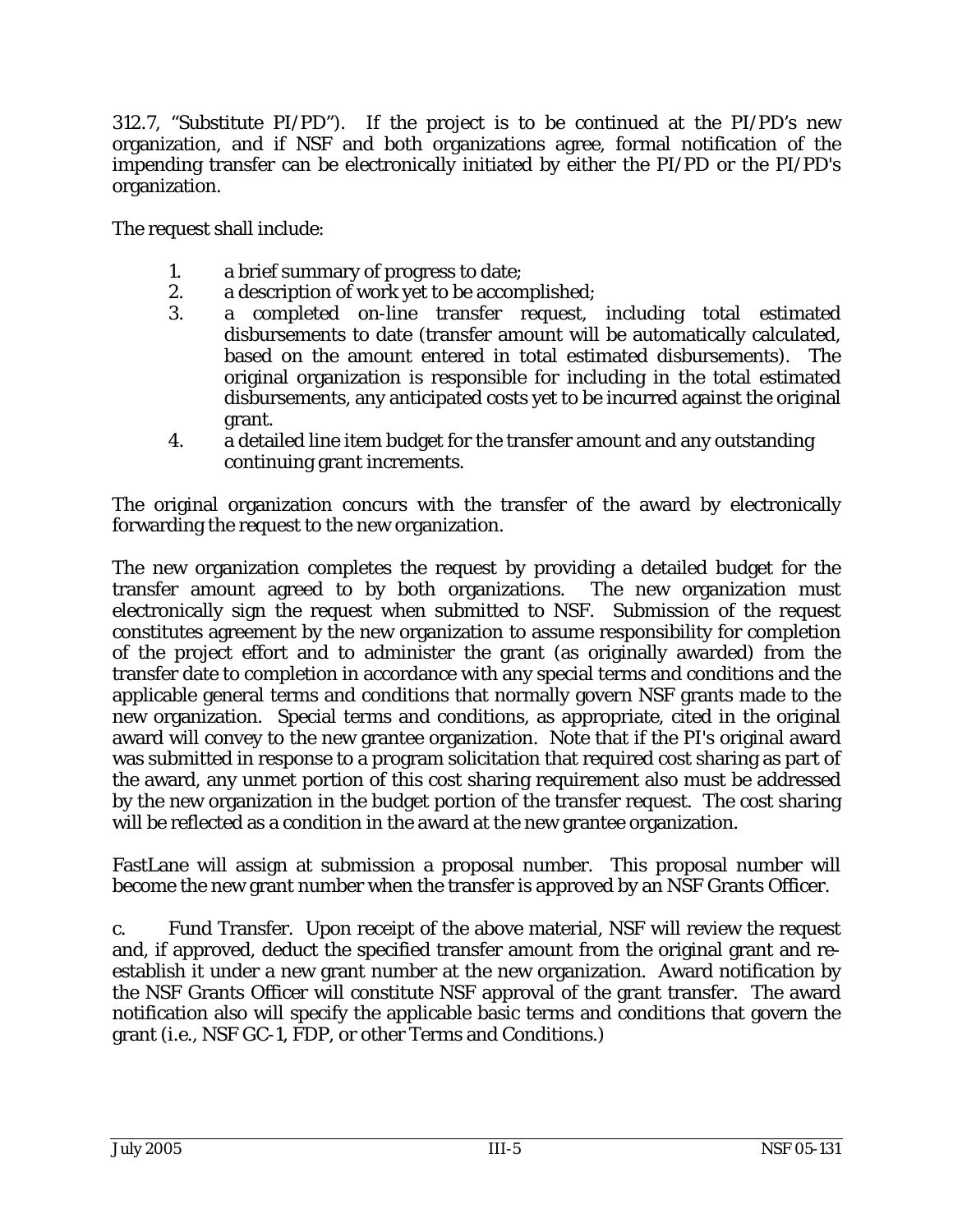d. Upon transfer of the grant to the new organization, any monetary discrepancies must be resolved between the original and the new grantee. NSF will not intervene in any disputes between the two organizations regarding the transferred amount.

e. Equipment Transfers. Equipment purchased with NSF funds for use in a specific project should remain available for use for the duration of the project. PI/PDs who are in the midst of projects that included funding for equipment and who will continue the project at a new organization with NSF support should be able to arrange with their original organization to have the equipment transferred with them. Shipping costs for such equipment may be charged to the original or transferred grant as an allowable cost. Budgets should not include funds to "buy" equipment that had been previously obtained with Federal funds.

f. Possible Alternatives to the Transfer Process. When the amount of time and funds remaining in a project are modest, and if both the original and new organizations are in agreement, the original organization may issue a subaward to the new organization for completion of the project. This and other possible alternatives should be discussed with the NSF Grants Officer.

## **313 Contracting or Transferring the Project Effort (Subawards)**

a. Excluding the procurement of items such as commercially available supplies, materials, equipment or general support services allowable under the grant, no significant part of the research or substantive effort under an NSF grant may be contracted or otherwise transferred to another organization without prior NSF authorization. The intent to enter into such arrangements should be disclosed in the proposal submission.

b. If it becomes necessary to contract or otherwise transfer a significant part of the research or substantive effort after a grant has been made, the grantee shall submit, at a minimum:

- 1. a clear description of the work to be performed;
- 2. the basis for selection of the subawardee (except for collaborative/joint  $arrangements<sup>6</sup>)$ ; and
- 3. a separate budget for each subaward.

The request must be submitted electronically, and NSF authorization will be indicated by an amendment to the grant signed by the Grants Officer. The NSF grant conditions will identify which articles flow-down to subawardees. (See also GPM 731.3.g, "Standard Patent Rights Clause," regarding patent "flow-down" provisions.)

c. Procurements under NSF grants are also subject to GPM 530, "Procurement Standards," and OMB Circular A-110 Sections .41 through .48.

<u>.</u>

<sup>6</sup> Collaborative/joint arrangements may include closely related and coordinated activities at another organization; a joint activity by several organizations or consortia; and group proposals from multiple organizations. Submission of a paper budget signed by the Authorized Organizational Representative of the subawardee organization is not required.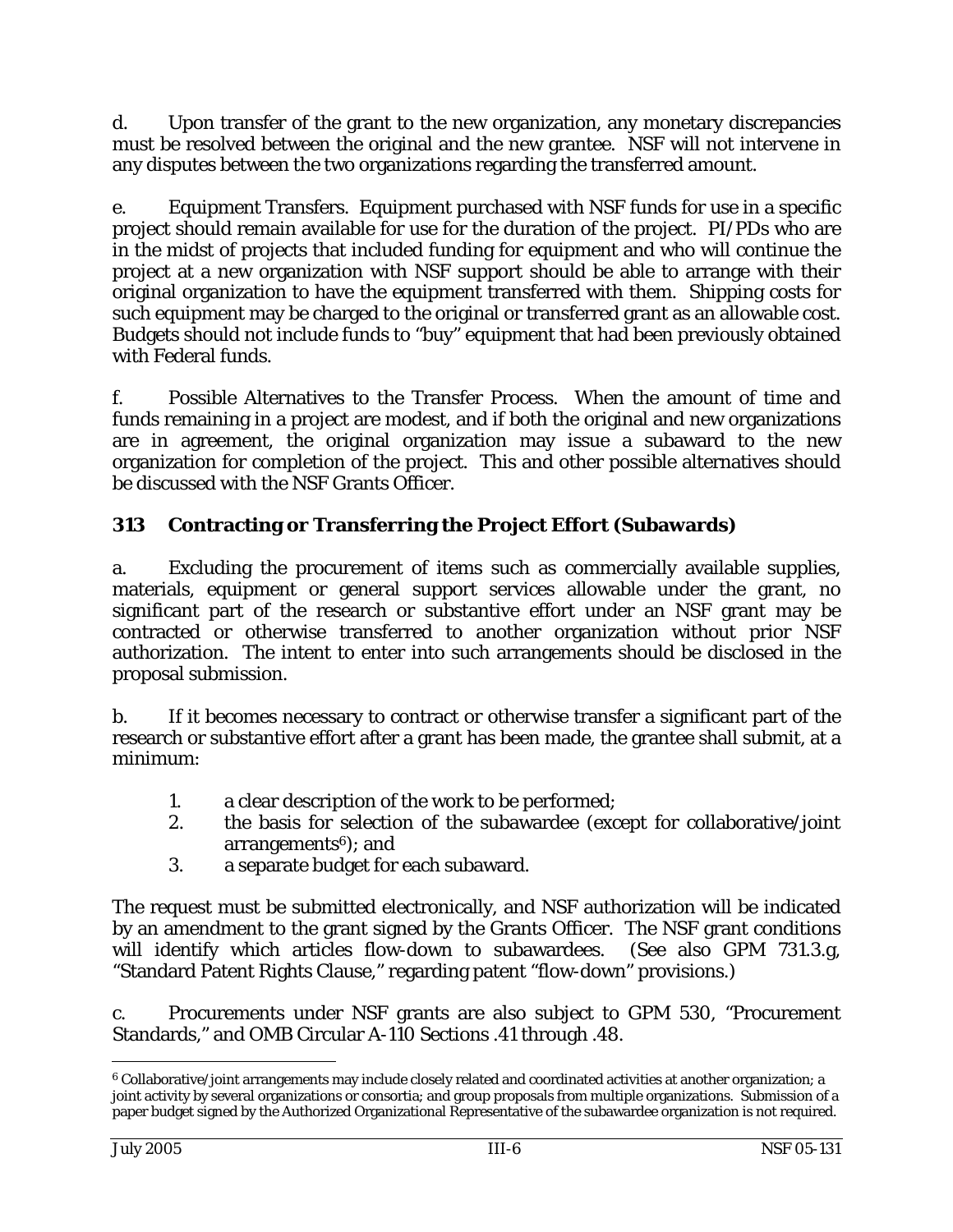## **320 CHANGES IN THE GRANT BUDGET**

## **321 OMB Directives**

Section .25 of OMB Circular A-110 (2 CFR §215.30) contains optional requirements regarding budgetary revisions. NSF elects NOT to impose the following requirements on its grantees:

a. prior approval requirements for appropriate transfer between direct and indirect cost categories of the grant budget; and

b. restrictions in transfers of funds among direct cost categories for grants in which the Federal share exceeds \$100,000.

## **322 Grant Changes and Approvals**

a. If required in furtherance of the project, the grantee is authorized to transfer funds from one budget category to another for allowable expenditures. Exhibit III-1, however, highlights certain budget changes that may require prior NSF approval.

b. When a change requires NSF approval, the request must be submitted electronically via use of the Notification and Request module in FastLane. The request should clearly state which budget items, if any, are to be changed and by what amounts, and should explain the reasons for any changes.

c. Whenever the amount of Federal funds authorized by an NSF grant is expected to exceed the requirements of the project, as outlined in the approved proposal, by more than \$5,000 or 5 percent of the grant amount, whichever is greater, the grantee will promptly notify the NSF Program Officer.

## **330 COST SHARING AND MATCHING**

## **331 Basis for NSF Requirements**

### **331.1 Statutory Requirement**

The appropriations providing funds to NSF and other independent agencies contain the following language:

"None of the funds provided in this Act may be used for payment, through grants and contracts, to recipients that do not share in the cost of conducting research resulting from proposals for projects not specifically solicited by the Government: Provided, that the extent of cost sharing by the recipient shall reflect the mutuality of interest of the grantee or contractor and the Government in the research."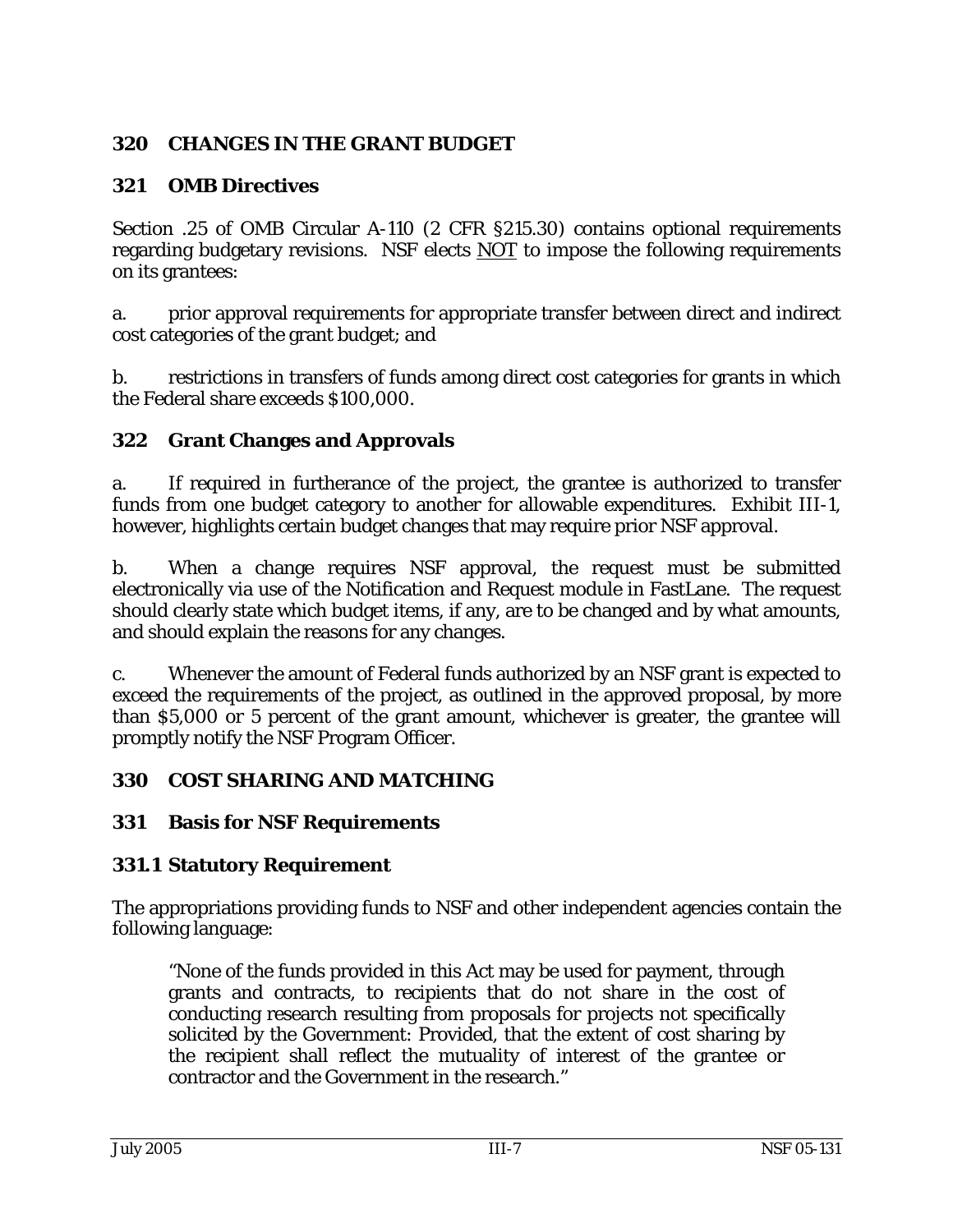#### **331.2 OMB Directive**

Section .23 of OMB Circular A-110 (2 CFR §215.30) prescribes criteria and procedures for the allowability of cash and in-kind contributions in satisfying cost sharing and matching requirements. Cost sharing is defined as "all contributions, including cash and third party in-kind which meet seven criteria: verifiable, not included as contributions for any other federally-assisted project or program, necessary and reasonable for accomplishment of objectives, allowable, not paid by the Federal Government under another award (except where authorized by statute), provided for in the approved budget when required by the Federal awarding agency, and conform to other Circular provisions." For the purposes of the GPM, "cost sharing" and "matching" are synonymous.

#### **332 Significance of Cost Sharing Promises in Proposals**

NSF-required cost sharing is considered an eligibility rather than a review criterion. Any cost sharing offered by an organization in excess of the required amount is not a factor in the review of a proposal.

#### **333 NSF Cost Sharing Requirements**

#### **333.1 Unsolicited Research Projects**

a. In accordance with Congressional requirements (see GPM 330), NSF requires that each grantee share in the cost of research projects resulting from unsolicited proposals. In addition to proposals submitted solely in response to the *Grant Proposal Guide*, proposals submitted in response to NSF program announcements are considered unsolicited<sup>7</sup> and are subject to the statutory cost sharing requirement.

The statutory cost sharing is not required for grants that provide funds solely for the following purposes (not considered to be support of "research"), although such awards may be subject to other cost sharing requirements identified in a specific solicitation:

- 1. international travel;
- 2. construction, improvement or operation of facilities;
- 3. acquisition of research equipment;
- 4. ship operations;
- 5. education and training;
- 6. publication, distribution and translation of research data and information;
- 7. symposia, conferences and workshops; and

 $\overline{a}$ 

<sup>7</sup> Proposals submitted in response to program solicitations are considered "solicited." This means the resulting awards are not subject to statutory cost sharing, however, cost sharing may be stated in the solicitation.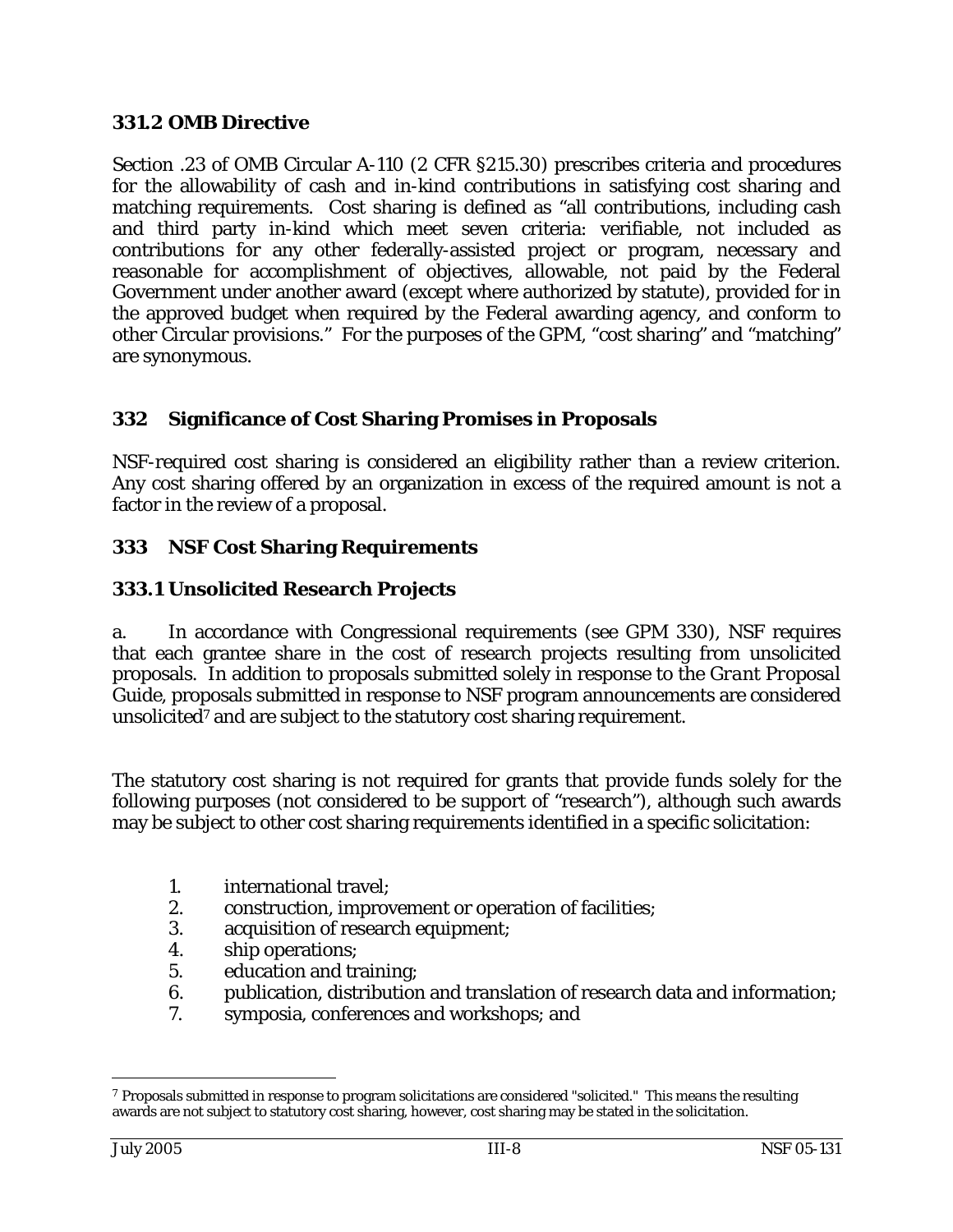8. special studies authorized or required by Subsections 3a(5) through 3a(7) of the NSF Act, as amended.

b. As a matter of policy, NSF does not reimburse grantees for the indirect costs associated with grants solely for the support of doctoral dissertation research and considers that as satisfaction of the cost sharing requirement. (See GPM 633.2, "Exceptions to Basic Policy.")

In accordance with Important Notice 128, *Revision of the NSF Cost Sharing Policy*, for unsolicited proposals submitted in response to the *Grant Proposal Guide* and for proposals submitted in response to NSF program announcements, only the statutory cost sharing amount (1%) is required. For these proposals, proposers are advised **NOT**  to identify cost sharing amounts on Line M of the proposal budget. A set of Frequently Asked Questions (FAQs) regarding the cost sharing issue is available for use by the proposer and awardee community on the NSF Website at [http://www.nsf.gov/bfa/dias/policy/docs/csfaqs.pdf.](http://www.nsf.gov/bfa/dias/policy/docs/csfaqs.pdf) 

### **333.2 Solicited Research Projects**

**The Foundation's cost sharing policies are currently under discussion by NSF Senior Management. This section will be revised accordingly based on the outcome of those discussions. Guidance regarding the October 2004 National Science Board decision can be found at: [http://www.nsf.gov/publications/pub\\_summ.jsp?ods\\_key=cspolicy1004.](http://www.nsf.gov/publications/pub_summ.jsp?ods_key=cspolicy1004)** 

### **333.3 Cost Sharing Amount**

a. NSF expects that grantees will share in the costs at a level which reflects their interest in the research, the potential benefits they may derive, and their ability to cost share, unless a specific cost share dollar amount or percentage is required by the terms of a solicitation. Proposed cost sharing must be cited on Line M of the NSF proposal budget. Organizations have a great deal of flexibility with regard to their approach to cost sharing under NSF-supported projects, and thus shall assume and exercise responsibility in determining appropriate levels of cost sharing.

b. Grantees shall share in the cost of projects requiring cost sharing as indicated in GPM 333.4, "Cost Sharing Method," except in certain instances where specific cost sharing amounts, percentages or other requirements may be included in or incorporated by reference in specific NSF grants. In such cases the provisions of the grant govern the amount, level or nature of cost sharing. A failure to provide the level of cost sharing reflected in the approved award budget may result in disallowance of award costs, refund of award funds to NSF, possible termination of the award; and may constitute a violation of the terms of the award so serious as to provide grounds for debarment or suspension.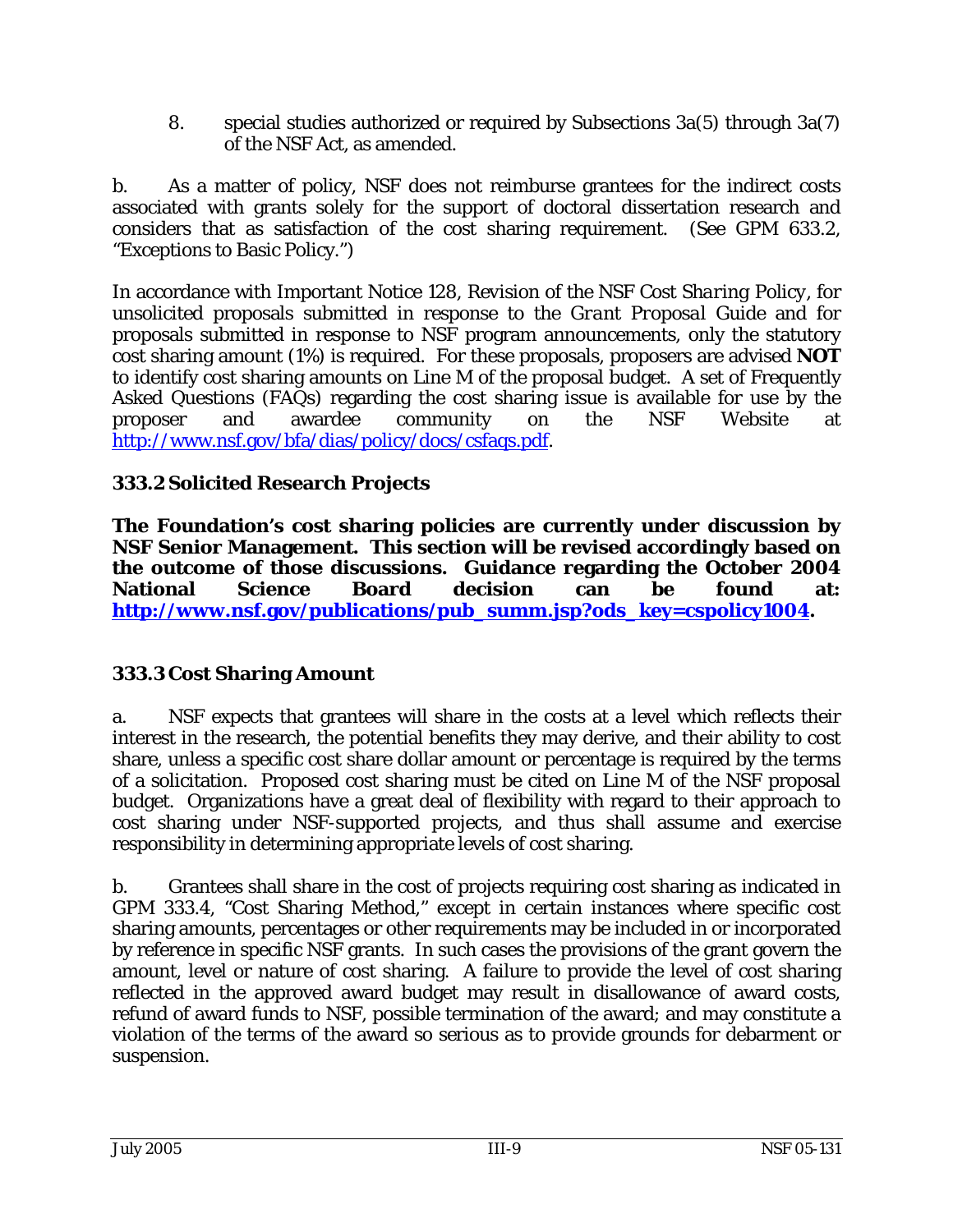c. Grantees should be aware that cost sharing commitments are subject to audit. Audit findings involving cost sharing have pertained to: a) grantee accounting systems not capturing cost sharing identified with a particular project; b) failure to keep adequate source documentation for claimed cost sharing; c) unclear valuation of in-kind donated contributions; d) lack of support for cost sharing contributions by subrecipients; and e) failure to complete annual certifications for awards with cost sharing requirements of \$500,000 or more. These certifications must be submitted electronically via FastLane. Additional guidance on cost sharing may be obtained at [http://www.nsf.gov/bfa/dias/caar/costrev.jsp.](http://www.nsf.gov/bfa/dias/caar/costrev.jsp)

## **333.4 Cost Sharing Method**

a. Except for grants that require specific cost sharing amounts or percentages (see GPM 333.3, "Cost Sharing Amount"), grantees can comply with the basic cost sharing requirement and meet the minimum amount by either of two alternative methods:

- 1. cost sharing a minimum of one percent on each and every project; or
- 2. cost sharing a minimum of one percent on the aggregate total costs of all projects requiring cost sharing. This latter approach allows organizations greater flexibility by being able to share a greater percentage on some projects and not share at all on others.

b. Decisions on which method to use may be made by the grantee and there is no requirement that NSF either be advised or approve of the method chosen. NSF does not use "organizational cost sharing agreements," such as those used by some granting agencies, to provide for aggregated cost sharing.

c. Regardless of the method chosen and unless otherwise specified in the NSF program solicitation, the amount or percentage of cost sharing need not be detailed in specific project proposals or proposal budgets, except if cost sharing is expected to be undertaken by claiming less than the approved indirect cost rate, which should be clearly stated in the proposal budget. (See GPM 333.5, "Method of Providing Contributions.")

d. Cost sharing responsibilities are assumed by the grantee upon acceptance of the grant. This accountability extends to subawardee cost share commitments made under the award.

## **333.5 Method of Providing Contributions**

a. Unless the grant states otherwise, contributions may be made from any non-Federal source, including non-Federal grants or contracts. Contributions from non-Federal sources may be counted as cost sharing toward Federal projects only once. Thus, contributions counted as cost sharing toward projects of another Federal agency may not be counted as cost sharing toward projects supported by NSF. If such contributions however, are related to projects supported by more than one Federal agency, the recipient may elect to make a proration among the agencies involved.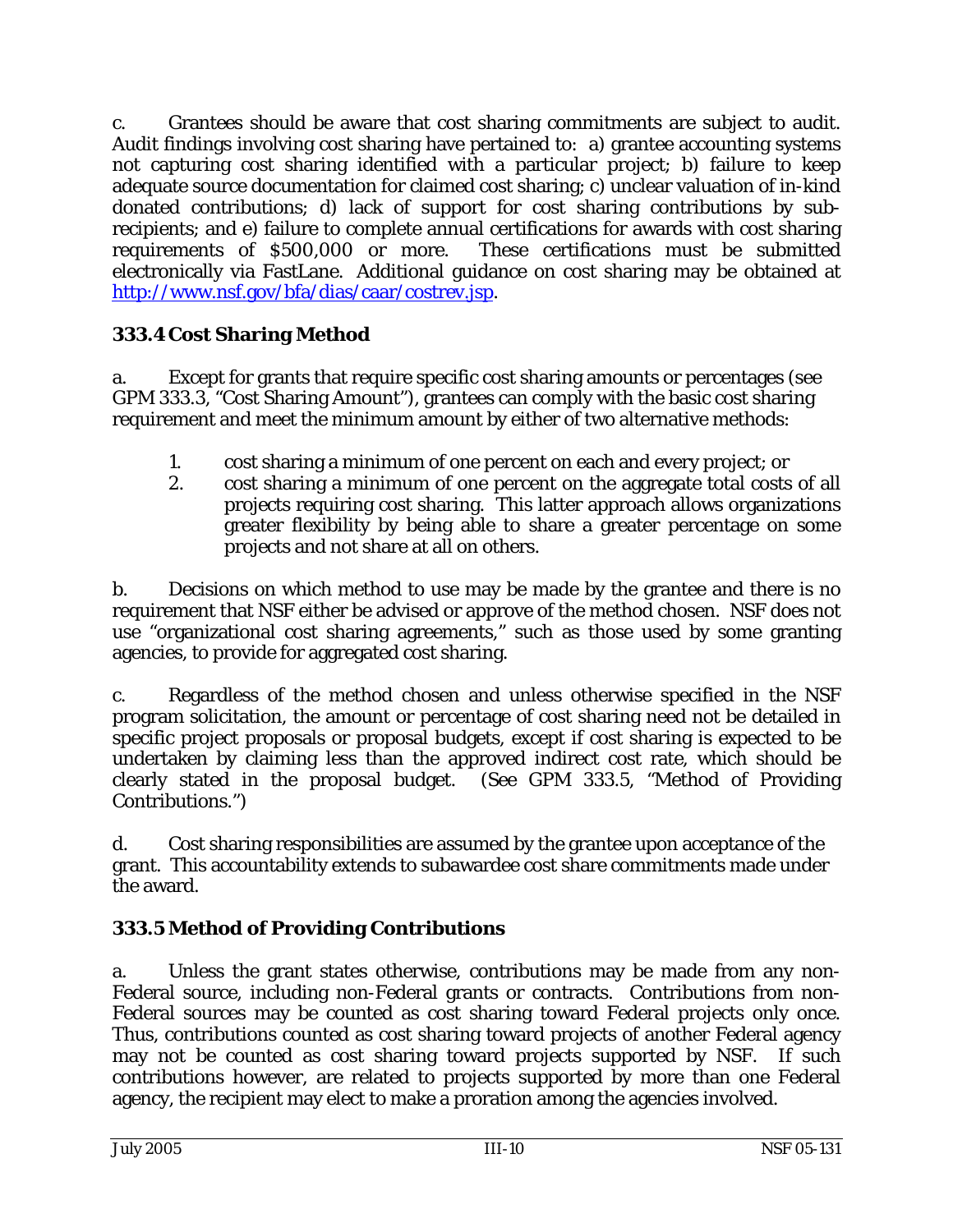b. The contributions may be in the form of either direct or indirect costs.

c. Only items that would be allowable under the applicable cost principles, if charged to the project, may be included as the grantee's contribution.

d. Organizations will not be required to obtain prior NSF approval of the manner in which contributions are to be provided. The contributions may be in any allowable budget category or combination of categories. However, when direct cost items are contributed to the project, any indirect costs related to that item may not be charged to the project. Those indirect costs may, of course, be counted as part of the contribution. This restriction also applies to fringe benefits (when treated as direct costs) applicable to direct salaries contributed by the recipient.

e. If a grantee wishes to provide cost sharing in the indirect cost category, it should merely reduce its claim for indirect costs to which it would be otherwise entitled, indicating the difference as cost sharing.

## **333.6 Cost Sharing Records and Reports**

a. Grantee Records.

 1. Grantees shall maintain records of all research project costs that are claimed by the grantee as being its contribution to cost participation, as well as records of costs to be paid by the government. Such records are subject to audit.

 2. If the grantee's cost participation includes in-kind contributions, the basis for determining the valuation for volunteer services and donated property must be documented.

 3. Grantees using the aggregate cost sharing method may find it useful, on a fiscal year basis, to prepare a summary of the total project costs for the year of all NSFfunded projects requiring cost sharing (excluding those grants which require specific cost sharing amounts or percentages; see GPM 333.3, "Cost Sharing Amount"), the total amount of cost sharing on those projects for the year, and the aggregate level of cost sharing expressed as a percentage of contributed costs to total project costs. Such information will facilitate organizational and Federal audit review and analysis of compliance with the cost sharing requirements on the aggregate basis.

b. Grantee Reports. Unless otherwise required by the grant or requested by NSF, the actual cost participation by the grantee need not be reported to NSF. However, in cases where the cost-sharing amount reflected on Line M of the cumulative award budget is \$500,000 or more, the amount of cost sharing must be documented (on an annual and final basis), certified by the Authorized Organizational Representative, and reported to the NSF Program Officer via the reporting module in FastLane.

c. Should the awardee become aware that it may be unable to provide the cost sharing of at least the amount identified on Line M of the NSF award budget, it must: 1) immediately provide written notification to the Grants Officer of the situation; 2)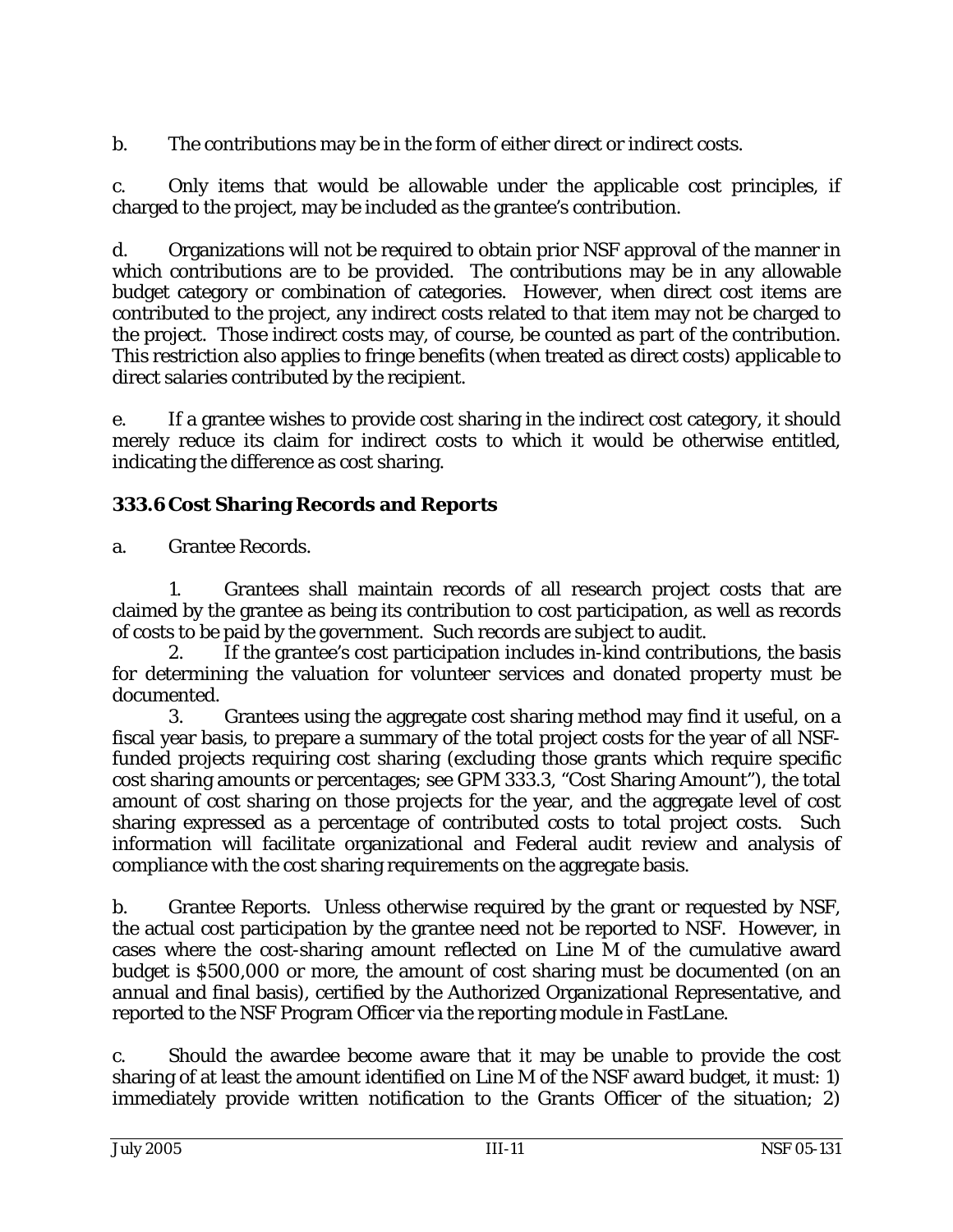indicate steps it plans to take to secure replacement cost sharing; 3) indicate the plans it has to either continue or phase out the project in the absence of cost sharing.

### **334 NSF Matching Requirement**

Some NSF programs have a requirement for grantees to match the Federal support in whole or in part, as outlined in the specific program solicitation. Records and reporting requirements for matching funds are the same as those outlined above. (See GPM 333.6, "Cost Sharing Records and Reports," for cost sharing amounts.)

### **340 TECHNICAL REPORTING REQUIREMENTS**

NSF requires technical project reports for all assistance awards. Information from these reports is used in annual reports to Congress to demonstrate the Foundation's performance as mandated by the Government Performance and Results Act (GPRA) of 1993. These reports also provide NSF Program Officers and administrative offices with information on the progress of supported projects and the way these funds are used. Information in these reports may be made available to the general public through the Freedom of Information Act (FOIA).

Technical reports must be submitted via the electronic project reporting system in FastLane.

## **341 Annual Project Reports**

Unless otherwise specified in the grant, annual project reports shall be submitted at least three months prior to the end of the current budget period. In the case of continuing grants, failure to submit timely reports may delay processing of funding increments. See also GPM 263, "Continued Support (Continuing Grants)."

Annual project reports are generally not required for fellowship awards. Specific reporting requirements for fellowships are established in the program solicitation and award conditions.

For multi-year standard grants, PIs are required to submit an annual report at the end of each 12 month period. In the case of cooperative agreements, the annual report is required before NSF approves any future funding increments.

Continuing grants also require annual reports at the end of each 12 month period. For continuing grants that have a duration of 18 months or more per increment, two annual reports are required. A report must be submitted for the first 12 months of the project, and then another report for the remaining months of the increment. Continuing grants with 24 months of duration in year one will in turn require an annual report at the end of each 12 month period.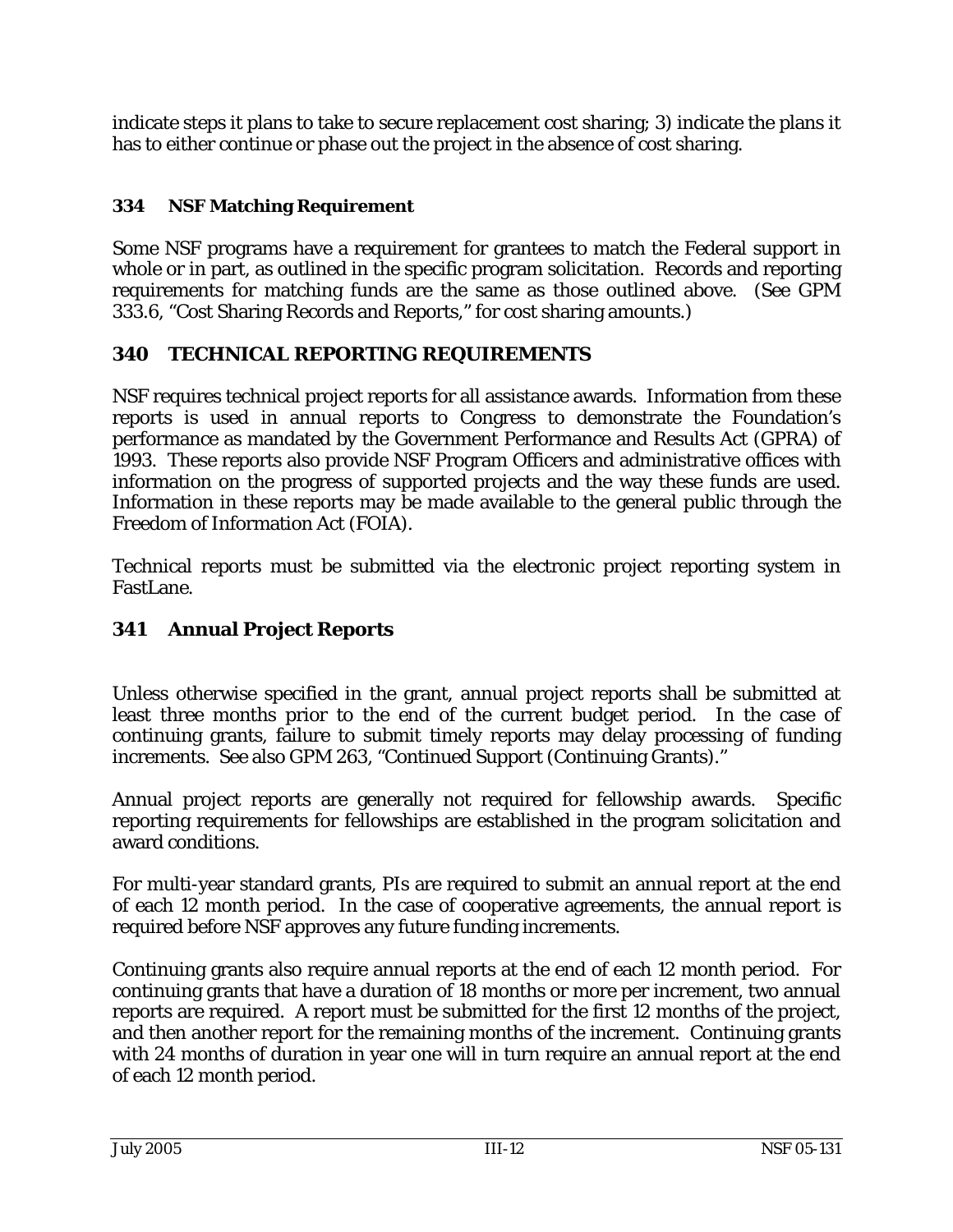### **342 Final Project Report**

Within 90 days following expiration of the grant, a final project report must be submitted electronically via the NSF FastLane system. In addition, the grantee also shall provide to the cognizant NSF Program Officer, within 90 days following the expiration of the grant:

- any unique reports or other end items specified in the award, including any reporting requirements set forth in any NSF brochure, guide, solicitation, etc., referenced in the award as being directly related to either the award or the administration of the award.
- a final cost share notification documented and certified by the Authorized Organizational Representative for awards where the cost sharing amount reflected on Line M of the cumulative award budget is \$500,000 or more.

Final project reports are normally not required for institutional graduate research fellowships and interagency agreements. However, final project reporting requirements for individual fellowships are established in the program solicitation.

## **343 Final Technical Information Items**

As soon as they are available after completion of the project, the following technical items shall be submitted for NSF program management use:

- a. abstracts of theses;
- b. publication citations and reprints of articles;
- c. data on scientific collaborations;
- d. information on inventions;
- e. technical description of the project and results;
- f. other materials either required in the grant or considered to be useful to NSF; and
- g. Universal Resource Locator numbers of electronic publications generated by the project.

### **344 Compliance with Technical Reporting Requirements**

PIs must submit final technical reports within the time period specified. **Failure to provide these reports on a timely basis will delay NSF review and processing of pending proposals for all identified PIs and co-PIs on a given award.** 

### **345 Grant Closeout**

Grant closeout is the process by which NSF determines that all applicable administrative actions and all required work of the grant have been completed. Grants will be closed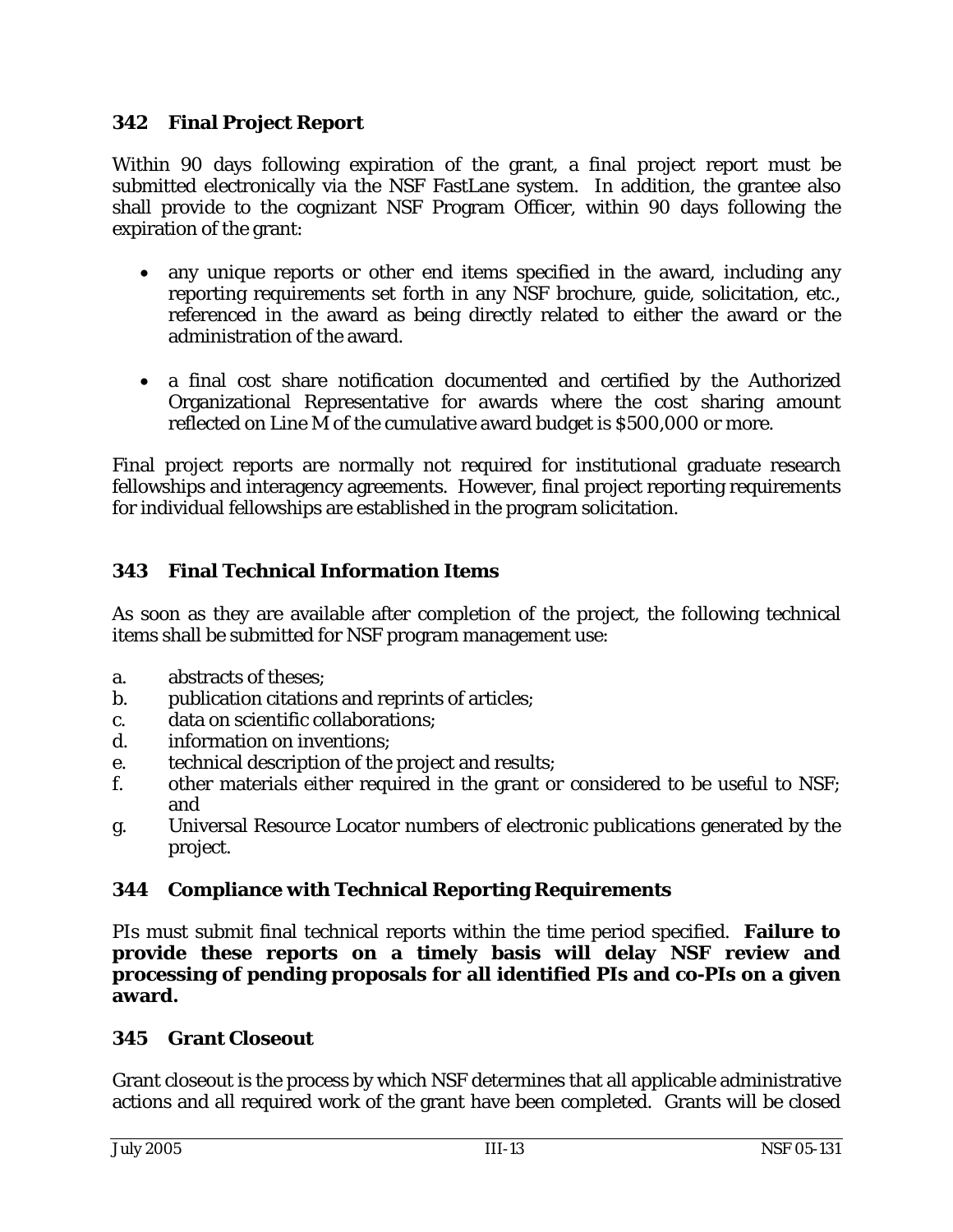upon receipt of the final disbursement information in the Federal Cash Transaction Report (FCTR) and Final Project Report, and after determination that any other administrative requirements in the grant have been met. In the event a final audit has not been performed prior to the closeout of the grant, NSF reserves the right to recover appropriate amounts after fully considering the recommendations on disallowed costs resulting from the final audit.

## **350 RECORDS RETENTION AND AUDIT**

a. Financial records, supporting documents, statistical records and other records pertinent to a grant will be retained by the grantee for a period of three years from submission of the Final Project Report described in GPM 342, "Final Project Report," except that:

 1. records related to audits, appeals, litigation or the settlement of claims arising out of the performance of the project will be retained until such audits, appeals, litigation or claims have been disposed of; and

records related to projects subject to special program income provisions (GPM 753, "NSF Policy") will be retained for three years beyond the end of the award period.

b. Unless court action or audit proceedings have been initiated, the grantee may substitute microfilm copies of original records.

c. The NSF Director and the Comptroller General of the United States, or any of their duly authorized representatives, shall have access to any pertinent books, documents, papers and records, the grantee organization (and of the performing organization, if different) to make audits, examinations, excerpts and transcripts. Further, in accordance with Section .48(d) of OMB Circular A-110, any negotiated contract in excess of the small purchase threshold made by the grantee shall include a provision to the effect that the grantee, NSF, the Comptroller General or any of their duly authorized representatives, shall have access to pertinent records for similar purposes.

d. In order to avoid duplicate recordkeeping, NSF may make special arrangements with grantees to retain any records which are needed for joint use. NSF may request transfer to its custody of records not needed by the grantee when it determines that the records possess long-term retention value. When the records are transferred to or maintained by NSF, the three-year retention requirement is not applicable to the grantee. In the rare event that these provisions are exercised, NSF will negotiate a mutually agreeable arrangement with the grantee regarding reimbursement of costs.

e. It is the responsibility of grantees that are States, Local Governments or Non-Profit Organizations to arrange for the conduct of audits as required by OMB Circular A-133 "*Audits of States, Local Governments, and Non-Profit Organizations*" (including colleges and universities.) They shall provide copies of the reports of these audits to the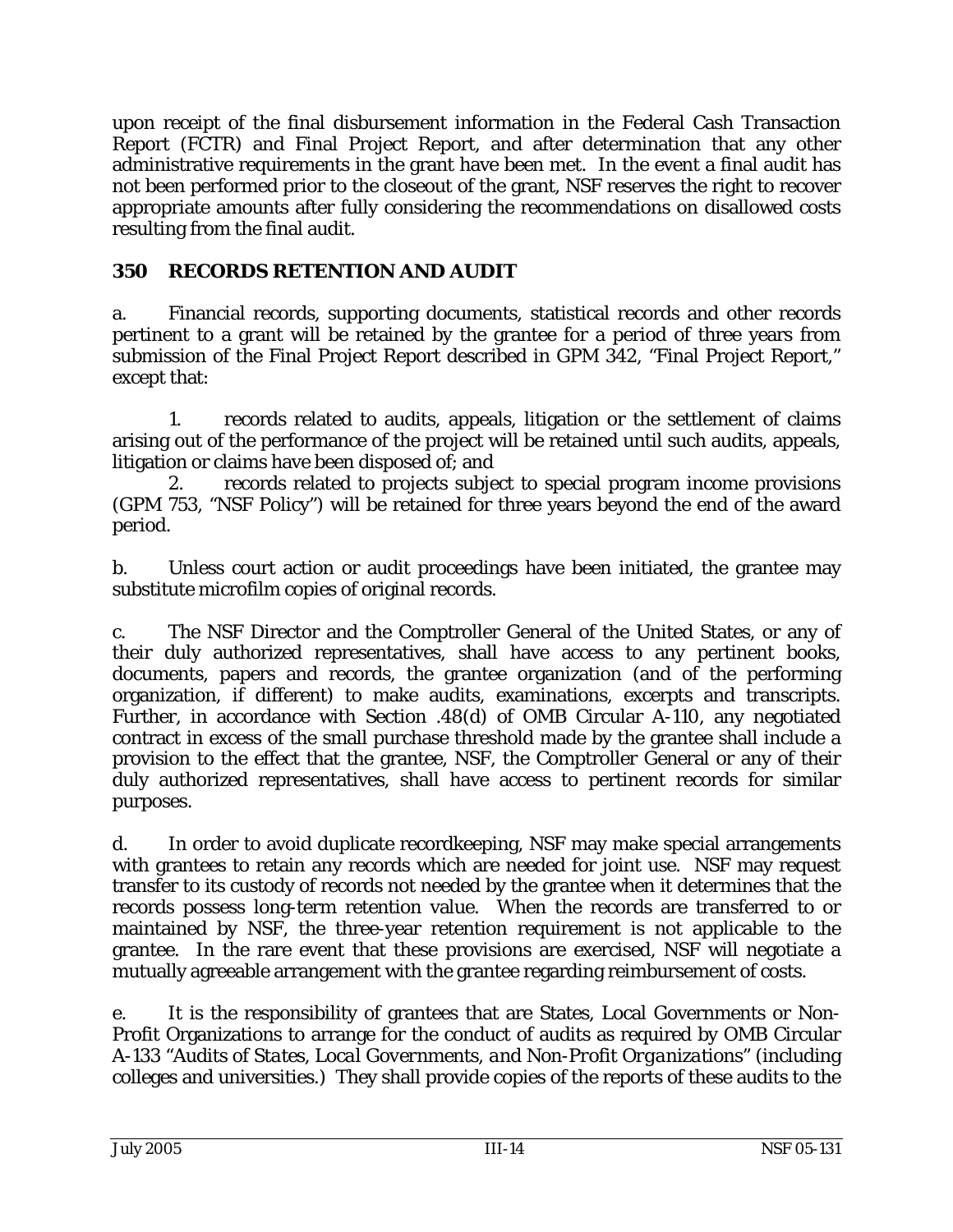cognizant Federal audit agency. Any Federal audit deemed necessary by NSF shall build upon the results of such audit(s).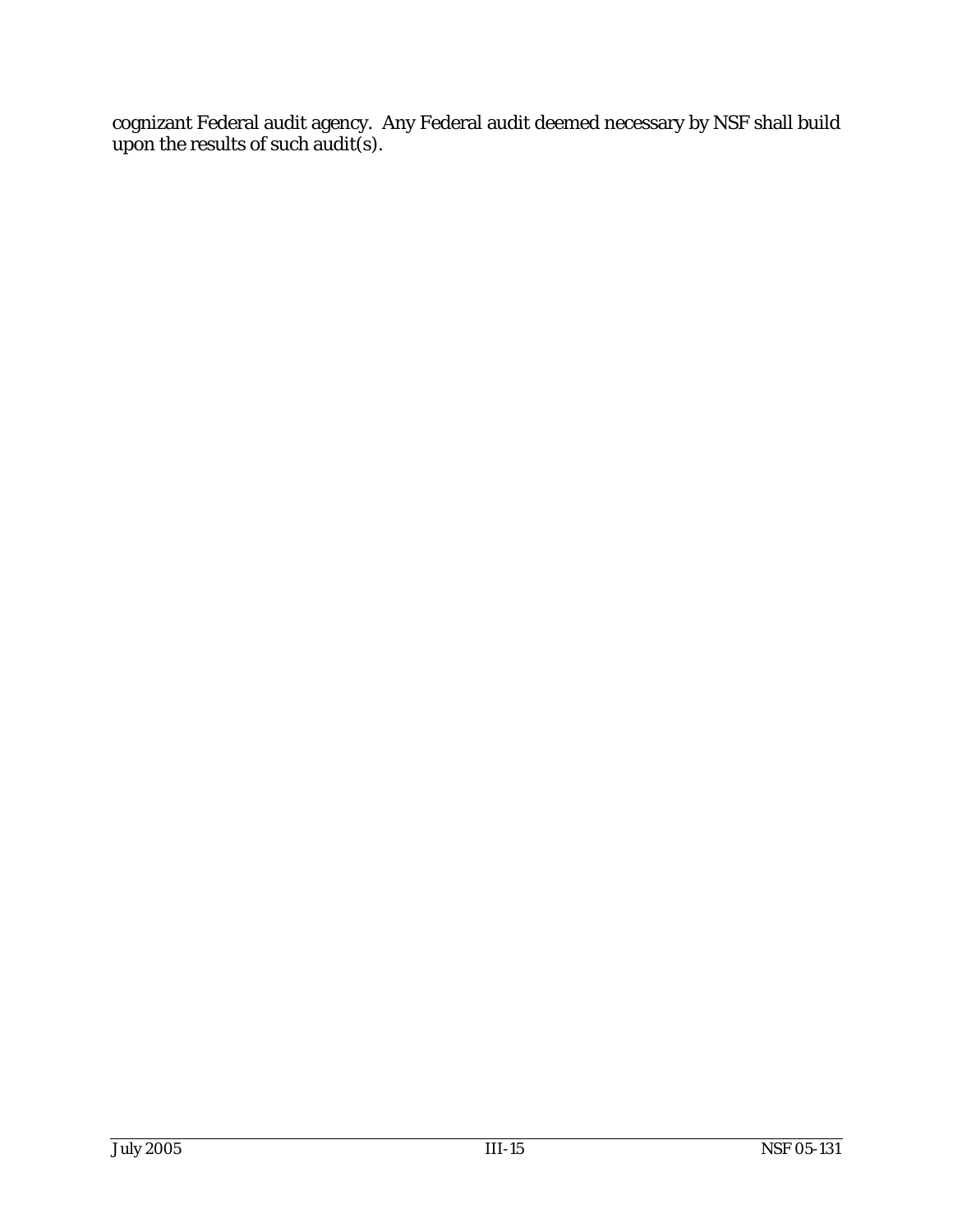#### *GRANTEE NOTIFICATIONS TO AND REQUESTS FOR APPROVAL\* FROM THE NATIONAL SCIENCE FOUNDATION*

**All notifications and requests for approval from the National Science Foundation must be submitted electronically via the NSF FastLane System at** <http://www.fastlane.nsf.gov>**. Questions related to the electronic processing of these notifications and requests should be forwarded to the FastLane Help Desk by phone at: 1-800-673-6188 or by e-mail to: [fastlane@nsf.gov](mailto:fastlane@nsf.gov).** 

| <b>Type of Grantee Notification</b>                                                       |            | <b>GPM Citation</b> |                                    |
|-------------------------------------------------------------------------------------------|------------|---------------------|------------------------------------|
| <b>Grantee Approved No-Cost Extension<sup>8</sup></b>                                     |            | 253.2               |                                    |
| <b>Significant Changes in Methods/Procedures</b>                                          |            | 311.2               |                                    |
| Significant Changes/Delays or Events of Unusual Interest                                  |            | 311.3               |                                    |
| Short-Term Absence of the PI/PD                                                           |            | 312.3               |                                    |
| Amount of Federal funds is expected to exceed the grant<br>by more than $$5,000$ or $5\%$ |            | 322                 |                                    |
| Conflicts of Interest that cannot be satisfactorily managed,<br>reduced or eliminated     |            | 510                 |                                    |
| <b>Type of Grantee Request</b>                                                            | <b>GPM</b> | $GC-1$              | Questions should be directed to:   |
| <b>First NSF Approved No-Cost Extension</b>                                               | 253.2b     | Article 4           | <b>Program Office</b>              |
| <b>Second NSF Approved No-Cost Extension</b>                                              | 253.2b     | Article 4           | <b>Grants Office</b>               |
| <b>Request for Supplemental Support</b>                                                   | 264        |                     | Program Office**                   |
| <b>Change in Objective or Scope</b>                                                       | 311.1      | Article 8           | Program Office**                   |
| Long-Term Absence of the PI/PD                                                            | 312.4      | Article 8           | Program Office**                   |
| <b>Change in Person-Months Devoted to Project</b>                                         | 312.5      | Article 8           | <b>Grants Office, if necessary</b> |
| Withdrawal of PI/PD                                                                       | 312.6      | Article 8           | <b>Program Office</b>              |
| Substitute PI/PD                                                                          | 312.7      | Article 8           | <b>Program Office</b>              |
| PI/PD Transfer from One Organization to Another                                           | 312.8      | Article 8           | <b>Grants Office</b>               |
| <b>Contracting or Transferring the Project Effort (Subawards)</b>                         | 313        | Article 8           | <b>Grants Office</b>               |
| Pre-award Costs in Excess of 90 Days                                                      | 602.2      | Article 3           | <b>Grants Office</b>               |
| Reallocation of Funds Budgeted for Participant or                                         | 618        | <b>Article 2</b>    | <b>Program Office</b>              |
| <b>Trainee Support Costs</b>                                                              |            |                     |                                    |
| Rearrangements/Alterations in excess of \$25,000                                          | 621        | Article 11          | <b>Grants Office</b>               |
| Adjustments to cost sharing commitments reflected on<br>Line M of the approved NSF budget | 330        | Article 22          | <b>Grants Office</b>               |

**Notes: \***This listing of Notifications and Requests for Approval is not intended to be all-inclusive. \*\*Final action by Grants Officer, when warranted

<sup>&</sup>lt;sup>8</sup> Small Grants for Exploratory Research awards are not eligible for this authority.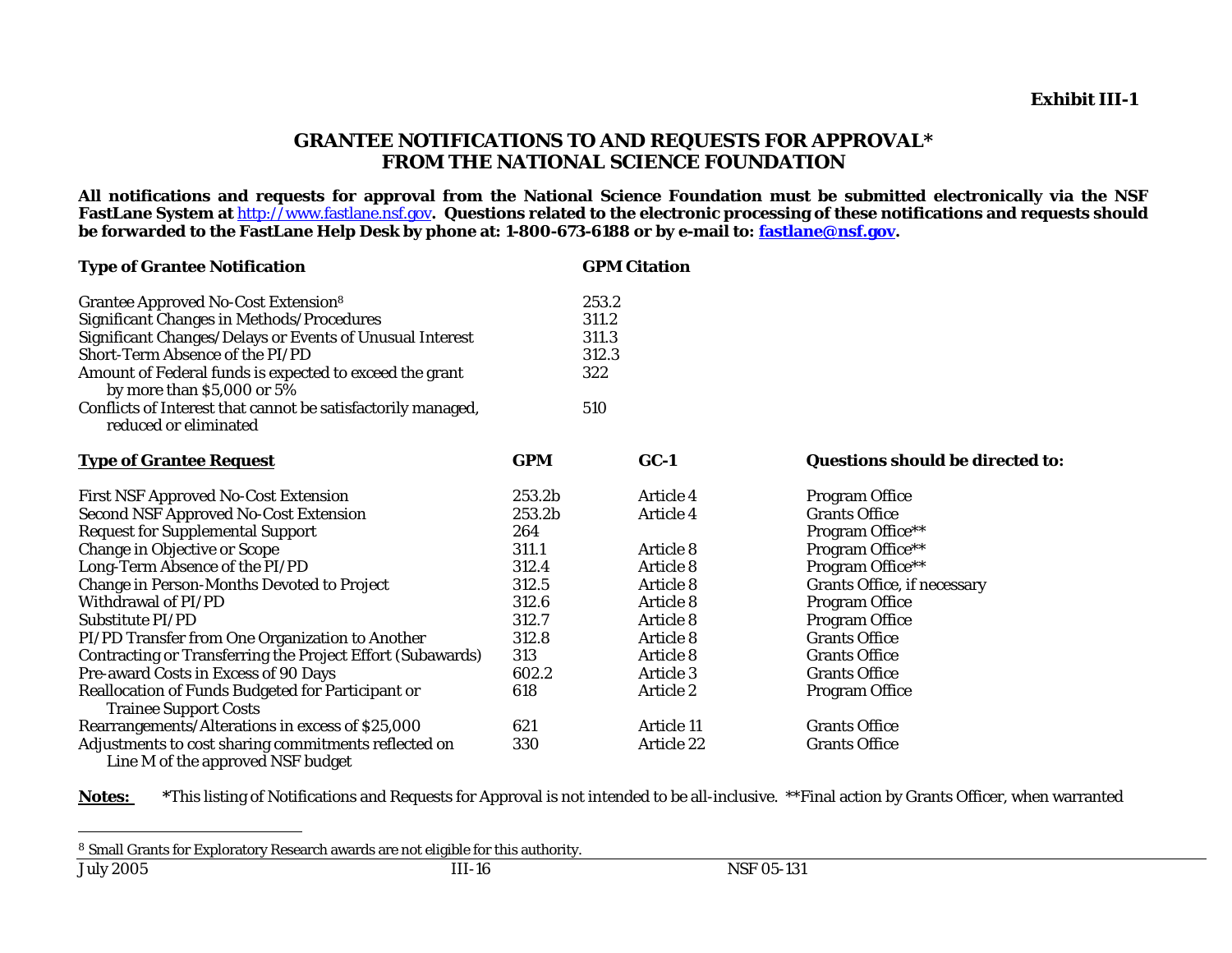# **CHAPTER IV FINANCIAL REQUIREMENTS AND PAYMENTS**

This chapter covers general grant payment methods and policies and provides instructions for obtaining payments. Topics covered are:

- **400 BACKGROUND**
- **410 STANDARDS FOR FINANCIAL MANAGEMENT**
- **420 DEFINITIONS**
- **430 PAYMENT REQUIREMENTS**
- **440 CASH REFUNDS AND CREDITS TO NSF**
- **450 GRANT FINANCIAL REPORTING REQUIREMENTS**

### **400 BACKGROUND**

The acceptance of a grant from NSF creates a legal duty on the part of the grantee organization to use the funds or property made available in accordance with the conditions of the grant. Payments may be made in advance of work performed or as a reimbursement for work performed and/or costs incurred by the grantee. However, payments may not be made in advance of a grant being signed by a grants official for the project period. NSF has a reversionary interest in the unused balance of advance payments in any funds improperly applied (whether or not received as an advance payment); and in property acquired through the grant, to which NSF specifically either retains title or reserves the right to require title transfer.

The provisions of this chapter cover all NSF awards (grants and cooperative agreements). Graduate fellowship agreements with domestic colleges and universities are included but individual fellowships and contracts are excluded. All categories of grantees (academic, non-academic, profit and non-profit) are covered by this chapter. The procedures in this chapter apply primarily to the comptroller's office or business office.

## **410 STANDARDS FOR FINANCIAL MANAGEMENT**

NSF grantees are required to have financial management systems that meet the requirements of Section .21 of OMB Circular A-110.

### **420 DEFINITIONS**

The following definitions are either not included elsewhere in the manual or are repeated in this section because of their special applicability to this chapter.

a. AUTOMATED STANDARD APPLICATION FOR PAYMENTS (ASAP) - an electronic payments system operated by the Federal Reserve Bank of Richmond that can be utilized by Federal grantees to draw cash from multiple agencies in one transaction.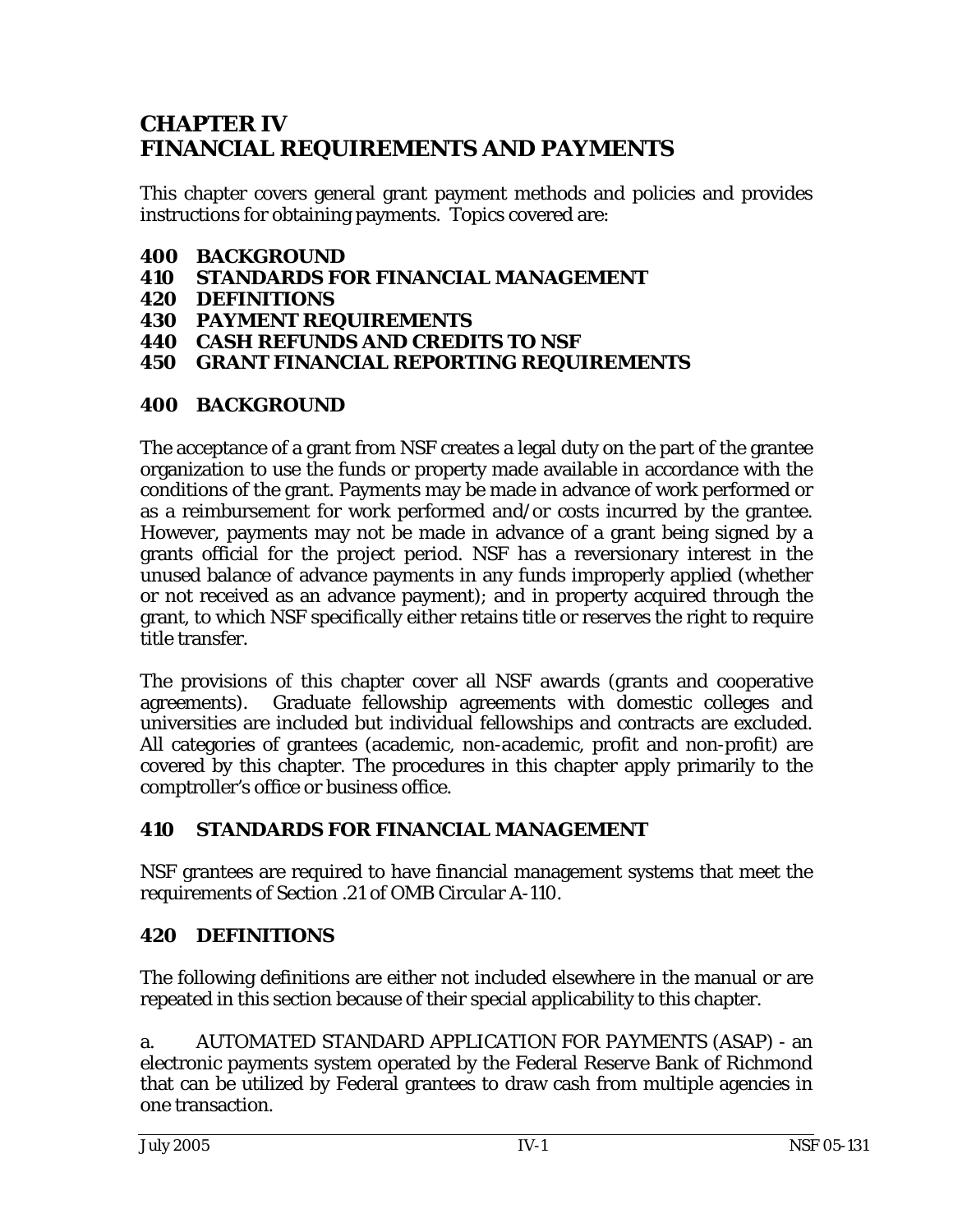b. BUSINESS OFFICER - the financial official of the grantee organization who has primary responsibility for the accountability for and reporting on NSF grant funds.

c. CASH ON HAND - the balance remaining of the funds an organization has received from NSF.

d. DISBURSEMENTS/OUTLAYS/EXPENDITURES - charges made to the project during a given period for:

- 1. Goods and other tangible property received;
- 2. Services performed by employees, subawardees, contractors and other payees

e. FASTLANE FINANCIAL FUNCTIONS – functions of NSF's FastLane System used by grantees to transmit financial information to NSF. There are three primary Financial Functions used by grantees.

Federal Cash Transaction Report Function – electronic version of the "Federal Cash Transaction Report" (SF 272). Used by grantees to report the financial activity of NSF awards on a quarterly basis. (See section 451)

Cash Request Function – electronic version of the "Request for Advance or Reimbursement Form" (SF-270). Used by grantees to request funds. (See section 431)

Grantee EFT Update Function – electronic version of the "ACH Miscellaneous Enrollment Form" (SF3881). Used by grantees to provide NSF with their banking information. (See section 436)

f. GRANTEE - the organization or other entity that receives a grant and assumes legal and financial responsibility and accountability both for the awarded funds and for the performance of the grant-supported activity. NSF grants are normally made to organizations rather than to individual PI/PD(s).

g. NSF OBLIGATIONS - funds authorized by an NSF Grants Officer for a specific NSF award creating a balance payable to a grantee.

h. GRANTEE OBLIGATIONS - the amounts of orders placed, subawards issued, contracts awarded, services received and similar transactions during a given period that will require a future payment by the grantee.

i. PAYMENTS - funds transferred from NSF to the grantee by direct deposit (Automated Clearing House (ACH) Vendor Express) and on some rare occasions by check.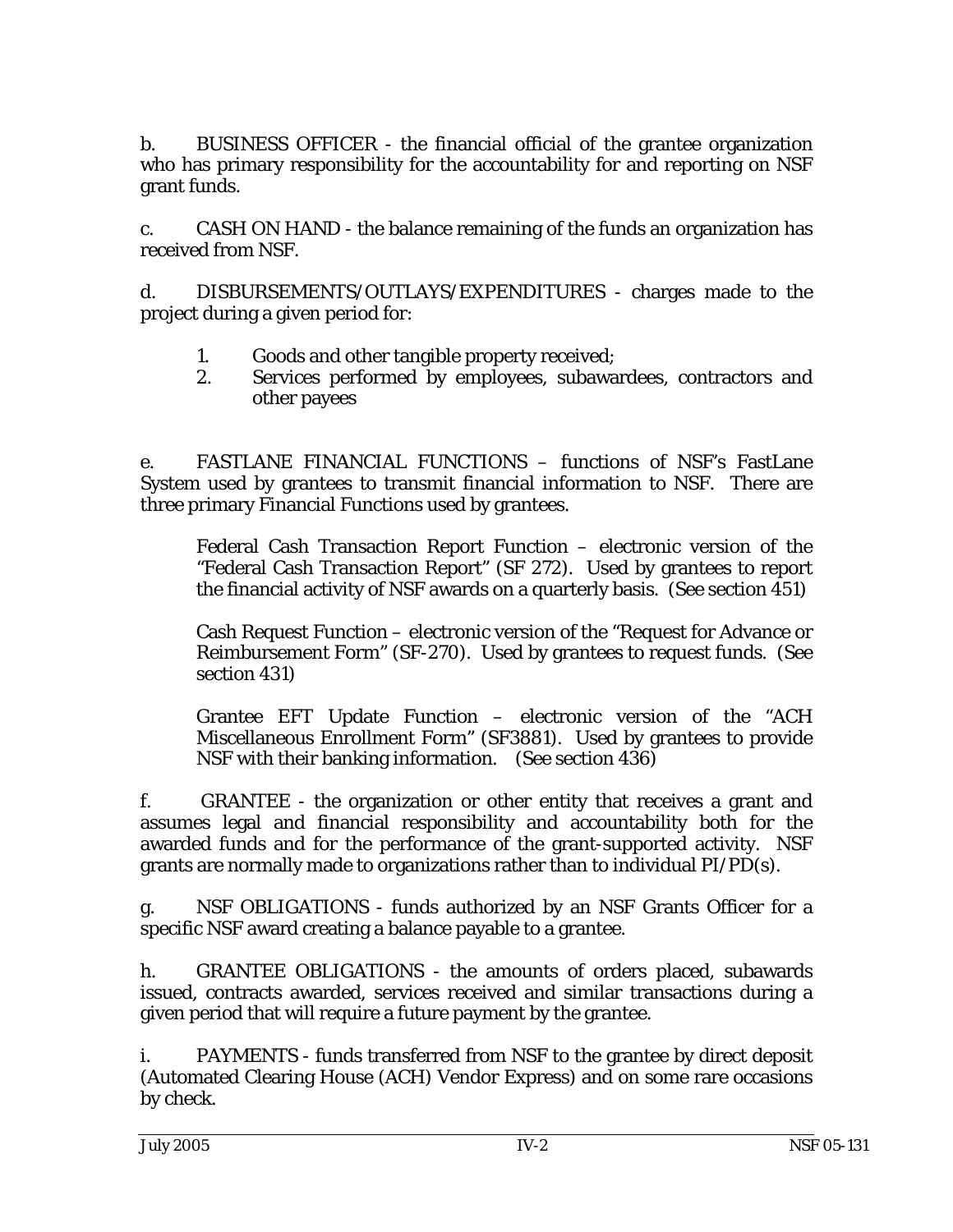j. UNLIQUIDATED OBLIGATIONS – are expenses incurred but not paid. Such obligations are included in reports prepared by grantees whose financial records are maintained on an accrual basis.

k. UNOBLIGATED BALANCE - the portion of the funds authorized by the grant that have not been obligated by the grantee. It is determined by deducting outlays and unliquidated obligations from the funds authorized.

## **430 PAYMENT REQUIREMENTS**

## **431 Requesting Payments**

NSF's grantees, except for Special Payment grantees, GPM 434, some foreign grantees, and grantees using ASAP, are required to request payments electronically through the FastLane Cash Request Function. The Special Payment and foreign grantees are required to request funds by submitting a "Request for Advance or Reimbursement Form", (SF 270) (Exhibit IV-1), to NSF either through the mail or by fax.

## **432 Payment Policies**

The purpose of this section is to prescribe the timing of advances and the procedures to be observed to assure that cash payments occur only when essential to meet the needs of a grantee for its actual disbursements.

a. Timing of Payments. Advances to a grantee shall be limited to the minimum amount needed and shall be timed to be in accordance with the actual, immediate cash requirements of the grantee in carrying out the purpose of the approved program or project. The timing and amount of cash advances shall be as close as is administratively feasible to actual disbursements for direct program costs and the proportionate share of any allowable indirect costs.

b. Payments to Subawardees. Cash advances made by primary grantees (those which receive advances directly from NSF) to others (subawardees) shall conform to the same standards of timing and amount as apply to advances by NSF to primary grantees, including the furnishing of reports of cash disbursements and balances.

c. Withholding payments. NSF reserves the right, upon written notice, to withhold future payments after a specified date if the recipient:

1. Fails to comply with the conditions of an NSF grant, including the reporting requirements; or

2. Is indebted to the U.S. Government.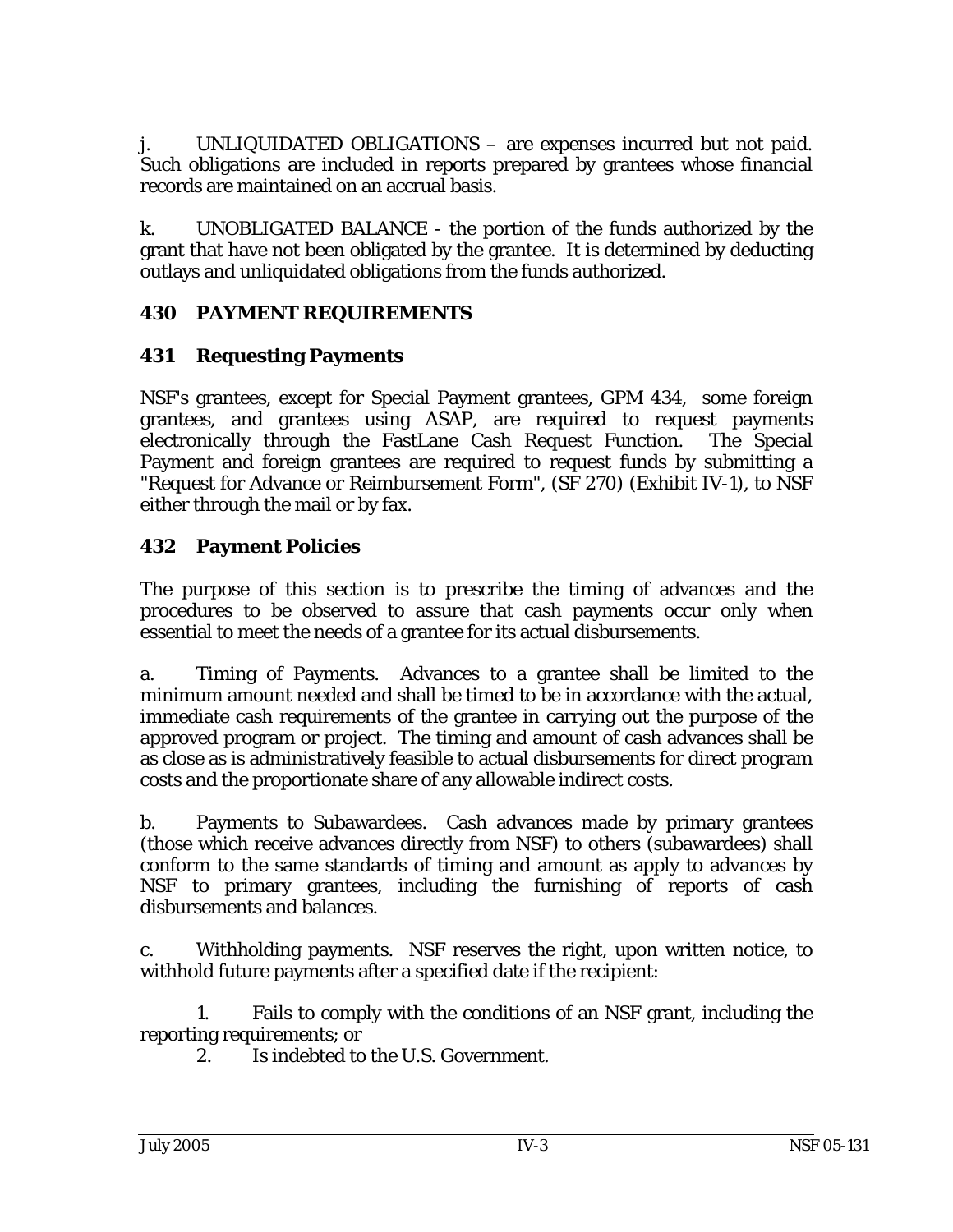d. Safeguarding Funds. In no case will NSF-furnished funds be commingled with the personal funds of, or be used for personal purposes by, any officer, employee, or agent of the grantee; nor will any of these funds be deposited in personal bank accounts for disbursement by personal check.

## **433 Request for Advance**

a. Grantees may receive payments from NSF in advance of cost incurred provided that the following conditions exist:

- 1. Funds for the project period have been obligated by a Grants Officer in the form of a signed grant;
- 2. The grantee has established or demonstrated to NSF the willingness and ability to establish written procedures that will minimize the time elapsing between the transfer of funds from the U.S. Treasury and their disbursement by the grantee; and
- 3. The grantee's financial management system meets the standards for fund control and accountability prescribed in Section .21 of OMB Circular A-110.

b. The grantee's designated official (Accounting Officer, Business Officer, Treasurer, etc.) must submit their cash requests for payment by using either the ASAP or FastLane Cash Request systems. Grantees submit requests on a periodic basis (monthly, biweekly or other regular cycle) depending on their normal disbursement patterns. Such requests should be limited to the minimum amounts needed and be timed to meet the anticipated cash requirements for allowable charges to active NSF projects.

c. Grantees shall maintain advances of NSF funds in interest bearing accounts as specified in GPM 443, "Interest Earned on Advance Payments."

## **434 Special Payment Grantees**

When grantees do not meet the conditions specified in GPM 433, "Request for Advance," or when otherwise considered appropriate by NSF, they are not allowed to request funds electronically through the FastLane Cash Request Function or to request funds in advance. NSF will make payments to these grantees on a reimbursable basis only. These grantees are required to request funds by using a "Request for Advance or Reimbursement Form", (SF 270). For a copy of the form see Exhibit IV-I. The amount requested is reported on line 11i of the form. Unless instructed otherwise in the NSF award notice, the form should be submitted to the cognizant Grants Officer either by fax to 703-292-9142 or through the mail to:

National Science Foundation Division of Grants & Agreements Room 480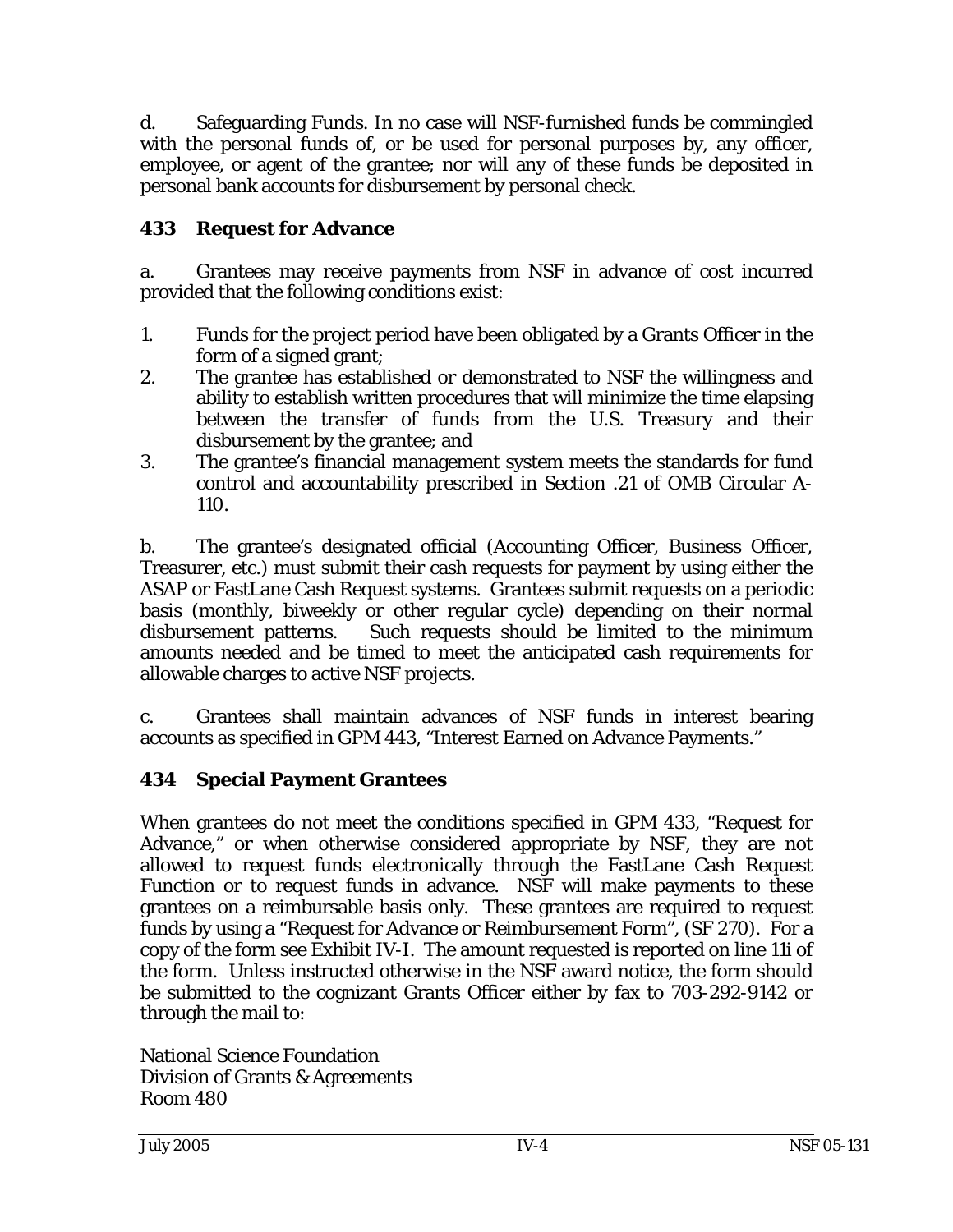4201 Wilson Blvd Arlington, VA 22230

## **435 Working Capital Advance**

In those cases where the reimbursement method described in GPM 434, "Request for Reimbursements," is not feasible, arrangements may be made whereby NSF projects are financed on a working capital advance basis. On this basis, funds may be advanced to the grantee to cover estimated disbursement needs for a given initial period. Thereafter, the grantee would be reimbursed for the amount of its actual cash disbursements. The amount of the initial advance shall be geared to the reimbursement cycle so that after the initial period, the advance approximately equals the average amount of the grantee's unreimbursed program disbursements. Under this method of payment, the NSF grant will specify if the grantee is required to use the SF 270. Section 12 of the SF270 will be used for the initial advance; thereafter, reimbursements will be requested on the SF 270, line 11i.

## **436 Grantee EFT Update**

Grantee Electronic Funds Transfer System Update (EFT) is a FastLane Financial Function used by grantees to provide NSF with their electronic banking information. This system enables NSF to transfer funds electronically to a grantee's bank account by using the electronic banking information provided by the grantee.

## **437 Use of Women-Owned and Minority-Owned Banks**

Recipients of NSF grants are encouraged by the Federal government to use banks, which are owned (at least 50 percent) by women or minority groups such as Asian, Black, Hispanic, Native Americans and Pacific Islanders. This action is consistent with the national goal of expanding the opportunities for womenowned and minority-owned business enterprises.

## **440 CASH REFUNDS AND CREDITS TO NSF**

## **441 Final Unobligated Balance**

NSF has a reversionary interest in the unobligated balance of a grant upon expiration or completion of the grant. Based on final disbursements reported on the FCTR, the final unobligated balance will be computed by NSF and reported in the "Unobligated Balance" column of the FCTR. (See GPM 452, "Final Disbursement Reporting.") The entry reduces the grantee's "Balance Authorized" as computed on line 15 of the FCTR. (Detailed instructions for submission of the FCTR are available on the FastLane website at <https://www.fastlane.nsf.gov/jsp/homepage/bussoadmin.jsp>.)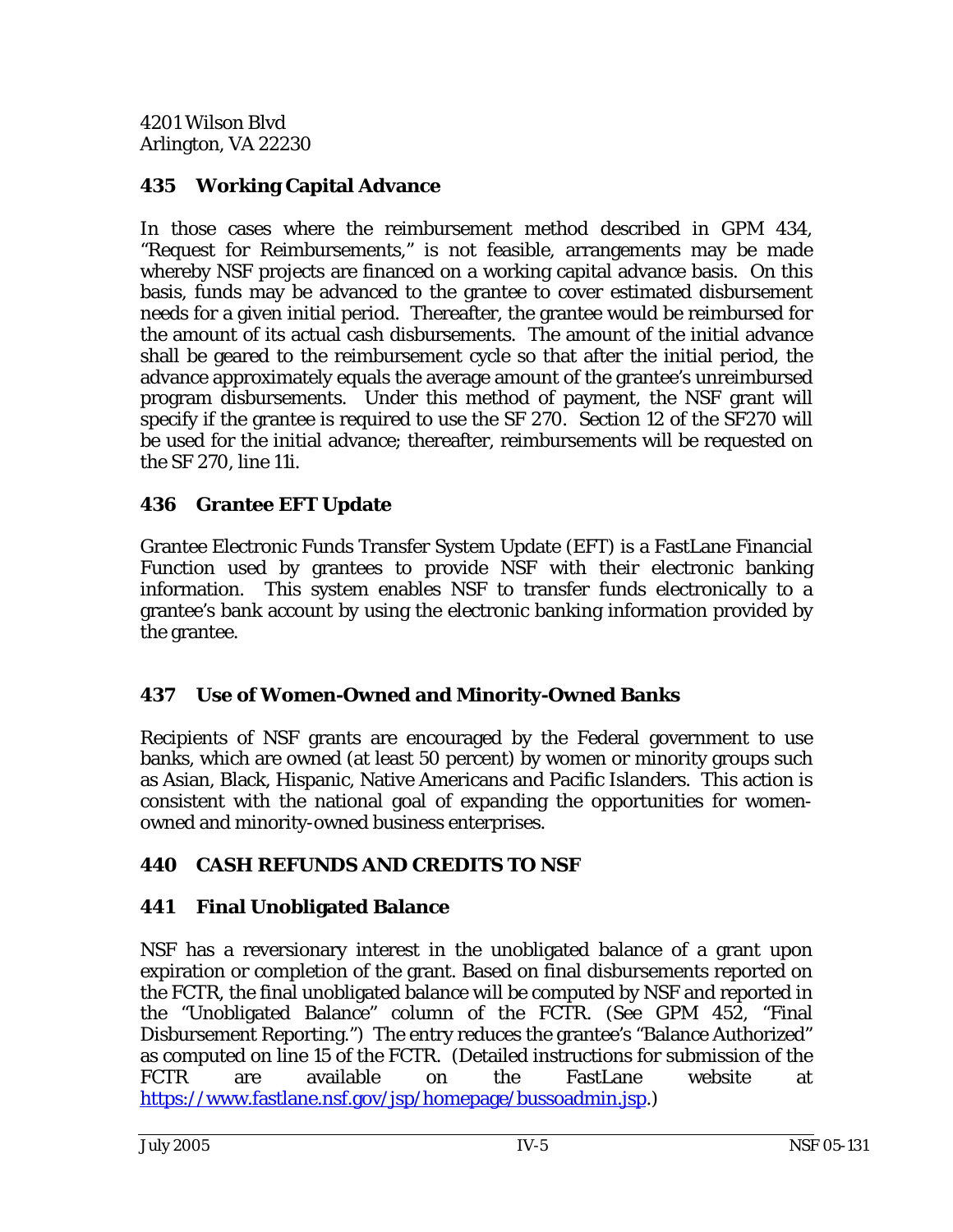## **442 Erroneous Payments**

Advances or reimbursements made in error must be refunded to the National Science Foundation if the erroneous payment creates an excess cash on hand condition or a negative "Balance Authorized" as computed on lines 6 and 15 of the FCTR. Excess funds should be promptly refunded electronically or by check. Contact the NSF Division of Financial Management at (703) 292-8280 for instruction for electronically refunding monies to NSF. Checks shall be mailed to NSF, Attn. Cashier, 4201 Wilson Boulevard, Arlington, VA 22230.

The only exception to the requirement for prompt refunding is when the funds involved will be disbursed within 30 calendar days. This exception for prompt refunding should not be construed as approval by NSF for a grantee to maintain excessive funds on hand.

## **443 Interest Earned on Advance Payments**

Grantees shall maintain advances of NSF funds in interest bearing accounts, unless any of the following apply:

a. The grantee receives less than \$120,000 in Federal grants per year;

b. The best reasonably available interest bearing account would not be expected to earn interest in excess of \$250 per year on Federal cash balances; or

c. The depository would require an average or minimum balance so high that it would not be feasible within the expected Federal and non-Federal cash resources.

Interest earned on NSF advances deposited in interest bearing accounts shall be remitted annually to the Department of Health and Human Services (DHHS), Payment Management System, P.O. Box 6021, Rockville, MD 20852 (telephone number: (301) 443-9247). Grantees are authorized to retain up to \$250 per year for administrative expenses. Interest on advances earned shall be reported on line 9 of the FCTR.

The requirement to annually remit interest does not apply to grantees subject to the Cash Management Improvement Act (CMIA) and its implementing regulations (i.e., State agencies and instrumentalities). State universities and hospitals shall comply with the CMIA, as it pertains to interest. In accordance with Section .22 of OMB Circular A-110, if a grantee subject to CMIA uses its own funds to pay pre-award costs without prior written approval from NSF, it waives its right to recover the interest under CMIA.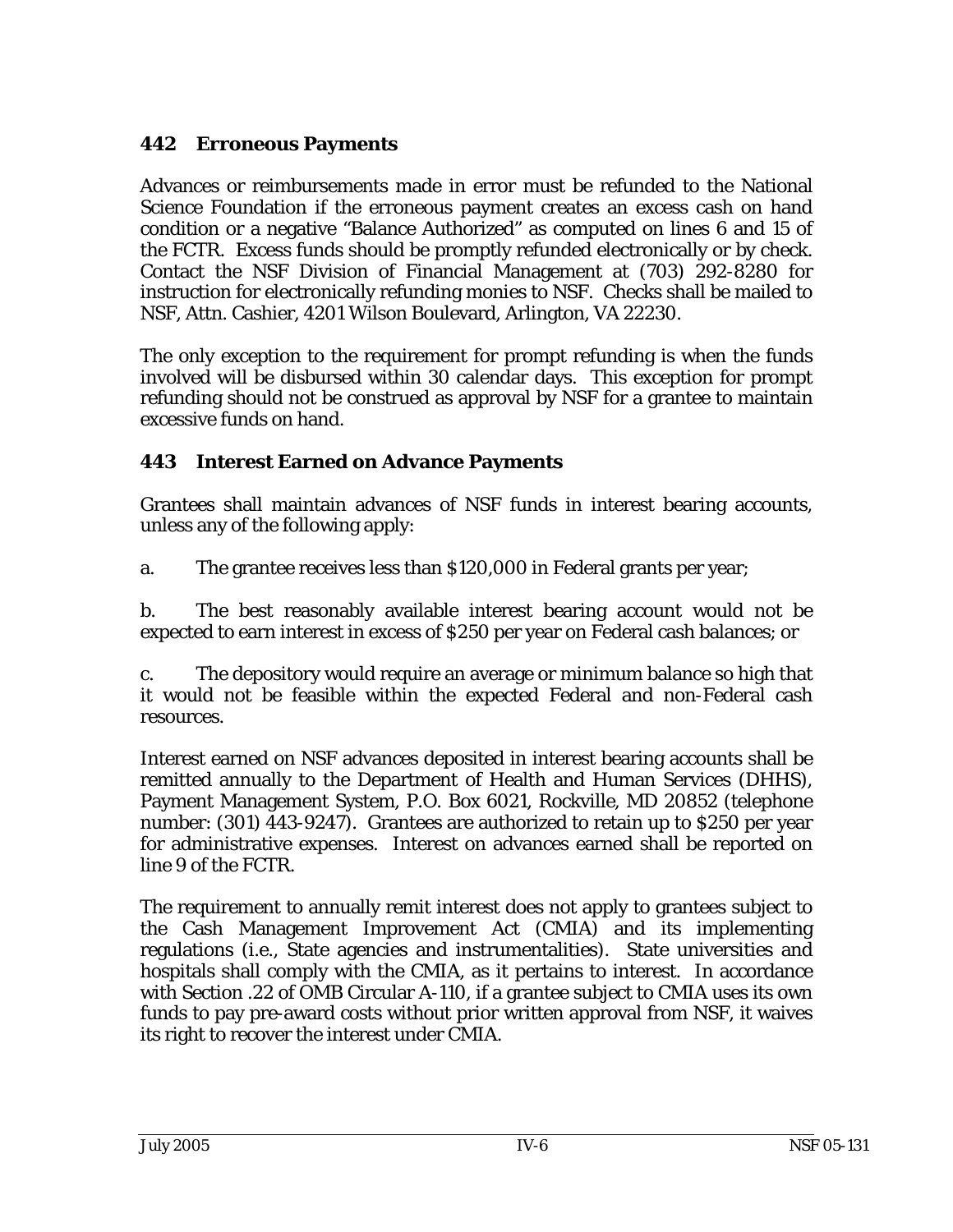### **444 Program Income**

If, in accordance with the grant, program income is designated for credit to grant costs, it will be recovered by NSF by crediting costs otherwise chargeable against the grant on the FCTR. (See GPM 750, "Program Income.") In these cases, income in excess of the grant will be remitted to NSF electronically or by check payable to the National Science Foundation.

## **445 Other Cost Credits**

Purchase discounts, rebates, allowances, credits resulting from overhead rate adjustments and other credits relating to any allowable cost received by or accruing to the grantee shall be credited against NSF grant costs if the grant has not been financially closed out. A grant is financially closed out when the final net disbursements have been reported on the FCTR. Credits of \$300 or more shall be credited against NSF grant costs even if the grant has been closed out. See also GPM 617, "Publication, Documentation and Dissemination."

## **450 GRANT FINANCIAL REPORTING REQUIREMENTS**

#### **451 Quarterly Disbursement Reporting - Federal Cash Transactions Report (FCTR)**

Grantees are required to report the status of funds received from NSF on a quarterly basis through the submission of a Federal Cash Transaction Report (SF272). The reports are prepared and submitted electronically to NSF by the FastLane Federal Cash Transaction Report Function.

Within ten to twelve business days after the end of a calendar quarter, NSF will create and make the FCTR's available to grantees through the FastLane Financial Functions at [https://www.fastlane.nsf.gov/jsp/homepage/faulogin.jsp.](https://www.fastlane.nsf.gov/jsp/homepage/faulogin.jsp) E-mail notices are sent to each grantee announcing the reports availability and its due date. Grantees are required to update, certify and submit the FCTR to NSF by the due date even if funds have not been drawn during the reporting period. Grantees certify the report's truthfulness as stated in the Certification, Save and Submission page of the FCTR. The report elements are in compliance with the uniform Federal standards applicable to financial reporting by grantees.

Failure to submit the FCTR to NSF in a timely manner can result in one or more of the following actions:

- a. Suspension of all future payments;
- b. Closeout of expired awards based on previously reported disbursements;
- c. Suspension of unexpired awards; and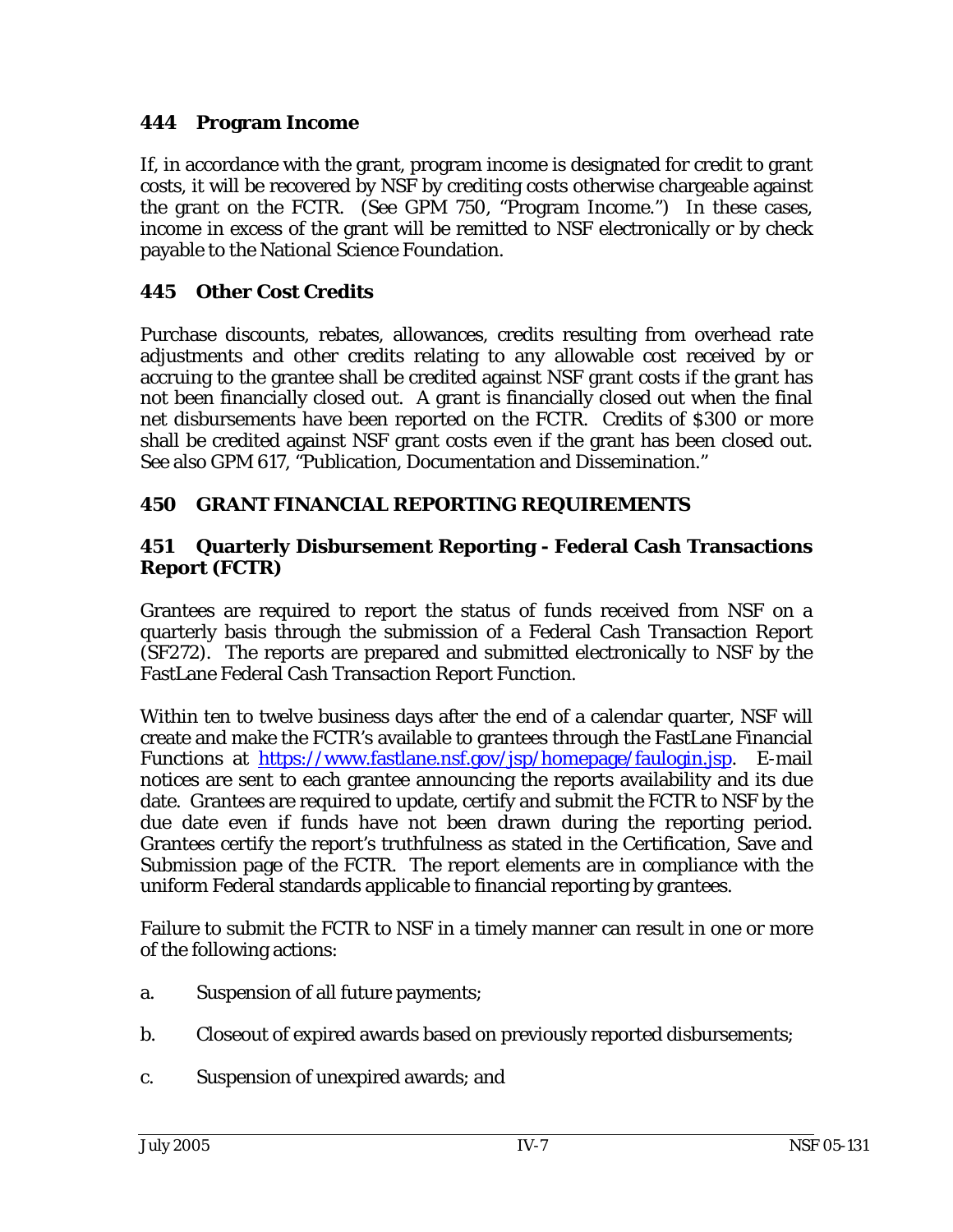d. Suspension of review and processing of new proposals.

## **452 Final Disbursement Reporting**

NSF does not require grantees to submit individual SF 269, Financial Status Reports, for purposes of final grant accountability. NSF procedures have been designed to extract the final financial data from the entries in the FCTR. This reporting is accomplished as follows:

a. For any grant listed on the FCTR that expired prior to the beginning of the quarter covered by the FCTR, the grantee will enter the final disbursement amount in the "Net Disbursement Reporting Quarter" column.

b. If there are valid unpaid obligations outstanding at the time final disbursements are due, the obligations must be charged against the NSF cash advance and reported in the "Net Disbursement Reporting Quarter" column as if they had actually been paid. If subsequent disbursements differ by \$300 or more from the amount previously reported, the grantee must report the amount as an "Adjustments to Financially Closed Awards" and specify the reason for the adjustment under the remarks section of the FCTR.

c. If by law, regulation, and/or accounting system limitations, valid unpaid obligations cannot be charged against the NSF advance and reported as disbursed in accordance with b. above, closeout by NSF will be deferred provided that:

1. The grantee identifies grants with "unpaid obligations" in the Remarks section of the FCTR;

2. The grantee submits the FCTR before the quarterly financial closeout procedure is run; and

3. The appropriation that funds the grant has not lapsed as noted under Public Law 101-510.

d. The final disbursement amount may not exceed the amount of the award.

e. When the final disbursements have been recorded by NSF, the award will be financially closed and no additional disbursements shall be shown by the grantee in subsequent reports. When all final reporting requirements have been met, the award will be deleted from the FCTR. When this is done, the award will be shown in the next "Schedule of Awards Purged and Subsequent Adjustments During the Quarter," Part IV of the FCTR.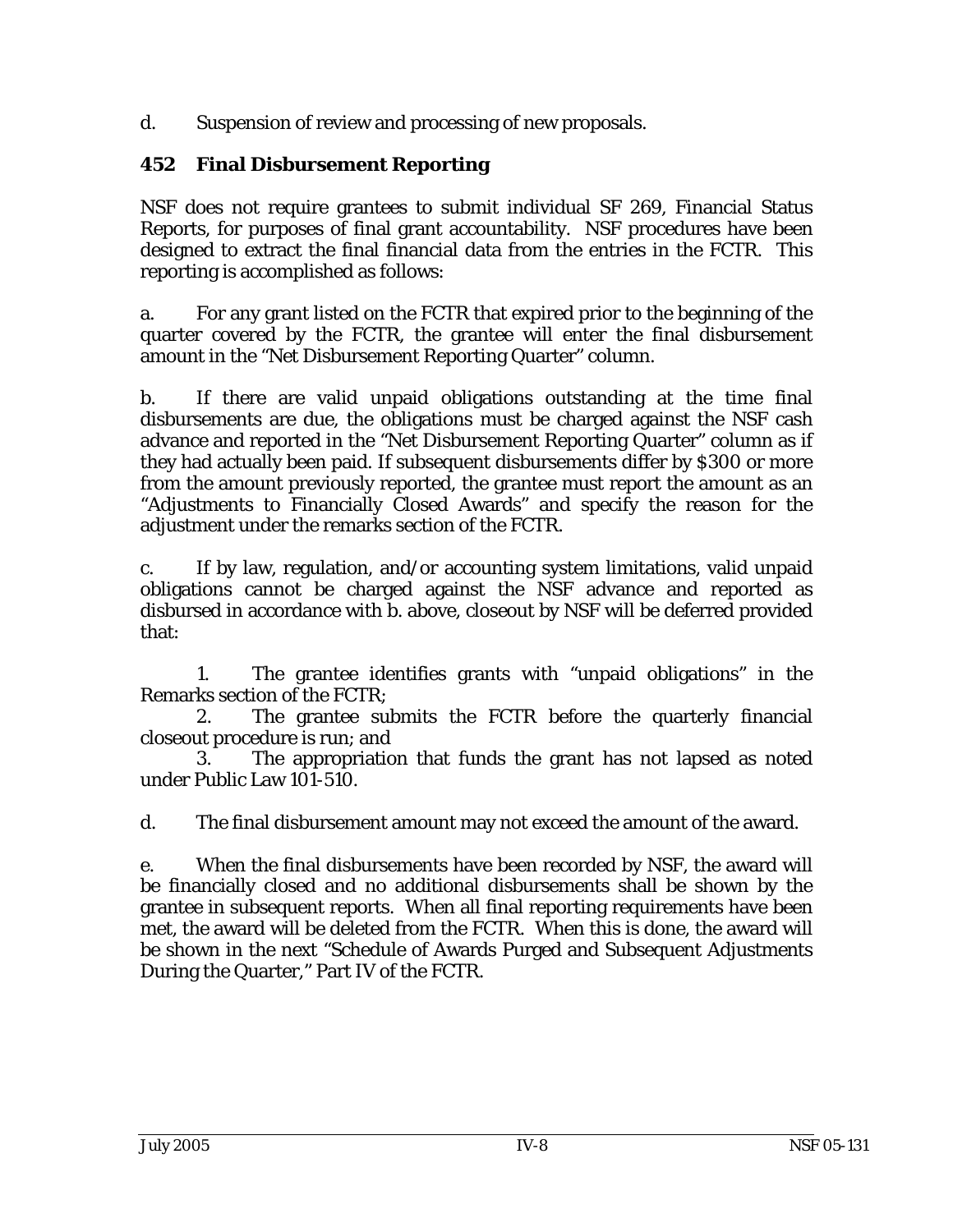### **Exhibit IV-1**

|                                                                                                                                                                                                                                                         | <b>REQUEST FOR ADVANCE</b><br>OR REIMBURSEMENT |                                                 | Budget, No. 80-R0183            | Approved by Office of Management and                              |                                         | Page<br>οf                                  |
|---------------------------------------------------------------------------------------------------------------------------------------------------------------------------------------------------------------------------------------------------------|------------------------------------------------|-------------------------------------------------|---------------------------------|-------------------------------------------------------------------|-----------------------------------------|---------------------------------------------|
| Federal sponsoring Agency to which this<br>Report is submitted.                                                                                                                                                                                         |                                                |                                                 | 1. Type of                      | a. "X" one, or both boxes<br>Advance<br>b. "X" the applicable box | Reimburse-<br>ment                      | 2. Basis of Request<br>Cash                 |
| <b>National Science Foundation-DFM</b>                                                                                                                                                                                                                  |                                                |                                                 | Payment                         | Final                                                             | Partial                                 | Accrual                                     |
| Phone: 703-292-4458                                                                                                                                                                                                                                     |                                                | 4. Federal Grant or Other Identifying<br>Number |                                 | 5. Partial Payment Request Number<br>For This Request             |                                         |                                             |
| 6. Employer Identification                                                                                                                                                                                                                              | 7. Recipient's Account Number                  |                                                 |                                 |                                                                   | 8. PERIOD COVERED BY THIS REQUEST       |                                             |
| Number                                                                                                                                                                                                                                                  | or Identifying Number                          |                                                 | FROM (month, day, year)         |                                                                   | TO (month, day, year)                   |                                             |
| 9. Recipient Organization<br>Name:                                                                                                                                                                                                                      |                                                |                                                 |                                 |                                                                   | 10. Payee                               |                                             |
| Number<br>and Street:<br>City, State                                                                                                                                                                                                                    |                                                |                                                 |                                 |                                                                   |                                         |                                             |
| and Zip Code:<br>11                                                                                                                                                                                                                                     |                                                |                                                 |                                 |                                                                   |                                         |                                             |
| PROGRAMS/FUNCTIONS/ACTIVITIES                                                                                                                                                                                                                           |                                                |                                                 | (a)                             | (b)                                                               | (c)                                     | <b>TOTAL</b>                                |
| a. Total program Outlays to date<br>(As of Date)                                                                                                                                                                                                        |                                                |                                                 | \$                              | \$                                                                | \$                                      | \$                                          |
| b. Less: Cumulative program income                                                                                                                                                                                                                      |                                                |                                                 |                                 |                                                                   |                                         |                                             |
| c. Net program outlays (Line a minus line b)                                                                                                                                                                                                            |                                                |                                                 |                                 |                                                                   |                                         |                                             |
| d. Estimated net cash outlays for advance period                                                                                                                                                                                                        |                                                |                                                 |                                 |                                                                   |                                         |                                             |
| e. Total (Sum of lines c & d)                                                                                                                                                                                                                           |                                                |                                                 |                                 |                                                                   |                                         |                                             |
| f. Non-Federal share of amount on line e                                                                                                                                                                                                                |                                                |                                                 |                                 |                                                                   |                                         |                                             |
| g. Federal share of amount on line e                                                                                                                                                                                                                    |                                                |                                                 |                                 |                                                                   |                                         |                                             |
| h. Federal payments previously requested                                                                                                                                                                                                                |                                                |                                                 |                                 |                                                                   |                                         |                                             |
| i. Federal share now requested (Line g minus line h)                                                                                                                                                                                                    |                                                |                                                 |                                 |                                                                   |                                         |                                             |
| 12                                                                                                                                                                                                                                                      |                                                |                                                 |                                 |                                                                   |                                         |                                             |
| a. Estimated Federal cash outlays that will be made during period covered by the advance                                                                                                                                                                |                                                |                                                 |                                 |                                                                   | \$                                      |                                             |
| b. Less: Estimated balance of Federal cash on hand as of beginning of advance period                                                                                                                                                                    |                                                |                                                 |                                 |                                                                   |                                         |                                             |
| c. Amount requested (Line a minus line b)                                                                                                                                                                                                               |                                                |                                                 |                                 |                                                                   |                                         | \$                                          |
| 13                                                                                                                                                                                                                                                      |                                                |                                                 |                                 |                                                                   |                                         |                                             |
| I certify that to the best of my knowledge<br>and belief the data above are correct and<br>that all outlays were made in accordance<br>with the grant conditions or other agreement<br>and that payment is due and has not been<br>previously requested |                                                | SIGNATURE OF AUTHORIZED CERTIFYING OFFICIAL     |                                 |                                                                   | <b>DATE REQUEST</b><br><b>SUBMITTED</b> |                                             |
|                                                                                                                                                                                                                                                         |                                                |                                                 | TYPED OR PRINTED NAME AND TITLE |                                                                   |                                         | TELEPHONE (AREA CODE,<br>NUMBER, EXTENSION) |

270-102 **STANDARD FORM 270 (7-76) Prescribed by Office of Management and Budget Cir. No. A-110**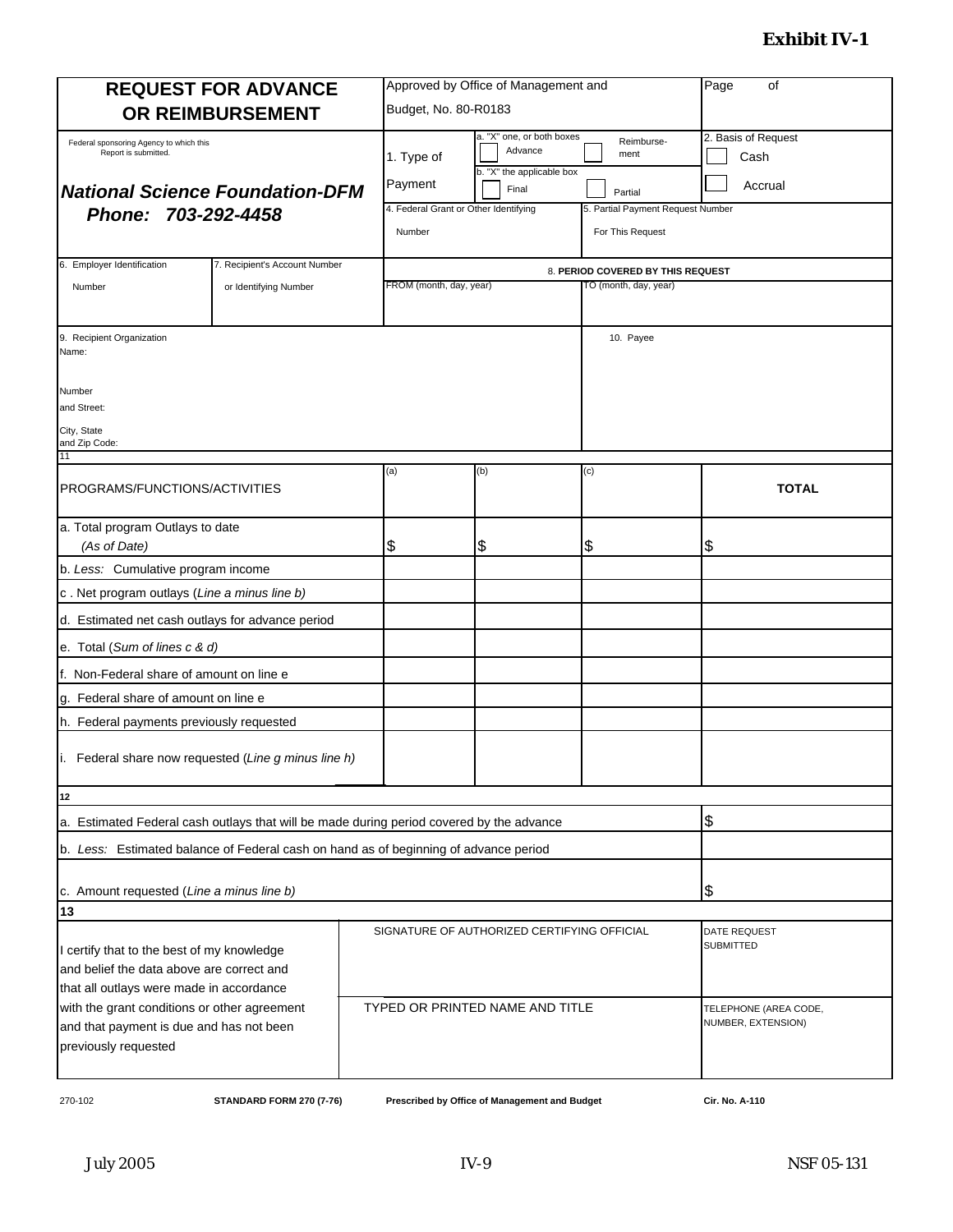# **CHAPTER V GRANTEE STANDARDS**

This chapter discusses various grantee management standards with which recipients are expected to comply. It consists of the following topics:

#### **500 BACKGROUND**

- **510 CONFLICT OF INTEREST POLICIES**
- **520 FINANCIAL MANAGEMENT SYSTEMS STANDARDS**
- **530 PROCUREMENT STANDARDS**

#### **540 PROPERTY MANAGEMENT STANDARDS**

#### **500 BACKGROUND**

a. NSF requires prospective grantees to furnish, upon request by DGA, basic organization and management information to assist the NSF Grants Officer in assessing the prospective grantee's financial and managerial responsibility. GPM 501 describes NSF requirements for the furnishing of organization and management information.

b. NSF encourages the increased involvement of academic researchers and educators with industry and private entrepreneurial ventures, but recognizes that such interactions carry with them an increased risk of conflict of interests. GPM 510 contains NSF's policy on conflict of interest.

c. OMB Circular A-110 prescribes three sets of standards for academic and other non-profit recipients of Federal grants. These govern financial management systems, procurement policies and procedures and property management. GPM sections 520- 540 implement the OMB standards, and extend their applicability to all types of recipients of NSF grants, including commercial firms.

### **501 Prospective Grantee Organization and Management Data**

Each proposing organization that has not received an NSF grant within the previous two years should be prepared to submit basic organization and management information and certifications, when requested, to DGA. The information required is contained in the NSF Prospective New Awardee Guide, available electronically on the NSF website at: [http://www.nsf.gov/pubsys/ods/getpub.cfm?pnag.](http://www.nsf.gov/pubsys/ods/getpub.cfm?pnag) The information contained in this Guide will assist the organization in preparing documents which the National Science Foundation requires to conduct administrative and financial reviews of the organization. This Guide also serves as a means of highlighting the accountability requirements associated with Federal awards.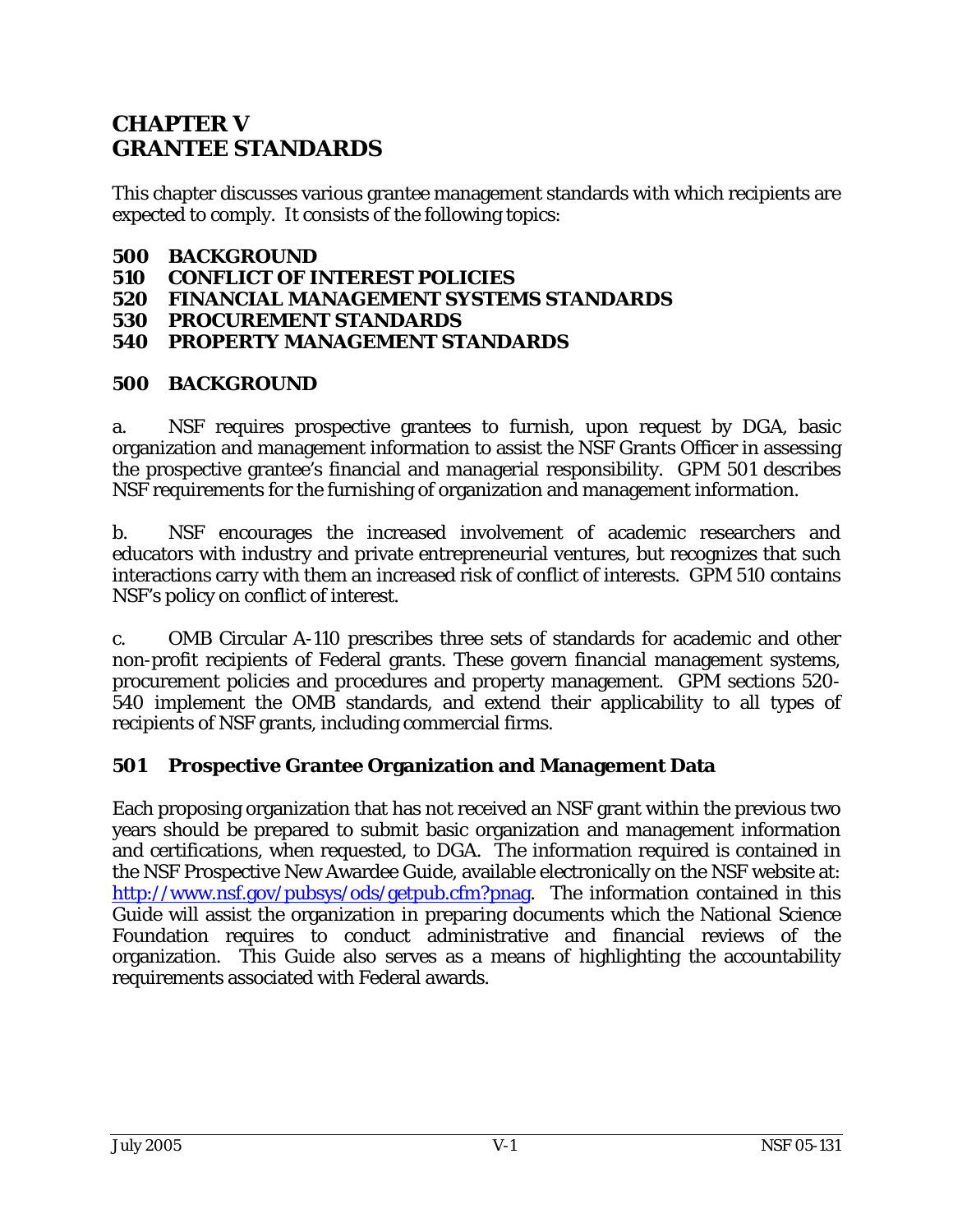#### **510 CONFLICT OF INTEREST POLICIES**

a. NSF requires each grantee institution<sup>9</sup> employing more than fifty persons to maintain an appropriate written and enforced policy on conflict of interest. Guidance for such policies has been issued by university associations and scientific societies.10

b. An institutional conflict of interest policy should require that each investigator disclose to a responsible representative of the institution all significant financial interests of the investigator (including those of the investigator's spouse and dependent children) (i) that would reasonably appear to be affected by the research or educational activities funded or proposed for funding by NSF; or (ii) in entities whose financial interests would reasonably appear to be affected by such activities.

The term "investigator" means the principal investigator, co-principal investigators, and any other person at the institution who is responsible for the design, conduct, or reporting of research or educational activities funded or proposed for funding by NSF.

The term "significant financial interest" means anything of monetary value, including, but not limited to, salary or other payments for services (e.g., consulting fees or honoraria); equity interest (e.g., stocks, stock options or other ownership interests); and intellectual property rights (e.g., patents, copyrights and royalties from such rights).

The term does not include:

1. salary, royalties or other remuneration from the applicant institution;

 2. any ownership interests in the institution, if the institution is an applicant under the Small Business Innovation Research Program or Small Business Technology Transfer Program;

 3. income from seminars, lectures, or teaching engagements sponsored by public or non-profit entities;

 4. income from service on advisory committees or review panels for public or nonprofit entities;

 5. an equity interest that, when aggregated for the investigator and the investigator's spouse and dependent children, meets both of the following tests: does not exceed \$10,000 in value as determined through reference to public prices or other reasonable measures of fair market value, and does not represent more than a 5% ownership interest in any single entity; or

 $\overline{a}$  $9$  For consistency with the DHHS conflict of interest policy, in lieu of "organization", NSF is using the term "institution" which includes all categories of proposers.

<sup>&</sup>lt;sup>10</sup> See *On Preventing Conflicts of Interest in Government-Sponsored Research at Universities*, a Joint Statement of the Council of the American Association of University Professors and the American Council on Education (1964); *Managing Externally Funded Programs at Colleges and Universities*, especially "Principle X. Research Ethics and Conflicts", issued by the Council on Government Relations (1989); *Guidelines for Dealing with Faculty Conflicts of Commitment and Conflicts of Interest in Research*, issued by the Association of American Medical Colleges (1990); and *Framework Document for Managing Financial Conflicts of Interest*, issued by the Association of American Universities (1993).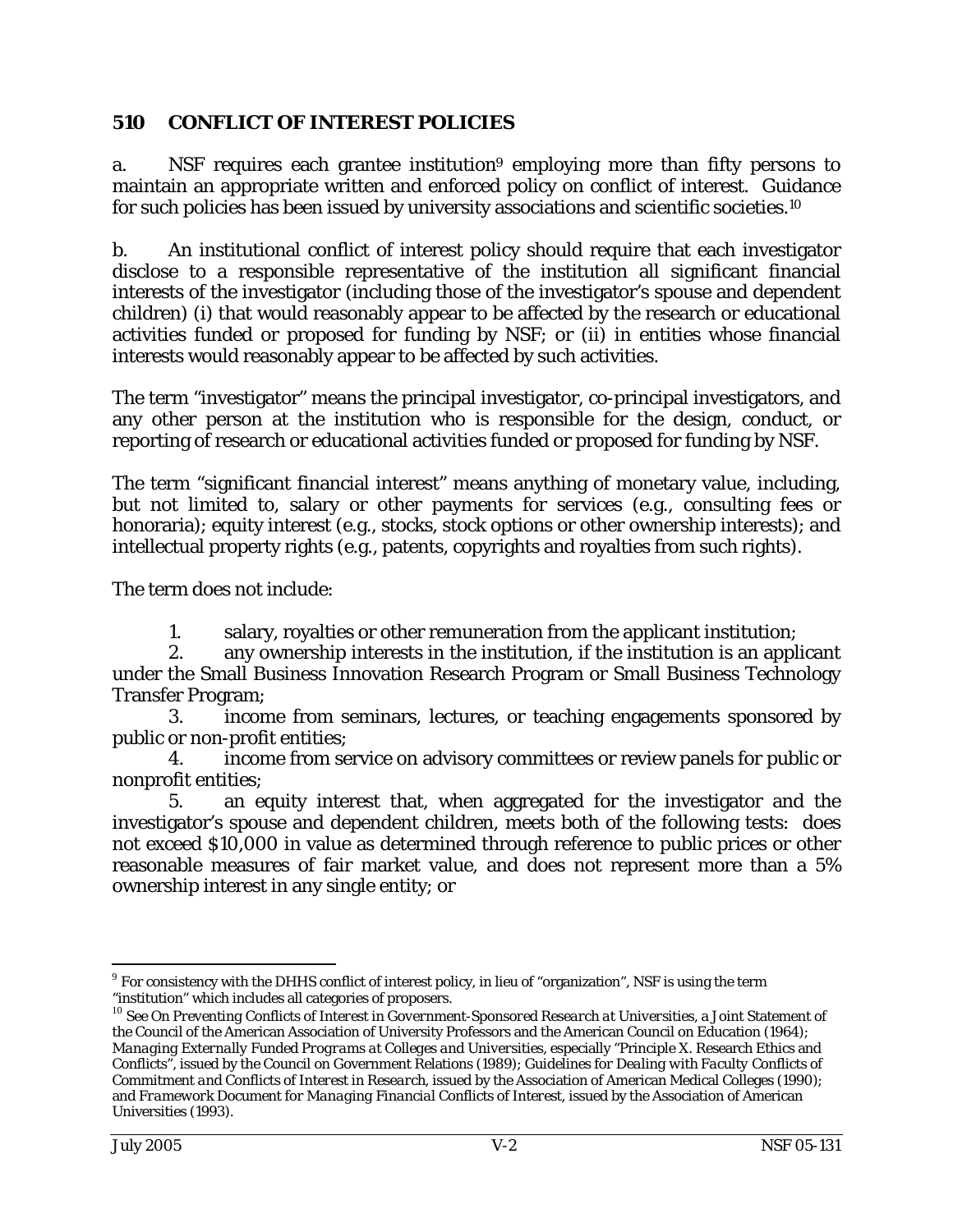6. salary, royalties or other payments that, when aggregated for the investigator and the investigator's spouse and dependent children, are not expected to exceed \$10,000 during the twelve month period.

c. An institutional policy must ensure that investigators have provided all required financial disclosures at the time the proposal is submitted to NSF. It must also require that those financial disclosures are updated during the period of the award, either on an annual basis, or as new reportable significant financial interests are obtained.

d. An institutional policy must designate one or more persons to review financial disclosures, determine whether a conflict of interest exists, and determine what conditions or restrictions, if any, should be imposed by the institution to manage, reduce or eliminate such conflict of interest. A conflict of interest exists when the reviewer(s) reasonably determines that a significant financial interest could directly and significantly affect the design, conduct, or reporting of NSF-funded research or educational activities.

Examples of conditions or restrictions that might be imposed to manage, reduce or eliminate conflicts of interest include, but are not limited to:

- 1. public disclosure of significant financial interests;
- 2. monitoring of research by independent reviewers;
- 3. modification of the research plan;
- 4. disqualification from participation in the portion of the NSF-funded research that would be affected by significant financial interests;
- 5. divestiture of significant financial interests; or
- 6. severance of relationships that create conflicts.

If the reviewer(s) determines that imposing conditions or restrictions would be either ineffective or inequitable, and that the potential negative impacts that may arise from a significant financial interest are outweighed by interests of scientific progress, technology transfer, or the public health and welfare, then the reviewer(s) may allow the research to go forward without imposing such conditions or restrictions.

e. The institutional policy must include adequate enforcement mechanisms, and provide for sanctions where appropriate.

f. The institutional policy must include arrangements for keeping NSF's Office of the General Counsel appropriately informed if the institution finds that it is unable to satisfactorily manage a conflict of interest.<sup>11</sup>

g. Institutions must maintain records of all financial disclosures and of all actions taken to resolve conflicts of interest for at least three years beyond the termination or

<sup>1</sup>  $^\mathrm{11}$  Grantee notifications of conflict of interest that cannot be managed, reduced, or eliminated must be submitted electronically via the NSF FastLane system.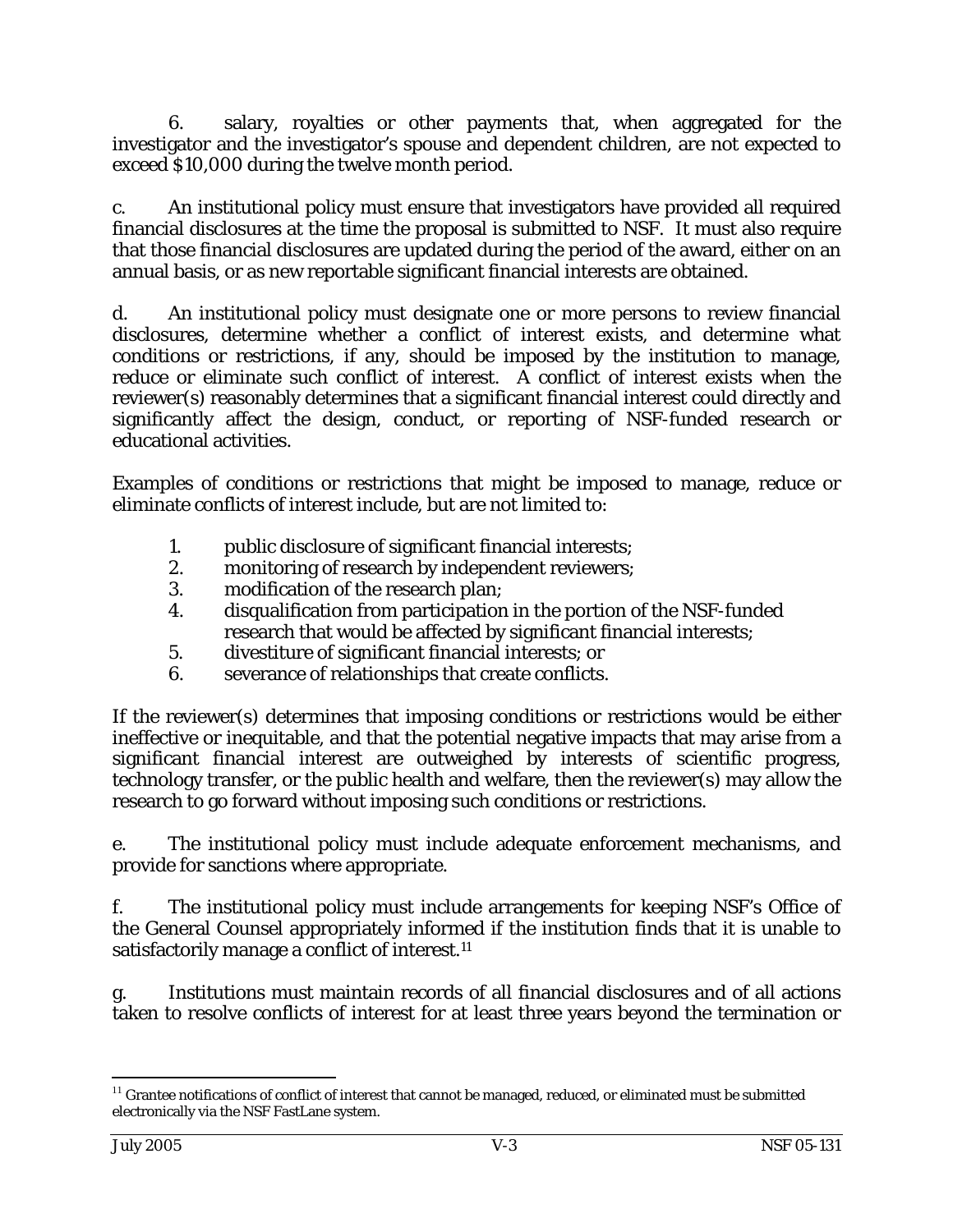completion of the grant to which they relate, or until the resolution of any NSF action involving those records, whichever is longer.

## **520 FINANCIAL MANAGEMENT SYSTEMS STANDARDS**

NSF grantees are required to have financial management systems which meet the requirements of Section .21 of OMB Circular A-110.

### **530 PROCUREMENT STANDARDS**

NSF grantees shall adhere to the requirements of Sections .41 through .48 of OMB Circular A-110 which prescribe standards for use by recipients in establishing procedures for the procurement of supplies and other expendable property, equipment, real property and other services with Federal funds.

## **540 PROPERTY MANAGEMENT STANDARDS**

## **541 Background**

a. Sections .31 through .37 of OMB Circular A-110 prescribe standards governing the management and disposition of property furnished by the Federal government or whose cost was charged to a project supported by a Federal grant.

b. In the rare instances where NSF grants might involve the acquisition of real property and unless otherwise specified in the grant document, the real property standards of OMB Circular A-110 are applicable to such NSF grants.

c. NSF implementation of the OMB standards on intellectual property is contained in GPM 730, "Intellectual Property."

d. Title to materials developed and supplies purchased under an NSF grant will vest in the grantee.

e. Section .33(b) of OMB Circular A-110 contains a special category of "exempt property." Under that provision, any Federal agency which has statutory authority (such as NSF) may vest title in an institution of higher education, hospital or other nonprofit organization without further obligation to the Federal Government and under conditions the agency considers appropriate.

### **542 Title to Equipment**

## **542.1 Title to Equipment - Non-Profit Organizations**

a. Normal Situations. Unless otherwise specified in the grant, title to equipment purchased or fabricated with NSF grant funds by a college or university or other nonprofit organization will vest in the grantee organization upon acquisition. Such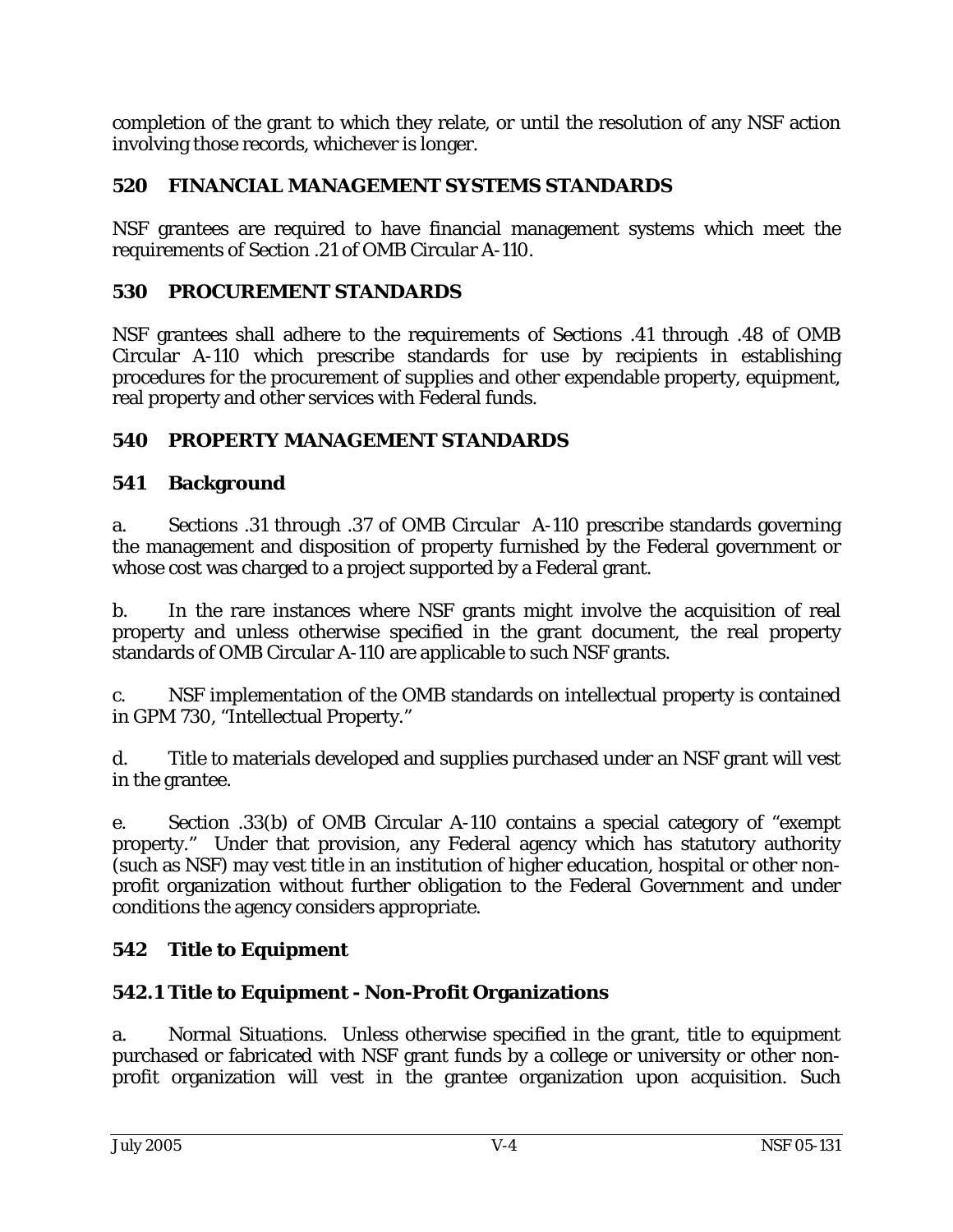equipment is considered "exempt property" (see GPM 541, "Background") and subject to the conditions of GPM 543, "Conditions for Acquisition and Use of Equipment."

b. Special Situations. In special situations the grant may require that title to equipment purchased, acquired or fabricated by the grantee with NSF funds pass directly to the government from the vendor.

## **542.2 Title to Equipment - Commercial Organizations**

Unless otherwise specified in the grant, title to equipment purchased or fabricated with NSF grant funds by a small business or other commercial firm will vest in the government. Such equipment will be acquired and used in accordance with GPM 543, "Conditions for Acquisition and Use of Equipment," and managed in accordance with GPM 545, "Property Management Standards When Title Retained by NSF."

## **543 Conditions for Acquisition and Use of Equipment**

a. Grantee Assurance. The grantee will assure that for each purchase of equipment, it is:

- 1. necessary for the research or activity supported by the grant;
- 2. not otherwise reasonably available and accessible;
- 3. of the type normally charged as a direct cost to sponsored agreements; and
- 4. acquired in accordance with organizational practice.

b. General Purpose Equipment. Expenditures for general purpose equipment (see GPM 612.2c, "Definitions") are unallowable unless the equipment is primarily or exclusively used in the actual conduct of research.

c. Equipment Usage. The equipment must remain in use for the specific project for which it was obtained in accordance with OMB Circular A-110 Section .34c., unless the provision in Section .34e. applies.

d. Equipment Sharing. The equipment must be shared on other projects or programs in accordance with OMB Circular A-110 Section .34d.

e. Property Management Standards. The grantee shall maintain a property management system which, at a minimum, meets the requirements of OMB Circular A-110 Section .34f.

f. Competition. Grantees shall not use equipment acquired with Federal funds to provide services to non-Federal outside organizations for a fee that is less than private companies charge for equivalent services, unless specifically authorized by statute, for as long as the Federal Government retains an interest in the equipment.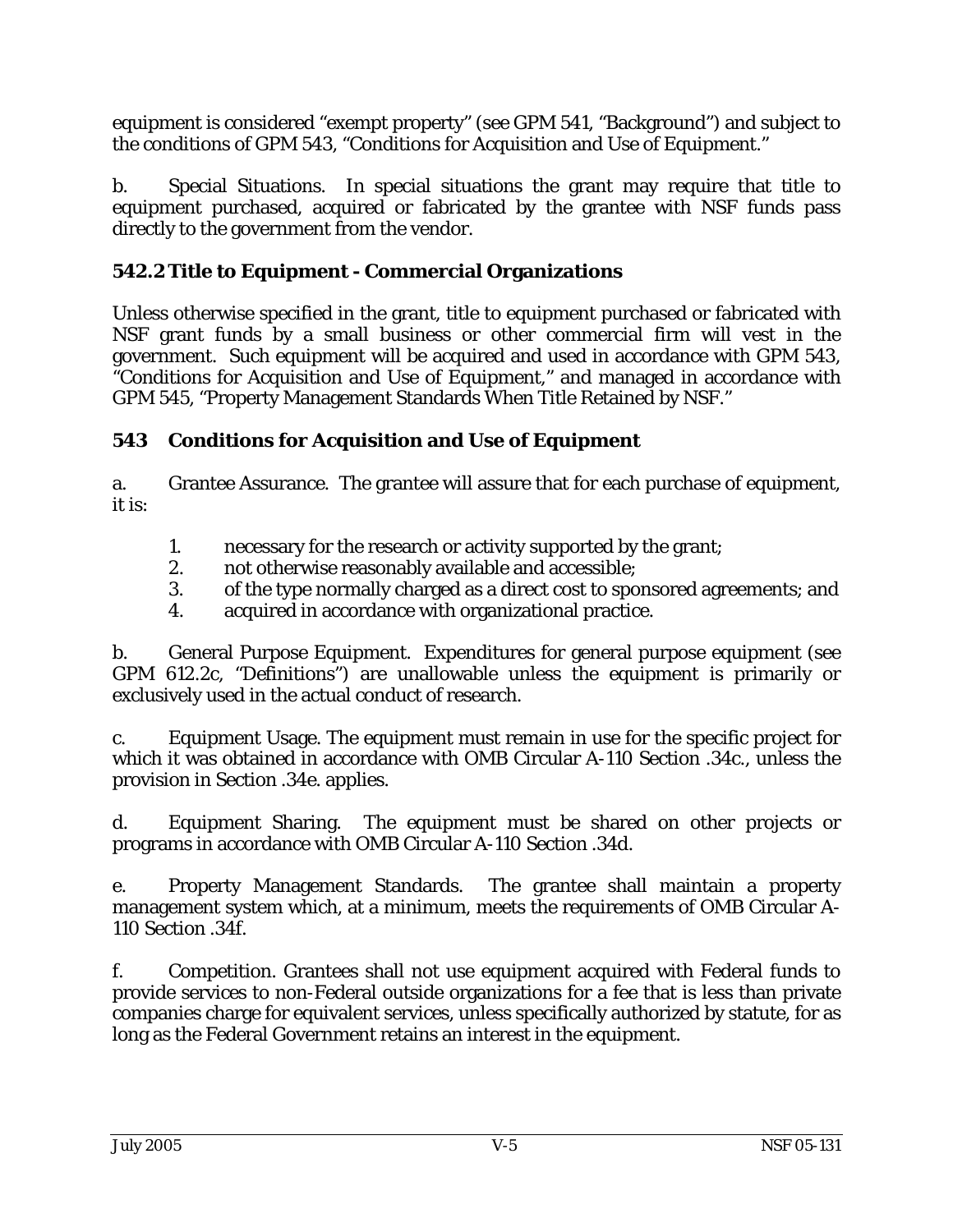g. Right to Transfer Title.

 1. NSF may identify items of equipment having a unit acquisition cost of \$5,000 or more where NSF reserves the right to transfer the title to the Federal government or to a third party named by the Federal government.

 2. In such cases where NSF elects to transfer the title, disposition instructions will be issued no later than 120 calendar days after the expiration date of the NSF-supported project for which it was acquired.

#### **544 Principles Relating to the Use of NSF-Supported Research Instrumentation and Facilities**

The following principles on use of NSF-supported instrumentation and facilities were adopted by the National Science Board:

The National Science Foundation seeks the maximum productive use of the Nation's scientific instrumentation and research expertise. Ensuring that the highest quality instrumentation, facilities, and services are available to scientific users, both academic and industrial, is a key requirement, as are harmonious relations and cooperation between industry and universities. Private research and testing laboratories, as well as university, government, and industrial laboratories, have a contribution to make.

The National Science Board recognizes that there may be circumstances where NSF grantees use NSF-supported research instrumentation to provide services in commerce for a fee, to an extent that such practice, (1) detracts from the performance of their obligation under the grant, and/or (2) may have a material and deleterious effect on the success of private companies engaged in the provision of equivalent services. It is contrary to the NSF's intent for grantees to use NSF-supported research instrumentation or facilities to provide services for a fee in competition with private companies in a manner that is prohibited by OMB Circular A-110.

Grantees should implement the above principles and related grant conditions in a reasonable manner. Grantees are expected to provide fair and adequate consideration of any complaints about use of instrumentation and facilities.

## **545 Property Management Standards When Title Retained by NSF**

In the event that title to equipment or property is vested in the Federal Government, such property shall be marked, tagged or segregated in such a manner as to indicate clearly its ownership by the government. Unless otherwise provided in the grant, such government property shall be used only for the performance of the project. The grantee shall submit an annual inventory report by NSF grant number of such property having an original acquisition cost of \$5,000 or more, to the NSF Property Administrator, Division of Administrative Services (DAS). A physical inventory of Government-Owned Equipment (GOE) shall be conducted every two years pursuant to Section .34f of OMB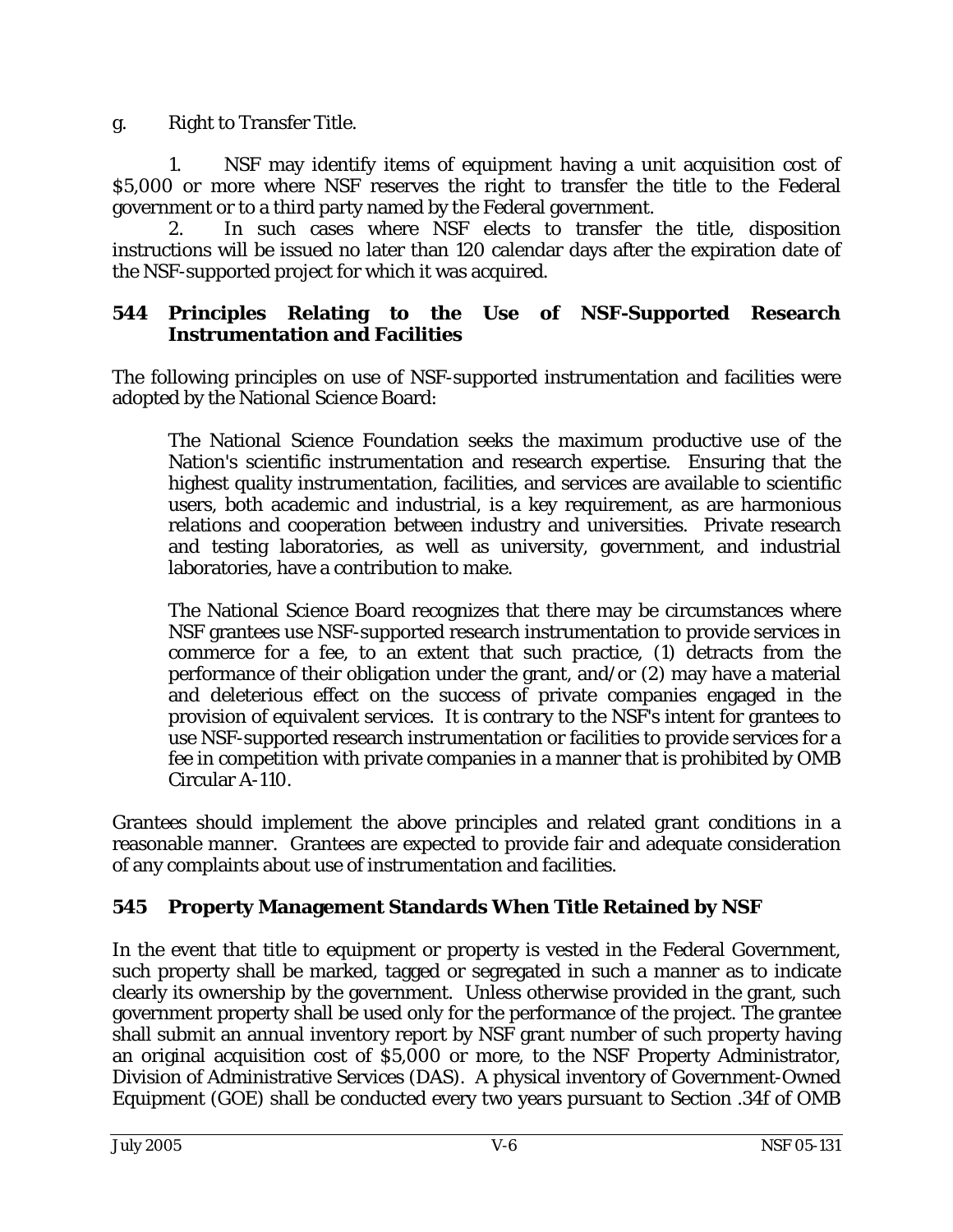Circular A-110. Upon expiration of the grant, the grantee shall report the property to the Property Section for further agency utilization. (See GPM 546, "Excess Government Personal Property.")

## **546 Excess Government Personal Property**

## **546.1 Policy**

a. As a means of expanding the ability of grantees to accomplish NSF objectives while conserving supply and equipment funds, NSF will continue to sponsor the transfer of excess government personal property to NSF grantees.

b. Excess government personal property includes all types of personal equipment and materials (except consumable items such as drugs, paint, etc.), new or used, owned by the Federal Government and no longer needed by the holding agency, but having additional useful life. Under regulations established by the General Services Administration (GSA), the agency charged with operating this program, excess government personal property may be reported to, or requested from, GSA by other Federal agencies, including NSF.

c. NSF will sponsor the transfer of excess government personal property to eligible organizations under one of the following conditions:

 1. the use of the property significantly furthers an NSF grant-supported activity;

- 2. the property is such that it would have been procured under the grant for which property is being requested if additional grant funds had been available;
- 3. the property is used as part of the grant activity and subsequently for research or science education purposes; or
- 4. the property is classified by GSA as scientific or engineering research equipment and has a unit acquisition cost of \$1,000 or more. (See GPM 546.6, "Restrictions".)

# **546.2 Eligibility**

Eligible organizations are NSF grantees that are public or private institutions of higher education or non-profit organizations whose primary purpose is the conduct of research or science education activities. State and municipal governments, public health units, hospitals, profit-making firms and individual PI/PDs are not eligible for excess government personal property under NSF sponsorship.

## **546.3 Procedures**

a. To receive information concerning the availability of property, an eligible grantee should contact the Property Administrator ( $f_{s}$ rpts@nsf.gov), DAS. The Foundation will place the grantee on the list of eligible NSF grantees with the GSA and will provide the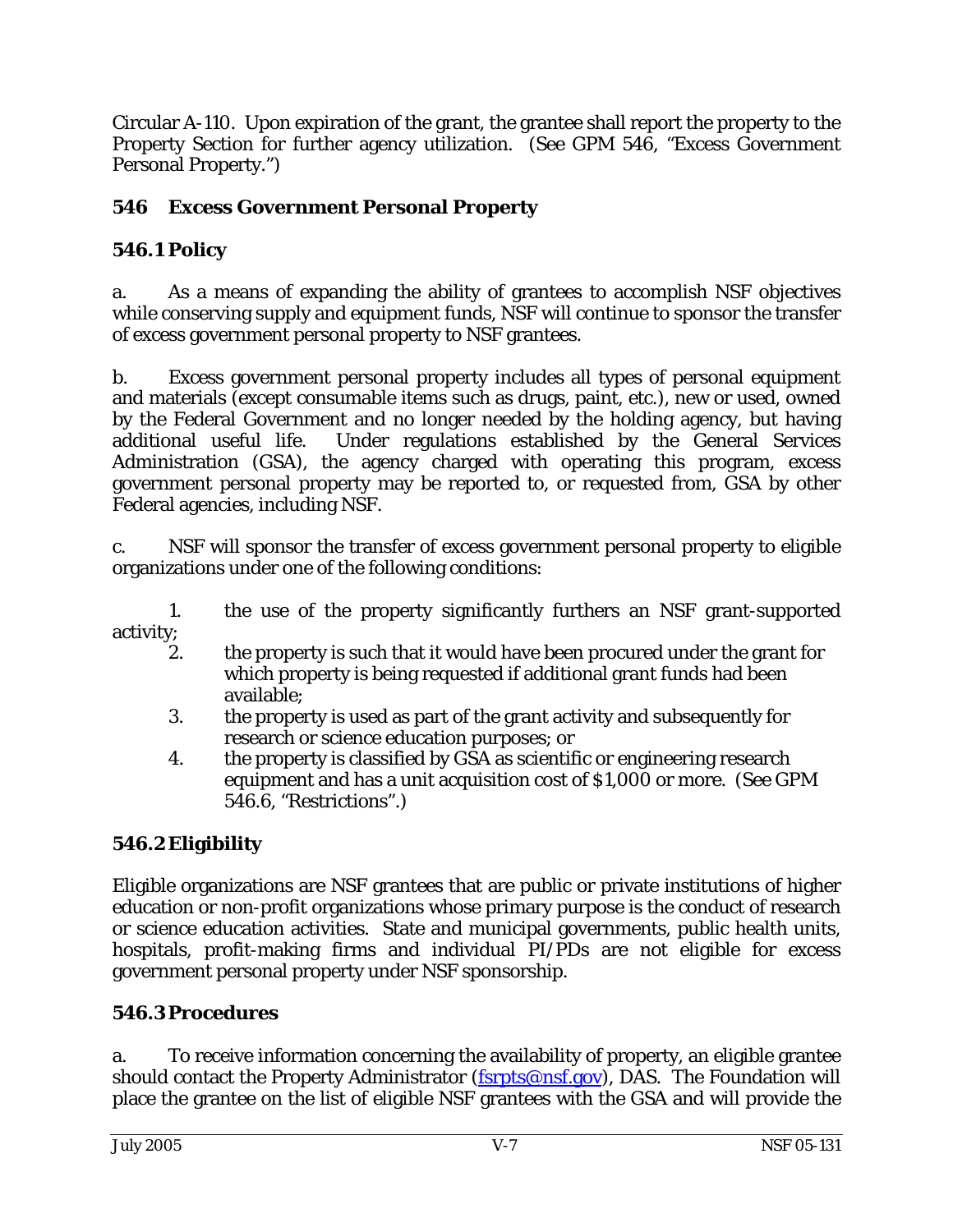grantee with the names, addresses and telephone numbers of GSA Area Utilization Officers (AUO) located near the organization. The grantee should contact an AUO to set up a "needs" list of the research equipment required for the NSF grant. It is important that the NSF grant number and the name of the PI/PD be communicated in all conversations and correspondence regarding excess property acquisitions, transfers and disposals.

b. When GSA information on available excess government personal property is received, the grantee should ascertain whether any items that are necessary to accomplish the supported project are included.

c. Materials and equipment so selected should be inspected whenever possible (see GPM 546.4, "Visiting Holding Agency Facilities"), or the holding Federal agency should be contacted by the grantee to verify the condition of the items, because interpretation of condition codes varies among agencies.

d. If the condition of the item is acceptable, the grantee should freeze (reserve) items by calling the GSA office identified in the catalog. The verbal reservation should then be followed up by a letter. Items are usually allocated on a first come, first served basis. Since GSA may have several freezes on a piece of equipment, first come, first served is interpreted as the first approved written request received by the GSA office. However, preference will be given by GSA to agencies which do not grant title to equipment.

e. The grantee should next prepare and submit to the Property Administrator, DAS, a property request in six copies. A property request consists of SF 122, *Transfer Order Excess Personal Property,* and a separate written justification statement. The justification will explain why the property is needed to reduce the cost or enhance the performance under the specific grant for which the property is requested.

f. The SF 122 should be signed by both the PI/PD and the Authorized Organizational Representative. The following information should also be provided on each SF 122:

- 1. name of grantee organization;
- 2. grant number;
- 3. expiration date;
- 4. the statement "The above equipment is requested for use by the grantee in support of research or education as outlined in the grant"; and
- 5. the statement "Transfer is in accordance with the provisions of 41 CFR §101.43." The transfer order should also identify the automatic release date (from the GSA catalog) to preclude loss of property before the transaction is processed.

g. The written justification should detail the scientific need for the equipment as it relates to the particular grant under which the equipment is to be used, and should cite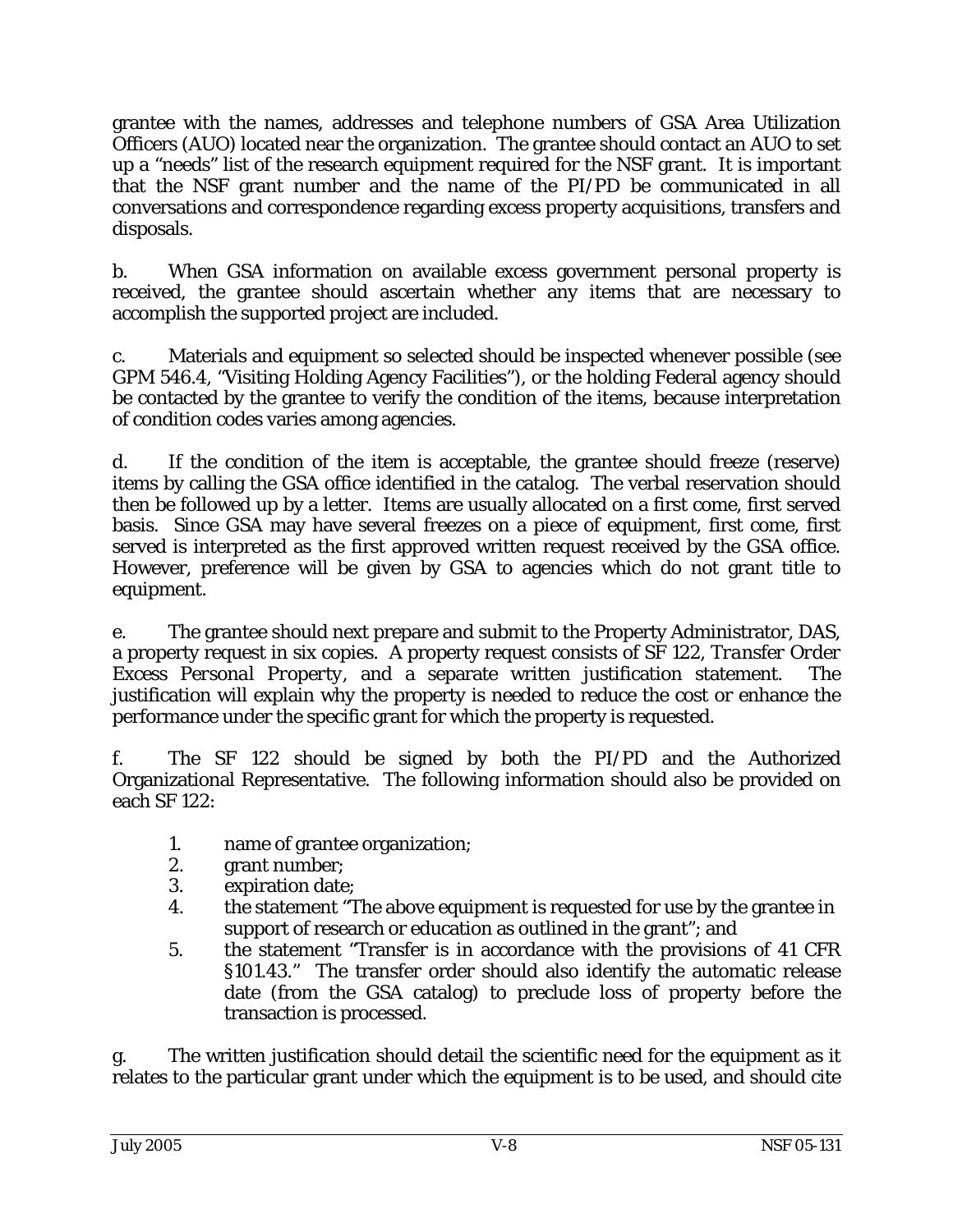the conditions of this section as being binding upon the grantee, should the property be acquired.

h. Upon receipt by NSF, the property request will be reviewed. As confirmation of approval, the grantee will receive copies of the SF 122 from NSF and, subsequently, from GSA. If the request is disapproved, it will be returned to the grantee with an appropriate explanation.

i. Upon receipt of the requested property, the grantee should immediately return a copy of the SF 122 to NSF as evidence of delivery. Cancellations by GSA, or nonreceipt within a reasonable period of time, should also be reported to NSF after follow-up inquiries have been made to GSA.

## **546.4 Visiting Holding Agency Facilities**

a. Under current GSA regulations all non-Federal grantee representatives wishing to visit holding agency facilities to screen or freeze government excess personal property must receive prior certification from GSA. This certification is not required for those grantees who do their selecting from GSA catalogs and who freeze property only via telephone requests.

b. The number of screeners on a grant should be limited to no more than two persons. The primary screener should be the PI/PD. However, if the PI/PD finds it impossible to screen, he/she may designate, in writing, a substitute.

c. Normally, certification will be on a regional basis; however, NSF will, under certain circumstances, sponsor grantee representatives who need to make interregional visits in order to secure equipment not readily available within their region. Each person who plans to visit holding agency facilities must submit to NSF a completed GSA Form 2946, *Authorization Certificate to Select/Freeze Excess Personal Property*. This form may be obtained from the Property Administrator, DAS. The GSA Regional Office in which the grantee or organization is located will authorize all regional certifications and serve as principal coordinator on interregional requests. The authorization will be forwarded to the grantee via NSF.

## **546.5 Dollar Limitation**

To ensure equitable distribution of excess government personal property, grantees may be authorized to acquire property under each NSF project grant up to a total acquisition cost equal to the dollar value of that particular grant. Any request for excess property which causes the total to exceed the value of the grant will require additional justification beyond that requested in GPM 546.3, "Procedures." A higher percentage of excess property requested under a particular grant by a grantee must be approved by an administrative level in NSF which is higher than the Program Officer who normally administers the grant. NSF will give full consideration to all factors in determining whether to approve transfers of excess property above the dollar value of a given grant. Grantees are therefore urged to be selective in their requests for excess government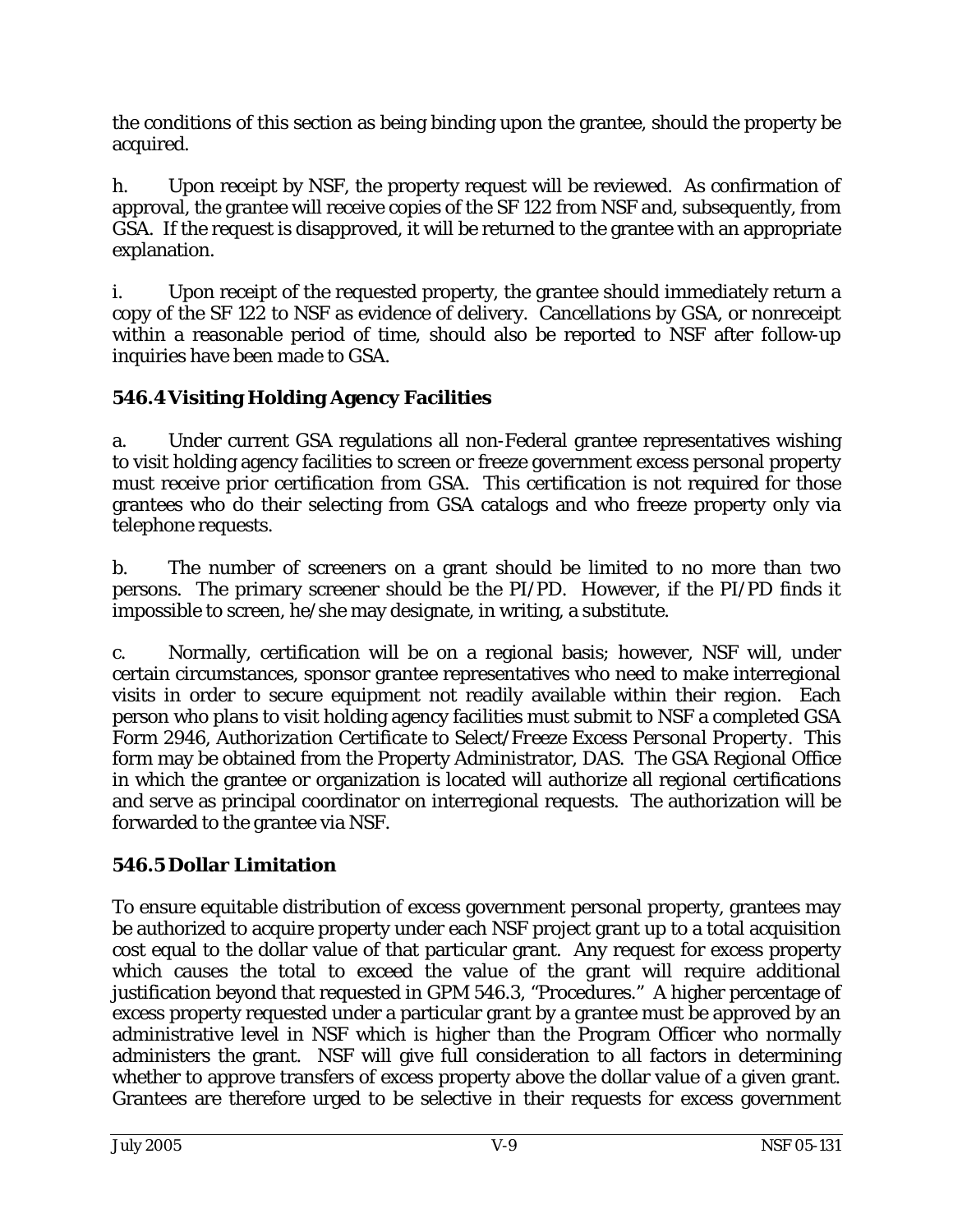personal property to limit quantities of each item where possible and to avoid stockpiling items for future use.

## **546.6 Restrictions**

a. NSF will sponsor the transfer of excess government personal equipment to eligible organizations only under project grants. As defined in the GSA regulations, "project grants" refers to grants made for specific purposes with established termination dates, e.g., grants made to specific organizations to perform specific tasks within set time frames and costs. No excess property may be acquired on behalf of conference grants, publication-support grants or travel grants. In addition, on "summer-type training grants," no property may be acquired after the training period has terminated. Further, grantees should exercise careful judgment on the appropriateness of requesting excess personal property when only a short period of time exists between the date of the property request and the completion or successful accomplishment of the NSFsupported activity. GSA will consider items of personal property as research equipment for transfer without reimbursement to NSF for use by a grantee when the property requested has a unit acquisition cost of \$1,000 or more and is within Federal Supply Classification Groups:

- 1. 14 Guided Missiles;
- 2. 43 Pumps and Compressors;
- 3. 48 Valves;
- 4. 58 Communication, Detection and Coherent Radiation Equipment;
- 5. 59 Electrical and Electronic Equipment Components;
- 6. 66 Instruments and Laboratory Equipment;
- 7. 67 Photographic Equipment;
- 8. 70 General Purpose Automatic Data Processing Equipment, Software, 923 Supplies and Support Equipment; or
- 9. 74 Office Machines and Visible Record Equipment.

Automatic data processing equipment must be acquired under the provisions in 41 CFR §201.23.

b. GSA will give consideration to the transfer without reimbursement of items of excess property in other Federal supply classification groups and items with a unit acquisition cost of less than \$1,000, when NSF certifies that the item requested is a component part of or related to a piece of research equipment or is an otherwise difficult to acquire item needed for scientific or engineering research. Items of property determined by GSA to be common-use or general purpose property, regardless of classification or unit acquisition cost, shall not be transferred to a grantee for the purpose of cannibalization, unless the granting agency sends with the transfer request a supporting statement which clearly indicates that disassembly of the requested item for secondary use of its component parts, or for repair and maintenance of a similar item, has greater potential benefit than utilization of the item in its existing form and that a clear cost savings to the government will result, subject to final determination by GSA.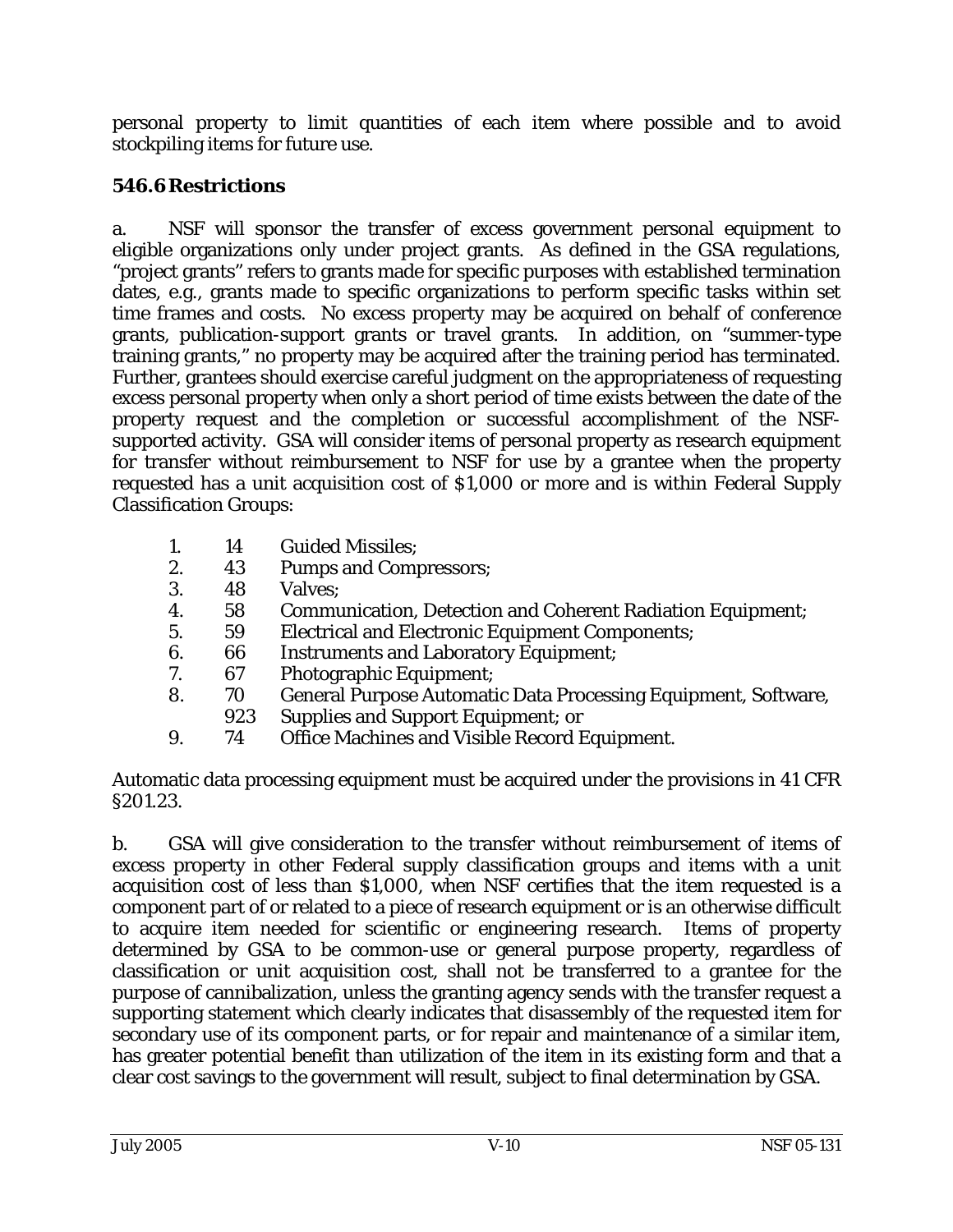### **546.7 Costs**

Excess government personal property is usually secured without cost. However, the recipient grantee should specify the method of shipment and must pay all costs of packing, transportation and subsequent installation, rehabilitation and maintenance if required. Grant funds may be used to pay such costs.

#### **546.8 Title**

Title to excess government personal property obtained by academic and other nonprofit grantees through NSF sponsorship remains with the government until the property is delivered to the grantee organization. Upon delivery, the grantee should forward to NSF a receipted SF 122 which clearly lists the items of property actually obtained by the grantee. Unless NSF informs the grantee to the contrary, when this SF 122 is received at NSF, title to all property acquired will automatically pass to and be vested in the grantee organization, subject to the understanding that the property will be used for research or for science education purposes as long as it has a useful life. At such time as the property is no longer useful for such purposes, it may be disposed of in accordance with organizational practices, but any proceeds therefrom shall be used by the grantee solely for research or science education purposes. Under certain conditions, such as when highly specialized equipment is involved, NSF may retain title to excess property. When such a condition exists, NSF will inform the grantee. Excess government personal property may not be transferred to a foreign country without the express written approval of DGA.

### **546.9 Accountability and Recordkeeping**

a. While no particular type of classification of accounts or inventory system is required, NSF expects that the responsible officials of the grantee organization will exercise careful stewardship of excess government personal property acquired in support of projects undertaken with NSF's financial assistance. In accordance with GPM 546.5, "Dollar Limitation," relating to the dollar limitation on the amount of excess government personal property provided by NSF, grantees should maintain appropriate inventory procedures that will enable them to identify those requests which require more extensive administrative and scientific justification. In those cases where title to excess government personal property remains with the government, the grantee must maintain suitable records to identify its location, description, utilization and value. The use of excess government personal property under an NSF grant is subject to inspection and audit by representatives of NSF at all reasonable times during the life of the grant under which the property was acquired.

b. Further details may be obtained from the Property Administrator, Division of Administrative Services, National Science Foundation, 4201 Wilson Boulevard, Room 295, Arlington, VA 22230.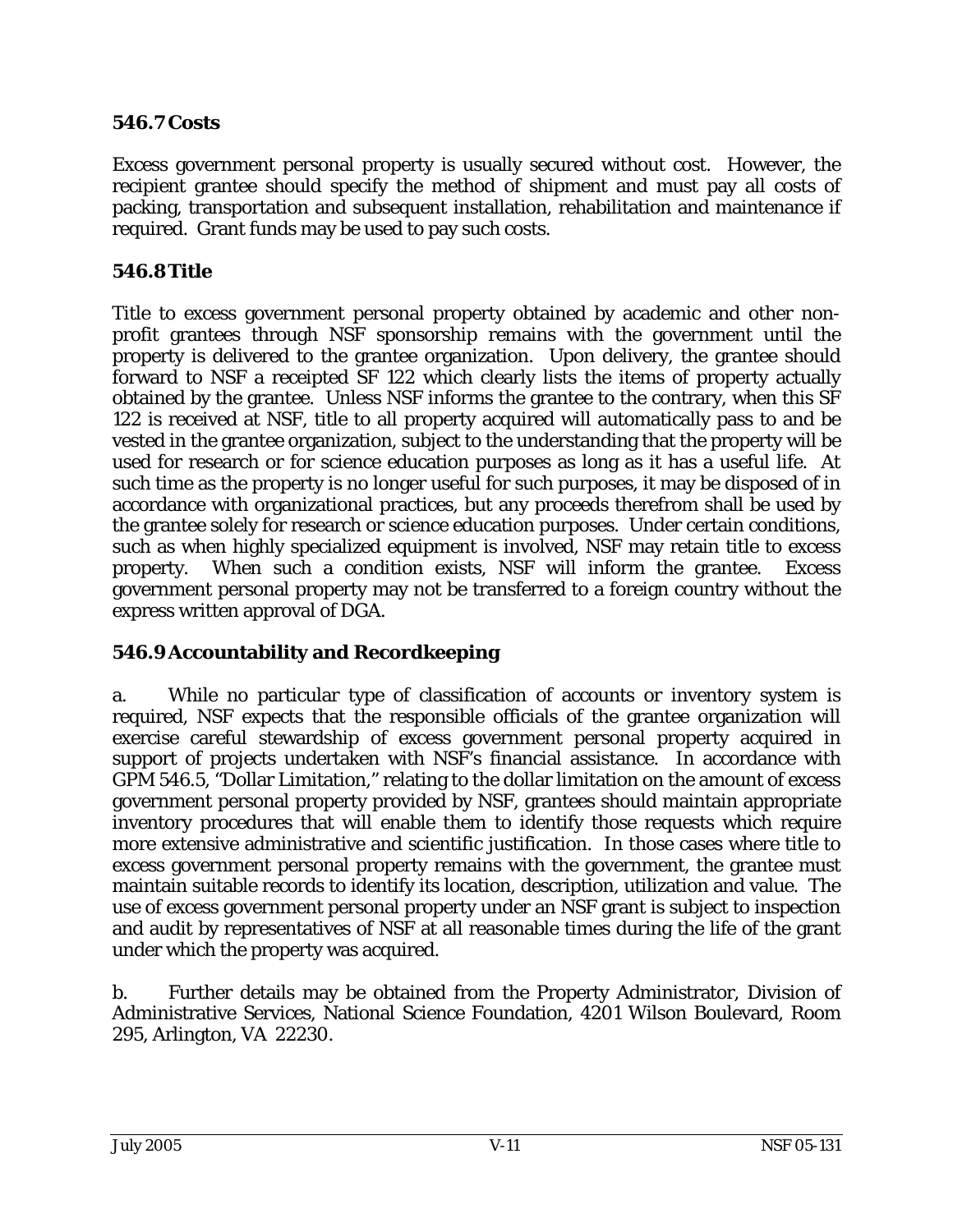## **CHAPTER VI Allowability of Costs**

This chapter covers the general applicability of Federal cost principles to NSF cost reimbursement grants, including a discussion of selected items of cost and description of NSF prior approval requirements. It consists of the following topics:

#### **600 BASIC CONSIDERATIONS**

- **610 DIRECT COSTS**
- **620 OTHER DIRECT COSTS**
- **630 INDIRECT COSTS**
- **640 FEE PAYMENTS UNDER NSF GRANTS**

#### **600 BASIC CONSIDERATIONS**

Expenditures under NSF cost reimbursement grants are governed by the Federal cost principles and must conform with NSF policies, grant special provisions and grantee internal policies. Grantees should ensure that costs claimed under NSF grants are allowable, allocable, and reasonable. In the event a grantee anticipates charging an item of direct cost that might subsequently be disputed, an authorized official of the grantee organization should discuss the matter with the cognizant NSF Grants Officer and document the conditions or factors surrounding the item in order to avoid possible subsequent disallowance.

#### **601 Federal Cost Principles**

#### **601.1 Applicability to Grantees**

The governing Federal cost principles applicable to specific types of grantees are as follows:

| <b>Type of</b><br><b>Organization</b> | <b>Applicable Federal Cost</b><br><b>Principles</b>        |
|---------------------------------------|------------------------------------------------------------|
| Educational<br>Institutions           | <b>OMB Circular A-21</b>                                   |
| Non-Profit<br><b>Organizations</b>    | <b>OMB Circular A-122</b>                                  |
| State/Local<br><b>Governments</b>     | <b>OMB Circular A-87</b>                                   |
| <b>Commercial Firms</b>               | <b>Federal Acquisition Regulation</b><br>$(FAR)$ , Part 31 |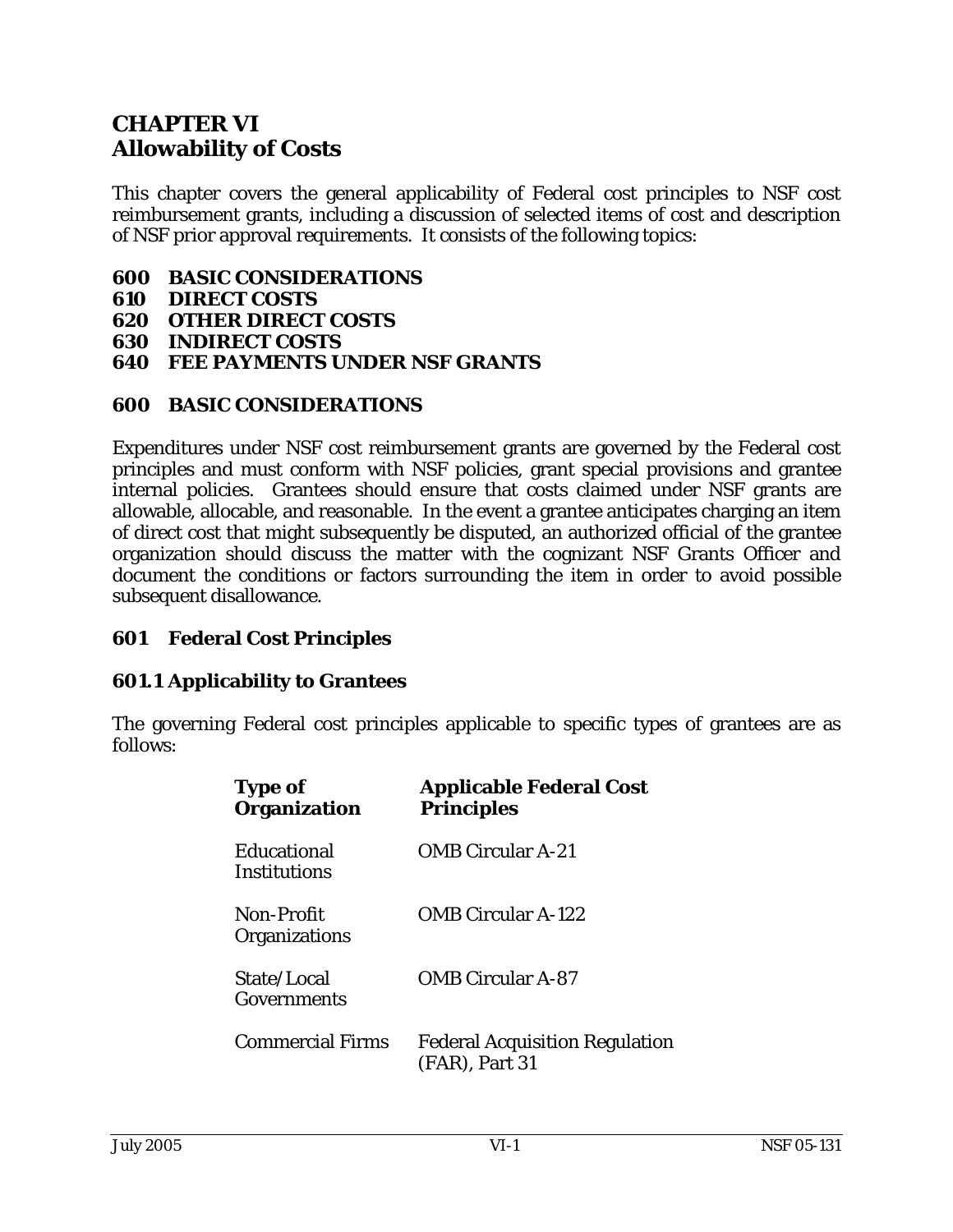## **601.2 Applicability to Subrecipients**

Grantees are responsible for assuring that costs of all subawards under NSF grants are subject to those cost principles and procedures appropriate to the subaward type and organization involved. For example, if the subaward is a cost reimbursement type with a commercial concern, FAR Subpart 31.2 would apply.

## **601.3 Conflicting Guidelines**

In the event of any discrepancy between the summary information contained in this chapter and any specific provision of the applicable Federal cost principles, the cost principles in effect as of the effective date of the NSF grant will govern. In the case of a discrepancy between the special provisions of an NSF grant and the standards of the applicable cost principles, the special provisions of the grant will govern.

## **602 Other Considerations**

## **602.1 Maximum Obligation**

The maximum obligation of NSF for support of the project will not exceed the amount specified in the grant, as amended. NSF does not amend grants to provide additional funds for such purposes as reimbursement for unrecovered indirect costs resulting from the establishment of final negotiated rates or for increases in salaries, fringe benefits and other costs.

### **602.2 Pre-Award Costs**

a. Grantees may incur allowable pre-award costs within the 90 day period immediately preceding the effective date of the grant providing:

- 1. the approval of pre-award spending is made and documented in accordance with the grantee's procedures; and
- 2. the advanced funding is necessary for the effective and economical conduct of the project.

b. Pre-award expenditures are made at the grantee's risk. Grantee authority to approve pre-award costs does not impose an obligation on NSF: (1) in the absence of appropriations; (2) if an award is not subsequently made; or (3) if an award is made for a lesser amount than the grantee anticipated.

c. Requests for pre-award costs for periods exceeding 90 calendar days must be submitted electronically via use of the Notification and Request module in FastLane. Pre-award expenditures prior to funding of an increment within a continuing grant are not subject to this limitation or approval requirement, but are subject to paragraph b. above.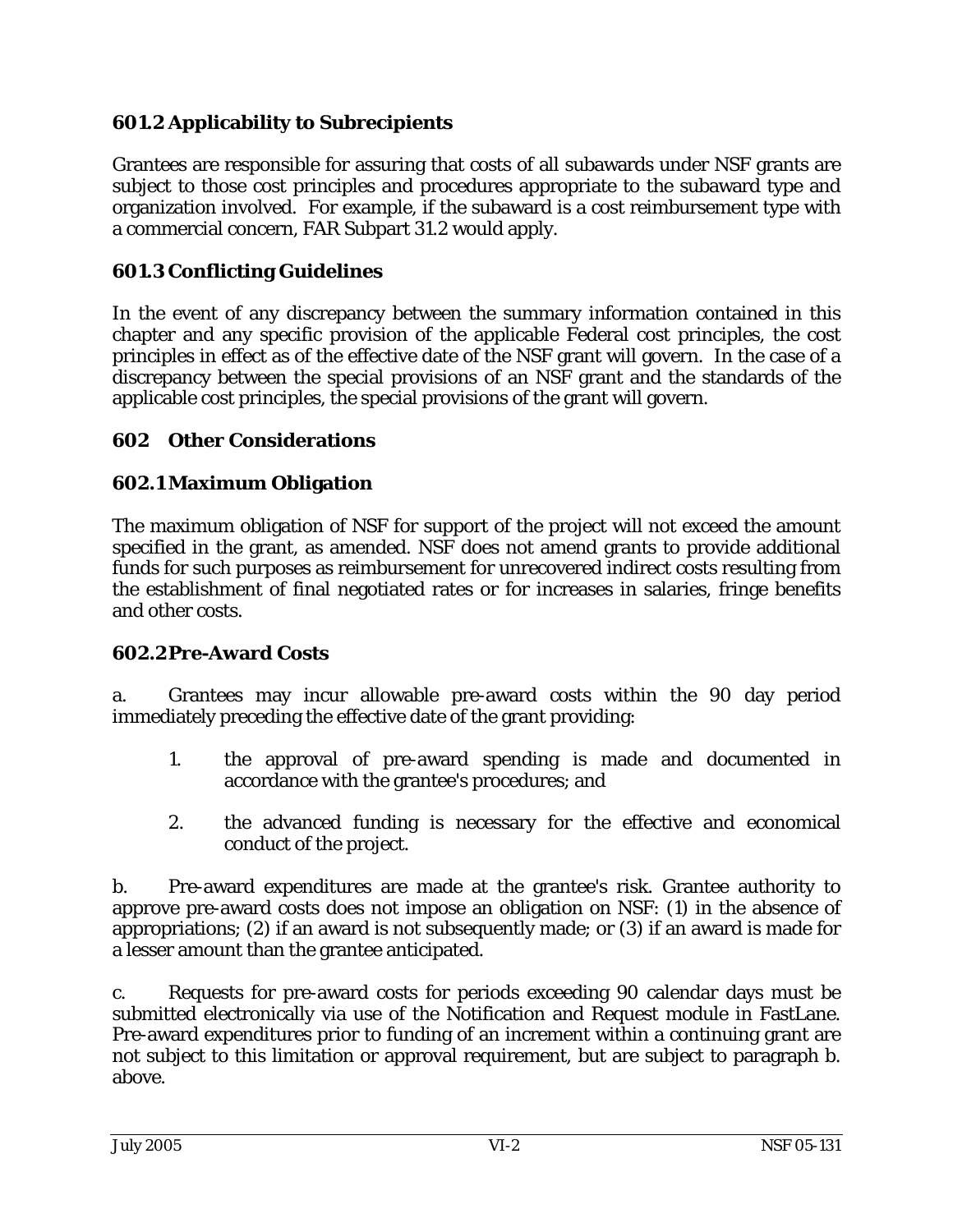### **602.3 Post-Expiration Costs**

NSF funds may not be expended subsequent to the expiration date of the grant except to liquidate valid commitments that were made on or before the expiration date. (See GPM 452, "Final Disbursement Reporting," and GPM 617, "Publication, Documentation and Dissemination".) For example, commitment of project funds is valid when specialized (research) equipment is ordered well in advance of the expiration date but where, due to unusual or unforeseen circumstances, delivery of such equipment is delayed beyond the expiration date. The costs of equipment ordered after the expiration date, however, may not be charged to the project.

## **603 Prior Approval**

## **603.1 OMB Directive**

NSF has waived most cost related and administrative prior approvals required by OMB Circulars A-21 and A-110. Grantees should refer to the general conditions referenced in the grant, and GPM Exhibit III-1 for information on NSF required prior approvals.

### **603.2 NSF Prior Approval Policy**

a. The funding of items identified in budget constitutes NSF's authorization for the grantee to incur these costs, provided there is not a specific limitation in the grant language and the costs are otherwise allowable under the cost principles.

b. Costs not specifically budgeted in an NSF award may be allowable provided that prior approval is not required and costs are incurred consistently with the applicable cost principle.

### **610 DIRECT COSTS**

The following subsections summarize the allowability of frequently encountered direct cost items in the order they appear in the grant budget.

### **611 Salaries, Wages and Fringe Benefits**

### **611.1 Salaries and Wages**

a. All Grantees. All remuneration paid currently or accrued by the organization for employees working on the NSF-supported project during the grant period is allowable to the extent that:

1. total compensation to individual employees is reasonable for the work performed and conforms to the established policy of the organization consistently applied to both government and non-government activities; and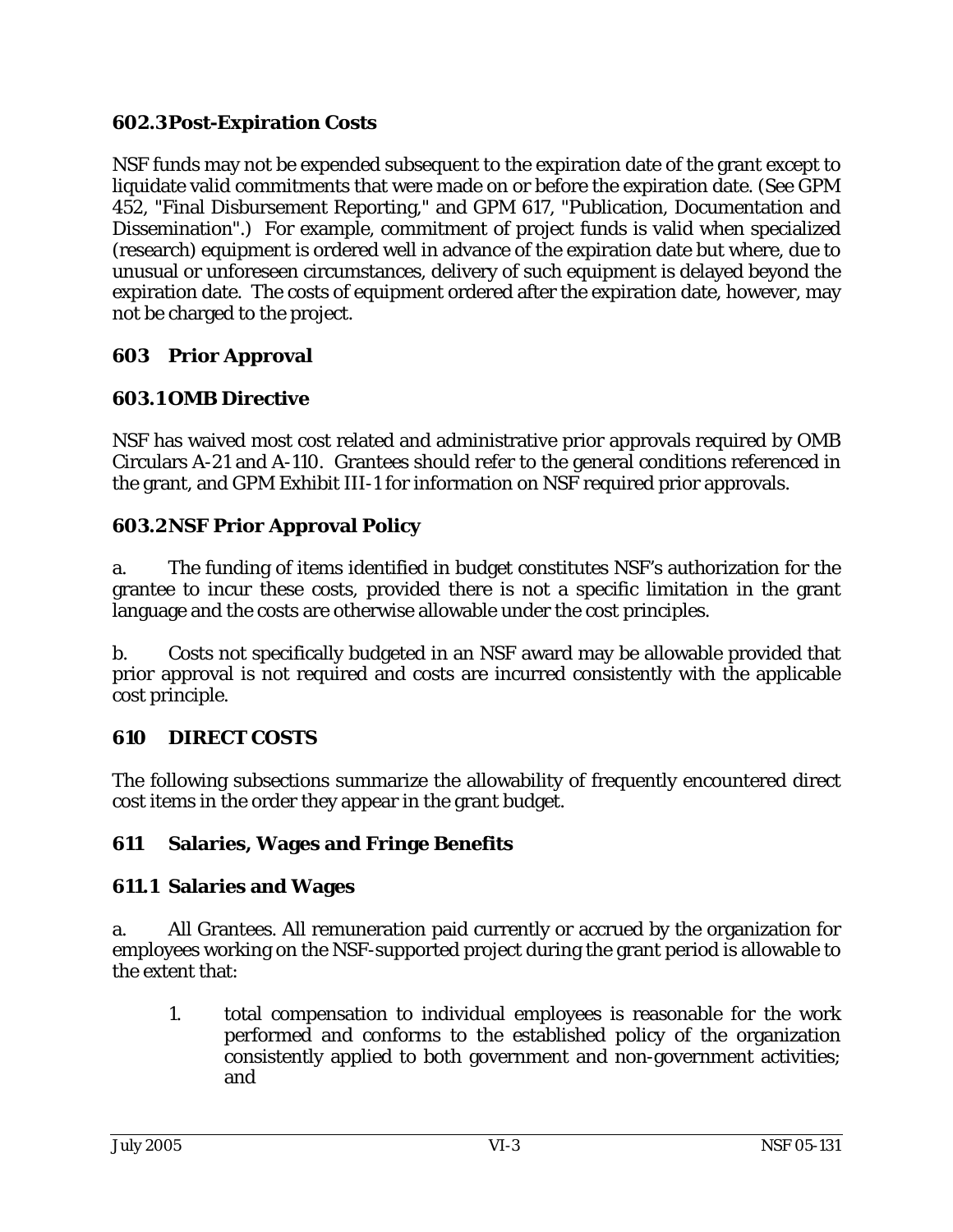2. the charges for work performed directly under NSF grants and for other work allocable as indirect costs are determined and documented as provided in the applicable Federal cost principles.

b. Colleges and Universities. Section J.10 of OMB Circular A-21 establishes criteria for compensation work performed on government projects by faculty members during and outside the academic year.

NSF's policy is:

1. Academic Year Salaries. To be based on the individual faculty member's regular compensation for the continuous period which, under the policy of the institution concerned, constitutes the basis of his/her salary. Except as provided in GPM 616.2, "Intra-University Consulting," charges to Federal grants, irrespective of the basis of computation, will not exceed the proportionate share of the base salary for that period.

2. Periods Outside the Academic Year. During the summer months or other periods not included in the period for which the base salary is paid, salary is to be paid at a monthly rate not in excess of the base salary divided by the number of months in the period for which the base salary is paid. NSF policy on funding of summer salaries (known as NSF's two-ninths rule) remains unchanged: proposal budgets submitted should not request, and NSF-approved budgets will not include, funding for an individual investigator which exceeds two-ninths of the academic year salary. This limit includes summer salary received from all NSF-funded grants.

3. Sabbatical Leave. Unless there are special conditions in an applicable NSF program solicitation or in the grant, charges to an NSF grant for services rendered to the project by an individual during his/her sabbatical period are allowable provided that such compensation is:

- (a) proportional to the service rendered;
- (b) in accordance with established institutional sabbatical policies regardless of source of funds; and
- (c) at a rate which, when added to the individual's sabbatical salary rate, does not exceed the individual's base salary rate for the individual's most recent academic year or equivalent prior period.

NSF salary support during sabbatical periods is only intended to make up the difference between sabbatical rate of pay and the individual's base salary rate for periods during which the individual is performing work on an NSF-sponsored project.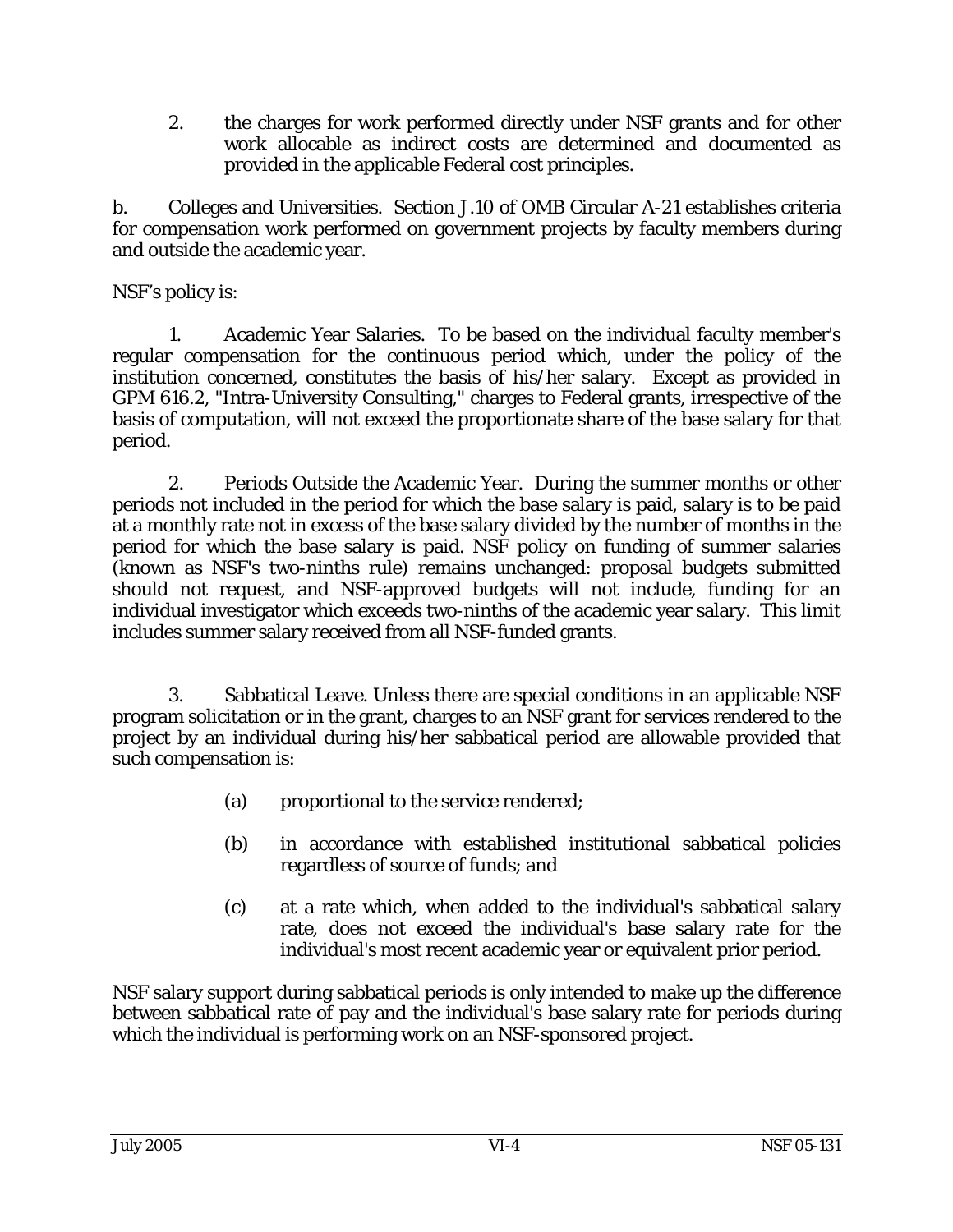## **611.2 Fringe Benefits**

Fringe benefits are allowable as a direct cost (if not included as an indirect cost) in proportion to the salary charged to the grant, to the extent that such payments are made under formally established and consistently applied organizational policies.

## **612 Equipment**

## **612.1 Related Equipment Guidelines**

Additional NSF guidelines on equipment are found in GPM 540, "Property Management Standards."

### **612.2 Definitions**

The following definitions, derived from OMB Circulars A-110 and A-21, apply to all NSF grants (or amendments thereto):

a. ACQUISITION COST OF EQUIPMENT means the net invoice price of the equipment, including the cost of modifications, attachments, accessories or auxiliary apparatus necessary to make the property usable for the purpose for which it was acquired. Other charges, such as the cost of installation, transportation, taxes, duty or protective in-transit insurance, should be included in the unit acquisition cost consistent with the grantee's regular accounting practices.

b. EQUIPMENT means tangible nonexpendable personal property including exempt property charged directly to the grant having a useful life of more than one year and an acquisition cost of \$5,000 or more per unit. However, consistent with grantee policy, lower limits may be established.

c. GENERAL PURPOSE EQUIPMENT means permanent equipment (as defined in b., above) that is usable for other than research, medical, scientific or technical activities, whether or not special modifications are needed to make it suitable for a particular purpose. Examples of general purpose equipment include office equipment and furnishings, air conditioning equipment, reproduction and printing equipment, motor vehicles and computer equipment.

d. SPECIAL PURPOSE EQUIPMENT means permanent equipment (as defined in b., above) which is usable only for research, medical, scientific or technical activities. Examples of special purpose equipment include microscopes, x-ray machines, specialized drilling equipment, spectrometers, and diamond knives.

### **612.3 Special Purpose Equipment**

Expenditures for special purpose equipment are allowable as direct costs provided the acquisition of items with a unit cost of \$5,000 or more is: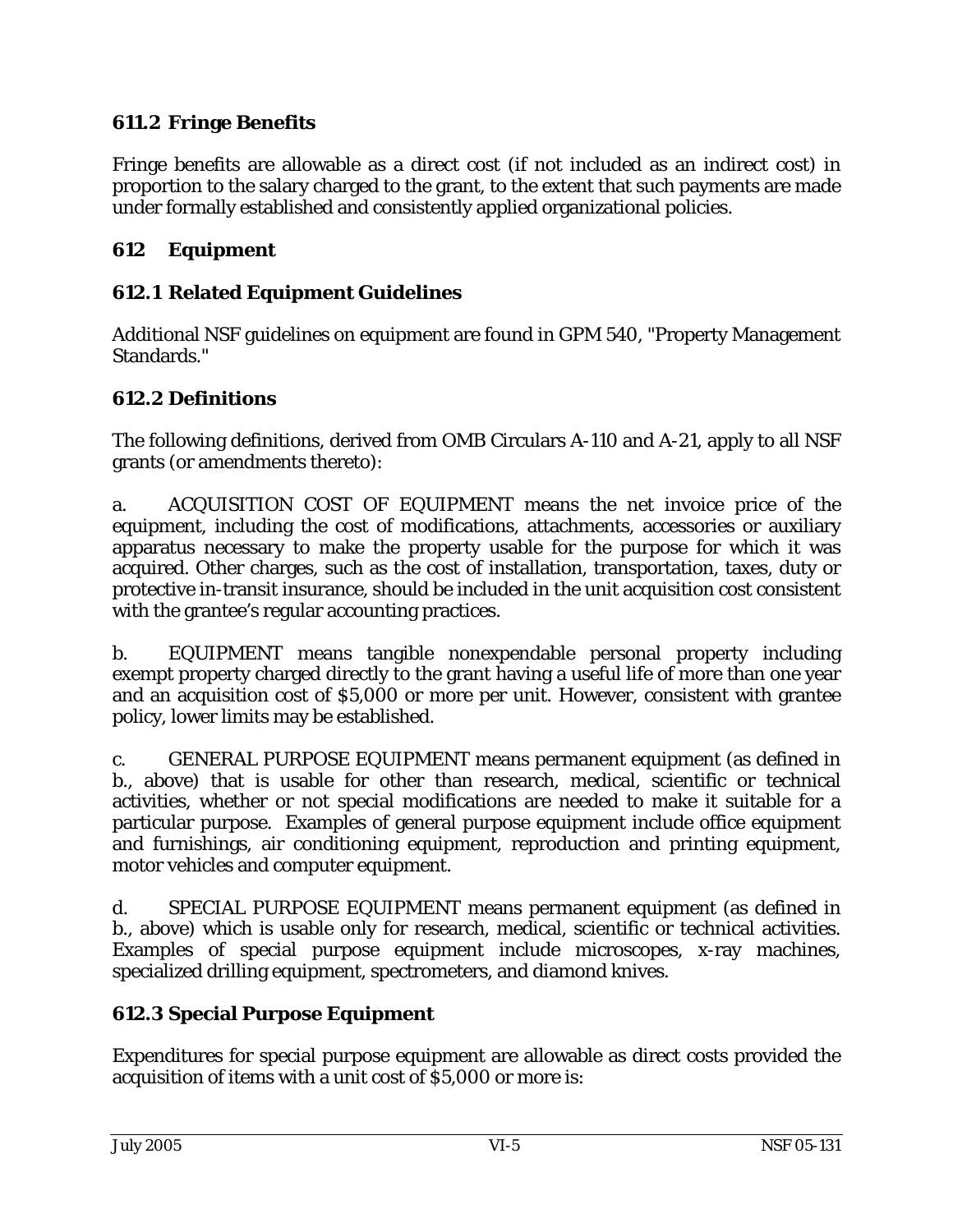- a. necessary for the research or activity supported by the grant;
- b. not otherwise reasonably available and accessible;
- c. of the type normally charged as a direct cost to sponsored agreements; and
- d. acquired in accordance with organizational practice.

NSF review and approval is required for all equipment purchases by small business or other commercial organizations.

## **612.4 General Purpose Equipment**

Expenditures for general purpose equipment are normally unallowable unless the equipment is primarily or exclusively used in the actual conduct of research. NSF review and approval is required for all equipment purchases by small business or other commercial organizations.

## **613 Materials and Supplies**

Materials and supplies are defined as tangible personal property other than equipment, costing less than \$5,000, or other lower threshold consistent with grantee policy. Materials and supplies that are necessary to carry out the project are allowable as prescribed in the governing cost principles.

## **614 Travel Costs**

a. Expenses for transportation, lodging, subsistence and related items incurred by project personnel and by outside consultants employed on the project (GPM 616.1, "Outside Consultants") who are on travel status on business related to an NSFsupported project are allowable as prescribed in the governing cost principles. The requirements for prior approval detailed in the governing cost principles are waived.

b. Except as provided in the governing cost principles, the difference between economy airfare and a higher-class airfare is unallowable. A train, bus or other surface carrier may be used in lieu of or as a supplement to air travel at the lowest first-class rate by the transportation facility used. However, if such travel could have been performed by air, the allowance will not normally exceed that for jet economy air fare.

c. Foreign travel costs of dependents of key project personnel is allowable provided the:

1. individual is a key person who is essential to the research on a full-time basis;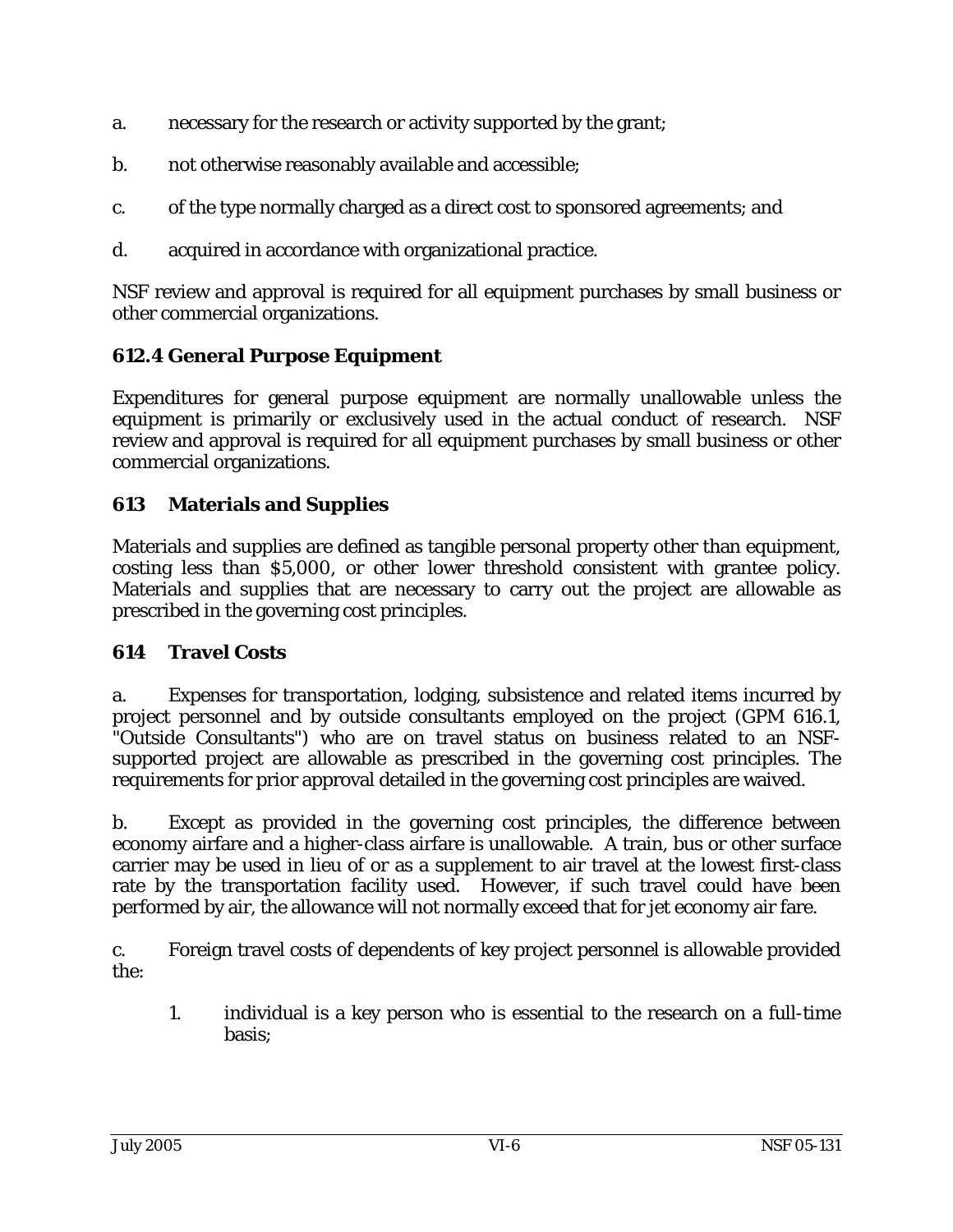- 2. individual's residence away from home and in a foreign country is for a continuous period of six months or more and is essential to the effective performance of the project; and
- 3. dependent's travel allowance is consistent with the policies of the organization administering the grant.

d. For restrictions concerning the use of non-US flag carriers while on foreign travel see GPM 761, "Travel to Foreign Countries."

### **615 Computer Costs**

The costs of services involving the use of highly complex or specialized facilities operated by the organization, such as computing facilities, are allowable provided the charges meet the conditions of the governing cost principles. Awardees should address lease versus purchase factors as required by OMB Circular A-110 Subpart C.44, "Procurement Procedures."

## **616 Consultant Services**

## **616.1 Outside Consultants**

a. Grantees normally are expected to utilize the services of their own officers or employees to the maximum extent in managing and performing the activities supported by NSF grants. Where it is necessary for a grantee to enter into a subaward for the services of persons who are not its officers or employees, it is expected to do so in accordance with written organizational standards which provide for consideration of the factors outlined in the governing cost principles.

b. If the need for consultant services is anticipated, the proposal narrative should provide appropriate rationale, and the summary proposal budget should estimate the amount of funds that may be required for this purpose. To the extent possible, consultant rates should show separate amounts for actual services and each of the components of the rate (such as fringe benefits, indirect costs, and other expenses).

c. Costs of professional and consultant services rendered by persons who are members of a particular profession or possess a special skill and who are not officers or employees of the performing organization are allowable when reasonable in relation to the services rendered. However, payment for a consultant's services may not exceed the daily equivalent of the then current maximum rate paid to an Executive Schedule Level IV Federal employee (exclusive of indirect cost, travel, per diem, clerical services, fringe benefits and supplies).

d. In determining the allowability of costs in a particular case, no single factor or any special combination of factors is necessarily determinative. However, the following factors, among others, are relevant: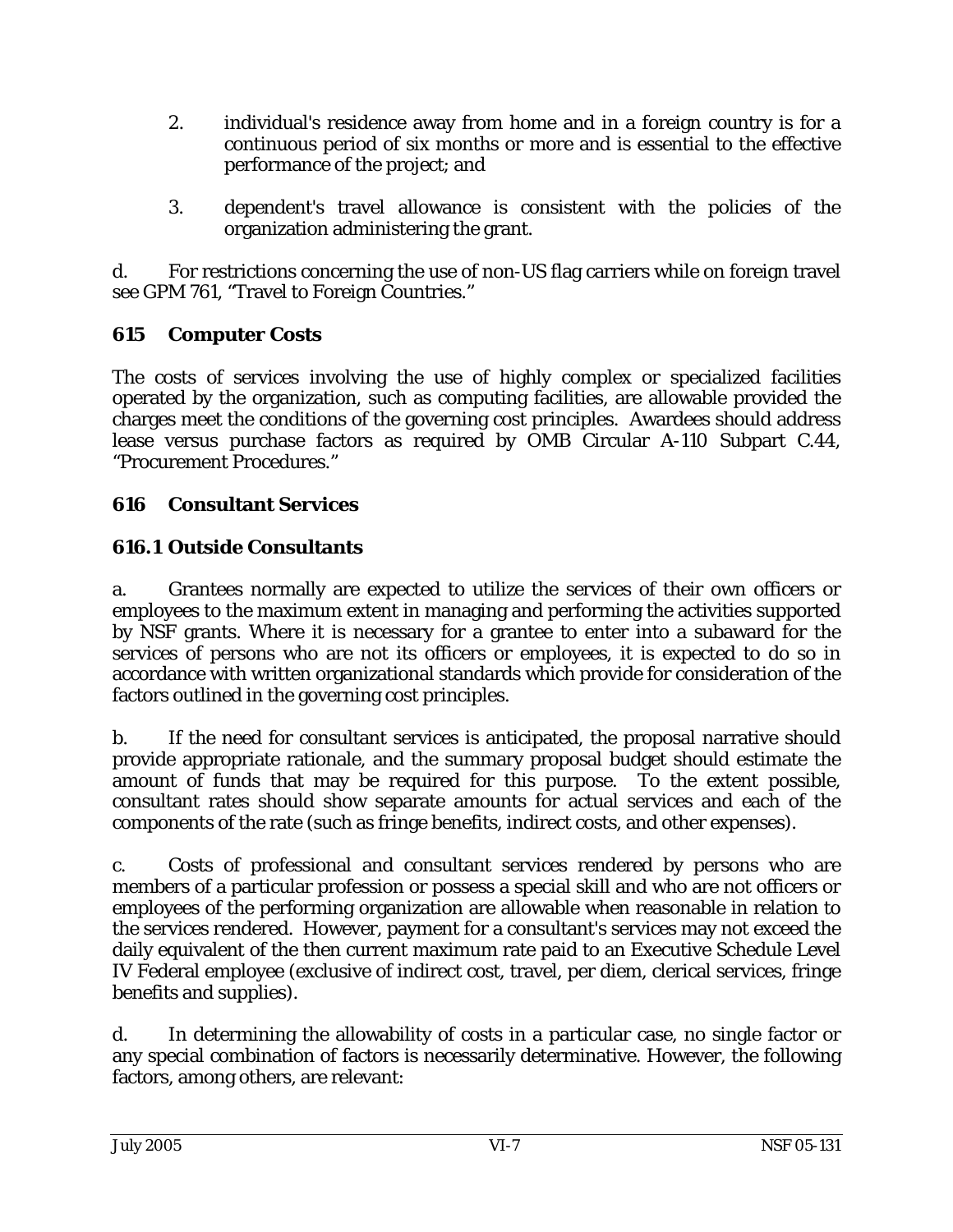- 1. the nature and scope of the service rendered in relation to the service required;
- 2. the necessity of issuing a subaward for the service considering the organization's capability in the particular area;
- 3. the past pattern of such costs, particularly in the years prior to the award of government contracts and grants;
- 4. the impact of government contracts and grants on the organization's total activity (e.g., what new problems have arisen);
- 5. whether the proportion of government work to the organization's total activity is such as to influence the organization in favor of incurring the cost, particularly where the services rendered are not of a continuing nature and have little relationship to work under government contracts and grants;
- 6. whether the service can be performed more economically by employment rather than by consulting;
- 7. the qualifications of the individual or concern rendering the service and the normal/customary fees charged and received by the individual for comparable services, especially on non-government contracts and grants; and
- 8. adequacy of the contractual agreement for the service (e.g., description of the service, estimate of time required, rate of compensation and termination provisions).

e. In addition, retainer fees to be allowable must be supported by evidence of bona fide services available or rendered.

f. Costs of legal, accounting and consulting services and related costs incurred in connection with organization and reorganization, defense of antitrust suits and the prosecution of claims against the government are unallowable. Costs of legal, accounting and consulting services and related costs incurred in connection with patent infringement litigation are unallowable unless otherwise provided for in the grant.

g. Grantees may hire consultants not identified in the grant proposal or award, provided:

- 1. it is in accordance with written organizational standards;
- 2. grant funds are reallocated in accordance with the grantee's policies which are consistent with the governing cost principles; and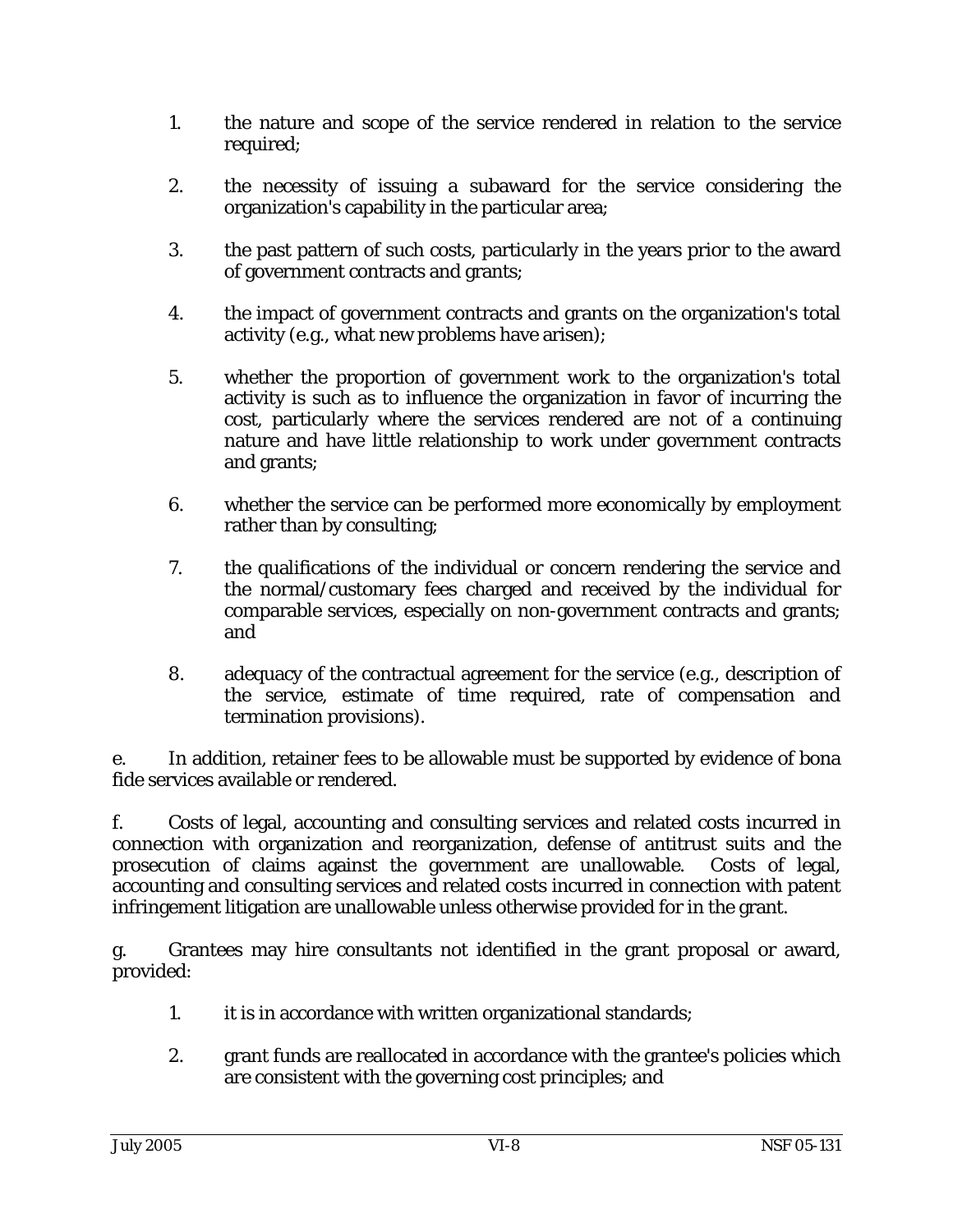3. it is within the limits of the grant funding.

# **616.2 Intra-University Consulting**

Since intra-university consulting is assumed to be undertaken as a university obligation requiring no compensation in addition to full-time salary, the principles summarized in GPM 611, "Salaries, Wages and Fringe Benefits," also apply to those who function as consultants or otherwise contribute to a project conducted by another faculty member of the same institution. However, in unusual cases where consultation is across departmental lines or involves a separate or remote operation, and the work performed by the consultant is in addition to his/her regular appointment, any charges for such work representing extra compensation above the salary are allowable if consistent with established university policy and the applicable cost principles.

## **616.3 Federal Employees**

Employees of the Federal government (other than NSF) may be utilized as lecturers or staff members on a project and may receive compensation and/or expenses if they obtain prior approval from their agencies to participate, and if services to the project are performed outside their regular working hours or while they are on leave status from official duties. Under no circumstances may NSF employees receive compensation from an NSF-supported project.

## **617 Publication, Documentation and Dissemination**

a. Costs of documenting, preparing, publishing, disseminating and sharing research findings and supporting material are allowable charges against the grant.

b. Page charges for scientific and engineering journal publication are allowable where:

- 1. the research papers report work supported by NSF; and
- 2. the charges are levied impartially on all research papers published by the journal, whether by non-government or by government authors.

c. GPM 452, "Final Disbursement Reporting," permits a grantee to transfer from the grant account to an institutional account an amount equal to valid unpaid obligations outstanding at the time a grant expires. Grantees should refer to this section if it has incurred valid commitments for the costs of publication or sharing of research results and it is not possible to effect an actual payment for such charges by the time the final disbursements are due.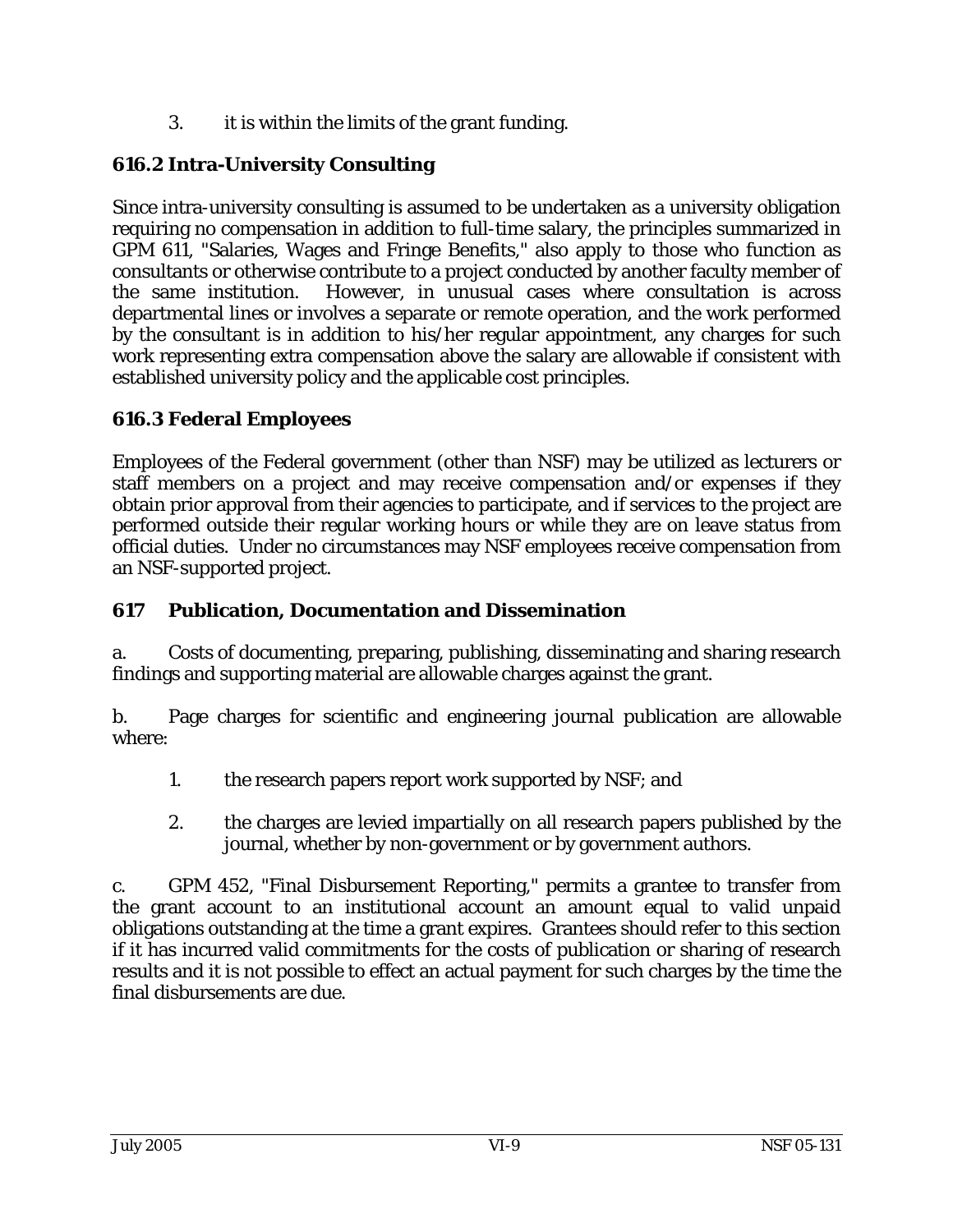## **618 Participant Support Costs**

## **618.1 General**

a. Participant support costs are direct costs for items such as stipends or subsistence allowances, travel allowances and registration fees paid to or on behalf of participants or trainees (but not employees) in connection with meetings, conferences, symposia or training projects.

b. Funds provided for participant support may not be used by grantees for other categories of expense without the specific prior written approval of the cognizant NSF Program Officer. Therefore, awardee organizations must account for participant support costs separately.

c. Participant support allowances may not be paid to trainees who are receiving compensation, either directly or indirectly, from other Federal government sources while participating in the project. A non-NSF Federal employee may receive participant support allowances from grant funds provided there is no duplication of funding of items and provided no single item of participant cost is divided between his/her parent agency and NSF grant funds.

d. Additional guidelines are found at GPM 734, "Dissemination and Sharing of Research Results," and GPM 740, "Publication/Distribution of Grant Materials."

### **618.2 Stipends or Subsistence Allowances**

To help defray the costs of personal maintenance while participating in a conference or training activity, participants may be paid a stipend, per diem or subsistence allowance, based on the type and duration of the activity, as outlined in the pertinent program solicitation and in the grant. Such allowances must be reasonable, in conformance with the usual policy of the grantee organization and limited to the days of attendance at the conference plus the actual travel time required to reach the conference location by the most direct route available. Where meals or lodgings are furnished without charge or at a nominal cost (e.g., as part of the registration fee), the per diem or subsistence allowance will be correspondingly reduced. Although local participants may participate in conference meals and coffee breaks as provided for in GPM 625, "Meetings and Conferences," grant funds may not be used to pay per diem or similar expenses for local participants in the conference.

### **618.3 Travel Allowances**

a. Travel costs of participants may be allowable as outlined in the pertinent program solicitation and in the grant. If so, the restrictions regarding class of accommodations (see GPM 614, "Travel Costs") and use of U.S.-flag air carriers (see GPM 761, "Travel to Foreign Countries") are applicable.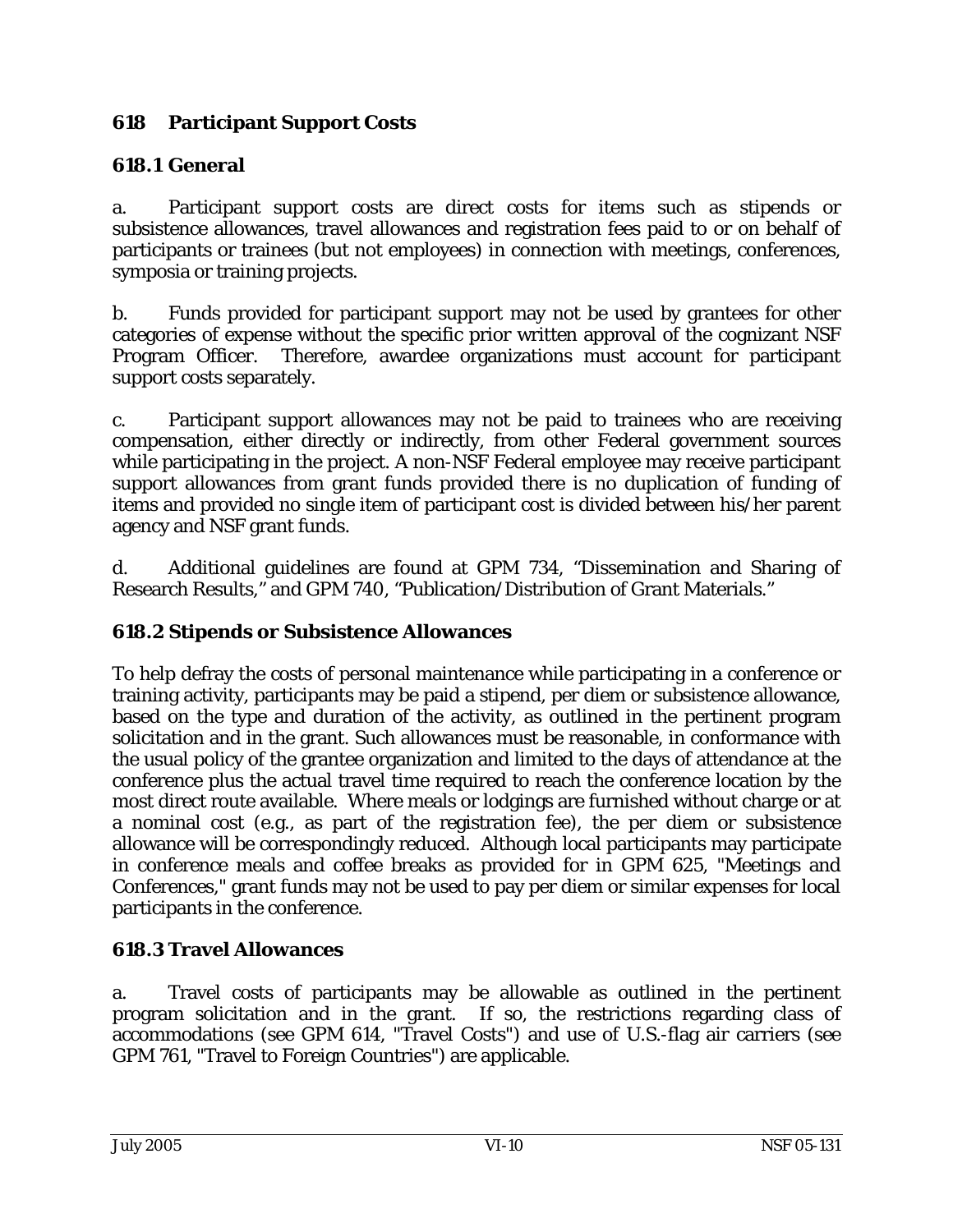b. In training activities that involve field trips, costs of transportation of participants are allowable.

## **620 OTHER DIRECT COSTS**

## **621 Rearrangements and Alterations**

a. Except under certain programs, NSF does not normally make grants for construction or facility improvements. However, rearrangement and alteration costs that do not constitute construction (i.e., rearrangements and alterations aggregating less than \$25,000) may be allowable under NSF grants to adapt space or utilities within a completed structure to accomplish the objective of the NSF-supported activity, provided that:

- 1. the grantee is not an individual or a foreign institution;
- 2. the building has a usable life consistent with project purposes and is architecturally suitable for conversion;
- 3. the rearrangement and alteration are essential to the project supported by the grant; and
- 4. the space involved will actually be occupied by the project. In situations where the space is rented, in order for the costs of the rearrangement and alteration to be allowable, the grantee must secure a lease for the length of the project. (See GPM 623, "Rental or Lease of Facilities or Special Purpose Equipment".)

b. Rearrangements and alterations under \$25,000 may be approved by grantees. For rearrangements and alterations expenditures exceeding \$25,000, the grantee must request prior approval from NSF via use of the Notification and Request module in FastLane. Otherwise, any plans for such rearrangement or alteration should be clearly set forth in the proposal. If approved by NSF, such approval will be indicated in the grant. Note that Appendix A, Contract Provisions, of OMB Circular A-110 contains various requirements concerning contracts for construction or repair in excess of \$2,000.

## **622 News Release Costs**

In amplification of the provisions of the various cost principles regarding public information service costs, the cost of news releases announcing the results of an NSFsupported project is allowable. In the event the performing organization wishes to join with NSF in a simultaneous news release, arrangements may be made through the NSF's Office of Legislative and Public Affairs, Public Affairs Group, telephone (703) 292-8070 (see GPM 812.1, "Press Releases").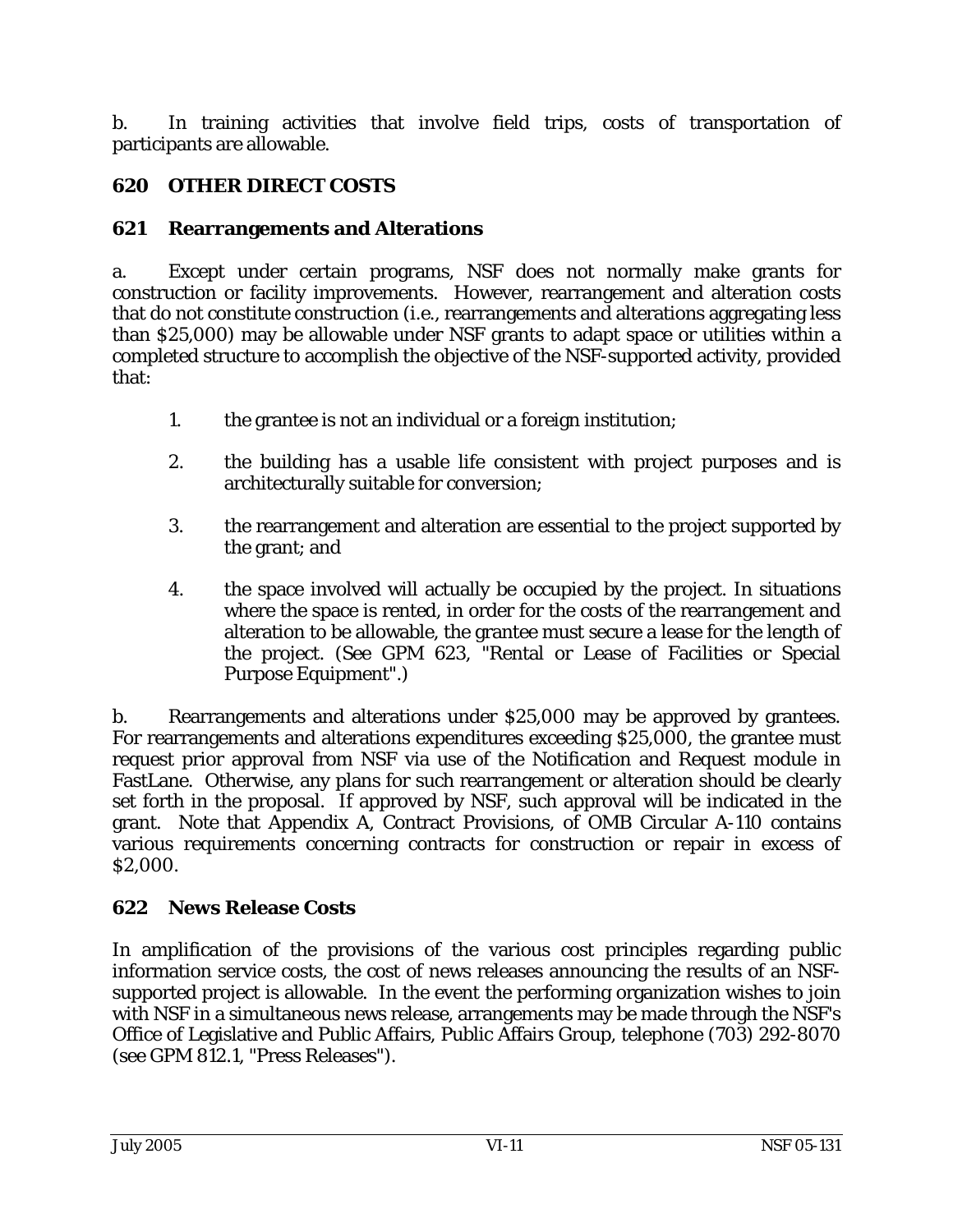## **623 Rental or Lease of Facilities or Special Purpose Equipment**

a. Normally the grantee is expected to make appropriate facilities available without direct charge to grant funds. However, on occasion, it is necessary to use facilities not under the control of the grantee. Rental of space off-site may be allowable, for example, for a research project if laboratory facilities or other work areas of a type or coverage not normally available to the grantee are required.

b. Rental of special purpose equipment is allowable. See also GPM 615, "Computer Costs."

## **624 Relocation Costs**

a. Relocation costs may be charged to an NSF grant as an other direct cost in accordance with the applicable governing cost principles provided that:

- 1. a proposal for NSF support specifically indicates that the grantee intends to hire a named individual for full-time work on the project;
- 2. such recruitment action is not disapproved by the grant terms; and
- 3. the prospective employee or visiting staff member:
	- (a) is essential to the project on a full-time basis for a continuous period of at least twelve months; and
	- (b) is regularly located at a place sufficiently removed from the project site that his/her employment necessitates the change.

b. The amount of actual reimbursement should be in accordance with the grantee's established policy or practice which:

- 1. is in conformance with the applicable governing cost principles;
- 2. has been approved by the cognizant governing audit agency; and
- 3. is consistently applied.

### **625 Meetings and Conferences**

The points below summarize the allowability of various items of cost associated with conferences, symposia, workshops or other meetings supported by an NSF grant. Any costs charged to an NSF grant also need to be reasonable and directly allocable to the supported activity. Meeting and conference costs identified below, are only allowable if such costs are specifically and clearly identified in the proposed scope of work and budget, as modified and approved by NSF. NSF funds are not otherwise to be spent for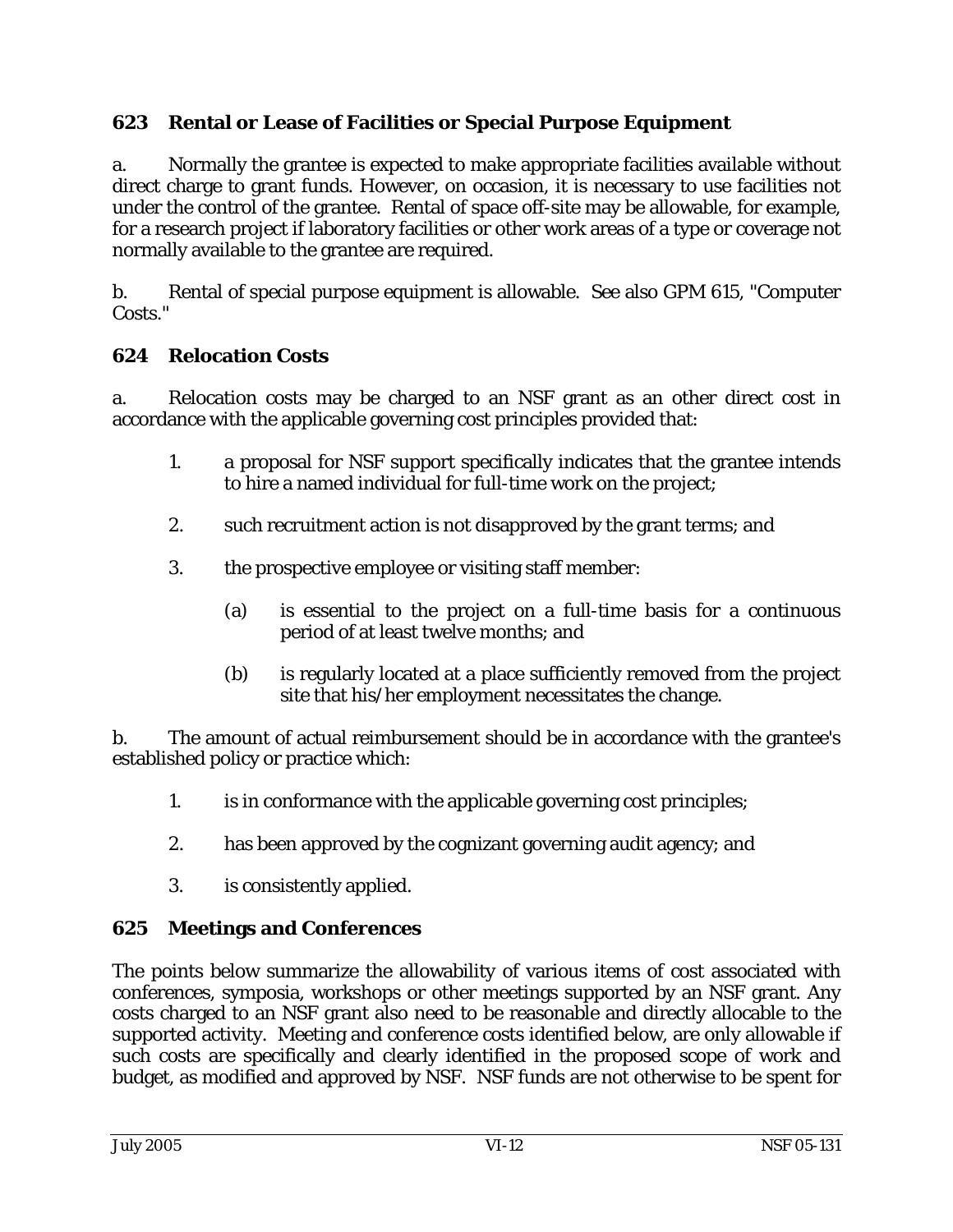meals or coffee breaks for intramural meetings of an organization or any of its components, including, but not limited to, laboratories, departments and centers.

a. Conference Facilities. Rental of facilities and necessary equipment is allowable. (See GPM 623, "Rental or Lease of Facilities or Special Purpose Equipment".)

b. Supplies. Purchase of expendable materials and supplies necessary for the meeting is allowable.

c. Conference Services. Costs of translation services and of recording and transcribing the proceedings are allowable.

d. Publication Costs. Costs of publishing the proceedings are allowable if approved in the grant.

e. Salaries. Salaries of professional personnel, editorial and clerical assistants and other staff members are allowable in accordance with GPM 611, "Salaries, Wages and Fringe Benefits," in proportion to the time or effort devoted to the preparation and conduct of the conference and summarizing its results.

f. Consultant Services and Speaker Fees. Reasonable fees and travel allowances and per diem (or meals provided in lieu of per diem) are allowable as prescribed in GPM 614, "Travel Costs," and GPM 616, "Consultant Services."

g. Meals and Coffee Breaks. When certain meals are an integral and necessary part of a conference (e.g., working meals where business is transacted), grant funds may be used for such meals. Grant funds may also be used for furnishing a reasonable amount of hot beverages or soft drinks to conference participants and attendees during periodic coffee breaks.

h. Participant Support Costs. Participant support costs allowable as prescribed in GPM 618, "Participant Support Costs." (See also GPM 633.2, "Exceptions to Basic Policy.")

i. Entertainment. Costs of entertainment, amusement, diversion and social activities and any costs directly associated with such costs (such as tickets to shows or sports events, meals, lodging, rentals, transportation and gratuities) are unallowable. Expenses of awardee employees who are not on travel status, serving as hosts, or otherwise participating at meals that are primarily social occasions are not allowable. Costs of employees on travel status are limited to those allowed under the governing cost principles for travel expenses (see GPM 614, "Travel Costs").

j. Alcoholic Beverages. No federal funds may be spent on alcoholic beverages.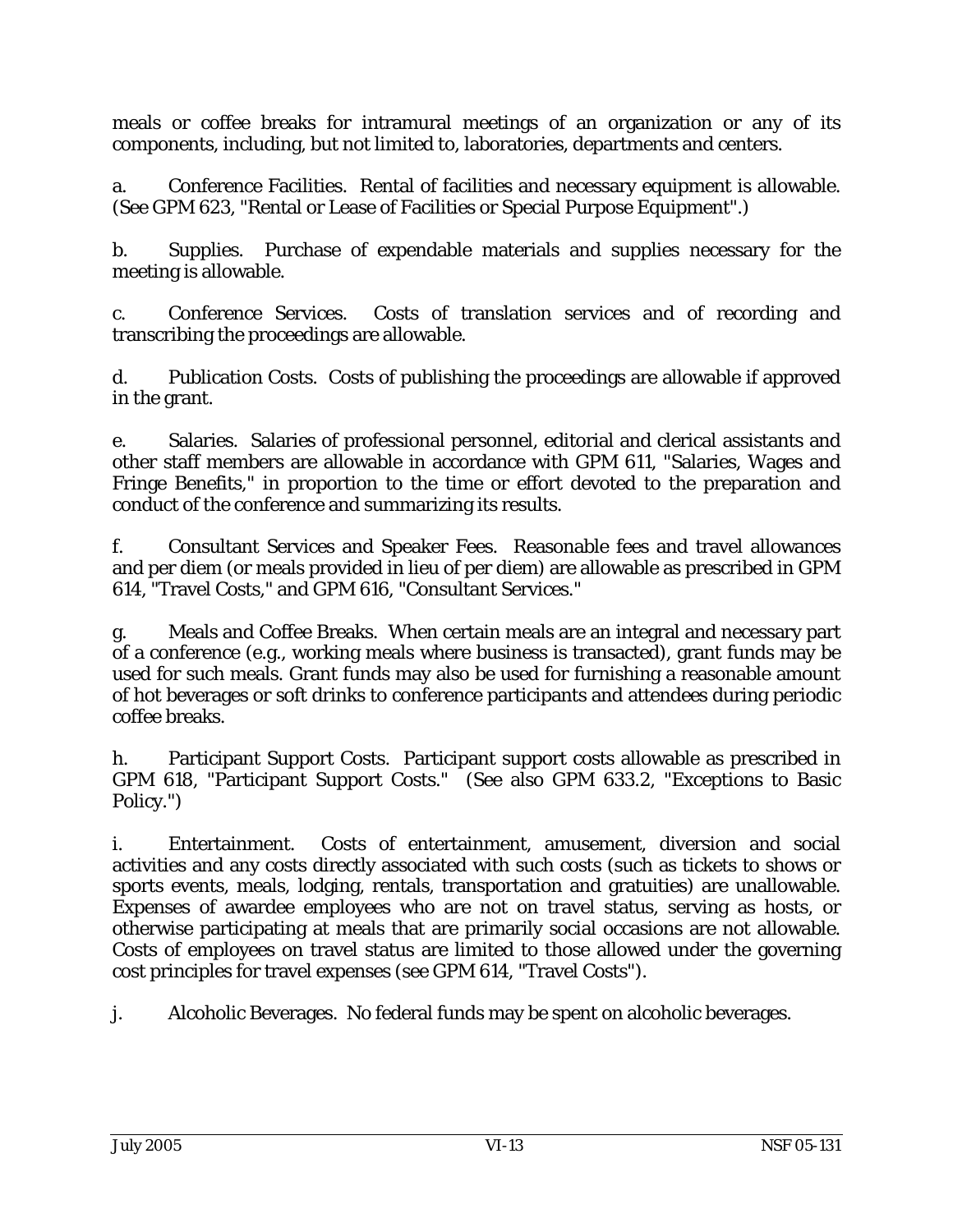## **630 INDIRECT COSTS**

## **631 Background**

As authorized by statute (41 USC §254a) and Comptroller General decision (B-157584) and recommended by governing cost principles, NSF has elected to use predetermined fixed overhead rates where appropriate. When NSF elects not to use predetermined fixed rates, the grant will indicate the type of indirect cost rate applicable to the award.

### **632 Indirect Costs in Proposals for NSF Support**

Each proposal for NSF support of a project should include a budget indicating the total dollar amount requested from NSF with subtotals for direct and indirect costs. The amount for indirect costs should be calculated by applying the current Federally negotiated indirect cost rate(s) to the approved base(s). For grantees that do not have a current negotiated rate agreement with a cognizant Federal agency, its business officer should prepare an indirect cost proposal based on expenditures for its most recently ended fiscal year. If the proposal is recommended for funding, the grantee will be required to provide its indirect cost proposal to support the budgeted indirect rate. The contents and financial data included in indirect cost proposals vary according to the make-up of the proposing organization. Guidelines for preparing an indirect cost proposal are available at [http://www.nsf.gov/bfa/dias/caar/indirect.htm.](http://www.nsf.gov/bfa/dias/caar/indirect.htm) Grantees submitting a proposal to NSF for the first time are encouraged to request guidance from the Cost Analysis and Audit Resolution Branch.

## **633 NSF Policy**

## **633.1 Basic Policy**

a. It is NSF policy that grantees are entitled to reimbursement from grant funds for indirect costs except where specifically excluded by GPM 633.2, "Exceptions to Basic Policy," or when the grantee waives entitlement to full reimbursement of indirect costs voluntarily. Also, some types of awarded indirect cost rates limit full recovery (i.e., maximum provisional rates).

b. The awarded indirect cost rate is generally based upon a grantee's current Federally negotiated indirect cost rate agreement. When establishing an indirect rate for an award where the grantee does not have a current negotiated rate agreement, NSF will consider the rate proposed in the budget, the grantee's indirect cost proposal submission, the amount of total funding requested and other pertinent financial factors. Since some types of rates limit indirect cost recoveries and requires adjustments, grantees receiving awards should ensure that they understand the type of indirect cost rate applicable to the award. Types of indirect cost rates used on NSF awards are as follows:

1. Maximum Provisional Rate: A maximum provisional rate is a temporary rate established for an award to permit funding and reporting of indirect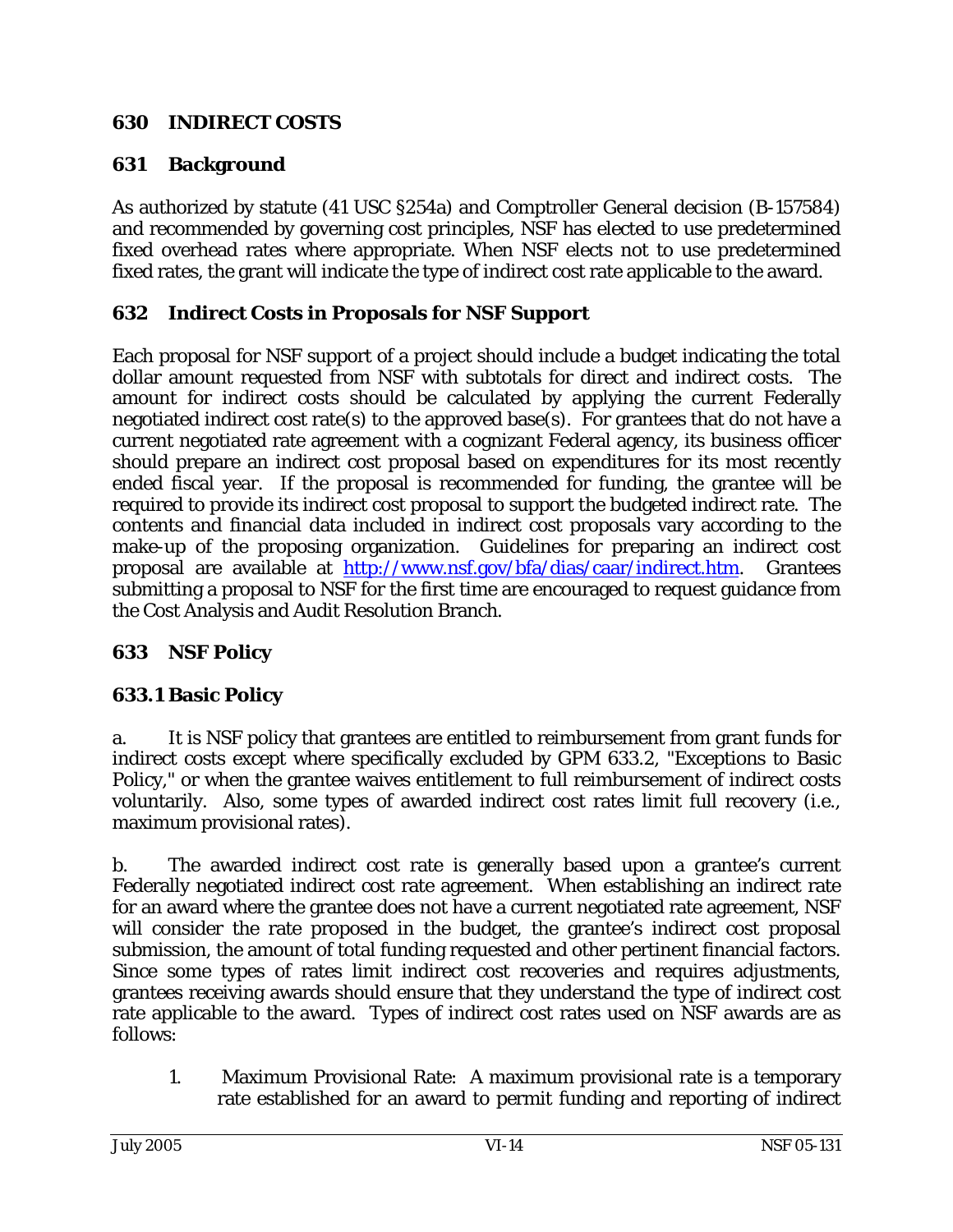costs pending establishment of a final rate (the rate determined at the end of an accounting period using "actual" direct and indirect cost data). This type of rate limits indirect cost recoveries to the lower of the maximum provisional rate established at the time of award, or the final rate established at the end of an accounting period. Grantees awarded maximum provisional rates are required to submit indirect cost proposals to the NSF Cost Analysis and Audit Resolution Branch within six months after the close of each fiscal year during which the award is active.

- 2. Predetermined Fixed Rate: A predetermined fixed rate is a permanent funding rate established for an award based on an estimate of costs for that period. Grantees may charge NSF projects at the rate(s) stipulated in the award. However, should negotiations between the organization and the cognizant Federal agency result in changes in the approved indirect cost rate not reflected in the NSF award, the grantee may charge NSF projects at the newly negotiated rate in effect at the time direct cost expenditures are made, provided that this method of charging indirect costs is consistently applied and meets generally accepted accounting principles; and provided further that to do so would not:
	- a. reduce or adversely affect the scope of the project;
	- b. result in increased costs over the NSF award amount during the award period;
	- c. decrease the period of support as contemplated in the award; or
	- d. be inconsistent with any special indirect cost provision of the award.
- 3. Fixed Rate: A fixed rate is similar to a predetermined fixed rate in that it is a permanent rate established for an award based on an estimate of costs for the award period. However, a fixed rate is fixed both for funding and reimbursement. When NSF funds an award using a fixed indirect cost rate, the grantee may recover indirect costs from grant funds at no more than the fixed rate established for the award.
- 4. Fixed Dollar Amount: A fixed dollar amount limits grantees to the "amount" of indirect costs specified in the approved budget. A fixed indirect dollar amount is not subject to adjustment.

c. NSF will not amend a grant solely to provide additional funds for changes in indirect cost rates.

d. NSF will generally fund continuing grant increments and supplemental support at the indirect cost rate(s) approved at the time of the initial award. (See GPM 260, "Additional Funding Support.")

e. When a project involves off-campus (off-site) activities, NSF normally will fund the indirect cost amount on the basis of the off-campus rate. When a project involves both on- and off-campus activities, NSF normally will fund the indirect cost amount on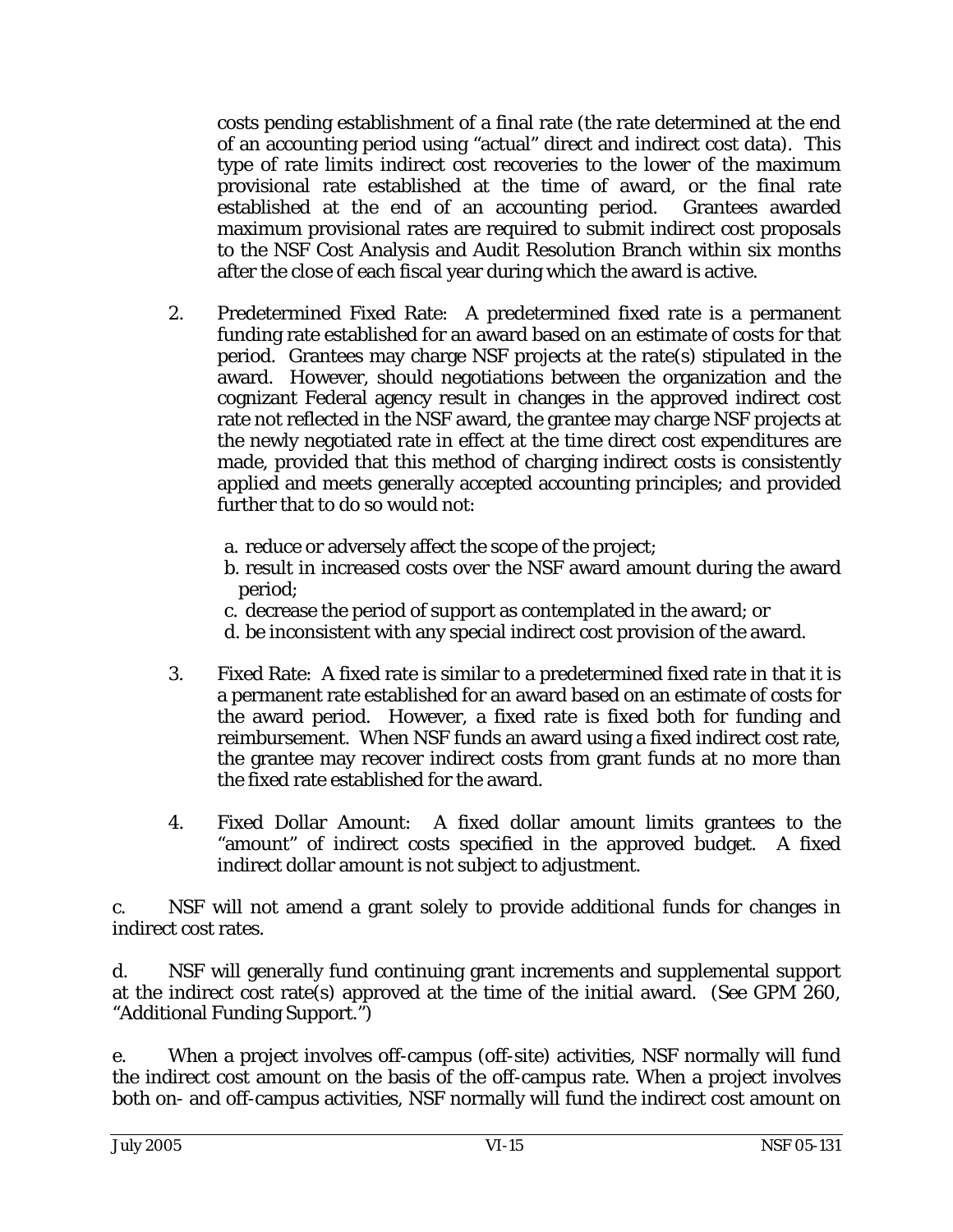the basis of the on-campus/off-campus policy reflected in the most recent agreement between the organization and the cognizant Federal agency. In the absence of such an agreed policy, NSF normally will compute the indirect cost amount by applying the oncampus rate to the on-campus base costs and the off-campus rate to the off-campus base costs.

f. Any negotiations with respect to business and financial matters on specific grants, including the amount of indirect cost reimbursement, are conducted by the cognizant Grants Officer in DGA with an authorized official of the grantee's organization. The NSF Cost Analysis and Audit Resolution Branch provides advisory assistance to the Grants Officer.

g. NSF program staff may not negotiate indirect costs as a discrete item of a proposal budget since only the duly authorized Grants Officer has authority to negotiate indirect costs. NSF program staff are not authorized to suggest or request that PI/PDs seek reductions or waivers of indirect costs except as explicitly specified in applicable NSF program solicitations.

# **633.2 Exceptions to Basic Policy**

a. No Indirect or Limited Reimbursement. Program solicitations may indicate no or limited reimbursement for indirect costs. In addition, NSF generally provides no amounts for indirect costs for the following:

- 1. grants to individuals;
- 2. grants solely for the support of travel, equipment, construction of facilities, or doctoral dissertation research (see GPM 333.1, "Unsolicited Research Projects");
- 3. grants in which NSF support is exclusively in the form of fellowships, traineeships or other fixed amounts such as cost-of-education allowances;
- 4. foreign grantees; or
- 5. participant support costs. However, an allowance for indirect costs associated with participant support costs may be established or negotiated in advance when circumstances indicate that the grantee could be expected to incur significant expenses in administering participant payments (other than salary or other direct expenses being reimbursed under the award).

b. Independent Research and Development (IR&D). NSF does not typically fund IR&D as part of an indirect cost rate under its grants. IR&D, as defined at FAR 31.205- 18(a), includes cost of effort that is not sponsored by a grant or required in performance of a contract and that consists of projects falling within the four following areas: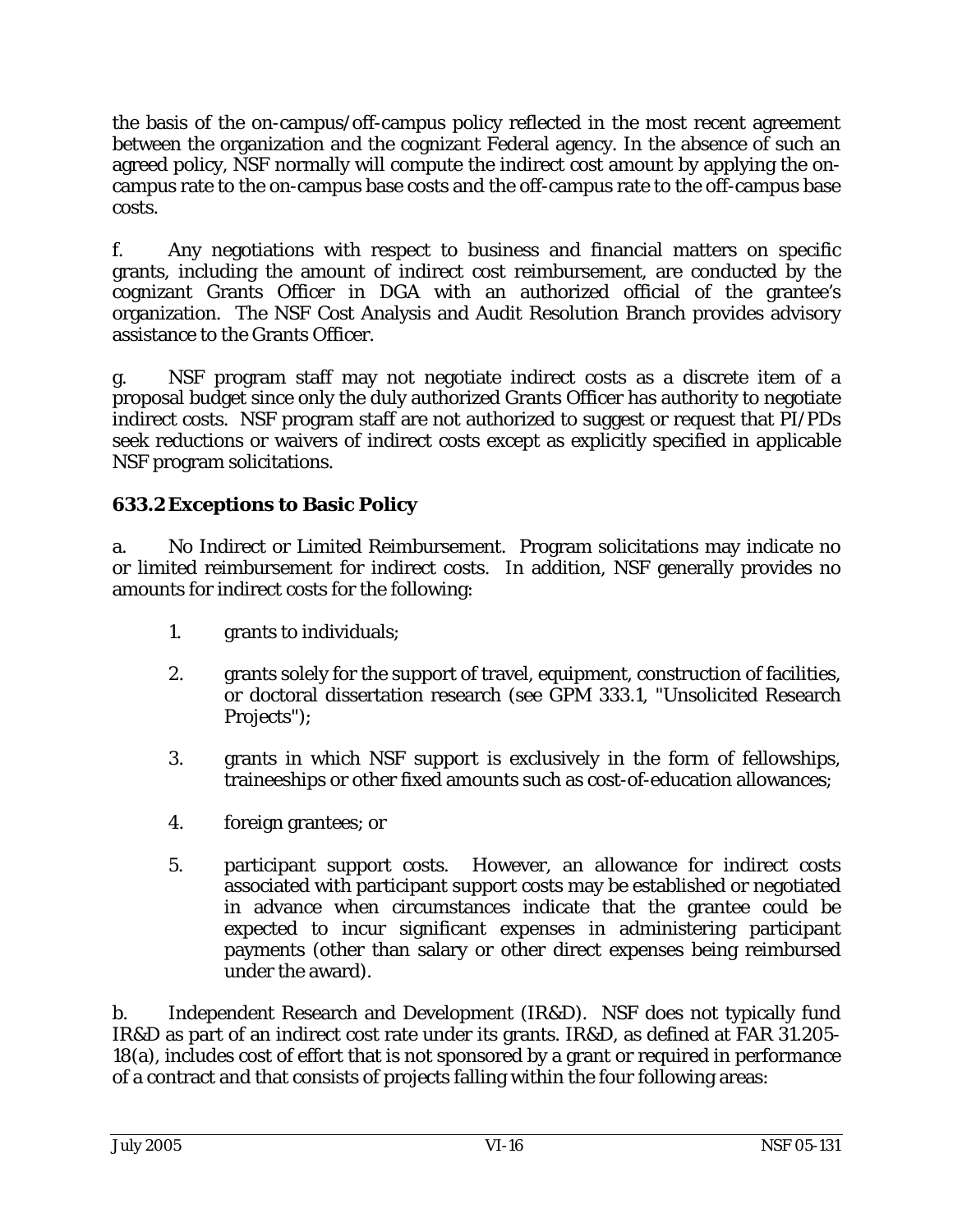- 1. basic research;
- 2. applied research;
- 3. development; and
- 4. systems and other concept formulation studies.

NSF's primary purpose is to support and advance independent research within the scientific and engineering community. NSF has well recognized and established procedures for supporting research through competitive grant awards based on merit review of proposed projects. Reimbursement for independent research and development costs through the indirect cost mechanism could circumvent this competitive process.

To ensure that all projects receive similar and equal consideration, eligible organizations may compete for direct funding of independent research projects they consider worthy of support by submitting proposals for those projects to NSF. Since proposals for these projects may be submitted for direct funding, costs for independent research and development projects are not typically allowable as indirect costs under NSF grants.

c. Facilities Capital Cost of Money (FCCM). NSF does not typically fund facilities capital cost of money under its grants. FCCM is defined for commercial organizations at FAR 31.205-10 as "an imputed cost determined by applying a cost-of-money rate to facilities capital employed in contract performance."

## **634 Underrecovery of Indirect Costs**

NSF recognizes that any inability to obtain "full reimbursement" for indirect costs means the grantee must absorb the underrecovery. Any such underrecovery may be allocated as part of the organization's required cost sharing. (See GPM 330, "Cost Sharing and Matching.")

## **635 Rebudgeting of Indirect Cost Funds Provided Under NSF Grants**

If the actual allowable indirect costs chargeable to a grant is less than those funded by NSF under the grant, the grantee may use the difference to pay additional allowable direct costs under the grant. In addition, grantees may elect to charge less than the full amount of allowable indirect costs to grants in order to pay for additional allowable direct costs.

## **636 NSF Cognizant Organizations**

Organizations for which NSF is their cognizant agency for negotiation of indirect cost rates are required to submit indirect cost proposals, reconciled to financial statements, within six months after the close of each accounting year during which NSF has active awards. Indirect cost proposals should be sent to the Cost Analysis and Audit Resolution Branch.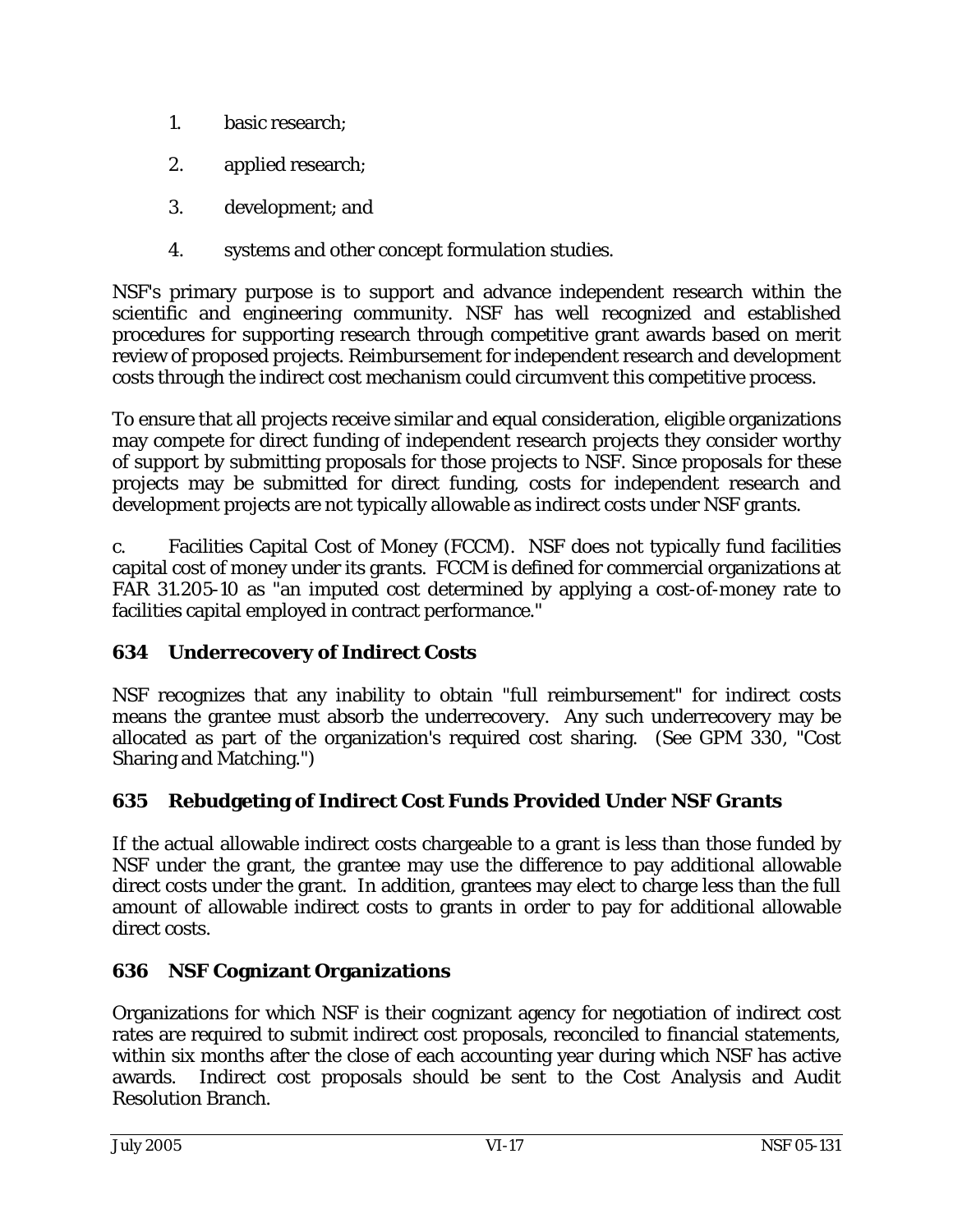### **640 Fee Payments Under NSF Grants**

Payment of fees (profit) are allowable only if specifically permitted by a program solicitation and only to the extent that is does not exceed the amount negotiated by the Grants Officer and specified in the award letter.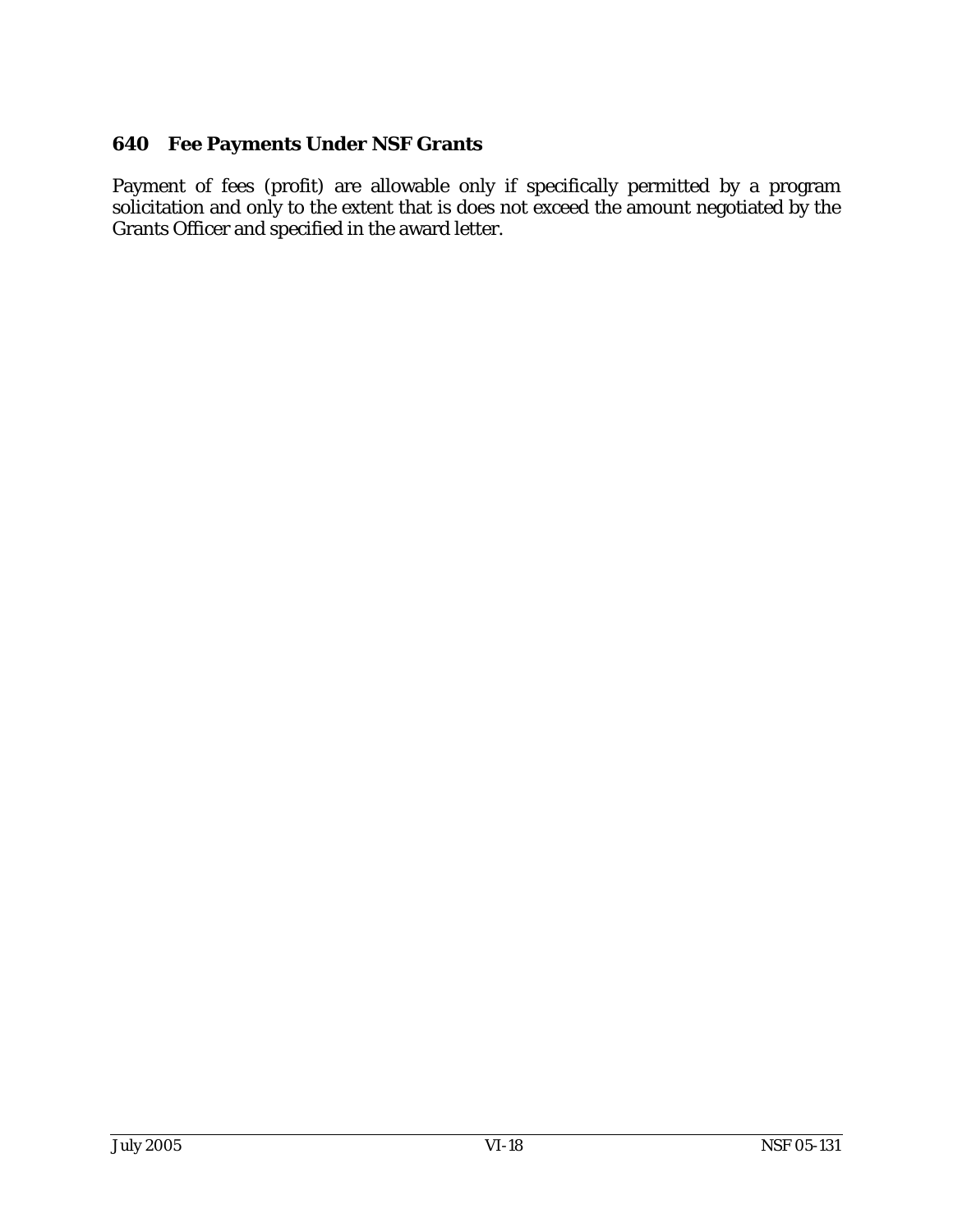# **CHAPTER VII OTHER GRANT REQUIREMENTS**

This chapter discusses other grant requirements not addressed in the preceding chapters. Topics covered are:

- **700 NON-DISCRIMINATION STATUTES**
- **710 PROTECTION OF LIVING ORGANISMS**
- **715 GOVERNMENT PERMITS AND ACTIVITIES ABROAD**
- **720 CONSTRUCTION, REARRANGEMENTS AND ALTERATIONS (INCLUDING: DAVIS-BACON ACT, BONDING AND INSURANCE, FLOOD INSURANCE, AND SEISMIC SAFETY OF BUILDINGS)**
- **730 INTELLECTUAL PROPERTY (INCLUDING PATENTS AND INVENTIONS, AND COPYRIGHTS)**
- **740 PUBLICATION/DISTRIBUTION OF GRANT MATERIALS**
- **750 PROGRAM INCOME**
- **760 INTERNATIONAL CONSIDERATIONS (INCLUDING TRAVEL GRANTS AND USE OF U.S. FLAG CARRIERS)**

#### **700 NON-DISCRIMINATION STATUTES**

#### **701 General**

a. A number of statutes bar recipients of Federal financial assistance from excluding persons, because of their race, sex, color, age or national origin, from participation in Federally supported activities. These include: Title VI of the Civil Rights Act of 1964 (barring discrimination on grounds of race, color, or national origin); Section 504 of the Rehabilitation Act (barring discrimination against individuals with disabilities); and the Age Discrimination Act. Title IX of the Educational Amendments of 1972 bars sex discrimination in Federally assisted education programs or activities. In addition to statutory prohibitions, E.O. 11246 bars various types of discriminatory employment practices under grants for construction. The following sections discuss the application of each of these Acts and E.O. 11246 to NSF grantees.

b. When a recipient of an NSF grant receives an Equal Opportunity Complaint, the original complaint should be sent to the Director, Office of Equal Opportunity Programs, National Science Foundation, 4201 Wilson Boulevard, Arlington, VA 22230.

### **702 Civil Rights Act of 1964**

### **702.1 Background**

Section 602 of the Civil Rights Act of 1964 (42 USC §2000d et seq.) provides that no person in the U.S. shall, on the grounds of race, color or national origin, be excluded from participation in, be denied the benefits of, or be otherwise subjected to discrimination under any program or activity receiving Federal financial assistance. Section 602 requires that each Government agency which is empowered to extend such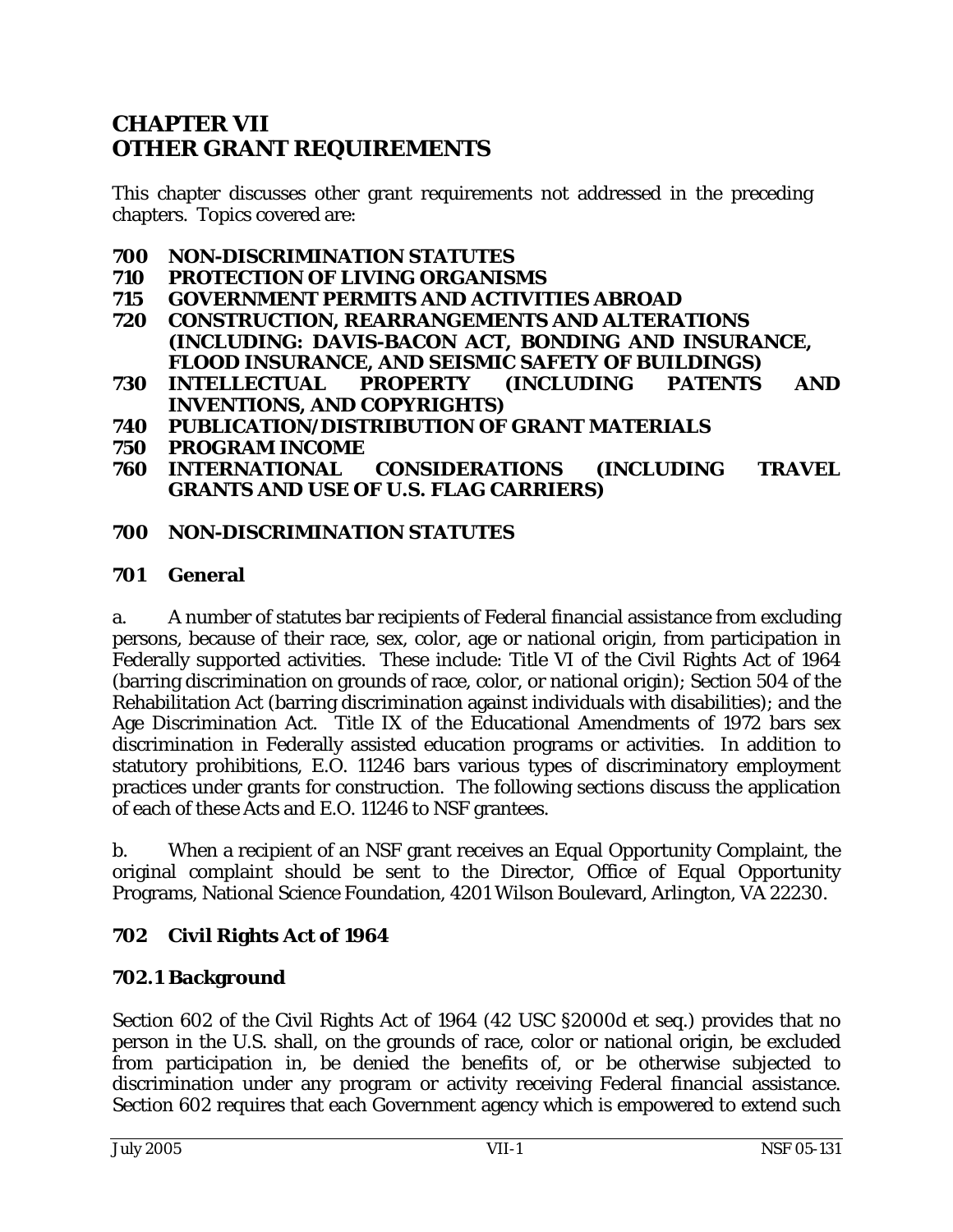financial assistance issue rules or regulations implementing Title VI of the Act with respect to such programs or activities administered by the agency.

## **702.2 NSF Regulations**

NSF regulations implementing Title VI of the Civil Rights Act are found at 45 CFR §611. These regulations apply to the grantee and to any subrecipients such as subawardees, contractors and subcontractors of a grantee, and successors in interest, (other than subrecipients for commercially available supplies, materials, equipment or general support services). The regulations require that as a condition of approval of an application for assistance, the applicant must execute the Assurance of Compliance form (see Exhibit VII-1), whether or not a similar assurance form has been filed with another Federal agency.

### **702.3 Assurance of Compliance**

Prospective grantees may either reproduce the Assurance of Compliance form or request copies from DGA. The signed original should be mailed to DGA. Once a properly executed form has been filed with NSF, it will cover all future applications to NSF. Acceptance of a subsequent grant constitutes affirmation that the Assurance of Compliance will be fully applicable to the grant.

## **702.4 Civil Rights Assurance-Subrecipients**

Before any organization serves as a subrecipient on an NSF grant (for other than the provision of commercially available supplies, materials, equipment or general support services), it must first file an Assurance of Compliance form with either the grantee or NSF.

### **702.5 Grant Provisions**

Each NSF grant contains as part of the standard grant conditions an article implementing Title VI.

### **703 Rehabilitation Act**

### **703.1 Background**

Section 504 of the Rehabilitation Act of 1973, as amended (29 USC §794) provides that "no otherwise qualified individual with a disability in the United States...shall, solely by reason of her or his disability, be excluded from the participation in, be denied the benefits of, or be subjected to discrimination under any program or activity receiving Federal financial assistance...."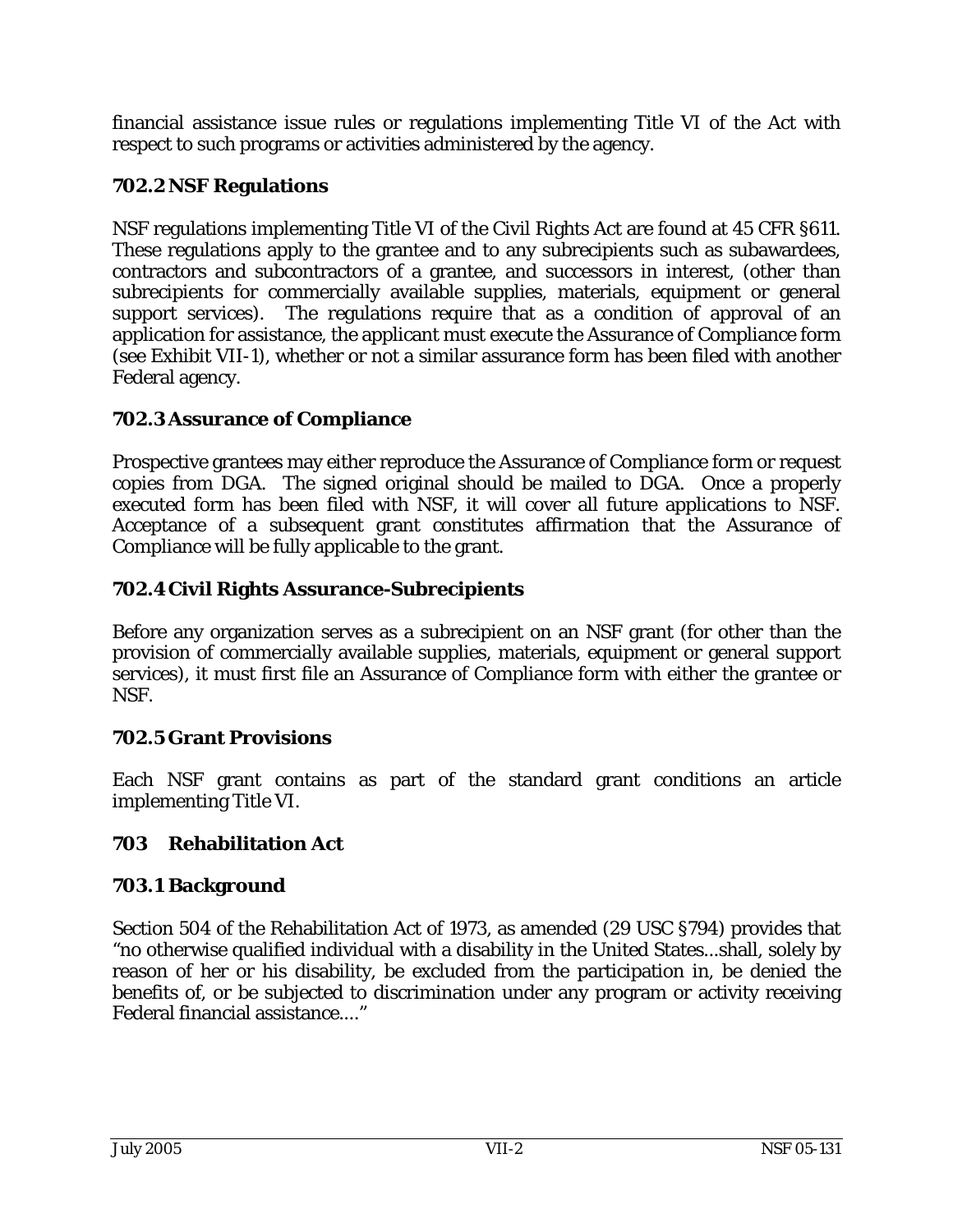### **703.2 NSF Regulations**

NSF regulations implementing Section 504 are found at 45 CFR §605. With a few changes, these regulations follow closely the regulations issued by the DHHS at 45 CFR §84. These regulations also apply to subrecipients such as subawardees, contractors and subcontractors of a grantee, and successors in interest (other than subrecipients for the provision of commercially available supplies, materials, equipment or general support services).

### **703.3 Assurance of Compliance**

In lieu of requiring submission of separate assurances or certifications, each NSF grant contains as part of the standard grant conditions a provision stating that acceptance of the grant constitutes assurance that the grantee will comply with Section 504 and NSF's implementing regulation.

### **703.4 Section 504 Assurance--Subrecipients**

In lieu of requiring grantees to obtain separate assurances or certifications from subrecipients receiving financial assistance under an NSF grant, grantees will include in all subawards (for other than the provision of commercially available supplies, materials, equipment or general support services), an assurance of compliance comparable to that included in NSF grants.

### **703.5 Grant Conditions**

Each NSF grant contains as part of the standard grant conditions an article implementing Section 504 and the NSF regulations. The assurance requirement of those conditions will be satisfied as indicated in GPM 703.3, "Assurance of Compliance" and 703.4, "Section 504 Assurance - Subrecipients."

### **704 Title IX - Sex Discrimination**

### **704.1 Background**

Subject to certain exceptions regarding admission policies at certain religious and military organizations, Title IX of the Education Amendments of 1972 (20 USC §§1681- 1686) prohibits the exclusion of persons on the basis of sex from any education program or activity receiving Federal financial assistance. All NSF grantees are expected to comply with Title IX.

### **704.2 NSF Regulations**

NSF regulations implementing Title IX of the Education Amendments of 1972 are found at 45 CFR 618.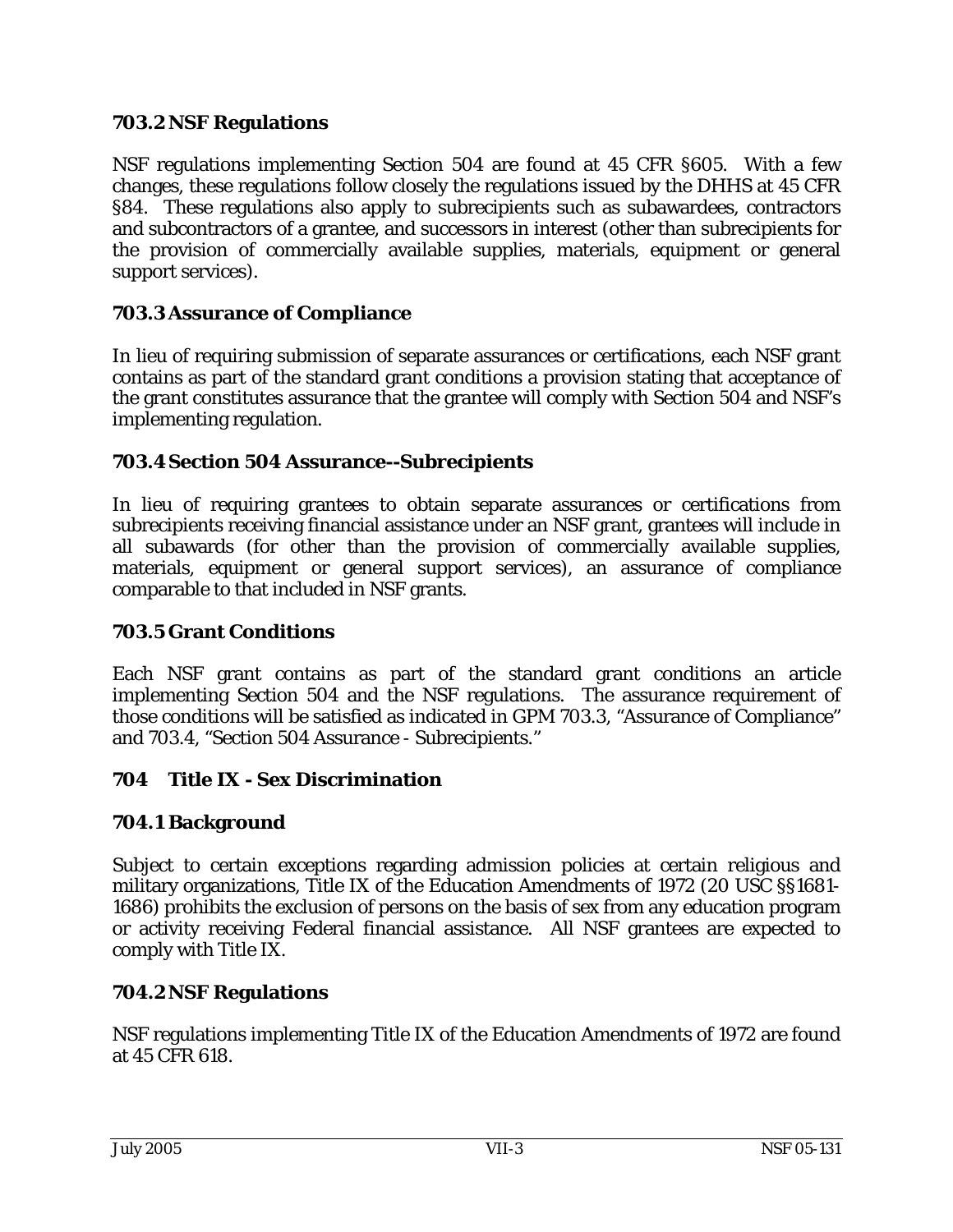### **704.3 Grant Conditions**

Each NSF grant contains, as part of the standard grant conditions, an article implementing Title IX.

#### **705 Age Discrimination Act**

#### **705.1 Background**

The Age Discrimination Act of 1975, as amended (42 USC §§6101 et seq.), provides that pursuant to regulations issued by DHHS "no person in the United States shall, on the basis of age, be excluded from participation in, be denied the benefits of, or be subjected to discrimination under, any program or activity receiving Federal financial assistance."

#### **705.2 NSF Regulations**

NSF regulations implementing the Age Discrimination Act are found at 45 CFR §617.

#### **705.3 Grant Conditions**

Each NSF grant contains, as part of the standard grant conditions, an article implementing the Age Discrimination Act.

#### **706 Equal Employment Opportunity Under E.O. 11246**

#### **706.1 Background**

E.O. 11246, as amended, requires contractors and subcontractors performing Federally assisted construction projects to provide equal opportunity, without regard to race, color, religion, sex or national origin, to persons employed or seeking employment with them. This E.O. may apply to some NSF grants for construction.

#### **706.2 Grant Conditions**

In instances when E.O. 11246 is applicable, the grant will include an equal opportunity clause in conformance with regulations issued by the Secretary of Labor at 41 CFR §60.

#### **710 PROTECTION OF LIVING ORGANISMS**

#### **711 Human Subjects**

#### **711.1 Background**

The grantee is responsible for the protection of the rights and welfare of human subjects involved in activities supported by NSF. All research involving human subjects supported or otherwise subject to regulation by any Federal agency is covered by a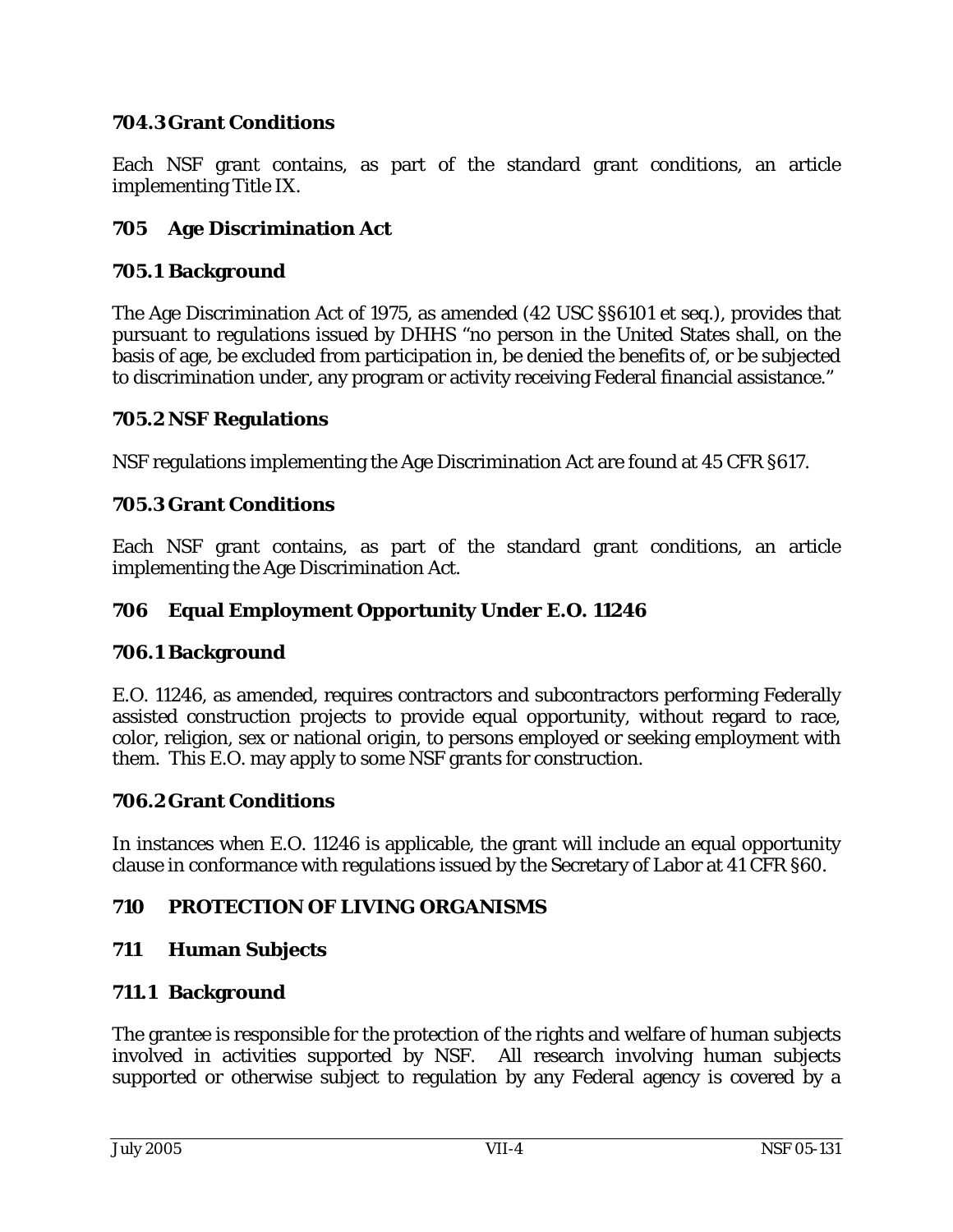policy set forth in a Common Rule, "*Protection of Human Subjects*" [\(http://www.access.gpo.gov/nara/cfr/waisidx\\_99/45cfr690\\_99.htm](http://www.access.gpo.gov/nara/cfr/waisidx_99/45cfr690_99.html)l).

# **711.2 NSF Regulation**

NSF's Common Rule on Protection of Human Subjects is available on the NSF website at <http://www.nsf.gov/bfa/dias/policy/docs/45cfr690.pdf>*.* Guidance about the regulation is available at [http://www.nsf.gov/bfa/dias/policy/human.jsp.](http://www.nsf.gov/bfa/dias/policy/human.jsp) 

## **711.3 Certification of Compliance**

All projects involving human subjects must either (1) have approval from the organization's Institutional Review Board (IRB) before issuance of an NSF award or, (2) must affirm that the IRB or an appropriate knowledgeable authority previously designated by the organization (not the Principal Investigator) has declared the research exempt from IRB review, in accordance with the applicable subsection, as established in section 101(b) of the Common Rule.

The IRB must be formally approved as complying with the Common Rule in an "assurance" that is filed with any Federal agency participating in the Common Rule. Such assurances are most commonly filed with the Office of Human Research Protection, [\(http://ohrp.osophs.dhhs.gov/](http://ohrp.osophs.dhhs.gov/)), Department of Health and Human Services (DHHS) or with NSF. Categories of research that are exempt from this requirement are described at 45 CFR §690.101(b). Required contents and procedures for approval of assurances are set forth at 45 CFR §690.103. Prospective grantees should contact the relevant Program Officer for more information.

## **712 Research Involving Recombinant DNA Molecules**

# **712.1 Applicability**

This section applies to all research, for which NSF research grant funds are used, that falls within the scope of the *Guidelines for Research Involving Recombinant DNA Molecules (NIH Guidelines*) [\(http://www4.od.nih.gov/oba/rac/guidelines/guidelines.htm](http://www4.od.nih.gov/oba/rac/guidelines/guidelines.html)l), as amended in January 2001, hereafter referred to as the "Guidelines".

## **712.2 Policy**

NSF grantees performing research within the U.S. that falls within the scope of the Guidelines shall comply with the Guidelines, including the procedural requirements and any subsequent revisions as they are published in the Federal Register. Grantee responsibilities include:

a. Each organization involved in the conduct of NSF-supported recombinant DNA research subject to the Guidelines must have a standing Institutional Biosafety Committee (IBC) as specified in Section IV of the Guidelines.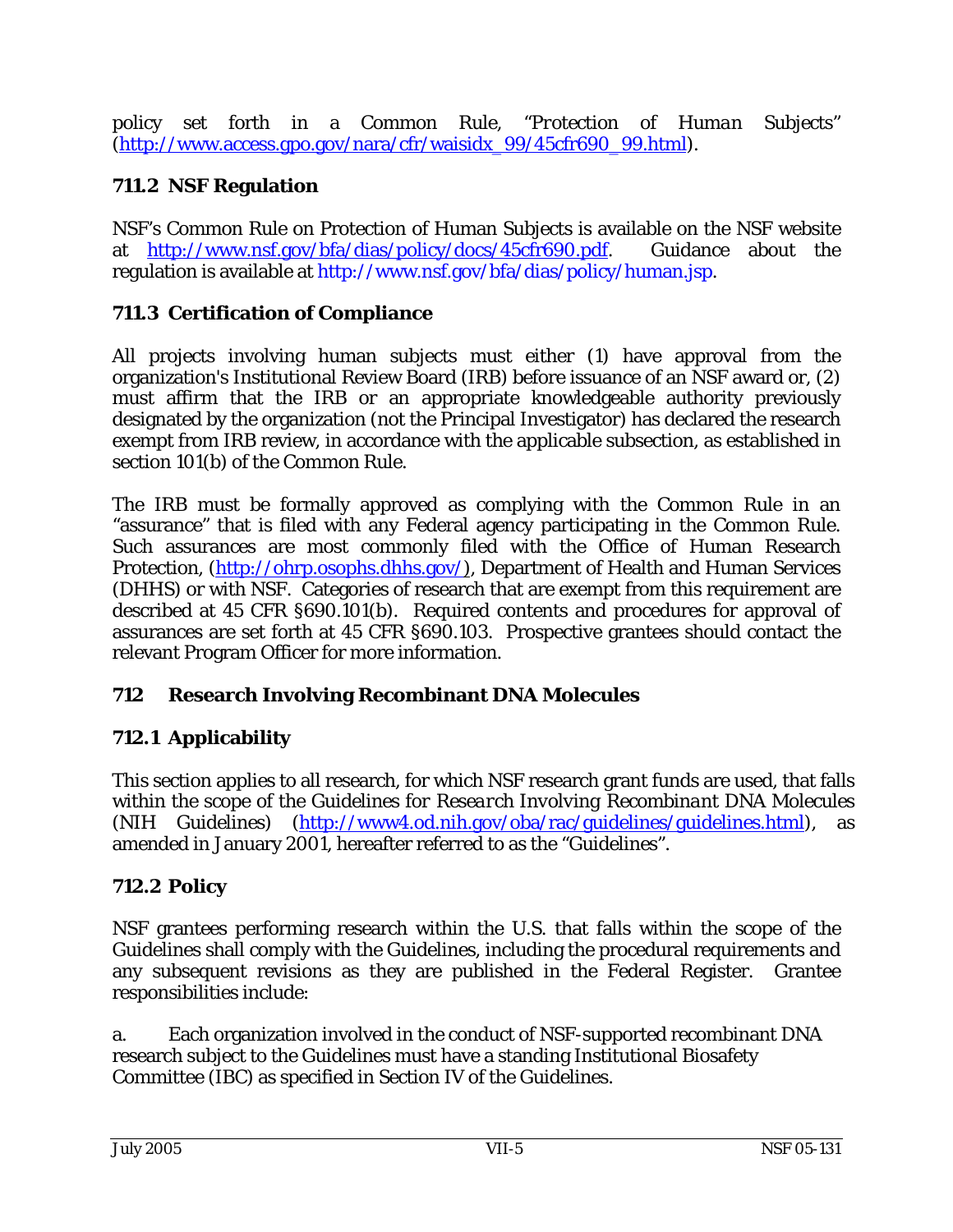b. Recombinant DNA research subject to the Guidelines must be registered with the IBC indicating compliance with the containment requirements specified in Part III of the Guidelines. IBCs are required to keep records of recombinant DNA research conducted at their organization in a form that is available to NSF upon request.

## **712.3 Research Requiring Prior Approval of the Director, NIH**

In certain instances research should not be initiated or registered with IBCs prior to approval and determination of containment level by the Director, NIH. Normally such experiments are reviewed by the Recombinant DNA Advisory Committee before a decision is made by the Director, NIH. Such instances are:

a. research for which containment levels are not explicitly specified by the Guidelines;

b. research involving experiments prohibited by the Guidelines, i.e., requests for exceptions to the Guidelines; and

c. requests to perform experiments without regard to the containment specified in the Guidelines, i.e., exemptions from the Guidelines.

## **712.4 Recombinant DNA Research Outside the U.S.**

Recombinant DNA research within the scope of the Guidelines that is performed outside of the U.S. using funds provided by NSF for transportation, salaries or direct research expenses must comply with the U.S. or host country standards. If the research is to be carried out in a country that has adopted guidelines comparable to those of the U.S., a document with information and endorsements assuring compliance to the host organization standards must be submitted to NSF. NSF funds may not be used to carry out research using recombinant DNA in a country that has not adopted national guidelines unless the research is in full compliance with the Guidelines and the procedures required for NSF-supported research within the U.S.

### **713 Animal Welfare Requirements**

a. The grantee is responsible for the humane care and treatment of any vertebrate animal used or intended for use in such activities as field or laboratory research, development, training, experiments, biological testing or for related purposes supported by NSF grants.

b. Any grantee performing research on vertebrate animals<sup>12</sup> shall comply with the Animal Welfare Act [7 U.S.C. 2131 et seq.] and the regulations promulgated thereunder by the Secretary of Agriculture [9 CFR 1.1-4.11] pertaining to the humane care, handling, and treatment of vertebrate animals held or used for research, teaching or other activities supported by Federal awards. The awardee is expected to ensure that the guidelines described in the National Academy of Science (NAS) Publication, "*Guide for* 

<sup>1</sup> <sup>12</sup> In addition to vertebrate animals covered by the Animal Welfare Act, the requirements specified in this coverage also are extended to rats, birds and mice.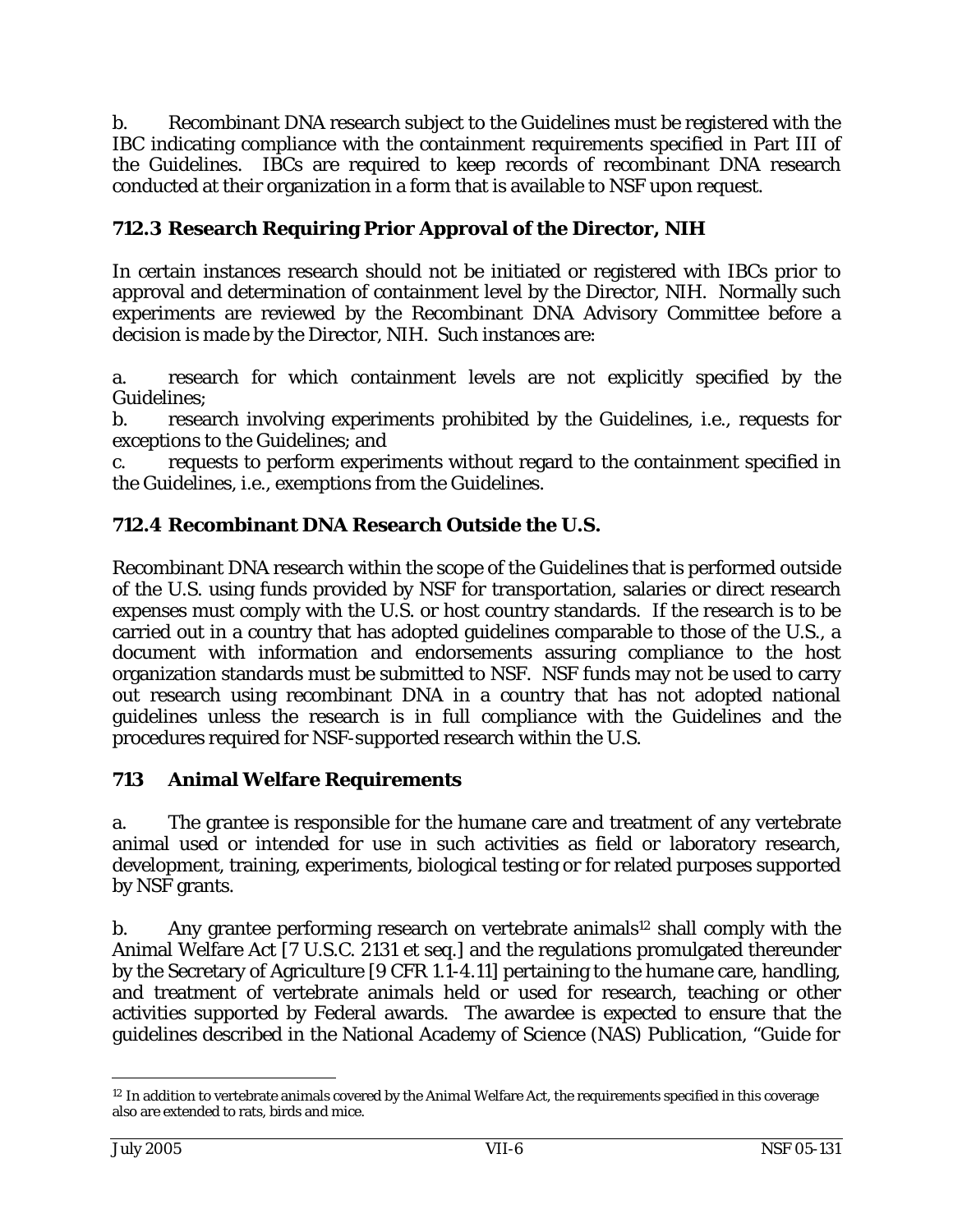*the Care and Use of Laboratory Animals*" (1996) are followed and to comply with the *Public Health Service Policy and Government Principles Regarding the Care and Use of Animals* (included as Appendix D to the NAS Guide).

c. NSF proposal preparation requirements for projects involving the use of vertebrate animals are contained in the GPG Chapter II, Section C.II.d.

d. Prior to the issuance of an award for a project involving use of vertebrate animals, the project must be approved by an Institutional Animal Care and Use Committee (IACUC) established through a multi-project assurance with the Office of Laboratory Animal Welfare (OLAW) of the NIH, or else through a single-project assurance approved by the NSF.

e. During the life of the award, additional IACUC approval must be obtained if the protocols for use of vertebrate animals have been changed substantively from those originally proposed and approved, or if the previous approval is more than three years old. In the event the grantee's multi-project Assurance is cancelled or lapses, the grantee must immediately notify the NSF Grants Officer identified in the award.

f. Research facilities subject to the Animal Welfare Act using or intending to use live animals in research and who receive Federal funding are required to register the facility with the Animal and Plant Health Inspection Service (APHIS), U.S. Department of Agriculture. A current listing of licensed animal dealers may also be obtained from APHIS. The location of the nearest APHIS Regional Office, as well as information concerning this and other APHIS activities, may be obtained at  $\langle \frac{\text{http://www.aphis.usda.gov/}}$  $\langle \frac{\text{http://www.aphis.usda.gov/}}$  $\langle \frac{\text{http://www.aphis.usda.gov/}}$ .

g. Awards to U.S. grantees for projects involving the care or use of vertebrate animals at a foreign institution or foreign field site also require approval of research protocols by the U.S. grantee's IACUC. If the project is to be funded through an award to a foreign institution or through an individual fellowship award that will support activities at a foreign institution, NSF will require a statement of compliance that the activities will be conducted in accordance with all applicable laws in the foreign country and that the International Guiding Principles for Biomedical Research Involving Animals (see  $\leq$ <http://www.cioms.ch/>>) will be followed.

## **714 Marine Mammal Protection Act**

 The protection of marine mammals in research activities supported by NSF grants is the responsibility of the grantee. Proposals submitted to NSF in support of marine research activities must include a statement that the grantee will comply with the Marine Mammal Protection Act of 1972, (16 USC §§1361-1421h).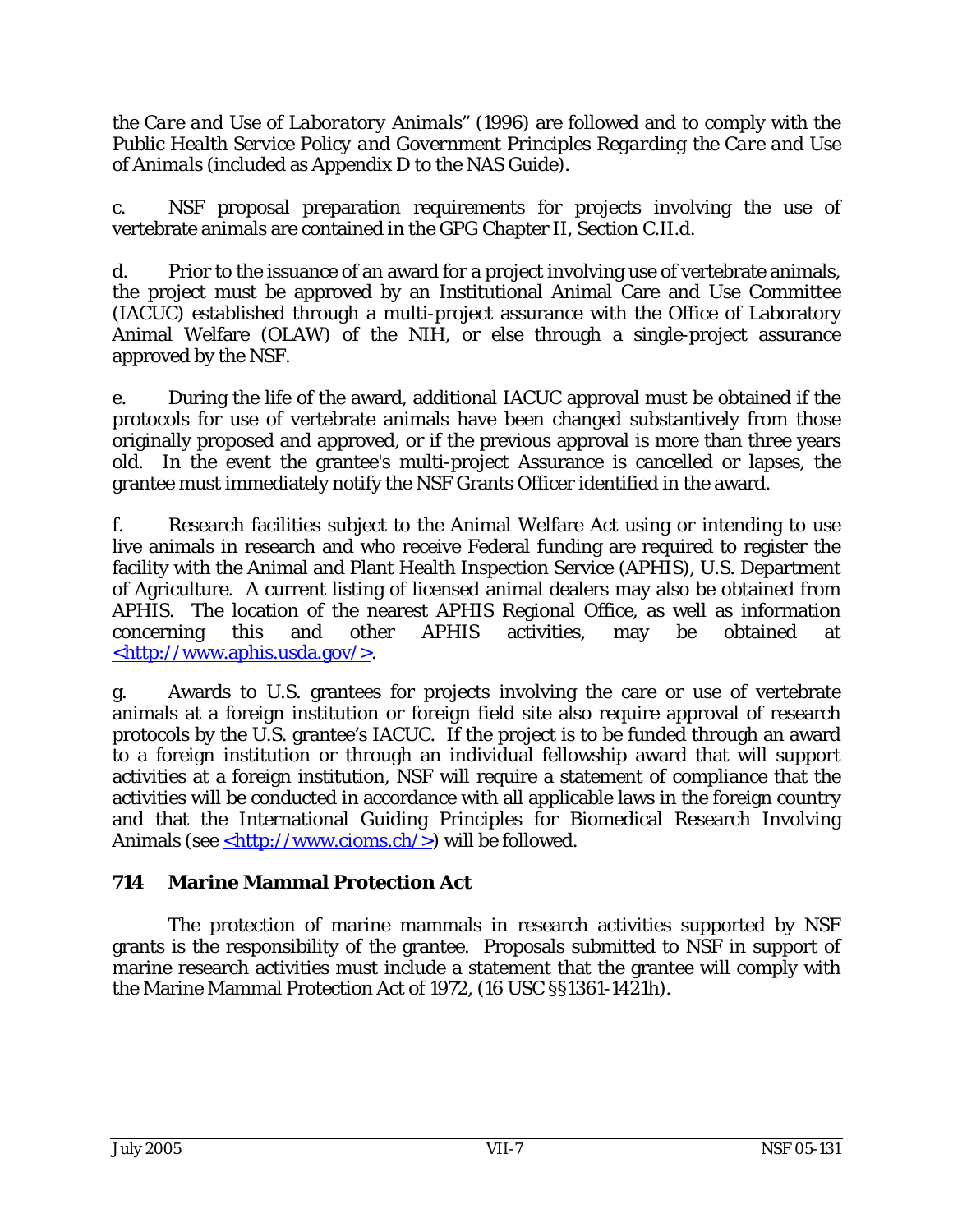## **715 Government Permits and Activities Abroad**

a. For awards that include activities requiring permits from appropriate Federal, state, or local government authorities, the awardee should obtain any required permits prior to undertaking the proposed activities.

b. The awardee should assure that activities carried on outside the U.S. are coordinated as necessary with appropriate U.S. and foreign government authorities and that necessary licenses, permits or approvals are obtained prior to undertaking proposed activities. NSF does not assume responsibility for awardee compliance with the laws and regulations of the country in which the work is to be conducted.

## **720 CONSTRUCTION, REARRANGEMENTS AND ALTERATIONS**

### **721 Davis-Bacon Act**

The Davis-Bacon Act (40 USC §§276a et seq.) establishes minimum wages to be paid to laborers and mechanics on construction contracts to which the U.S. is a party involving public buildings or public works within the U.S. A number of other statutes have extended this provision to specific Federal grant programs involving construction. However, unless specifically stated in the grant, the Davis-Bacon Act does not normally apply to NSF grants since grantees normally retain title to property acquired under the grant and the construction, if any, is normally on non-Government land.

## **722 Bonding and Insurance**

The NSF Act (42 USC §1870c) provides NSF with authority to enter into grants, contracts or other agreements without performance or other bonds. Therefore, unless the grant specifically provides otherwise, NSF does not require performance or other bonds or insurance.

### **723 Flood Insurance**

a. Two sections of the National Flood Insurance Act of 1968 (42 USC §4012a and §4106) bar Federal agencies from giving financial assistance for acquisition or construction purposes in any area identified by the Federal Emergency Management Agency (FEMA) as having special flood hazards unless:

- 1. the community in which that area is located participates in the national flood insurance program; and
- 2. the building (and any related equipment) is covered by adequate flood insurance.

b. By electronically signing the NSF cover sheet, prospective grantees located in FEMA-designated special flood hazard areas certify that adequate flood insurance has been or will be obtained: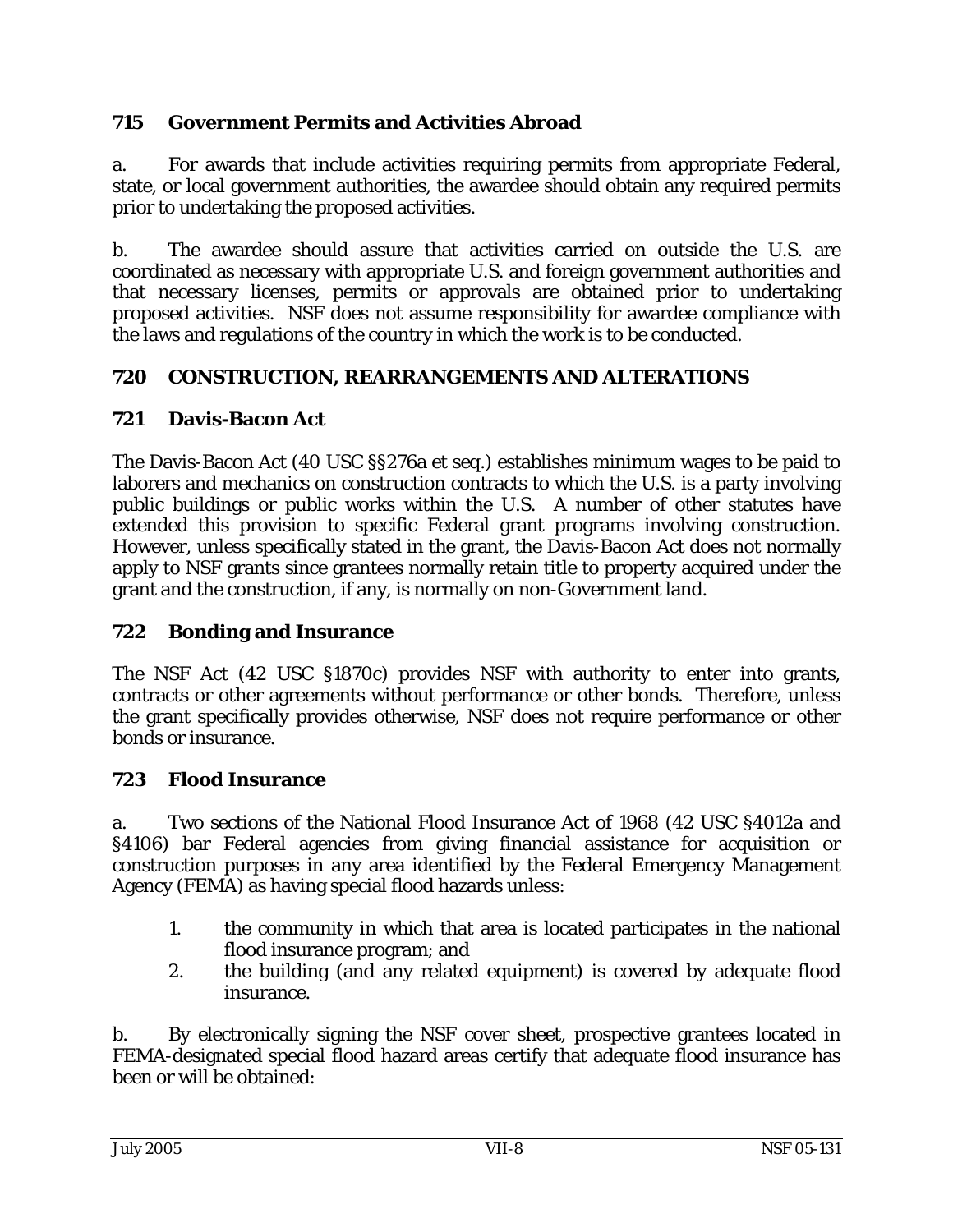- 1. for NSF grants for the construction of a building or facility, regardless of the dollar amount of the grant; and
- 2. for other NSF grants when more than \$10,000 has been budgeted in the proposal for repair, alteration or improvement of a building or facility.

c. Prospective grantees should contact their local government or a federally-insured financial institution to determine what areas are identified as having special flood hazards and the availability of flood insurance in their community.

## **724 Seismic Safety of Buildings**

E.O. 12699 *Seismic Safety of Federal and Federally-assisted or Regulated New Building Construction* dated January 5, 1990, requires that consideration be given to seismic hazards in the design of buildings. Very seldom are NSF grantees involved with federally-assisted construction and rarely are new buildings involved. NSF ensures compliance with the Order through its grantees and grantee organizations by inclusion of a specific grant condition in any appropriate grant.

## **730 INTELLECTUAL PROPERTY**

## **731 Patents and Inventions**

## **731.1 Background**

a. The disposition of rights to inventions made by small business firms and nonprofit organizations, including universities and other institutions of higher education, during NSF-assisted research is governed by Chapter 18 of Title 35 of the USC, commonly called the Bayh-Dole Act. In accordance with a Presidential Memorandum entitled *Government Patent Policy* issued on February 18, 1983 and under the authority of Section 12 of the National Science Foundation Act of 1950, as amended (42 USC §1871), NSF applies the policies of that Act to all its grantees. The Department of Commerce (DOC) is the lead agency for implementing the Bayh-Dole Act and has published guidance to Federal agencies in 37 CFR §401. NSF's implementing rules are published in 45 CFR §650.

b. NSF's standard Patent Rights clause, published at 45 CFR §650.4(a) and below at GPM 731.3, "Standard Patent Rights Clause" is identical to that prescribed in the DOC guidance (37 CFR §401.14(a)) except that:

- 1. NSF has tailored the clause to apply to grants and to identify NSF;
- 2. pursuant to section 401.5(d) of the DOC guidance  $(37 \text{ CFR} \text{ } \text{\$}401.5 \text{)}$ , NSF has added to paragraph b. of the clause a stipulation that NSF reserves the right to direct a grantee to transfer to a foreign government or research performer such rights to any subject invention as are required to comply with any international treaty or agreement identified when the grant is made as being applicable to the assisted research;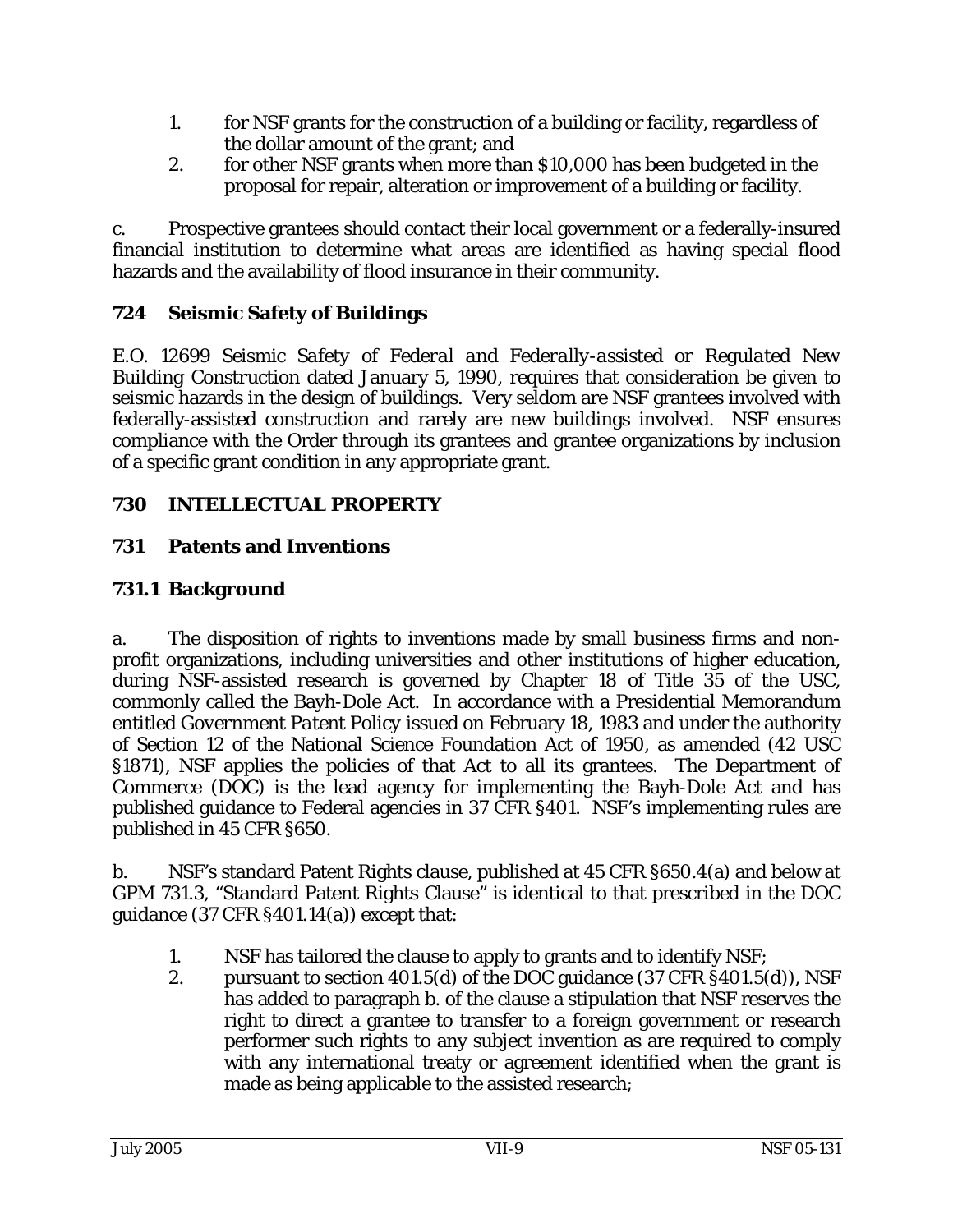- 3. as permitted by section 401.5(f) of the DOC guidance (37 CFR §401.5(f)), NSF has added a subparagraph to the end of paragraph f. of the clause to require grantees or their representatives to send NSF confirmations of the Government licenses for subject inventions and of the page of any United States patent application that contains the Federal support clause; and
- 4. since NSF normally uses the same clause for all subcontractors, the first two subparagraphs of paragraph g. of the clause specified in the DOC guidance have been reduced to one.

### **731.2 National Science Foundation Patent Policy**

As authorized by the National Science Board (NSB), the Director of the NSF has adopted the following NSF patent policy.

a. In accordance with the Bayh-Dole Act and the Presidential Memorandum entitled *Government Patent Policy* issued February 18, 1983, NSF will use the Patent Rights clause prescribed by DOC in all its funding agreements for the performance of experimental, developmental or research work, including grants made to foreign entities, unless NSF determines that some other provision would better serve the purposes of that Act or the interests of the U.S. and the general public.

b. In funding agreements covered by a treaty or agreement that provide that an international organization or foreign government, research institute or inventor will own or share patent rights, NSF will acquire such patent rights as are necessary to comply with the applicable treaty or agreement.

c. If a grantee elects not to retain rights to an invention, NSF will allow the inventor to retain the principal patent rights unless the grantee, or the inventor's employer, if other than the grantee, shows that it would be harmed by that action.

d. NSF will normally allow any patent rights not wanted by the grantee or inventor to be dedicated to the public through publication in scientific or engineering journals or as a statutory invention registration. However, if another Federal agency is known to be interested in the relevant technology, NSF may give it an opportunity to review and patent the invention so long as that does not inhibit the dissemination of the research results to the research community.

## **731.3 Standard Patent Rights Clause**

The following Patent Rights clause will be used in every funding agreement awarded by NSF that relates to scientific or engineering research unless a special patent clause has been negotiated (see GPM 733.1, "Special Grant Provisions"). When the clause is used in a funding agreement other than a grant, "grant" and "grantee" may be replaced by "cooperative agreement" and "awardee" or other appropriate terms.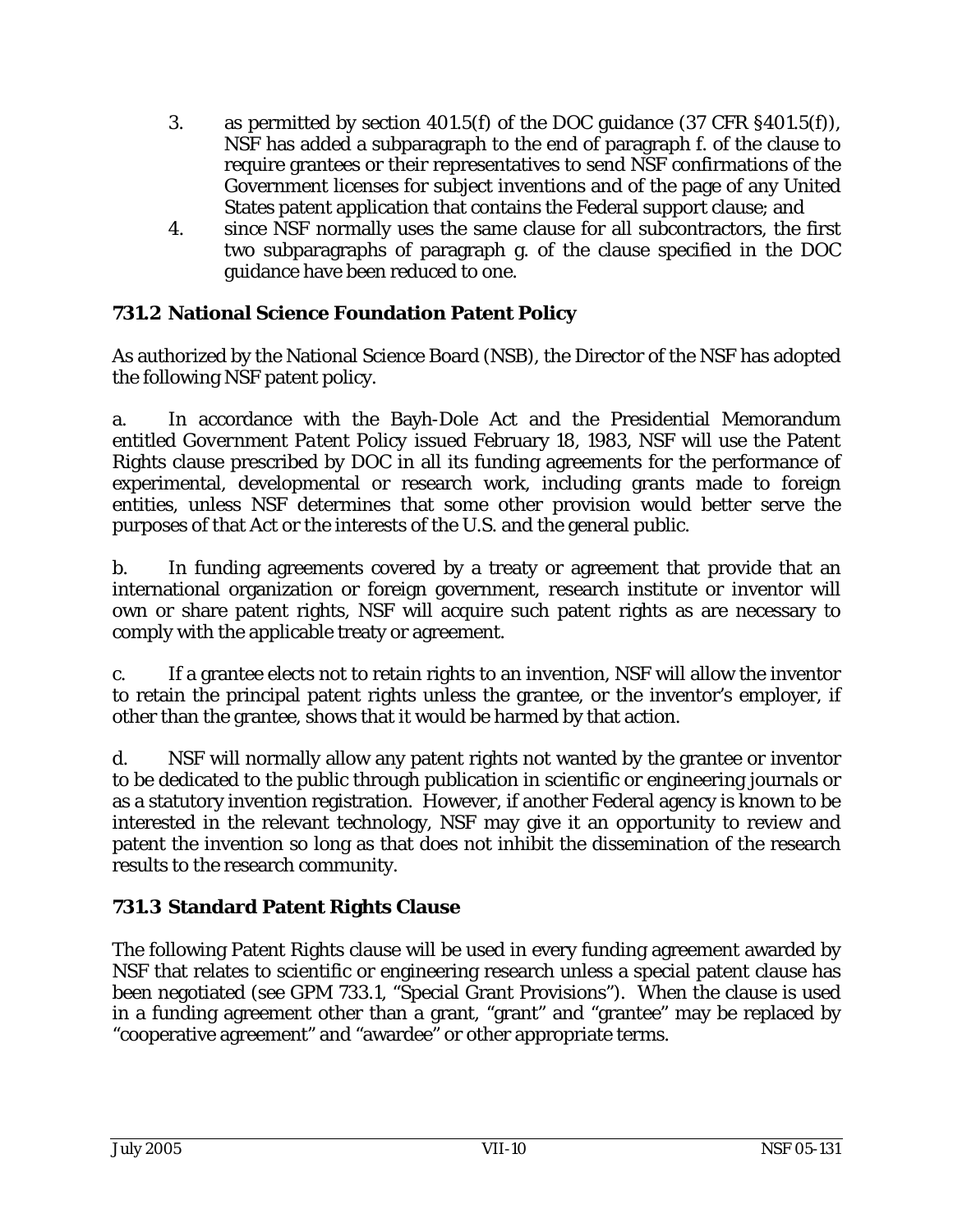### **PATENT RIGHTS (APRIL, 1992)**

a. Definitions.

 1. INVENTION means any invention or discovery which is or may be patentable or otherwise protectable under Title 35 of the USC, to any novel variety of plant which is or may be protected under the Plant Variety Protection Act (7 USC §§2321 et seq.).

 2. SUBJECT INVENTION means any invention of the grantee conceived or first actually reduced to practice in the performance of work under this grant, provided that in the case of a variety of plant, the date of determination (as defined in section 41(d)) must also occur during the period of grant performance.

 3. PRACTICAL APPLICATION means to manufacture in the case of a composition or product, to practice in the case of a process or method, or to operate in the case of a machine or system; and, in each case, under such conditions as to establish that the invention is being utilized and that its benefits are to the extent permitted by law or Government regulations available to the public on reasonable terms.

 4. MADE when used in relation to any invention means the conception or first actual reduction to practice of such invention.

 5. NON-PROFIT ORGANIZATION means a domestic university or other institution of higher education or an organization of the type described in Section 501(c)(3) of the Internal Revenue Code of 1954 (26 USC §501(c)) and exempt from taxation under Section 501(a) of the Internal Revenue Code (26 USC §501(a)) or any domestic non-profit scientific or educational organization qualified under a State nonprofit organization statute.

b. Allocation of Principal Rights. The grantee may retain the entire right, title, and interest throughout the world to each subject invention subject to the provisions of this Patent Rights clause and 35 USC §203. With respect to any subject invention in which the grantee retains title, the Federal Government shall have a non-exclusive, nontransferable, irrevocable, paid-up license to practice or have practiced for or on behalf of the U.S. the subject invention throughout the world. If the grant indicates it is subject to an identified international agreement or treaty, the National Science Foundation (NSF) also has the right to direct the grantee to convey to any foreign participant such patent rights to subject inventions as are required to comply with that agreement or treaty.

c. Invention Disclosure, Election of Title and Filing of Patent Applications by Grantee.

 1. The grantee will disclose each subject invention to NSF within two months after the inventor discloses it in writing to grantee personnel responsible for the administration of patent matters. The disclosure to NSF shall be in the form of a written report and shall identify the grant under which the invention was made and the inventor(s). It shall be sufficiently complete in technical detail to convey a clear understanding of the nature, purpose, operation, and, to the extent known, the physical, chemical, biological or electrical characteristics of the invention. The disclosure shall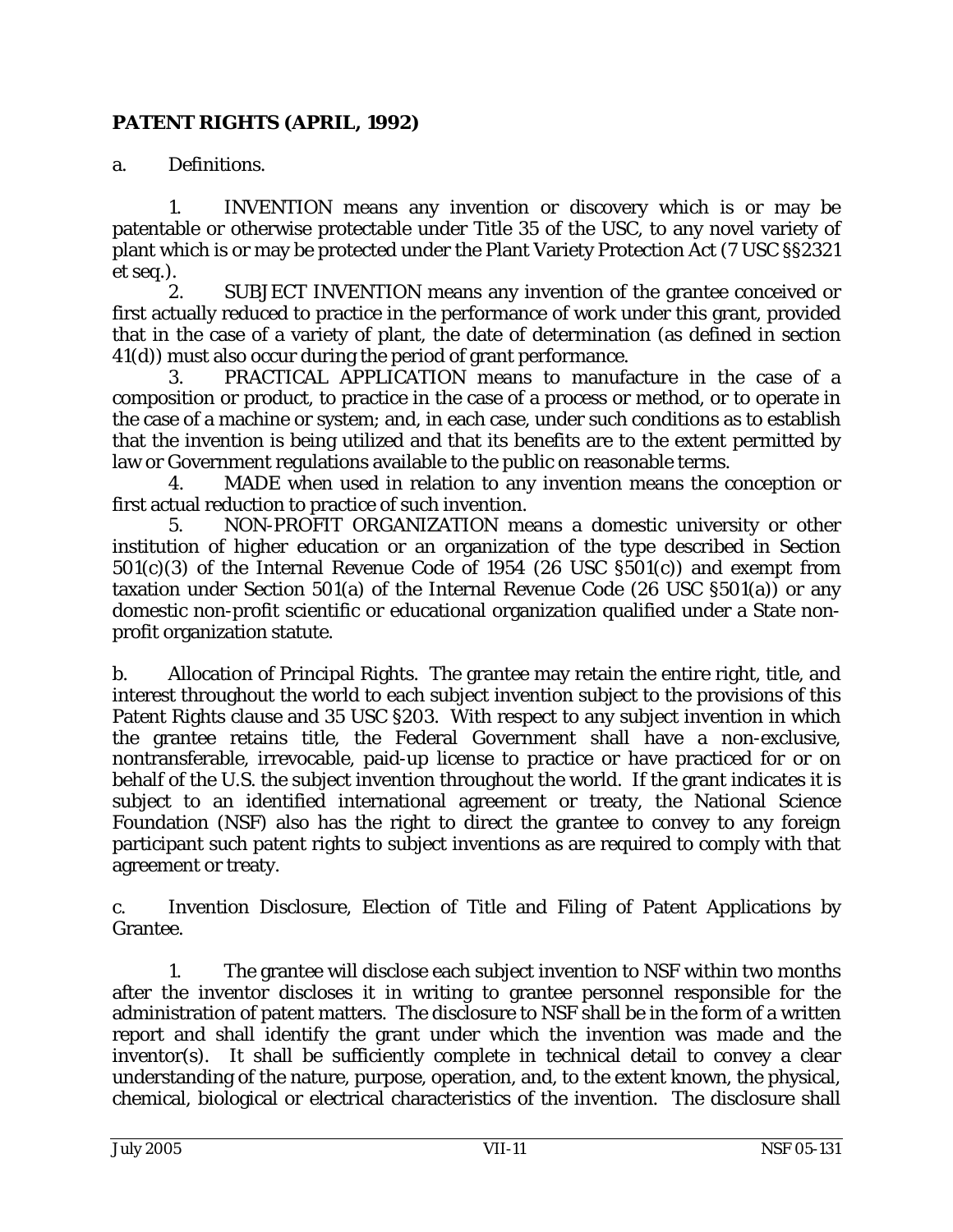also identify any publication, on sale or public use of the invention and whether a manuscript describing the invention has been submitted for publication and, if so, whether it has been accepted for publication at the time of disclosure. In addition, after disclosure to NSF, the grantee will promptly notify NSF of the acceptance of any manuscript describing the invention for publication or of any on sale or public use planned by the grantee.

 2. The grantee will elect in writing whether or not to retain title to any such invention by notifying NSF within two years of disclosure to NSF. However, in any case where publication, on sale, or public use has initiated the one-year statutory period wherein valid patent protection can still be obtained in the U.S., the period for election of title may be shortened by NSF to a date that is no more than 60 days prior to the end of the statutory period.

 3. The grantee will file its initial patent application on an invention to which it elects to retain title within one year after election of title or, if earlier, prior to the end of any statutory period wherein valid patent protection can be obtained in the U.S. after a publication, on sale, or public use. The grantee will file patent applications in additional countries or international patent offices within either ten months of the corresponding initial patent application, or six months from the date when permission is granted by the Commissioner of Patents and Trademarks to file foreign patent applications when such filing has been prohibited by a Secrecy Order.

Requests for extension of the time for disclosure to NSF, election, and filing under subparagraphs 1., 2., and 3. may, at the discretion of NSF, be granted.

d. Conditions When the Government May Obtain Title. The grantee will convey to NSF, upon written request, title to any subject invention:

 1. if the grantee fails to disclose or elect the subject invention within the times specified in paragraph c. above, or elects not to retain title; provided that NSF may only request title within 60 days after learning of the failure of the grantee to disclose or elect within the specified times;

 2. in those countries in which the grantee fails to file patent applications within the times specified in paragraph c. above, but prior to its receipt of the written request of NSF, the grantee shall continue to retain title in that country; or

 3. in any country in which the grantee decides not to continue the prosecution of any application for, to pay the maintenance fees on, or defend in a reexamination or opposition proceeding on, a patent on a subject invention.

e. Minimum Rights to Grantee.

 1. The grantee will retain a non-exclusive royalty-free license throughout the world in each subject invention to which the Government obtains title, except if the grantee fails to disclose the subject invention within the times specified in paragraph c. above. The grantee's license extends to its domestic subsidiaries and affiliates, if any, within the corporate structure of which the grantee is a party and includes the right to grant sublicenses of the same scope to the extent the grantee was legally obligated to do so at the time the grant was awarded. The license is transferable only with the approval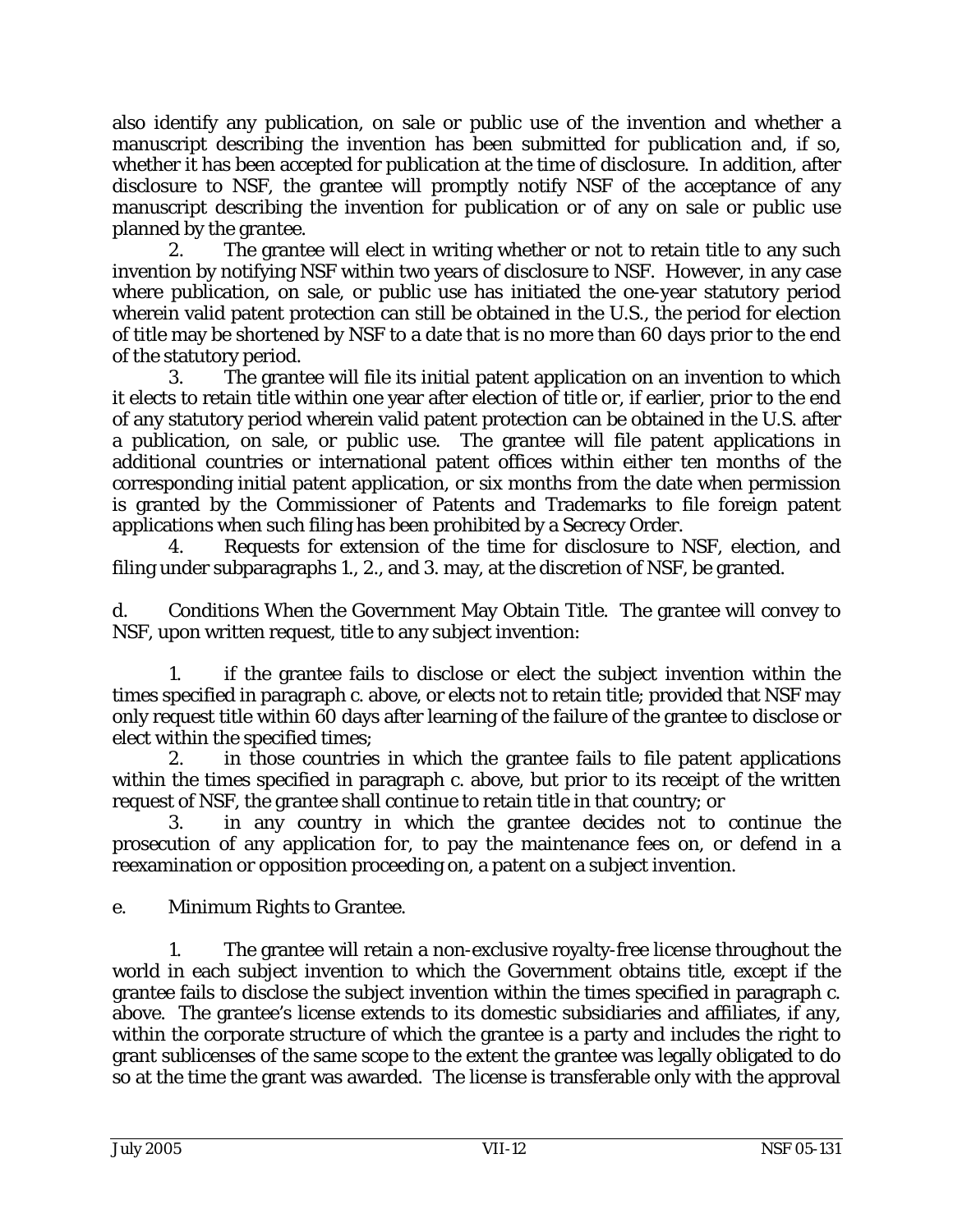of NSF except when transferred to the successor of that part of the grantee's business to which the invention pertains.

 2. The grantee's domestic license may be revoked or modified by NSF to the extent necessary to achieve expeditious practical application of the subject invention pursuant to an application for an exclusive license submitted in accordance with applicable provisions at 37 CFR §404. This license will not be revoked in that field of use or the geographical areas in which the grantee has achieved practical application and continues to make the benefits of the invention reasonably accessible to the public. The license in any foreign country may be revoked or modified at discretion of NSF to the extent the grantee, its licensees, or its domestic subsidiaries or affiliates have failed to achieve practical application in that foreign country.

 3. Before revocation or modification of the license, NSF will furnish the grantee a written notice of its intention to revoke or modify the license, and the grantee will be allowed thirty days (or such other time as may be authorized by NSF for good cause shown by the grantee) after the notice to show cause why the license should not be revoked or modified. The grantee has the right to appeal, in accordance with applicable regulations in 37 CFR §404 concerning the licensing of Government-owned inventions, any decision concerning the revocation or modification of its license.

f. Grantee Action to Protect Government's Interest.

 1. The grantee agrees to execute or to have executed and promptly deliver to NSF all instruments necessary to: (i) establish or confirm the rights the Government has throughout the world in those subject inventions for which the grantee retains title; and (ii) convey title to NSF when requested under paragraph d. above, and to enable the Government to obtain patent protection throughout the world in that subject invention.

 2. The grantee agrees to require, by written agreement, its employees, other than clerical and non-technical employees, to disclose promptly in writing to personnel identified as responsible for the administration of patent matters and in a format suggested by the grantee each subject invention made under this grant in order that the grantee can comply with the disclosure provisions of paragraph c. above, and to execute all papers necessary to file patent applications on subject inventions and to establish the Government's rights in the subject inventions. The disclosure format should require, as a minimum, the information requested by paragraph c.1. above. The grantee shall instruct such employees through the employee agreements or other suitable educational programs on the importance of reporting inventions in sufficient time to permit the filing of patent applications prior to U.S. or foreign statutory bars.

 3. The grantee will notify NSF of any decision not to continue prosecution of a patent application, pay maintenance fees, or defend in a reexamination or opposition proceeding on a patent, in any country, not less than 30 days before the expiration of the response period required by the relevant patent office.

 4. The grantee agrees to include, within the specification of any U.S. patent application and any patent issuing thereon covering a subject invention, the following statement: "This invention was made with Government support under (identify the grant) awarded by the National Science Foundation. The Government has certain rights in this invention."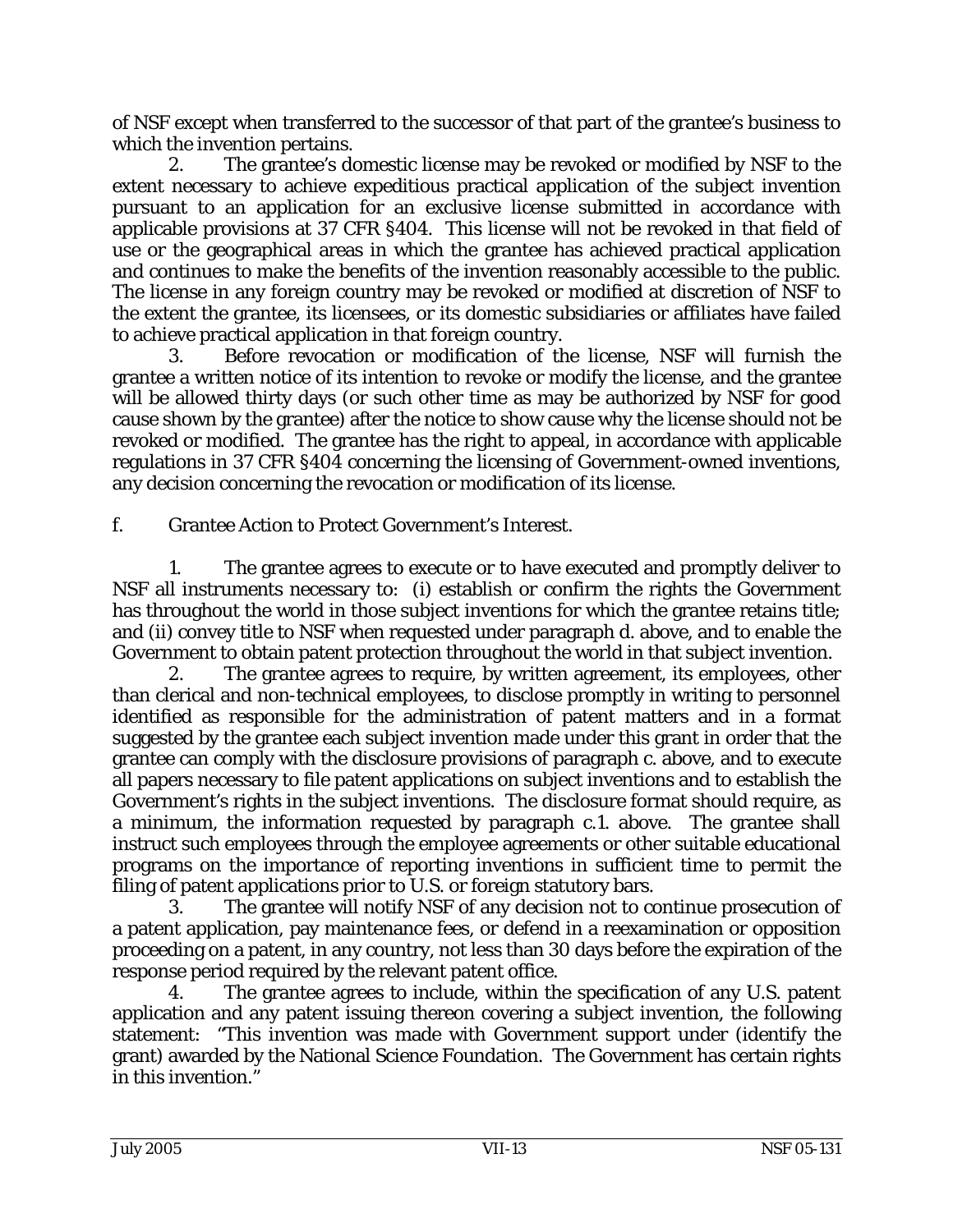5. The grantee or its representative will complete, execute and forward to NSF a confirmation of a License to the U.S. Government and the page of a United States patent application that contains the Federal support clause within two months of filing any domestic or foreign patent application.

## g. Subcontracts.

 1. The grantee will include this Patent Rights clause, suitably modified to identify the parties, in all subcontracts, regardless of tier, for experimental, developmental or research work. The subcontractor will retain all rights provided for the grantee in this Patent Rights clause, and the grantee will not, as part of the consideration for awarding the subcontract, obtain rights in the subcontractors' subject inventions.

 2. In the case of subcontracts, at any tier, when the prime award by NSF was a contract (but not a grant or cooperative agreement), NSF, subcontractor, and contractor agree that the mutual obligations of the parties created by this Patent Rights clause constitute a contract between the subcontractor and the Foundation with respect to those matters covered by this Patent Rights clause.

h. Reporting on Utilization of Subject Inventions. The grantee agrees to submit on request periodic reports no more frequently than annually on the utilization of a subject invention or on efforts at obtaining such utilization that are being made by the grantee or its licensees or assignees. Such reports shall include information regarding the status of development, date of first commercial sale or use, gross royalties received by the grantee and such other data and information as NSF may reasonably specify. The grantee also agrees to provide additional reports in connection with any march-in proceeding undertaken by NSF in accordance with paragraph j. of this Patent Rights clause. As required by 35 USC  $\S202(c)(5)$ , NSF agrees it will not disclose such information to persons outside the Government without the permission of the grantee.

i. Preference for United States Industry. Notwithstanding any other provision of this Patent Rights clause, the grantee agrees that neither it nor any assignee will grant to any person the exclusive right to use or sell any subject invention in the U.S. unless such person agrees that any products embodying the subject invention or produced through the use of the subject invention will be manufactured substantially in the U.S. However, in individual cases, the requirement for such an agreement may be waived by NSF upon a showing by the grantee or its assignee that reasonable but unsuccessful efforts have been made to grant licenses on similar terms to potential licensees that would be likely to manufacture substantially in the U.S. or that under the circumstances domestic manufacture is not commercially feasible.

j. March-in Rights. The grantee agrees that with respect to any subject invention in which it has acquired title, NSF has the right in accordance with procedures at 37 CFR §401.6 and NSF regulations at 45 CFR §650.13 to require the grantee, an assignee or exclusive licensee of a subject invention to grant a non-exclusive, partially exclusive, or exclusive license in any field of use to a responsible applicant or applicants, upon terms that are reasonable under the circumstances and if the grantee, assignee, or exclusive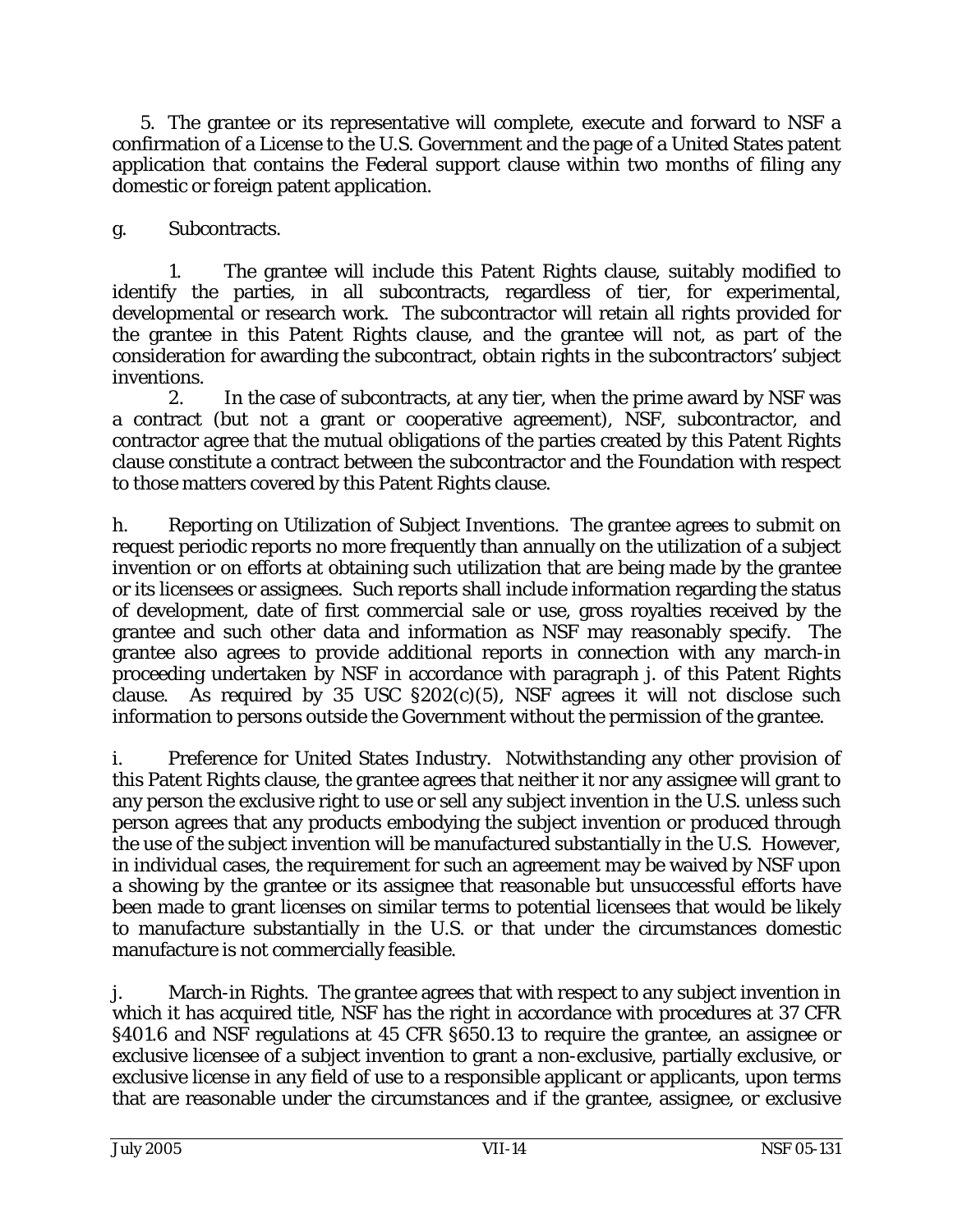licensee refuses such a request, NSF has the right to grant such a license itself if NSF determines that:

 1. such action is necessary because the grantee or assignee has not taken or is not expected to take within a reasonable time, effective steps to achieve practical application of the subject invention in such field of use;

 2. such action is necessary to alleviate health or safety needs which are not reasonably satisfied by the grantee, assignee, or their licensees;

 3. such action is necessary to meet requirements for public use specified by Federal regulations and such requirements are not reasonably satisfied by the grantee, assignee, or licensee; or

 4. such action is necessary because the agreement required by paragraph i. of this Patent Rights clause has not been obtained or waived or because a licensee of the exclusive right to use or sell any subject invention in the U.S. is in breach of such agreement.

 k. Special Provisions for Grants with Non-profit Organizations. If the grantee is a non-profit organization, it agrees that:

 1. rights to a subject invention in the U.S. may not be assigned without the approval of NSF, except where such assignment is made to an organization which has as one of its primary functions the management of inventions, provided that such assignee will be subject to the same provisions as the grantee;

 2. the grantee will share royalties collected on a subject invention with the inventor, including Federal employee co-inventors (when NSF deems it appropriate) when the subject invention is assigned in accordance with 35 USC §202(e) and 37 CFR §401.10;

 3. the balance of any royalties or income earned by the grantee with respect to subject inventions, after payment of expenses (including payments to inventors) incidental to the administration of subject inventions, will be utilized for the support of scientific or engineering research or education; and

 4. it will make efforts that are reasonable under the circumstances to attract licensees of subject inventions that are small business firms and that it will give preference to a small business firm if the grantee determines that the small business firm has a plan or proposal for marketing the invention which, if executed, is equally likely to bring the invention to practical application as any plans or proposals from applicants that are not small business firms; provided that the grantee is also satisfied that the small business firm has the capability and resources to carry out its plan or proposal. The decision whether to give a preference in any specific case will be at the discretion of the grantee. However, the grantee agrees that the Secretary of Commerce may review the grantee's licensing program and decisions regarding small business applicants, and the grantee will negotiate changes to its licensing policies, procedures or practices with the Secretary when the Secretary's review discloses that the grantee could take reasonable steps to implement more effectively the requirements of this paragraph k.4.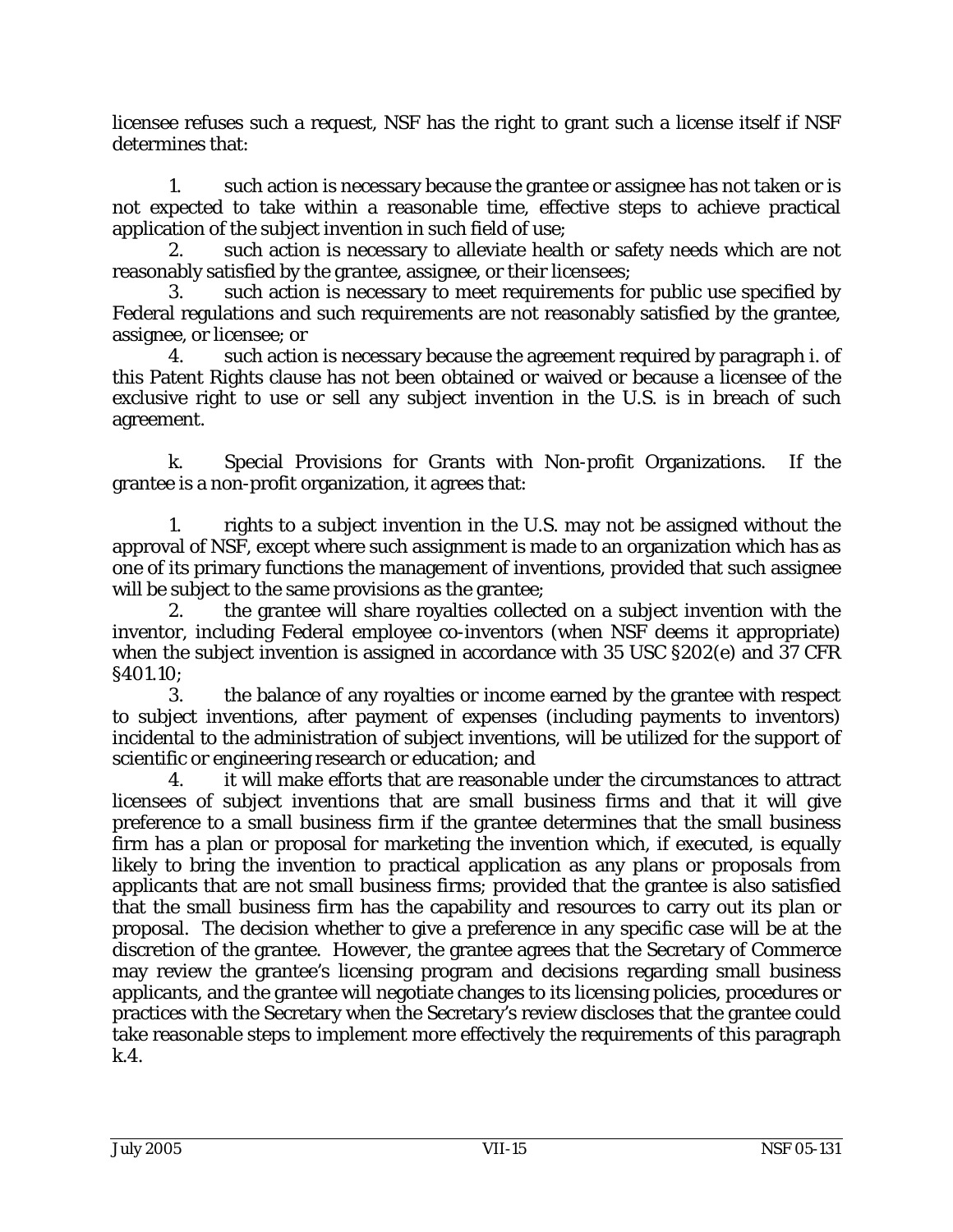l. Communications. All communications required by this Patent Rights clause should be sent to:

 Patent Assistant Office of the General Counsel National Science Foundation 4201 Wilson Boulevard Arlington, VA 22230

[END OF CLAUSE]

## **731.4 Electronic Invention Handling**

Grantees are encouraged to use the Edison Invention Information Management System maintained by the National Institutes of Health to disclose NSF subject inventions. Detailed instructions for use of that system are provided at <http://era.info.nih.gov/Edison/> and should be followed for NSF subject inventions except that:

a. All written communications required should be addressed to the Patent Assistant, Office of the General Counsel, National Science Foundation, 4201 Wilson Boulevard, Arlington, VA 22230.

b. NSF does not require either an Annual Utilization Report or a Final Invention Statement and Certification.

## **732 Copyright**

## **732.1 Rights to Copyrightable Material**

 The following principles governing the treatment of copyrightable material produced under NSF grants were adopted by the NSB.

a. NSF normally will acquire only such rights to copyrightable material as are needed to achieve its purposes or to comply with the requirements of any applicable government-wide policy or international agreement.

b. To preserve incentives for private dissemination and development, NSF normally will not restrict, or take any part of income earned from, copyrightable material except as necessary to comply with the requirements of any applicable government-wide policy or international agreement.

c. In exceptional circumstances, NSF may restrict or eliminate an awardee's control of NSF-supported copyrightable material and of income earned from it, if NSF determines that this would best serve the purposes of a particular program or grant.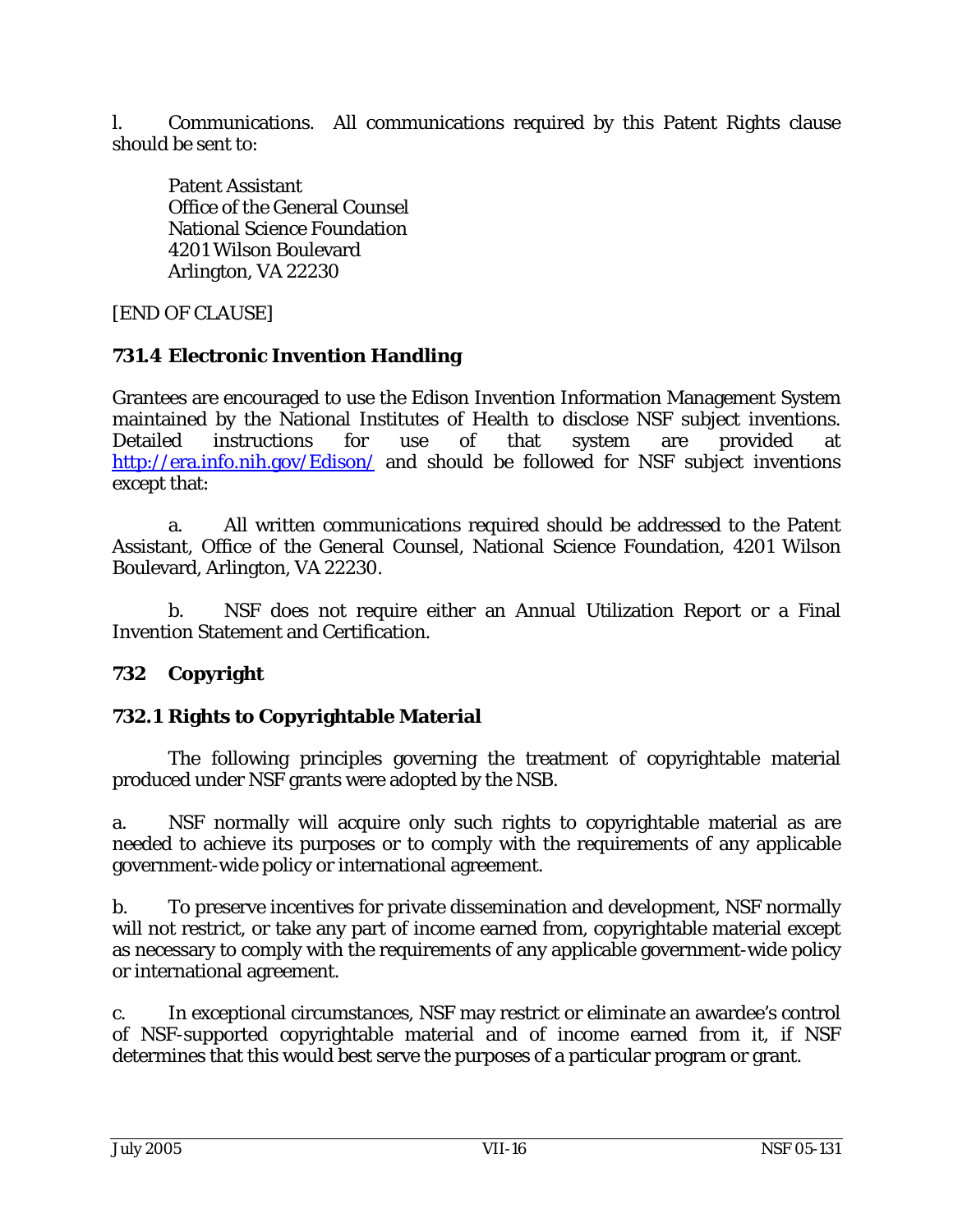### **732.2 Standard Copyrightable Material Clause**

The following copyrightable material clause will be used in every funding agreement awarded by NSF that relates to scientific or engineering research unless a special copyrightable material clause has been negotiated. (See GPM 733.1, "Special Grant Provisions," and GPM 733.2, "Grants Not Primarily for Research.") When the clause is used in a funding agreement other than a grant, "grant" and "grantee" may be replaced by "cooperative agreement" and "awardee" or other appropriate terms.

### **COPYRIGHTABLE MATERIAL**

a. SUBJECT WRITING means any material that:

1. is or may be copyrightable under Title 17 of the United States Code; and

 2. is produced by the grantee or its employees in the performance of work under this grant.

"Subject writings" include such items as reports, books, journal articles, software, sound recordings, video tapes and video discs.

b. Copyright Ownership, Government License. Except as otherwise specified in the grant or by this paragraph, the grantee may own or permit others to own copyright in all subject writings. The grantee agrees that if it or anyone else does own copyright in a subject writing, the Federal government will have a non-exclusive, nontransferable, irrevocable, royalty-free license to exercise or have exercised for or on behalf of the U.S. throughout the world all the exclusive rights provided by copyright. Such license, however, will not include the right to sell copies or photorecords of the copyrighted works to the public.

c. Grants Affected by International Agreements. If the grant indicates it is subject to an identified international agreement or treaty, NSF can direct the grantee to convey to any foreign participant or otherwise dispose of such rights to subject writings as are required to comply with that agreement or treaty.

d. Grantee Action to Protect Government Interests. The grantee agrees to acquire, through written agreement or an employee relationship, the ability to comply with the requirements of the preceding paragraphs and, in particular, to acquire the ability to convey rights in a subject writing to a foreign participant if directed by NSF under the previous paragraph. The grantee further agrees that any transfer of copyright or any other rights to a subject writing, by it or anyone whom it has allowed to own such rights, will be made subject to the requirements of this article.

[END OF CLAUSE]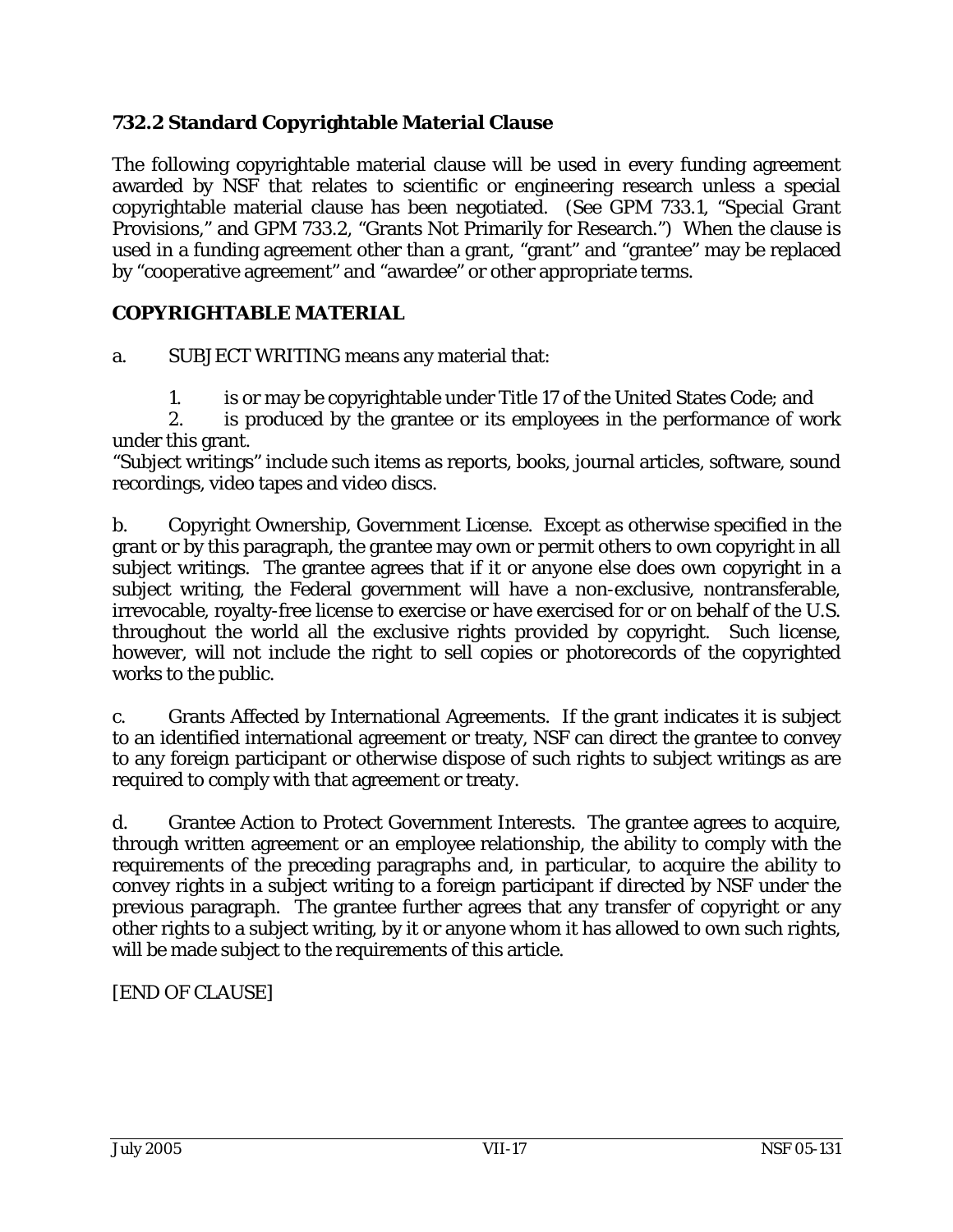## **733 Special Patent and Copyright Situations**

## **733.1 Special Grant Provisions**

At the request of the prospective grantee or on recommendation from NSF staff, a Grants Officer, with the concurrence of the cognizant Program Officer, may negotiate special patent or copyright provisions when he/she determines that exceptional circumstances require restriction or elimination of the right of a prospective grantee to control principal rights to subject inventions or writings in order to better achieve the objectives of the program, the National Science Foundation Act, or (in the case of inventions) Chapter 18 of Title 35 of the USC. Every special copyright or patent provision will allow the grantee, after an invention has been made or copyrightable material created, to request that it be allowed to retain principal rights to that invention or material, unless doing so would be inconsistent with an obligation imposed on NSF by statute, international agreement or pact with other participants in, or supporters of, the research.

## **733.2 Grants Not Primarily for Research**

a. Grants not primarily intended to support scientific or engineering research generally do not contain patent or copyrightable material provisions. Examples of such grants are travel, conference and equipment grants.

b. NSF Fellowships and Traineeships. In accordance with Section 212 of Title 35 of the USC, NSF claims no rights to inventions made by fellows or trainees. The following provision will be included in each fellowship or traineeship program solicitation and made part of the grant:

## **INTELLECTUAL PROPERTY RIGHTS**

The National Science Foundation claims no rights to any inventions or writings that might result from its fellowship or traineeship grants. However, fellows and trainees should be aware that the NSF, another Federal agency, or some private party may acquire such rights through other support for particular research. Also, fellows and trainees should note their obligation to include an Acknowledgment and Disclaimer in any publication.

### [END OF PROVISION]

## **733.3 Grants Affected by International Agreements**

a. Many of the bilateral and multilateral treaties and agreements underlying NSF's international cooperative research programs contain provisions on allocation of rights to inventions or writings. These sometimes require an allocation of rights different from that provided by the standard Copyrightable Material or Patent Rights clauses. In those cases, the standard clauses will be modified through the addition of the following to the grant: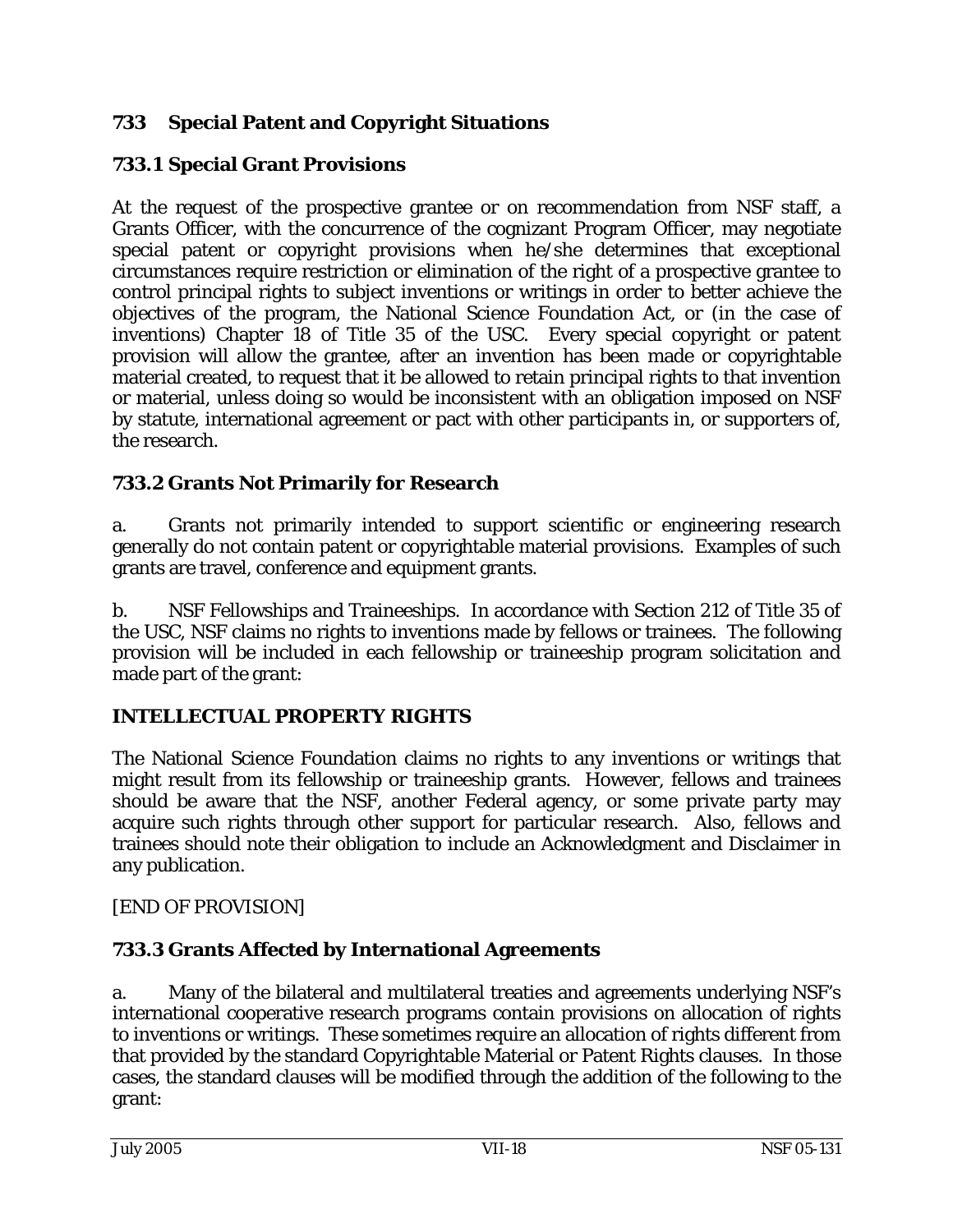"This project is supported under the cooperative program listed below. Your rights in inventions, writings, and data may be affected."

The applicable agreement or treaty will be identified immediately beneath that sentence.

b. After an invention is disclosed to the Patent Assistant, the grantee of a grant subject to an international agreement will be informed as to what rights, if any, it must transfer to foreign participants. Grantees also may ask the NSF Program Officer for copies of the identified international agreement before or after accepting a grant.

## **734 Dissemination and Sharing of Research Results**

a. Investigators are expected to promptly prepare and submit for publication, with authorship that accurately reflects the contributions of those involved, all significant findings from work conducted under NSF grants. Grantees are expected to permit and encourage such publication by those actually performing that work, unless a grantee intends to publish or disseminate such findings itself.

b. Investigators are expected to share with other researchers, at no more than incremental cost and within a reasonable time, the primary data, samples, physical collections and other supporting materials created or gathered in the course of work under NSF grants. Grantees are expected to encourage and facilitate such sharing. Privileged or confidential information should be released only in a form that protects the privacy of individuals and subjects involved. General adjustments and, where essential, exceptions to this sharing expectation may be specified by the funding NSF Program or Division for a particular field or discipline to safeguard the rights of individuals and subjects, the validity of results, or the integrity of collections or to accommodate the legitimate interest of investigators. A grantee or investigator also may request a particular adjustment or exception from the cognizant NSF Program Officer.

c. Investigators and grantees are encouraged to share software and inventions created under the grant or otherwise make them or their products widely available and usable.

d. NSF normally allows grantees to retain principal legal rights to intellectual property developed under NSF grants to provide incentives for development and dissemination of inventions, software and publications that can enhance their usefulness, accessibility and upkeep. Such incentives do not, however, reduce the responsibility that investigators and organizations have as members of the scientific and engineering community, to make results, data and collections available to other researchers.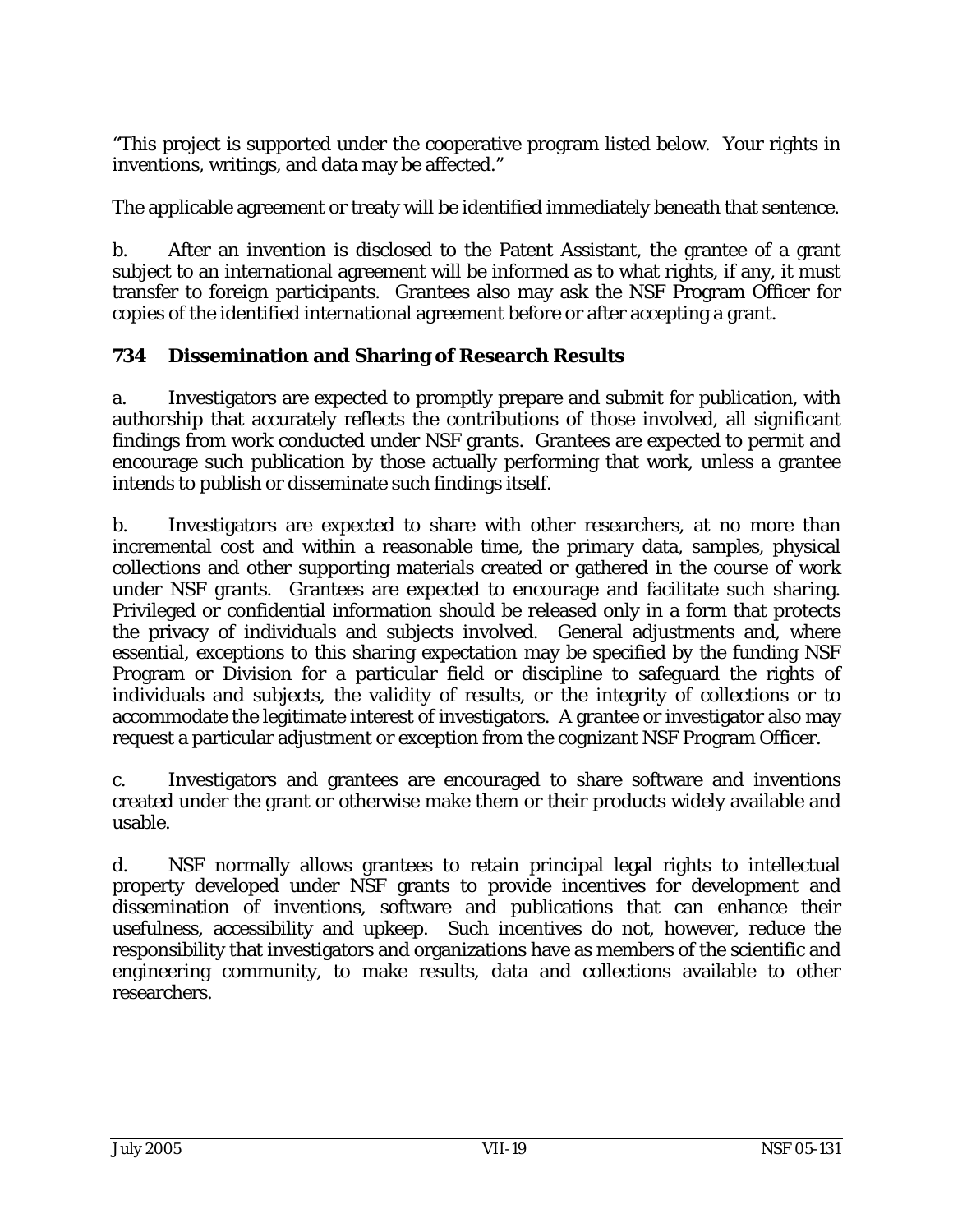### **735 Tangible Property**

## **735.1 Background**

Some NSF grants support collection or creation of tangible property, such as insects, marine life, drilling core samples and genetically-altered micro-organisms. As used in this section "tangible property" means any personal property other than equipment (see GPM 612, "Equipment"), and intellectual property.

### **735.2 Legal Rights to Tangible Property**

Unless otherwise provided in the grant, all legal rights to tangible property collected or created during NSF-assisted research remain with the grantee or investigators as determined by the policies of the organization. As members of the scientific and engineering community, both grantees and investigators are responsible for making such tangible property appropriately available to other researchers.

## **740 PUBLICATION / DISTRIBUTION OF GRANT MATERIALS**

### **741 NSF Policy**

NSF advocates and encourages open scientific and engineering communication. NSF expects significant findings from research it supports to be promptly submitted for publication, with authorship that accurately reflects the contributions of those involved.

### **742 Costs**

Cost of documenting, preparing, publishing, disseminating and sharing research findings and supporting material are allowable charges against the grant. (See GPM 617 "Publication, Documentation, and Dissemination".)

### **743 Responsibilities**

Unless otherwise provided in the grant, preparation, content, editing, identification of authorship and submission for publication of significant research findings are the responsibility of the investigators, consistent with such policies and procedures as the grantee may prescribe.

### **744 Grantee Obligations**

a. Acknowledgement of Support. Unless otherwise provided in the grant, the grantee is responsible for assuring that an acknowledgment of NSF support is made:

 1. in any publication (including World Wide Web pages) of any material based on or developed under this project, in the following terms: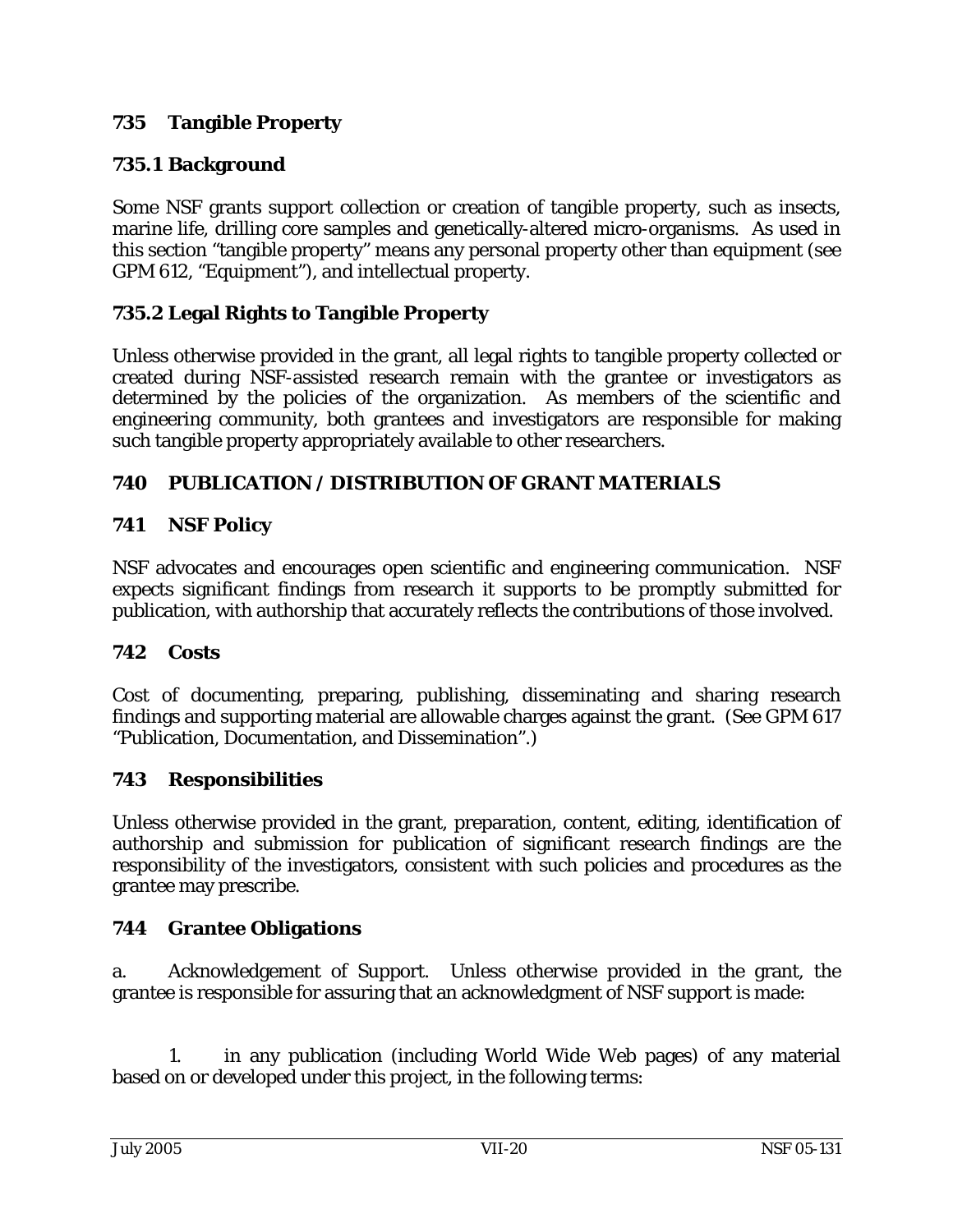"This material is based upon work supported by the National Science Foundation under Grant No. (NSF grant number)."

 2. NSF support also must be orally acknowledged during all news media interviews, including popular media such as radio, television and news magazines.

b. Disclaimer. The awardee is responsible for assuring that every publication of material (including World Wide Web pages) based on or developed under this award, except scientific articles or papers appearing in scientific, technical or professional journals, contains the following disclaimer:

"Any opinions, findings, and conclusions or recommendations expressed in this material are those of the author(s) and do not necessarily reflect the views of the National Science Foundation."

c. Copies for NSF. The grantee is responsible for assuring that the cognizant NSF Program Officer is provided access to, either electronically or in paper form, a copy of every publication of material based on or developed under this award, clearly labeled with the award number and other appropriate identifying information, promptly after publication.

d. Grantees should also note their obligations in regard to copyrights (see GPM 732, "Copyright") and their responsibilities as members of the scientific and engineering community to disseminate and share research results (see GPM 734, "Dissemination and Sharing of Research Results").

## **750 PROGRAM INCOME**

### **751 Background**

The following provisions implement the applicable portions of OMB Circular A-110 on program income as well as the principle on income from copyrightable material adopted by the NSB (GPM 732.1, "Rights to Copyrightable Material").

## **752 Definition**

PROGRAM INCOME means gross income earned by the grantee that is directly generated by a supported activity or earned as a result of the grant. Program income includes, but is not limited to, income from fees for services performed, the use or rental of real or personal property acquired under the grant, the sale of commodities or items fabricated under the grant, license fees for, and royalties on, copyrights and interest on loans made with grant funds. Interest earned on advances of Federal funds is not program income. Program income does not include the receipt of principal on loans, rebates, credits, discounts, etc., or interest earned on any of them.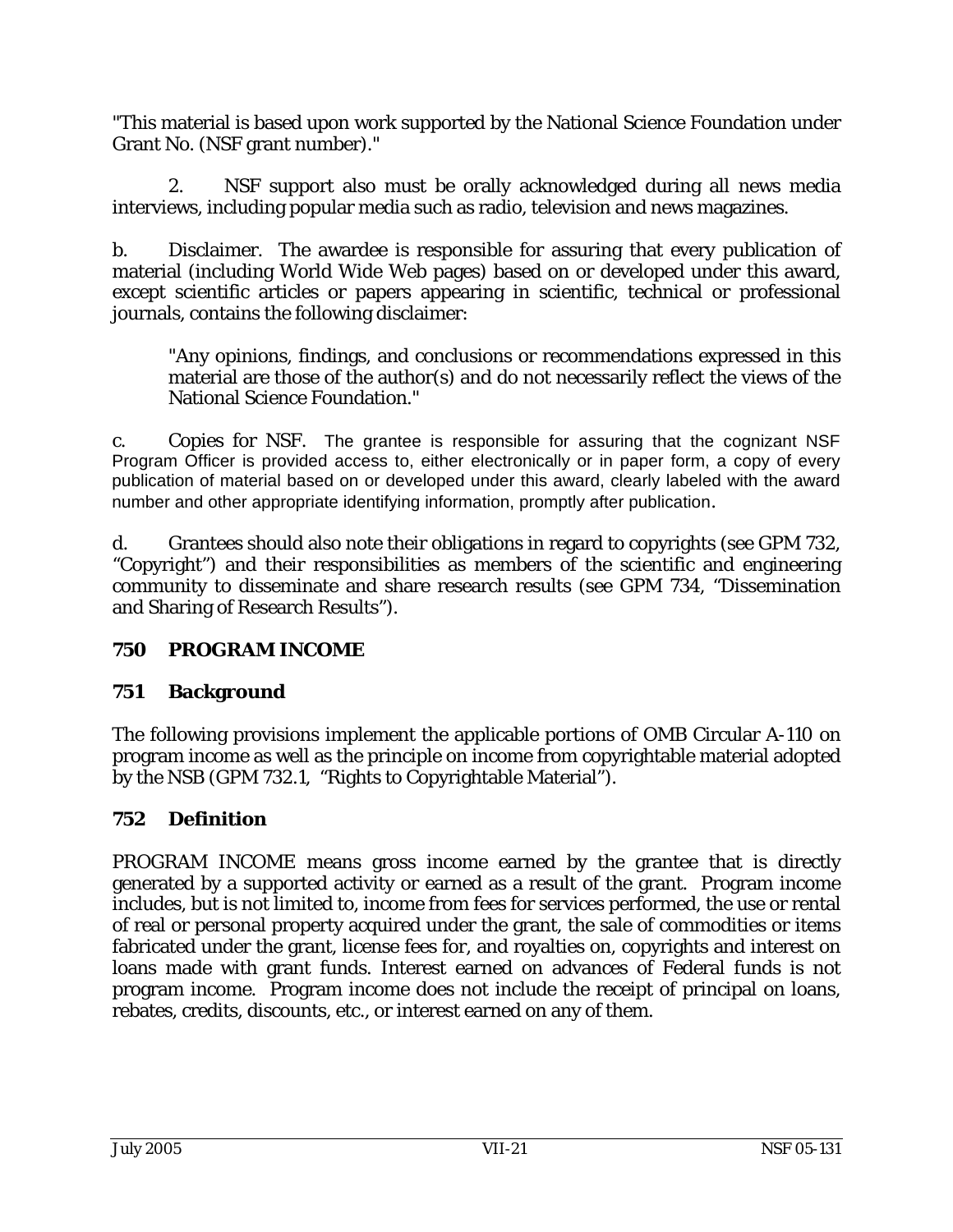### **753 NSF Policy**

a. Standard Treatment*.* Unless otherwise specified in the grant, program income received or accruing to the grantee during the period of the grant is to be retained by the grantee, added to the funds committed to the project by NSF, and thus used to further project objectives. The grantee has no obligation to NSF with respect to: 1) license fees and royalties for copyrighted material, patents, patent applications, trademarks and inventions; or 2) program income received beyond the period of the grant.

b. Special Treatment. In exceptional circumstances, the NSF Grants Officer, in collaboration with Program Officers and other appropriate NSF offices, may approve use of a special grant provision to restrict or eliminate a grantee's control of income earned through NSF-supported activities if it determines that this would best serve the purposes of a particular program or grant. The special provisions may require the Federal share of program income be kept in a separate account, reported on and/or remitted for such periods as may be reasonable under the circumstances.

# **760 INTERNATIONAL CONSIDERATIONS**

# **761 Travel to Foreign Countries**

# **761.1 Policy**

a. Expenses for transportation, lodging, subsistence and related items incurred by project personnel and by outside consultants employed on the project (GPM 614, "Travel Costs") who are on travel status on business related to an NSF-supported project are allowable as prescribed in the governing cost principles. The requirements for prior approval detailed in the governing cost principles are waived.

b. Support for the foreign travel of an investigator's dependents is allowable only under the conditions identified in GPM 614, "Travel Costs".

# **761.2 Use of U.S.-Flag Air Carriers**

a. The General Services Administration issued an amendment to the Federal Travel Regulations in the November 13, 1998 edition of the Federal Register (Vol. 63, No. 219). The amendment relates to the use of U.S. flag air carriers under the provisions of 49 U.S.C. 40118, which is commonly referred to as the Fly America Act.

b. Any air transportation to, from, between or within a country other than the U.S. of persons or property, the expense of which will be assisted by NSF funding, must be performed by, or under a code-sharing arrangement with, a U.S.-flag air carrier if service provided by such a carrier is "available" (see Comp. Gen. Decision B-240956, dated September 25, 1991). Tickets (or documentation for electronic tickets) must identify the U.S.-flag air carrier's designator code and flight number.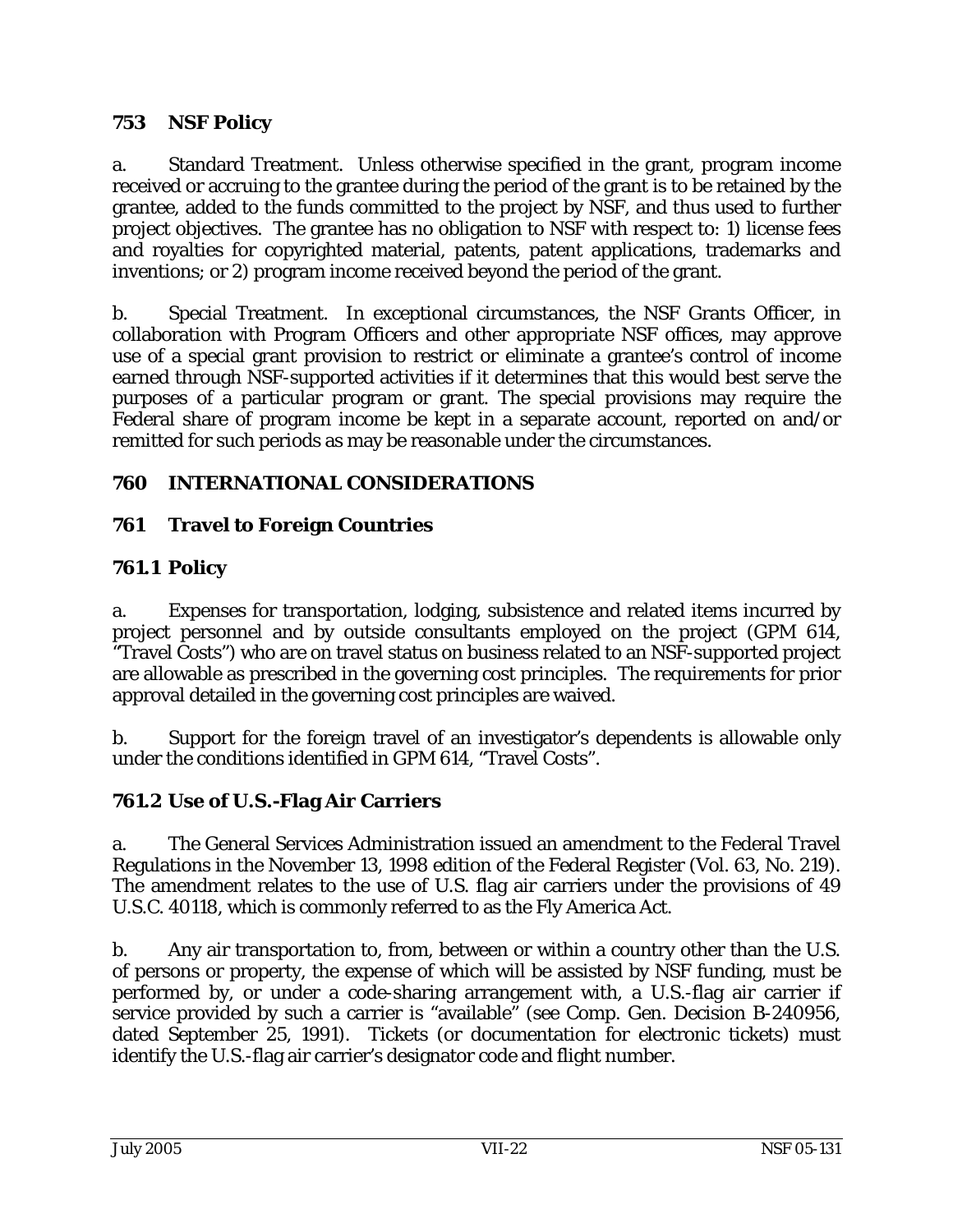c. For the purposes of this requirement, U.S.-flag air carrier service is considered "available" even though:

- 1. comparable or a different kind of service can be provided at less cost by a foreign-flag air carrier;
- 2. foreign-flag air carrier service is preferred by or is more convenient for NSF or traveler; or
- 3. service by a foreign-flag air carrier can be paid for in excess foreign currency.

d. The following rules apply unless their application would result in the first or last leg of travel from or to the U.S. being performed by a foreign-flag air carrier:

- 1. a U.S.-flag air carrier shall be used to destination or, in the absence of direct or through service, to the farthest interchange point on a usually traveled route;
- 2. if a U.S.-flag air carrier does not serve an origin or interchange point, a foreign-flag air carrier shall be used only to the nearest interchange point on a usually traveled route to connect with a U.S.-flag air carrier; or
- 3. if a U.S.-flag air carrier involuntarily reroutes the traveler via a foreign-flag carrier, the foreign-flag air carrier may be used notwithstanding the availability of alternative U.S.-flag air carrier service.

## **761.3 Use of Foreign-Flag Air Carriers**

a. Travel To and From the U.S. Use of a foreign-flag air carrier is permissible if the airport abroad is:

- 1. the traveler's origin or destination airport, and use of U.S.-flag air carrier service would extend the time in a travel status by at least 24 hours more than travel by a foreign-flag carrier; or
- 2. an interchange point, and use of U.S.-flag air carrier service would increase the number of aircraft changes the traveler must make outside of the U.S. by 2 or more, would require the traveler to wait four hours or more to make connections at that point, or would extend the time in a travel status by at least six hours more than travel by a foreign-flag air carrier.

b. Travel Between Points Outside the U.S. Use of a foreign-flag air carrier is permissible if travel by a:

- 1. foreign-flag air carrier would eliminate two or more aircraft changes en route;
- 2. U.S.-flag air carrier would extend the time in a travel status by at least four hours more than travel by a foreign-flag air carrier and the travel is not part of the trip to or from the U.S.; or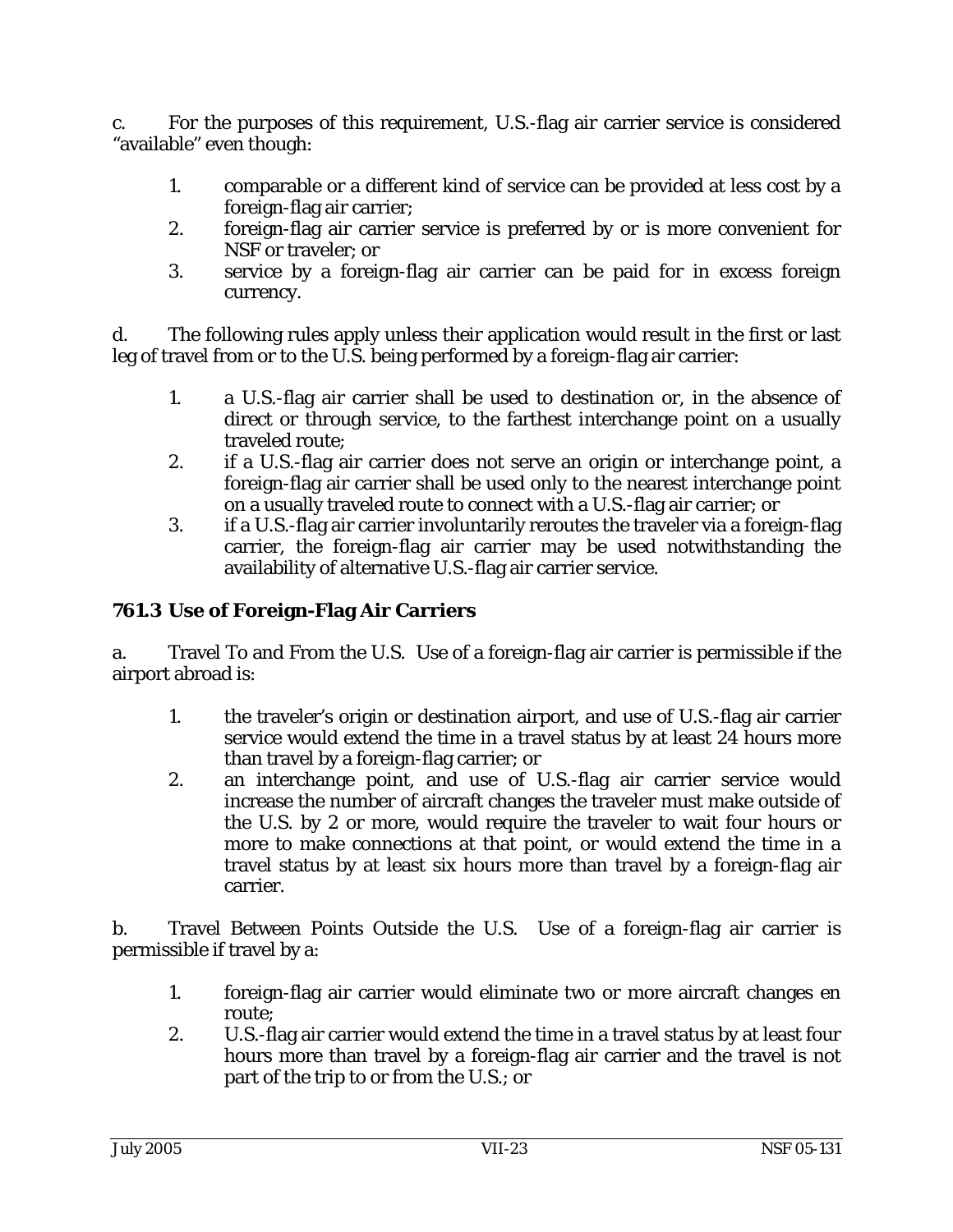3. U.S.-flag air carrier would require a connecting time of four hours or more at an overseas interchange point.

c. Short Distance Travel. For all short distance travel, regardless of origin and destination, use of a foreign-flag air carrier is permissible if the elapsed travel time on a scheduled flight from origin to destination airport by a foreign-flag air carrier is three hours or less and service by a U.S.-flag air carrier would double the travel time.

### **762 Charter Flights**

Because of the risk of catastrophic loss, NSF does not encourage the use of charter flights as a means of mass transportation for groups of scientists and engineers nor does it make arrangements for purchase of charter flight airline tickets.

### **763 Projects in a Foreign Country**

a. For awards that include activities requiring permits from appropriate Federal, state, or local government authorities, the grantee should obtain any required permits prior to undertaking the proposed activities.

b. The grantee must comply with the laws and regulations of any foreign country in which research is to be conducted. Areas of potential concern include: (1) requirements for advance approval to conduct research or surveys; (2) special arrangements for the participation of foreign scientists and engineers; and (3) special visas for persons engaged in research or studies. NSF does not assume responsibility for grantee compliance with the laws and regulations of the country in which the work is to be conducted.

c. The grantee also should assure that activities carried on outside the U.S. are coordinated as necessary with appropriate U.S. and foreign government authorities and that necessary licenses, permits or approvals are obtained prior to undertaking the proposed activities.

d. NSF-Supported Activities in Greenland. All research projects in Greenland must be approved in advance by the Government of Denmark. Applications for projects in which U.S. citizens and U.S. nationals are involved in any way (logistical, operational and/or financial support) shall be submitted to the Danish Government through diplomatic channels (i.e., through the U.S. Department of State and the American Embassy, Copenhagen) to the Danish Ministry of Foreign Affairs. Application forms, deadline dates and instructions are available from the Director, Office of Polar Programs, National Science Foundation, 4201 Wilson Boulevard, Arlington, VA 22230.

### **764 Passports and Visas**

NSF assumes no responsibility for securing passports or visas required by any person because of participation in an NSF-supported project. It should be noted that some countries that normally do not require visas for tourists do require special visas for scientists and engineers engaged in research or studies.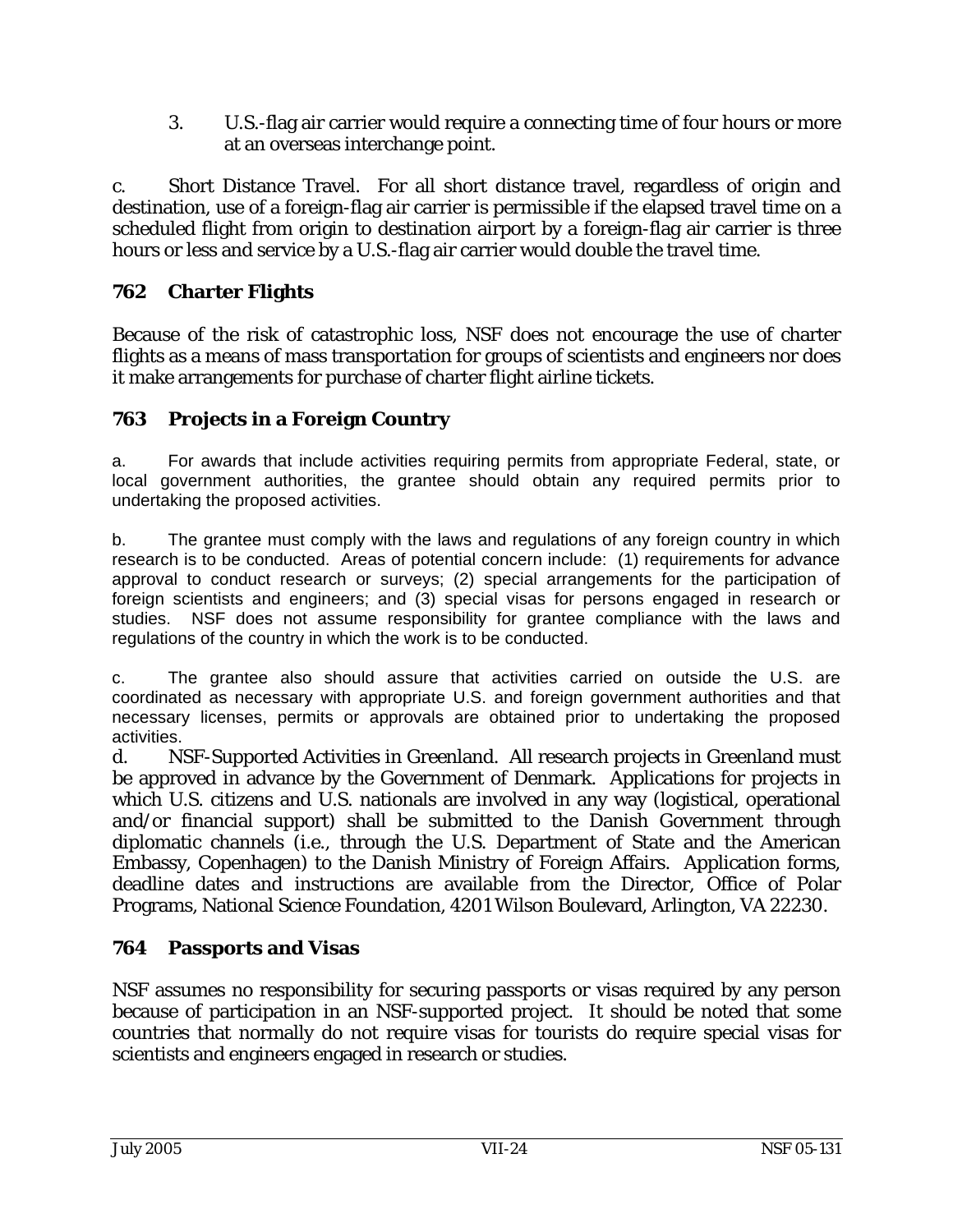#### **765 International Travel Grants**

Funding Limitations. Funds for international travel grants will normally not exceed the cost of a round-trip, economy class airline ticket between the approved points of origin and destination. Group travel grants awarded to a university, professional society or other non-profit organization to enable it to coordinate U.S. participation in one or more scientific or engineering meetings held abroad may include a flat rate of \$50 per traveler for the general administration of this type of project. NSF international travel grants may not be supplemented by funds from any other NSF grant or fellowship.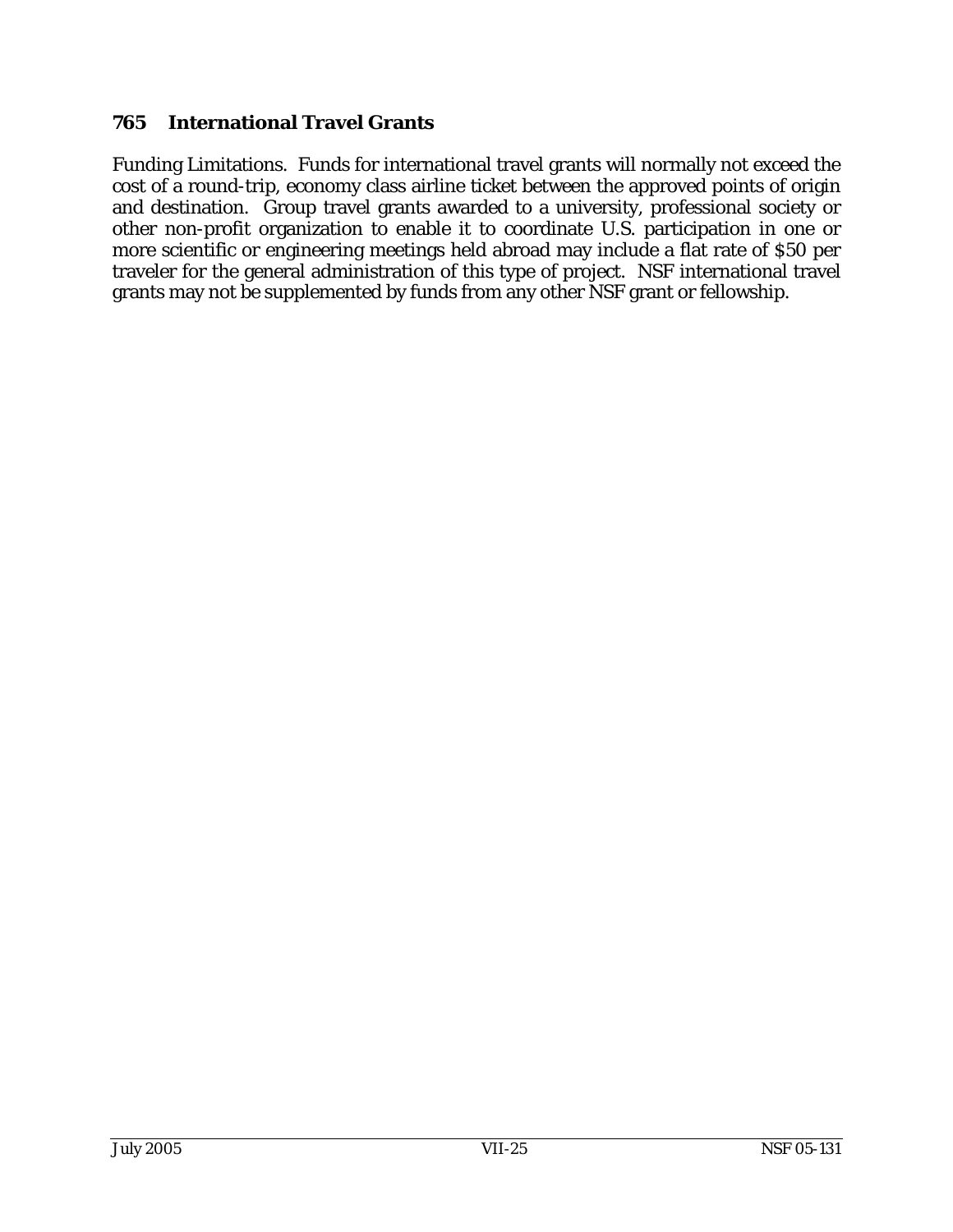#### NATIONAL SCIENCE FOUNDATION ARLINGTON, VA 22230

#### **ASSURANCE OF COMPLIANCE with NATIONAL SCIENCE FOUNDATION REGULATION UNDER TITLE VI OF THE CIVIL RIGHTS ACT OF 1964**

**\_\_\_\_\_\_\_\_\_\_\_\_\_\_\_\_\_\_\_\_\_\_\_\_\_\_\_\_\_\_\_\_\_\_\_\_\_\_\_\_\_\_\_\_\_\_\_\_\_\_\_**

**\_\_\_\_** (hereinafter called the "Applicant") HEREBY AGREES THAT it will comply with Title VI of the Civil Rights Act of 1964 (42 USC §2000d) and all requirements imposed by or pursuant to the Regulation of the National Science Foundation (45 CFR Part 611) issued pursuant to that title, to the end that, in accordance with Title VI of that Act and the Regulation, no person in the United States shall, on the ground of race, color, or national origin, be excluded from participation in, be denied the benefits of, or be otherwise subjected to discrimination under any program or activity for which the Applicant receives Federal financial assistance from the Foundation; and HEREBY GIVES ASSURANCE THAT it will immediately take any measures necessary to effectuate this agreement.

If any real property or structure thereon is provided or improved with the aid of Federal financial assistance extended to the Applicant by the Foundation, this Assurance shall obligate the Applicant, or in the case of any transfer of such property, any transferee, for the period during which the real property or structure is used for a purpose for which the Federal financial assistance is extended or for another purpose involving the provision of similar services or benefits. If any personal property is so provided, this Assurance shall obligate the Applicant for the period during which it retains ownership or possession of the property. In all other cases, this Assurance shall obligate the Applicant for the period during which the Federal financial assistance is extended to it by the Foundation.

THIS ASSURANCE is given in consideration of and for the purpose of obtaining any and all Federal grants, cooperative agreements, loans, contracts, property, discounts or other Federal financial assistance extended after the date hereof to the Applicant by the Foundation, including installment payments after such date on account of applications for Federal financial assistance which were approved before such date. The Applicant recognizes and agrees that such Federal financial assistance will be extended in reliance on the representations and agreements made in this Assurance, and that the United States shall have the right to seek judicial enforcement of this Assurance. This Assurance is binding on the Applicant, its successors, transferees, and assignees.

#### **PLEASE TYPE OR PRINT**

**\_\_\_\_\_\_\_\_\_\_\_\_\_\_\_\_\_\_\_\_\_\_\_\_\_\_\_\_\_\_\_\_\_\_\_\_\_\_\_\_\_\_\_\_\_\_\_\_\_\_\_\_\_\_\_\_\_\_\_\_\_\_\_\_\_\_\_\_\_\_\_\_\_\_\_\_\_\_\_\_\_\_\_\_ NAME OF APPLICANT, STREET ADDRESS OR P.O. BOX, CITY , STATE, ZIP CODE** 

**\_\_\_\_\_\_\_\_\_\_\_\_\_\_\_\_\_\_\_\_\_\_\_\_\_\_\_\_\_\_\_\_\_\_\_\_\_\_\_\_\_\_\_\_\_\_\_\_\_\_\_\_\_\_\_\_\_\_\_\_\_\_\_\_\_\_\_\_\_\_\_\_\_\_\_\_\_\_\_\_\_\_\_\_ I CERTIFY THAT THE ABOVE INFORMATION IS COMPLETE AND CORRECT TO THE BEST OF MY KNOWLEDGE \_\_\_\_\_\_\_\_\_\_\_\_\_\_\_\_\_\_\_\_\_\_\_\_\_\_\_\_\_\_\_\_\_\_\_\_\_\_\_\_\_\_\_\_\_\_\_\_\_\_\_\_\_\_\_\_\_\_\_\_\_\_\_\_\_\_\_\_\_\_\_\_\_\_\_\_\_\_\_\_\_\_\_\_** 

**SIGNATURE AND TITLE OF AUTHORIZED OFFICIAL DATE**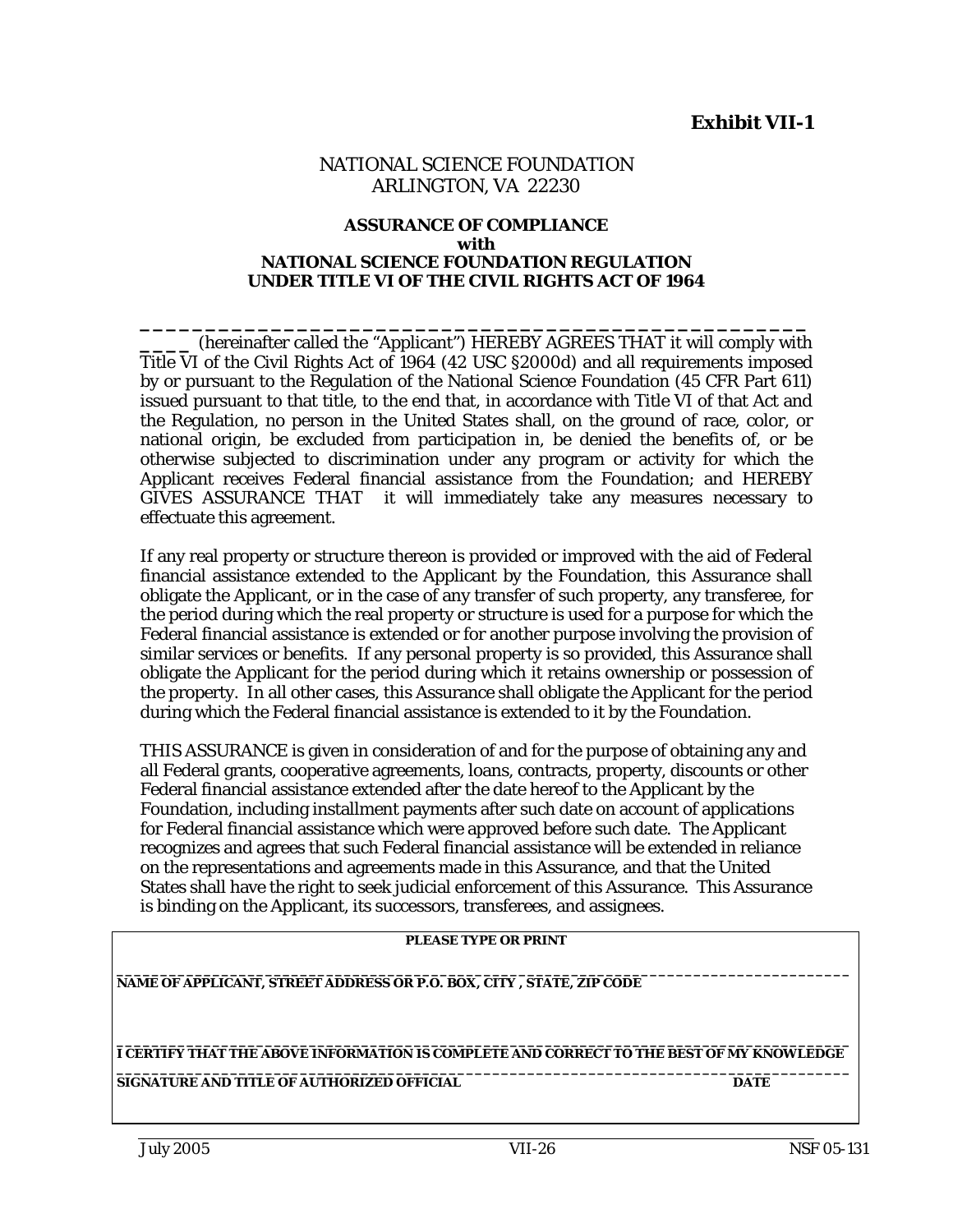# **CHAPTER VIII OTHER PROPOSAL AND AWARD CONSIDERATIONS**

The chapter discusses other proposal and award considerations not addressed in the preceding chapters. Topics covered are:

- **800 INTERGOVERNMENTAL REVIEW OF FEDERAL PROGRAMS**
- **810 HANDLING OF INFORMATION**
- **820 TAX STATUS**
- **830 ENVIRONMENTAL IMPACT**
- **840 PROTECTION OF PROPERTIES IN THE NATIONAL REGISTER OF HISTORIC PLACES**
- **850 NATIONAL SECURITY**
- **860 MISCELLANEOUS (INCLUDING LIABILITIES AND LOSSES, PRE-COLLEGE STUDENTS AND EXPERIMENTAL CURRICULUM DEVELOPMENT PROJECTS AND USE OF METRIC MEASUREMENTS)**

#### **800 INTERGOVERNMENTAL REVIEW OF FEDERAL PROGRAMS**

a. The Foundation's regulation on Intergovernmental Review of National Science Foundation Programs and Activities is published in 45 CFR Part 660.

b. The Federal Assistance Award Data System (FAADS) <http://www.census.gov/govs/www/faads.html>notifies the States of Federal assistance awards. FAADS is a computer-based management information system that provides information on assistance awards, including NSF grants, on a quarterly basis. These reports are distributed to the States, and meet the objective of 6502 of Title 31 of the USC.

### **810 HANDLING OF INFORMATION**

### **811 Questionnaires: Data Collection Under NSF Grants**

### **811.1 Paperwork Control**

Under the OMB regulation, *Controlling Paperwork Burdens on the Public* (5 CFR §1320), a grantee's obtaining of information from ten or more persons by means of identical questions is considered to be "sponsored" by NSF only if:

a. the grantee is collecting the information at the specific request of NSF; or

b. the terms of the grant require specific approval by NSF of the collection or its procedures. If either of these conditions is met, OMB approval of the data collection is generally required and grantees should obtain the necessary control number from the cognizant NSF Program Officer.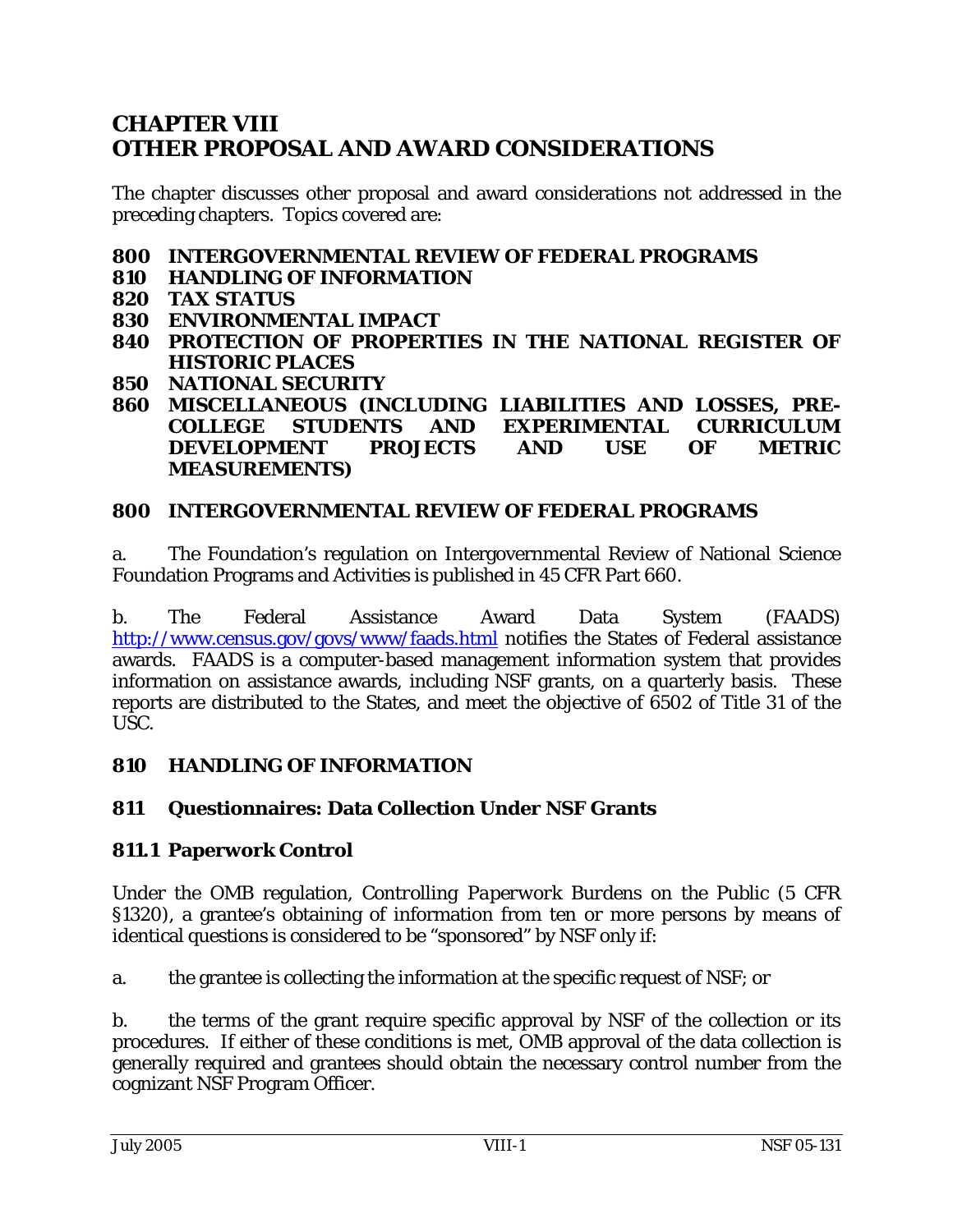### **811.2 NSF Policy**

Data collection activities of NSF grantees are the responsibility of grantees, and NSF support of a project does not constitute NSF approval of the survey design, questionnaire content or data collection procedures. No representation may be made to respondents that such data are being collected for, or in association with, NSF or the government. However, this requirement is not intended to preclude mention of NSF support of the project in response to an inquiry or acknowledgment of such support in any publication of this data (see GPM 744, "Grantee Obligations").

### **812 Release of Information by NSF**

#### **812.1 Press Releases**

Grants for projects which appear to be of special interest to the general public may be made the subject of an NSF or joint NSF/grantee organization press release to the news media. (See GPM 622, "News Release Costs.")

#### **812.2 Open Government Legislation**

a. Pursuant to the Freedom of Information Act (FOIA) (5 USC §552), NSF will provide agency records, with certain exceptions, if the request is in writing, includes the requester's name and mailing address, is clearly identified as a FOIA request, and describes the records sought with sufficient specificity to permit identification. The requester must also agree to pay fees that are chargeable under the NSF regulations. Detailed procedures are contained in 45 CFR §612. Further information is available at [http://www.nsf.gov/policies/foia.jsp.](http://www.nsf.gov/policies/foia.jsp)

b. The Government in the Sunshine Act (5 USC §552b) requires that all meetings of the National Science Board be open to public observation unless the subject falls within one of ten exemptions. NSF's Sunshine Act regulations are contained in 45 CFR §614. The Sunshine Act and the FOIA cited above, may require NSF to release to the public information, correspondence and documents received by NSF from grantees, unless they fall within the Acts' limited exceptions.

### **812.3 Release of Project Reports**

NSF expects significant findings from research it supports to be promptly submitted for publication. To the extent permitted by law, NSF will honor requests from grantees that release of Annual and Final Project Reports be delayed to permit orderly dissemination of significant findings through refereed channels. Unless such a request is received or material is marked as proprietary, such reports may be made available to others without notice to the grantee. Information, the disclosure of which might invade personal privacy, will be redacted before release.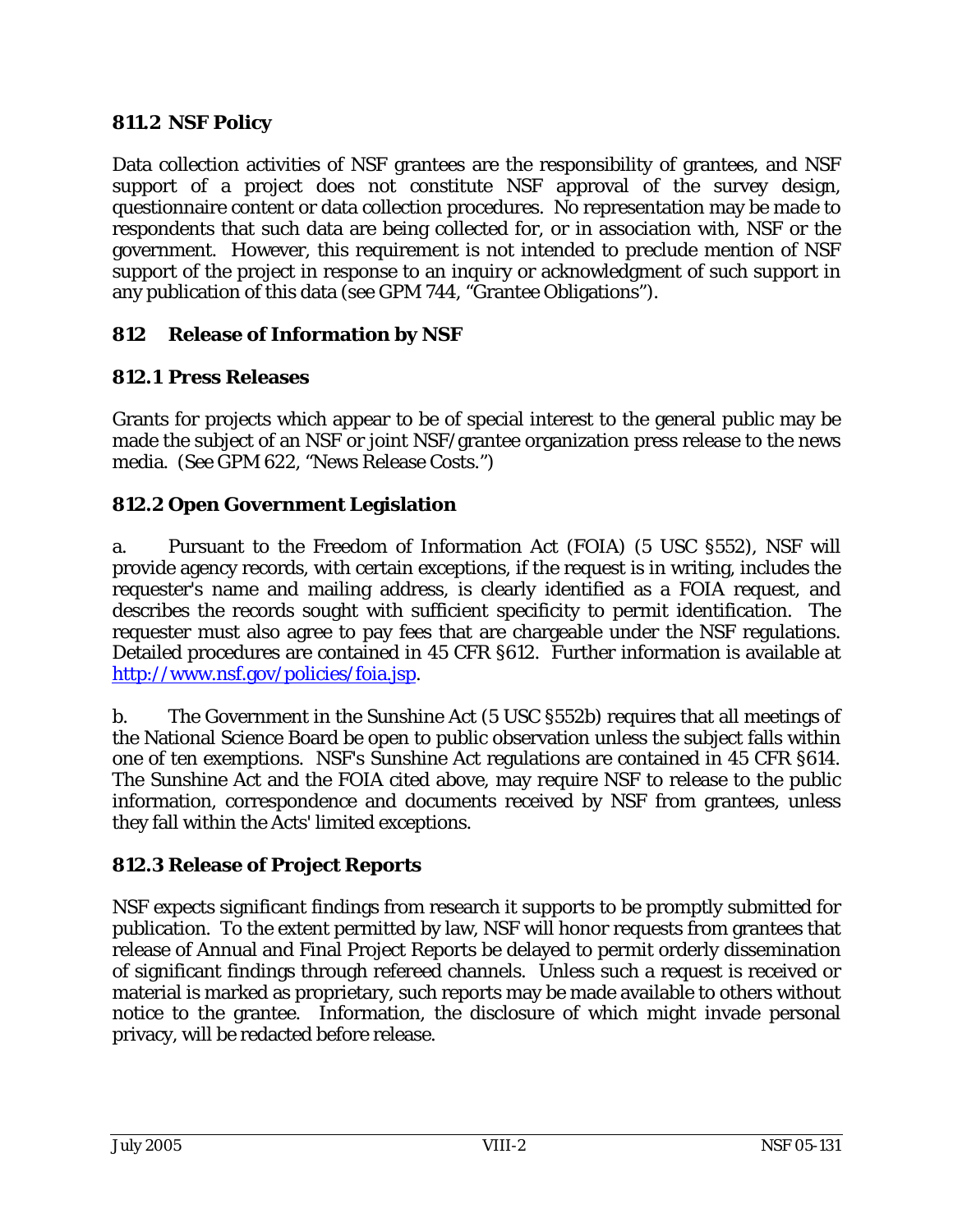#### **820 TAX STATUS**

Determination of the tax status of an organization or person receiving compensation in any form as a result of an NSF grant is the responsibility of the IRS, State and local tax authorities and the courts.

#### **830 ENVIRONMENTAL IMPACT**

a. The National Environmental Policy Act of 1969 (NEPA) (42 USC §4332) requires that Federal agencies consider the environmental impacts of major Federal actions significantly affecting the quality of the human environment.

b. If a proposed project might have an environmental impact, the proposal should furnish sufficient information to assist Foundation officials in assessing the environmental consequences of supporting the project. NSF will determine:

- 1. the adequacy of the information submitted;
- 2. whether or not additional information is needed; and
- 3. whether or not an environmental assessment or environmental impact statement will be necessary.

c. NSF regulations governing compliance with NEPA are found at 45 CFR §640. NSF regulations supplement the Council on Environmental Quality's regulations, published at 40 CFR §§1500-1508. Categories of activities for which an NSF Program Officer may be required to prepare an environmental assessment are set forth at 45 CFR §640.3(b).

#### **840 PROTECTION OF PROPERTIES IN THE NATIONAL REGISTER OF HISTORIC PLACES**

NSF is required by 16 USC §470f to take into account the effect of grant activities on properties included in the National Register of Historic Places. Occasionally, an NSF grant may involve activities that require mitigation or other actions under the National Historic Preservation Act and implementing regulations of the Advisory Council on Historic Preservation (36 CFR §800). In such cases, as deemed appropriate by NSF, conditions executing the goals of the National Historic Preservation Act may be included in the grant and grantees or prospective grantees may be required to coordinate with State or local historical preservation officers.

### **850 NATIONAL SECURITY**

a. NSF does not have original classification authority and does not normally support classified projects. It therefore does not expect that results of NSF-supported research projects will be classifiable. Under certain circumstances, however, a classification review of information originated under an award may be required. NSF may review research work generated under this award at any time to determine if it requires classification.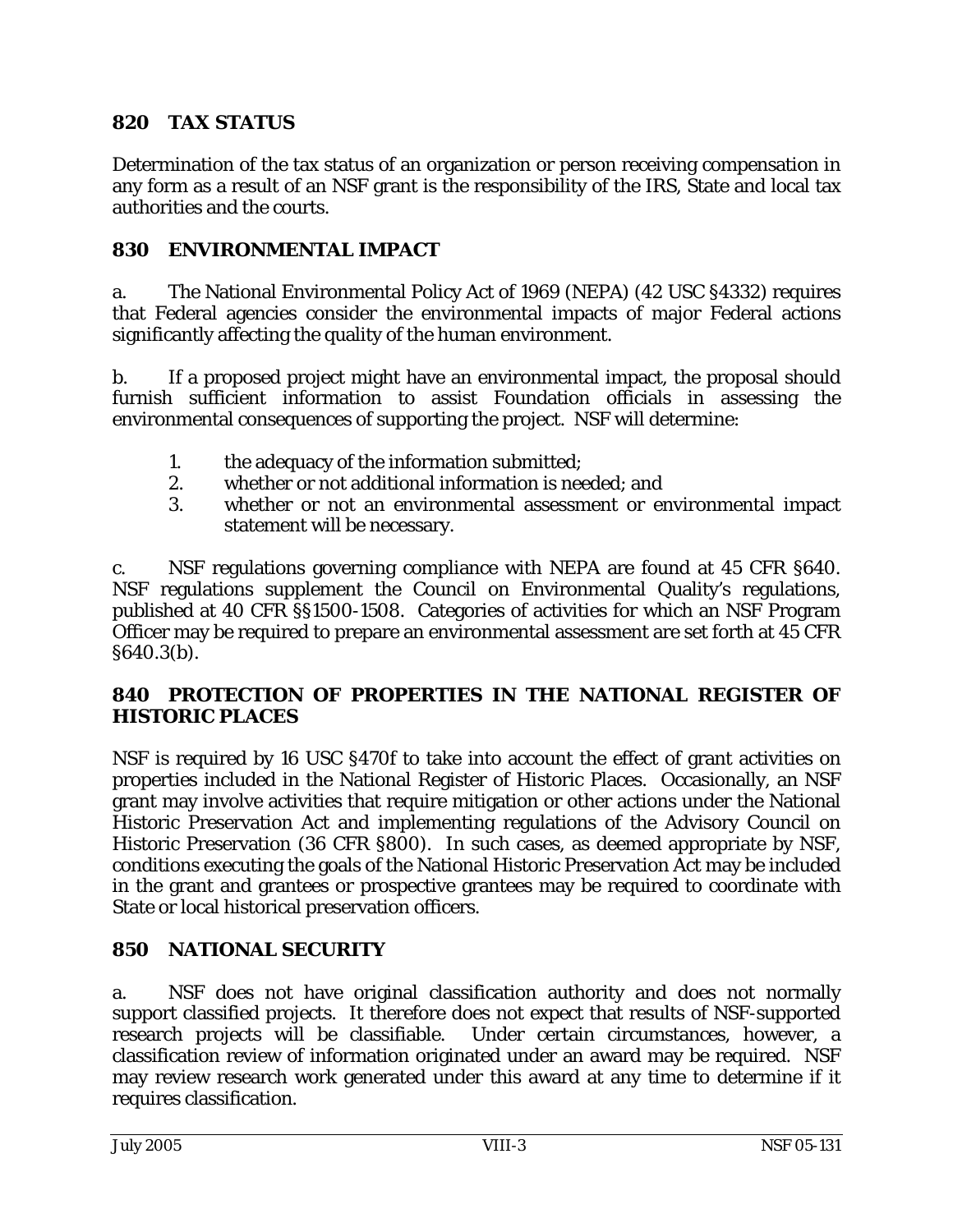b. Executive Order 12958 (60 Fed. Reg. 19,825 (1995)), as amended by Executive Order 13292 (68 Fed. Reg. 15315 (2003)) states that basic research information not clearly related to the national security may not be classified. Nevertheless, some information concerning, among other things, scientific, technological or economic matters relating to the national security, which includes defense against transnational terrorism, or cryptology may require classification. If a recipient originates information during the course of an award that it believes requires classification under the Executive orders mentioned above, the recipient must promptly:

- 1. Notify the appropriate NSF Program Officer or the person identified in the Agency Specific Requirements.
- 2. Submit the information for classification review as directed by the program official or by registered mail directly to the address specified in the Agency Specific Requirements.
- 3. Restrict access to the information to the maximum extent possible until the recipient is informed that the information is not classified, but no longer than thirty (30) days after receipt by the Federal agency performing the classification review.

c. If the agency performing the classification review determines any of the information requires classification, the recipient agrees that NSF may terminate the award by mutual agreement in accordance with the termination provisions of the award, or otherwise amend it. All material deemed to be classified must be handled in accordance with agency instructions.

d. If the agency performing the classification review does not respond within the specified time periods, the recipient is under no further obligation to restrict access to the information.

e. The Executive Order requires the agency with appropriate subject matter interest and classification authority to decide within 30 days whether to classify the material. If it determines the information will require classification, the grantee shall cooperate with that agency, NSF or other appropriate agencies in securing all related project notes and papers.

f. If the information is determined to require classification, the performing organization may wish or need to discontinue the project. (See GPM 913, "Termination by Mutual Agreement.")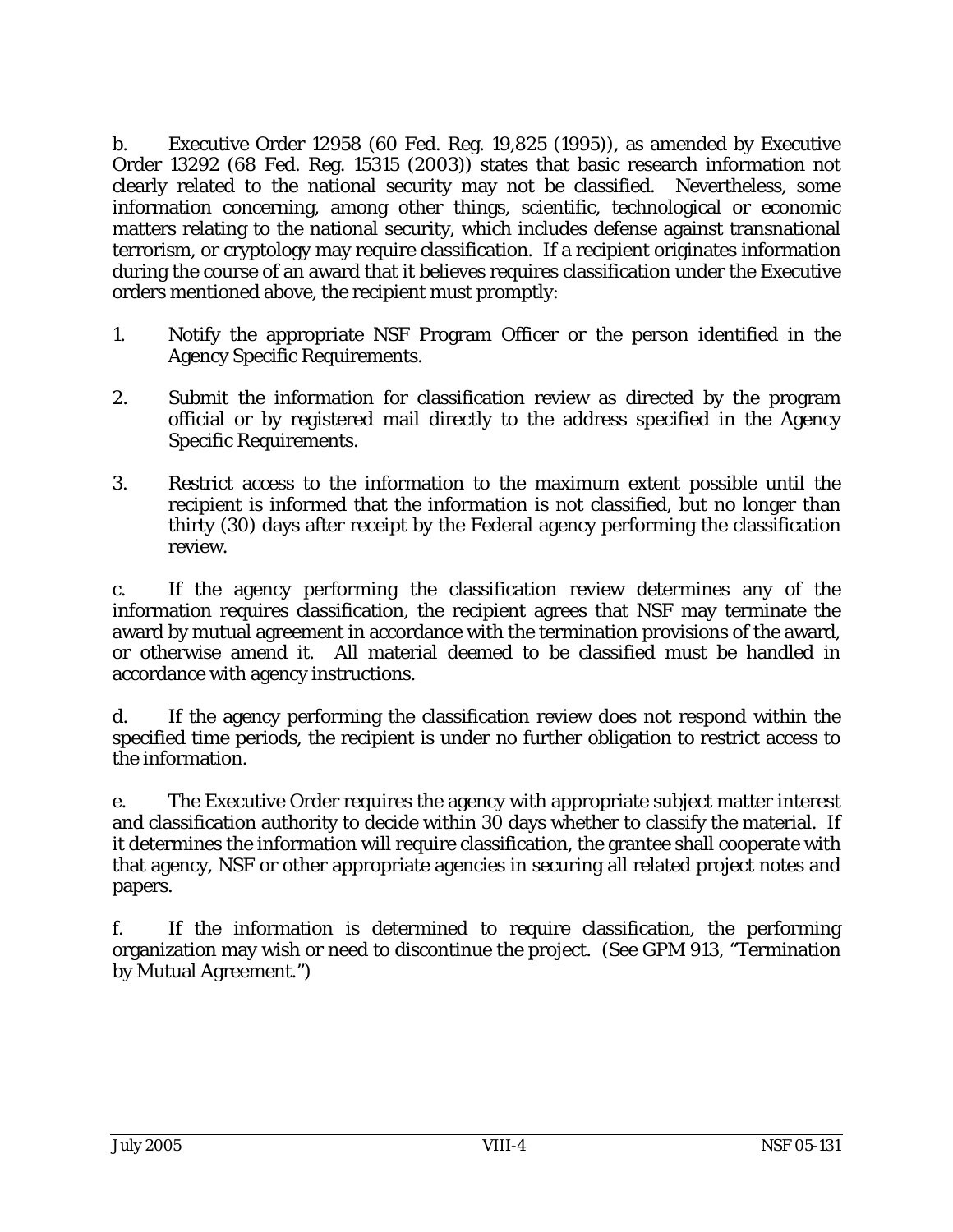#### **860 MISCELLANEOUS**

### **861 Liabilities and Losses**

NSF assumes no liability with respect to accidents, bodily injury, illness, breach of contract, any other damages or loss, or with respect to any claims arising out of any activities undertaken with the financial support of an NSF grant, whether with respect to persons or property of the grantee or third parties. The grantee is advised to insure or otherwise protect itself or others, as it may deem desirable.

#### **862 Pre-College Students and Experimental Curriculum Development Projects**

As required by 42 USC §1869 a and b, grantees of projects which involve pre-college students in research or development, or pilot-testing, evaluation or revision of, experimental or innovative curriculum development projects will:

a. provide to the school board, or comparable authority responsible for the schools considering participation in the project, information concerning the need for and purposes of, the particular education project, the proposed content of the material to be used, the expected benefits to be derived and other information to assist the jurisdiction in arriving at a decision on participation;

b. obtain written approval for participation in the project activities after the responsible authority has carried out its procedures;

c. provide information and materials to the responsible school authority to assist it in carrying out its own established procedures regarding the participation of students in project activities;

d. provide information to NSF describing compliance with the above provisions; and

e. provide in every publication, testing or distribution agreement involving instructional material developed under a grant (including but not limited to teacher's manuals, textbooks, films, tapes or other supplementary material) that such material will be made available within the school district using such material, for inspection by parents or guardians of children engaged in educational programs or projects of that school district.

# **863 Use of Metric Measurements**

The Metric Conversion Act of 1975 (15 USC §§205a-k) and E.O. 12770 (3 CFR, 1991 comp.) encourage Federal agencies to use the Metric System in procurement, grants and other business-related activities. The NSF grant will contain a provision encouraging PI/PDs to submit project reports, final reports, other reports and publications produced under grants that employ the metric system of measurements.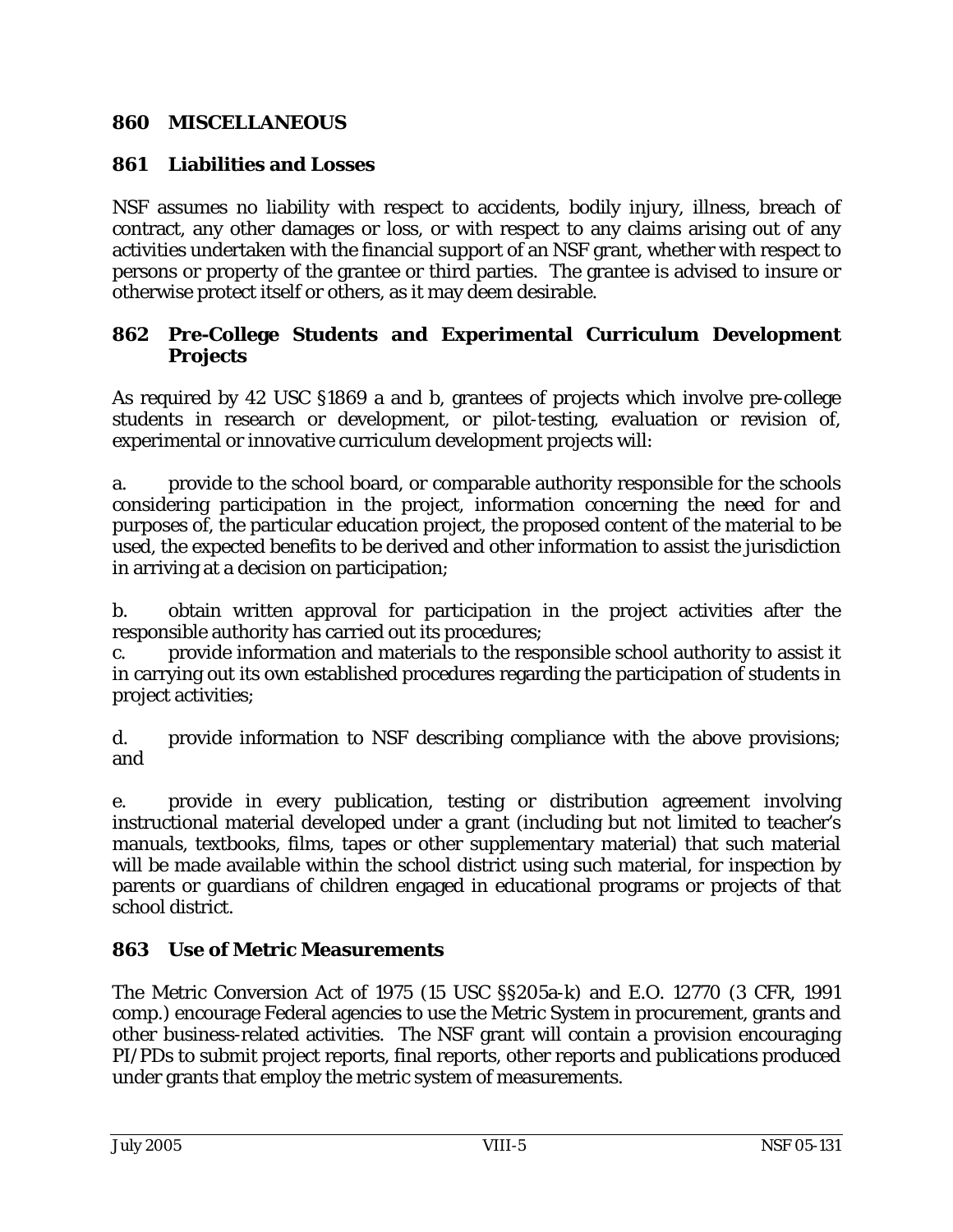# **CHAPTER IX RECONSIDERATION / SUSPENSION AND TERMINATION / DISPUTES /RESEARCH MISCONDUCT**

This chapter provides basic information regarding the NSF reconsideration process, resolution of problems arising from the performance of a grant and research misconduct. Topics covered are:

- **900 RECONSIDERATION OF PROPOSALS DECLINED OR RETURNED BY THE FOUNDATION**
- **910 SUSPENSION AND TERMINATION PROCEDURES**
- **920 INFORMAL RESOLUTION OF GRANT ADMINISTRATION DISPUTES**
- **930 RESEARCH MISCONDUCT**

#### **900 RECONSIDERATION OF PROPOSALS DECLINED OR RETURNED BY THE FOUNDATION**

#### **901 General**

This section describes the types of reconsideration that NSF makes available to individuals and organizations concerning proposals for grants. It does not apply to:

a. procurements governed by the Federal Property and Administrative Services Act or the Federal Acquisition Regulations;

b. "discourage" (i.e., non-binding) decisions resulting from submission of a preliminary proposal;

c. proposals for:

- 1. fellowships;
- 2. travel grants;
- 3. Small Grants for Exploratory Research (SGER); or
- 4. Phase I proposals submitted under the SBIR program.

d. proposals returned without review by NSF for failure to:

1. be submitted with sufficient lead time before the activity is to begin;

2. meet an announced proposal deadline date (and time, where specified); or

3. meet NSF proposal preparation requirements, such as page limitations, formatting instructions, and electronic submission, as specified in the *Grant Proposal Guide* or program solicitation.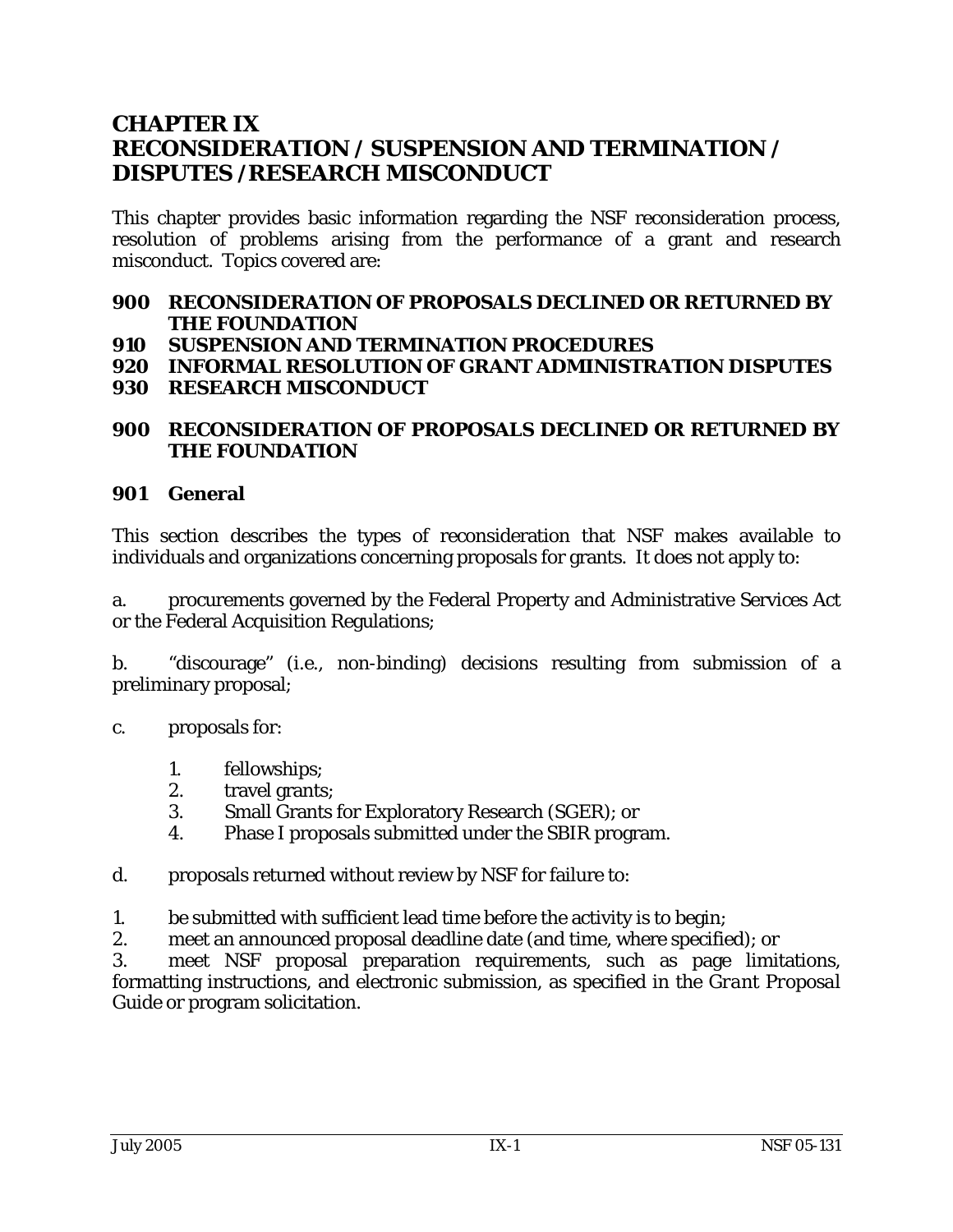## **902 Policy**

a. A proposer for NSF assistance whose proposal has been declined may ask the cognizant NSF Program Officer or the cognizant Division Director for information over and above the explanatory materials received with the declination notice. If the PI/PD is not satisfied that the proposal was fairly handled and reasonably reviewed, he/she may request reconsideration by the responsible Assistant Director (AD) or Office Head. An organization (or an unaffiliated PI/PD) still not satisfied after reconsideration by the responsible AD/Office Head may request further reconsideration by the Deputy Director of the Foundation. If a proposal has been declined after review by the NSB, only an explanation will be available.

b. When a proposal has been returned by the Foundation as being inappropriate for NSF consideration, the proposer may request reconsideration of such a determination.

c. The aim of any reconsideration is to ensure that NSF's review has been fair and reasonable, both substantively and procedurally. The scientific and technical merits may be examined within the context of budget availability and program priorities. Reconsideration may also address any procedural errors in peer review or other aspects of proposal review, including unaccounted-for conflict of interests or inappropriate consideration of records, information or rumor.

d. Award of NSF assistance is discretionary and reconsideration is not an adversarial process. A formal hearing, therefore, is not provided. Because factors such as program budget and priorities factor into the decision on a proposal, NSF cannot ensure proposers that reconsideration will result in an award even if error is established in connection with the initial review.

e. No revisions made to the proposal after declination will be considered in connection with the original proposal. However, a substantially revised proposal may be submitted for review as a new proposal under the usual procedures. NSF reserves the right to return without review a proposal that is substantially the same as one that was previously reviewed and declined whether or not a request for reconsideration was made.

# **903 Explanations by the NSF Program Officer or Division Director**

When a proposal is declined, the PI/PD receives verbatim but unattributed copies of the ad hoc reviews and the panel summary (if applicable), a description of how the proposal was reviewed, and, if not otherwise provided in the panel summary, an explanation (written or telephoned) of the basis for the declination. A returned proposal also will be accompanied by an explanation. A PI/PD who is considering asking for reconsideration should first contact the cognizant NSF Program Officer or Division Director, who will afford the PI/PD an opportunity to present his/her point of view, provide additional information if any exists, and take any further action that seems appropriate.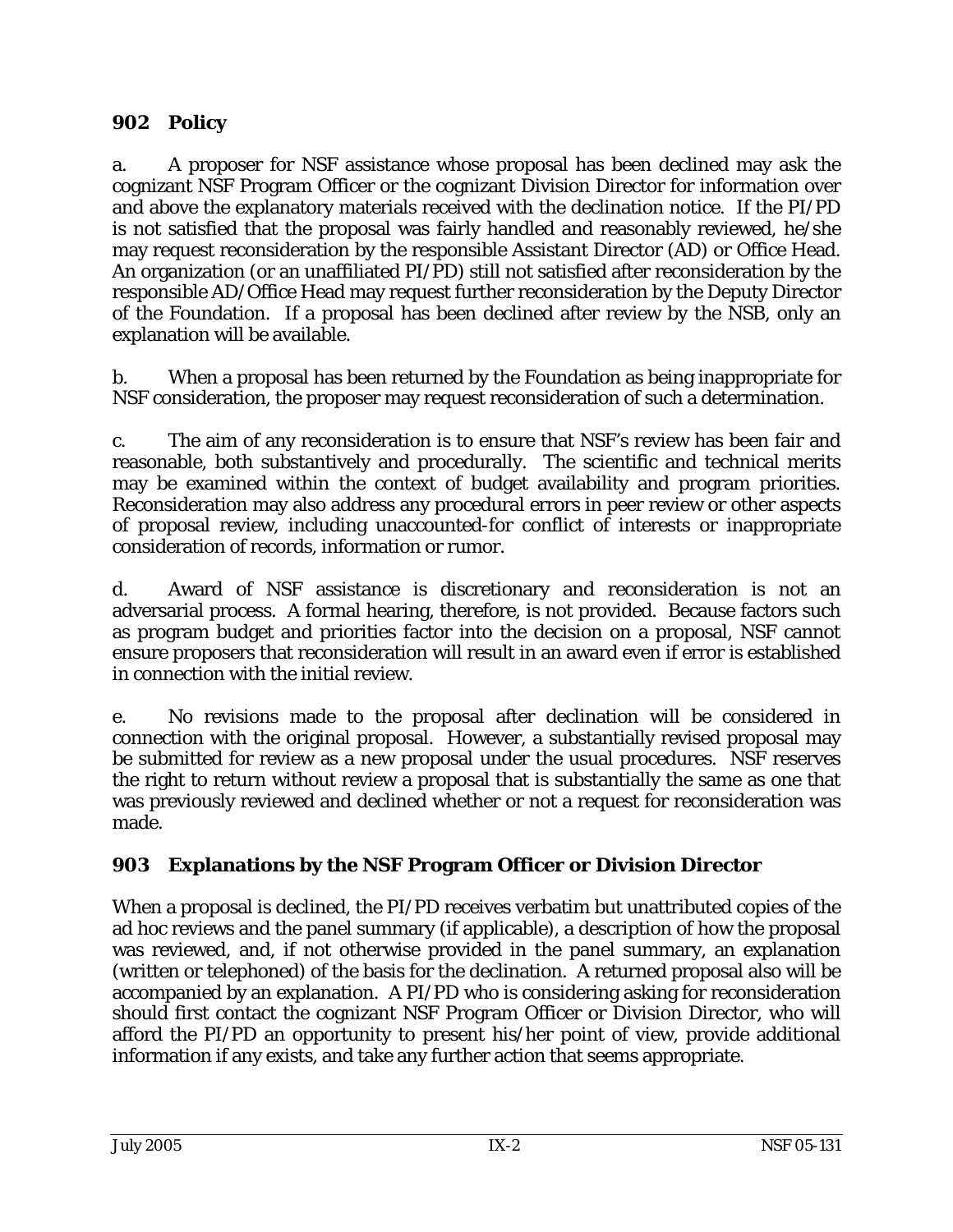## **904 Reconsideration by the Assistant Director**

a. If dissatisfied with the explanation provided by the NSF Program Officer or Division Director, the PI/PD may request in writing that NSF reconsider its action. Such a request will be considered only if the PI/PD has first sought and obtained an explanation from the cognizant NSF Program Officer or Division Director and only if the request is received by the Foundation within 90 days after the declination or the return. The request should be addressed to the AD/Office Head for the directorate or office that handled the proposal and should explain why the PI/PD believes that the declination or return was unwarranted.

b. The AD/Office Head will reconsider the record to determine whether NSF's review of the declined proposal was fair and reasonable, substantively and procedurally, taking into account availability of funds and the policies and priorities of the program and NSF. In the case of a returned proposal, the record will be reviewed to determine whether the proposed project was inappropriate for NSF consideration. The AD/Office Head may request additional information from the PI/PD and may obtain additional reviews. If additional reviews are sought, they are subject to standard review procedures (e.g., instructions must be provided to reviewers and conflicts-of-interest policies must be followed). The AD/Office Head may conduct the reconsideration personally or may designate another NSF official who had no part in the initial review to do so. As used here, "AD/Office Head" includes such a designated official.

c. Within 30 days after the date of the request, the AD/Office Head will furnish the results of the reconsideration, in writing, to the PI/PD. If results cannot be furnished within 30 days, the AD/Office Head will send the PI/PD a written explanation of the need for more time, indicating the date when the results can be expected. If the AD/Office Head reaffirms the declination or return, he/she will inform the PI/PD that the PI/PD's organization may obtain further reconsideration by the Deputy Director of NSF as provided below.

# **905 Further Reconsideration by the Deputy Director**

a. Within 60 days after the AD/Office Head has notified the PI/PD of the results of the reconsideration, the proposing organization or an unaffiliated PI/PD may request further reconsideration by the Deputy Director of NSF.

b. A request for further reconsideration need not be in any particular format, but it must be in writing, and must be signed by the organization's president or other chief executive officer and by the PI/PD. For declinations, it should explain why the organization believes that an error may have occurred in the initial evaluation and why it is not entirely satisfied with the reconsideration by the responsible AD/Office Head. For returned proposals, it should explain why the organization believes that an error may have occurred in the initial determination that the proposal was inappropriate for NSF consideration.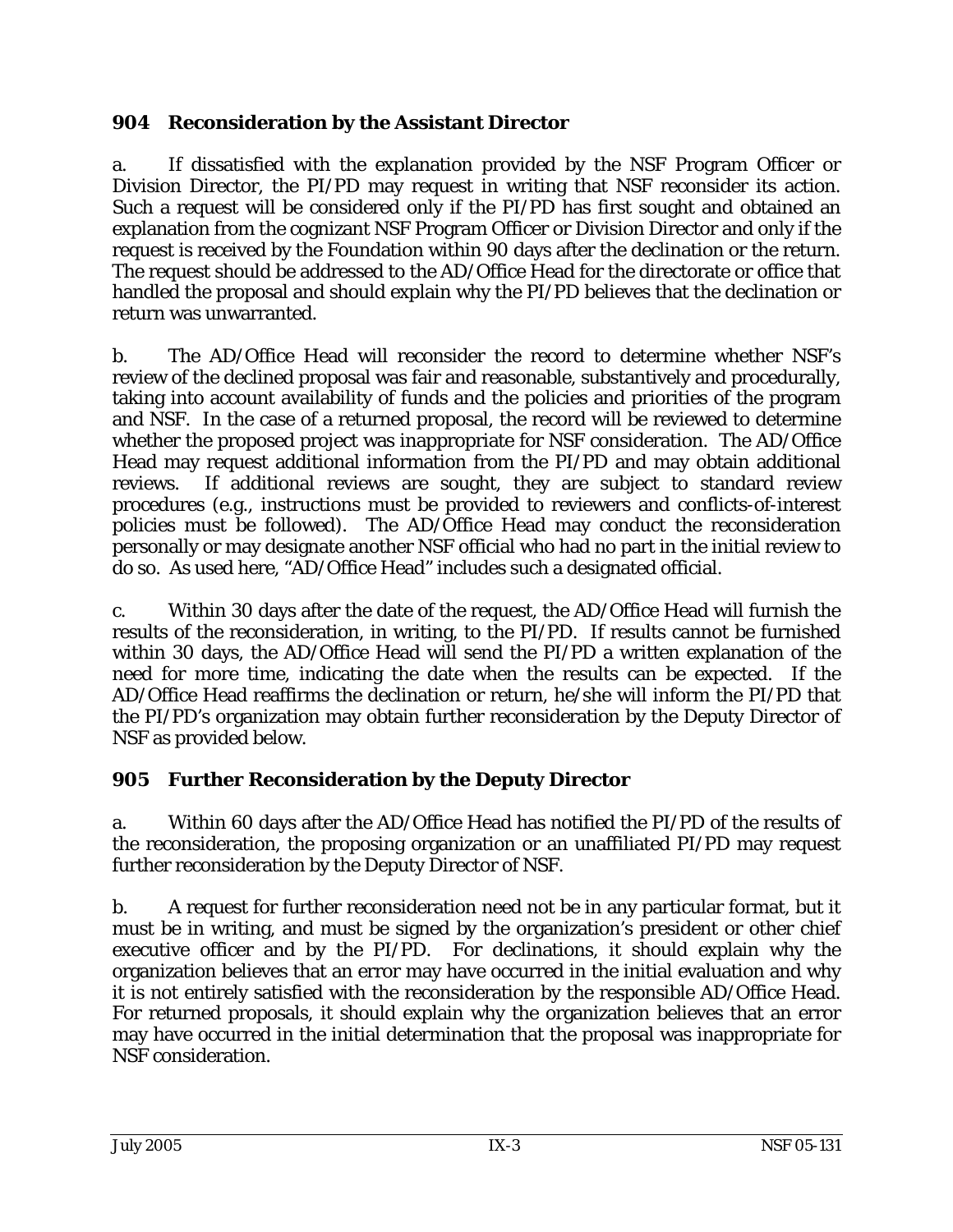c. The Deputy Director will review the request for further reconsideration and the record of earlier NSF actions, including the original review and the reconsideration by the AD/Office Head, to determine whether NSF's review of the declined proposal was fair and reasonable, or, in the case of a returned proposal, whether the proposed project was inappropriate for NSF consideration. The Deputy Director may request additional information from the PI/PD or the proposing organization and may obtain additional reviews. If additional reviews are sought, they are subject to standard review procedures (e.g., instructions must be provided to reviewers and conflicts-of-interest policies must be followed).

d. The Deputy Director may conduct the further reconsideration personally or may designate another NSF official who had no part in the initial evaluation of the proposal or the earlier reconsideration to do so. As used here, "Deputy Director" includes such a designated official.

e. Within 30 days after a request for further reconsideration is received at NSF, the Deputy Director will furnish the results of the further reconsideration, in writing, to the organization. If results cannot be furnished within 30 days, the Deputy Director will send the organization a written explanation of the need for more time, indicating the date when the results can be expected.

f. The decision made by the Deputy Director is final.

# **910 SUSPENSION AND TERMINATION PROCEDURES**

# **911 Definitions**

a. SUSPENSION is an action by NSF that temporarily withholds Federal support of a project pending corrective action by the grantee or a decision by NSF to terminate the grant.

b. TERMINATION is the cancellation of a grant, in whole or in part, at any time prior to its expiration.

# **912 Suspension and Termination**

# **912.1 NSF Policy**

a. A grant may be suspended or terminated in whole or in part in any of the following situations by:

 1. NSF when the grantee has materially failed to comply with the terms and conditions of the grant;

2. NSF when the Foundation has other reasonable cause;

3. NSF when ordered by the Deputy Director under NSF's Regulation on Research Misconduct (45 CFR §689);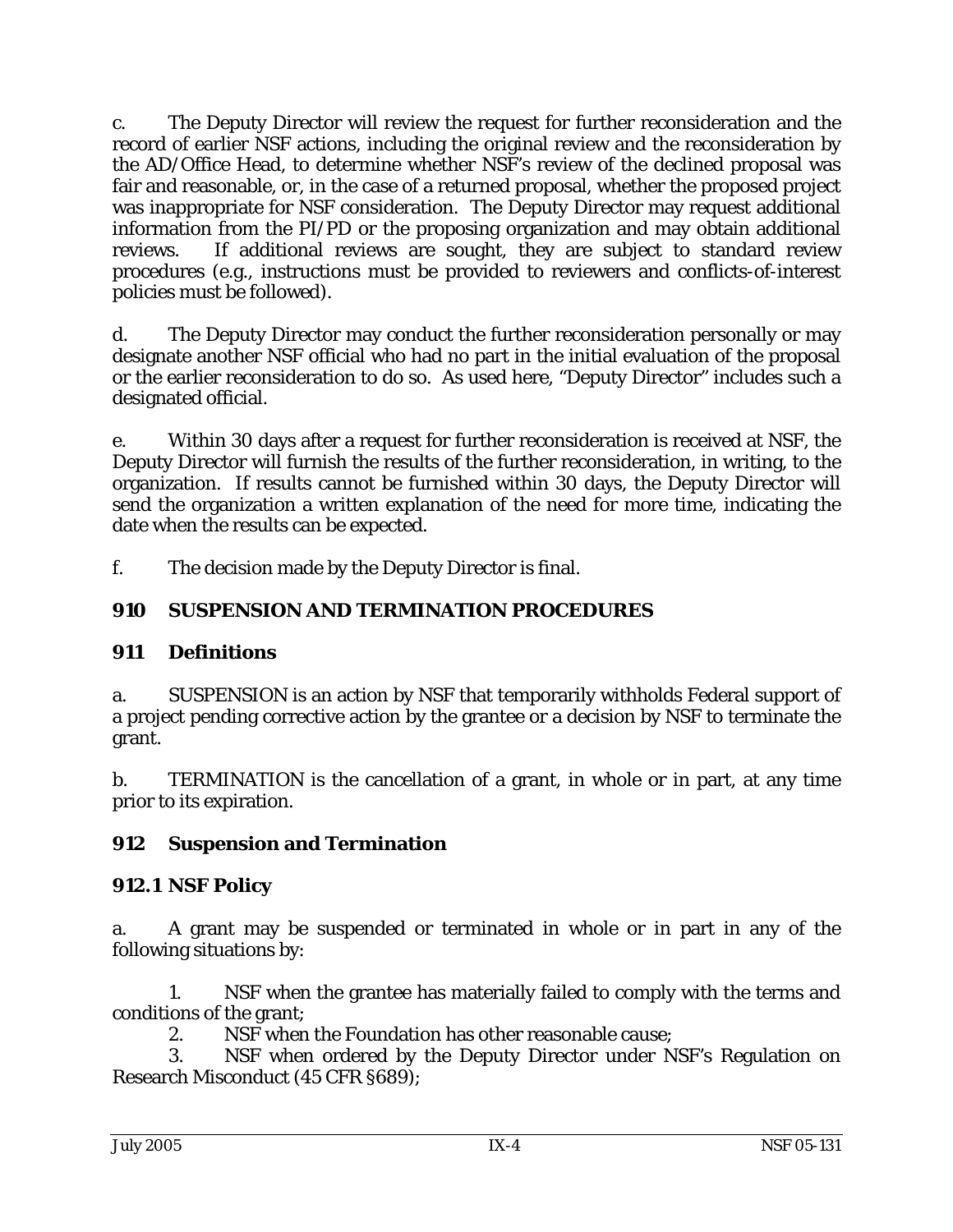4. NSF and the grantee by mutual agreement (if NSF and the grantee cannot reach an agreement, NSF reserves the right to unilaterally terminate the grant); or

 5. the grantee on written notice to NSF setting forth the reasons for such action, the effective date, and, in the case of partial termination, the portion to be terminated or suspended (with the understanding that if NSF determines that the unterminated portion will not accomplish the purposes of the grant it may suspend or terminate the entire grant).

b. Normally, action by NSF to suspend or terminate a grant will be taken only after the grantee has been informed by NSF of the proposed action, or informed of any deficiency on its part and given an opportunity to correct it. However, NSF may immediately suspend or terminate a grant without notice when it believes such action is reasonable to protect the interests of the government.

c. No costs incurred during a suspension period or after the effective date of a termination will be allowable, except those costs which, in the opinion of NSF, the grantee could not reasonably avoid or eliminate, or which were otherwise authorized by the suspension or termination notice, provided such costs would otherwise be allowable under the terms of the grant and the governing cost principles.

d. Within 30 days of the termination date the grantee will furnish a summary of progress under the grant and an itemized accounting of costs incurred prior to the termination date or pursuant to c, above. Final allowable costs under a termination settlement shall be in accordance with the terms of the grant, including this section, and the governing cost principles, giving due consideration to the progress under the grant. In no event will the total of NSF payments under a terminated grant exceed the grant amount or the NSF pro rata share when cost sharing was anticipated, whichever is less.

e. A notice of termination other than by mutual agreement and/or the final settlement amount may be subject to review pursuant to GPM 920, "Informal Resolution of Grant Administration Disputes."

# **912.2 Procedures for Suspension or Termination by NSF**

a. When it is believed that a grantee has failed to comply with one or more of the terms and conditions of a grant, the NSF Grants Officer will normally advise the grantee in writing of the nature of the problem and that failure to correct the deficiency may result in suspension or termination of the grant. The grantee will be requested to respond in writing within 30 calendar days of the date of such letter, describing the action taken or the plan designed to correct the deficiency. Copies of such correspondence will be furnished to the PI/PD and to the NSF Program Officer. However, NSF may immediately suspend or terminate a grant without notice when it believes such action is reasonable to protect the interests of the government.

b. If a satisfactory response is not received within the above period, the NSF Grants Officer may issue a notice immediately suspending authority to further obligate grant funds, in whole or in part. Notice of suspension is sent by certified mail (return receipt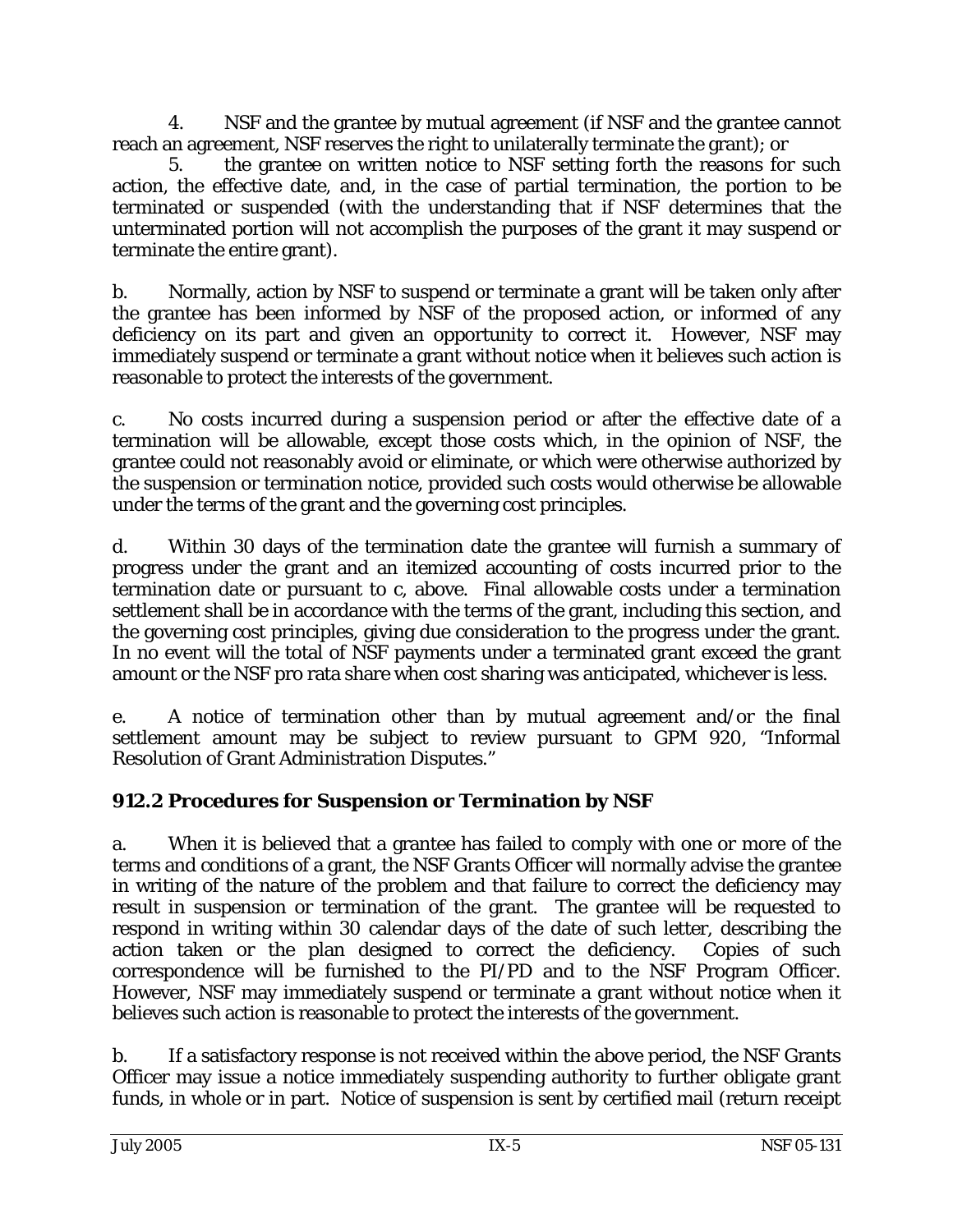requested) to the Authorized Organizational Representative, with a copy to the PI/PD. Within NSF, copies are furnished to DFM and to the NSF Program Officer. The notice will set forth the terms of the suspension and its effective date.

c. Normally, the suspension will remain in effect for a maximum of 60 days to allow the grantee to take corrective action. In the event that the deficiency is not corrected to the satisfaction of NSF, the NSF Grants Officer may issue a notice of termination, addressed as in b., above. The notice will set forth the reasons for the action and its effective date.

d. The remedies described in GPM 920, "Informal Resolution of Grant Administration Disputes," do not preclude a grantee being subject to Debarment and Suspension under the Government-wide Non-procurement Procedures published at 45 CFR §620.

e. Suspension or termination due to research misconduct will be imposed as provided in that regulation.

# **913 Termination by Mutual Agreement**

# **913.1 NSF Policy**

Circumstances may arise in which either NSF or the grantee wishes to terminate a project. If both parties agree that continuation of the project would not produce results commensurate with the further expenditure of funds, or if there arises any other reason, the grant may be terminated by mutual agreement.

# **913.2 Procedures**

a. If the grantee wishes to terminate the project, the Authorized Organizational Representative should advise the NSF Grants Officer in writing and send a copy to the NSF Program Officer.

b. If NSF wishes to terminate the project, the NSF Grants Officer will advise the grantee's Authorized Organizational Representative in writing and send copies to the PI/PD and the NSF Program Officer.

c. Within 30 days after receipt of request from either party for termination by mutual agreement, the other party will provide an appropriate written response. In the event of disagreement between the parties, the NSF Grants Officer will make a final decision, subject to the review procedures prescribed by GPM 920 "Informal Resolution of Grant Administration Disputes."

d. Following termination, grant closeout procedures will be initiated.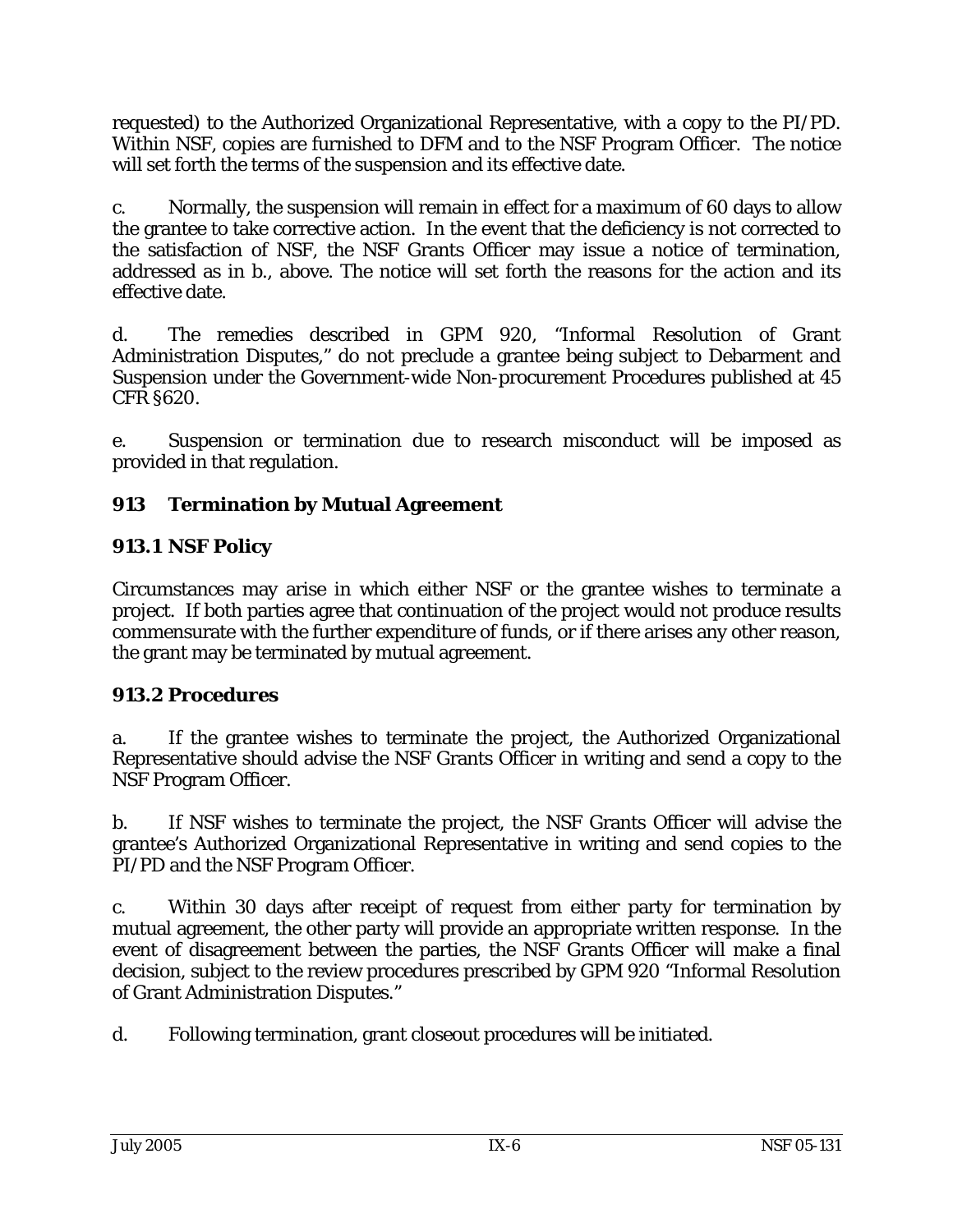## **914 NSF Suspension or Termination Review Procedure**

Grantees should refer to GPM 923, "Procedures," for procedures to request review of a suspension or termination notice. Pending resolution of the request for review, a notice of termination shall remain in effect.

## **920 INFORMAL RESOLUTION OF GRANT ADMINISTRATION DISPUTES**

## **921 Background**

Consistent with the *Recommendation on Grant Disputes* by the Administrative Conference of the U.S., and with the intent of the provisions of Alternative Dispute Resolution, the Foundation provides the informal resolution processes described below concerning disputes or disagreements that may arise over Grants Officer post-award decisions under an NSF grant.

## **922 Scope of Post-Award Disputes Covered**

a. The disputes below are covered under the process described in GPM 923, "Procedures":

 1. cost disallowances pursuant to a Grants Officer's decision, e.g., specific disallowances under an individual grant or as a result of an audit report;

- 2. termination orders; and
- 3. the final settlement amount under a termination.

b. Requests for reconsideration of a declined proposal or a proposal returned without review by NSF are covered in GPM 900, "Reconsideration of Proposals Declined or Returned by the Foundation."

### **923 Procedures**

a. The grantee should submit a certified letter to the Director, Division of Grants and Agreements, National Science Foundation, 4201 Wilson Boulevard, Arlington, VA 22230, noting the grantee's disagreement or dispute and identifying the NSF Grants Officer's decision in question, giving reasons for the request for review and providing any other material pertinent to the request.

b. The letter to the Director, DGA, must be postmarked no later than 30 days after the date of the letter notifying the grantee of the decision in question. The time for filing a request for review is strictly enforced and no extensions for the purpose of preparing it will be granted.

c. The request for review need not follow a prescribed format; however, it must contain a full statement of the grantee's position with respect to the disputed matter and the facts and reasons in support of the grantee's position. Requests will be reviewed if the grantee submits new information (which was unavailable at the time of the original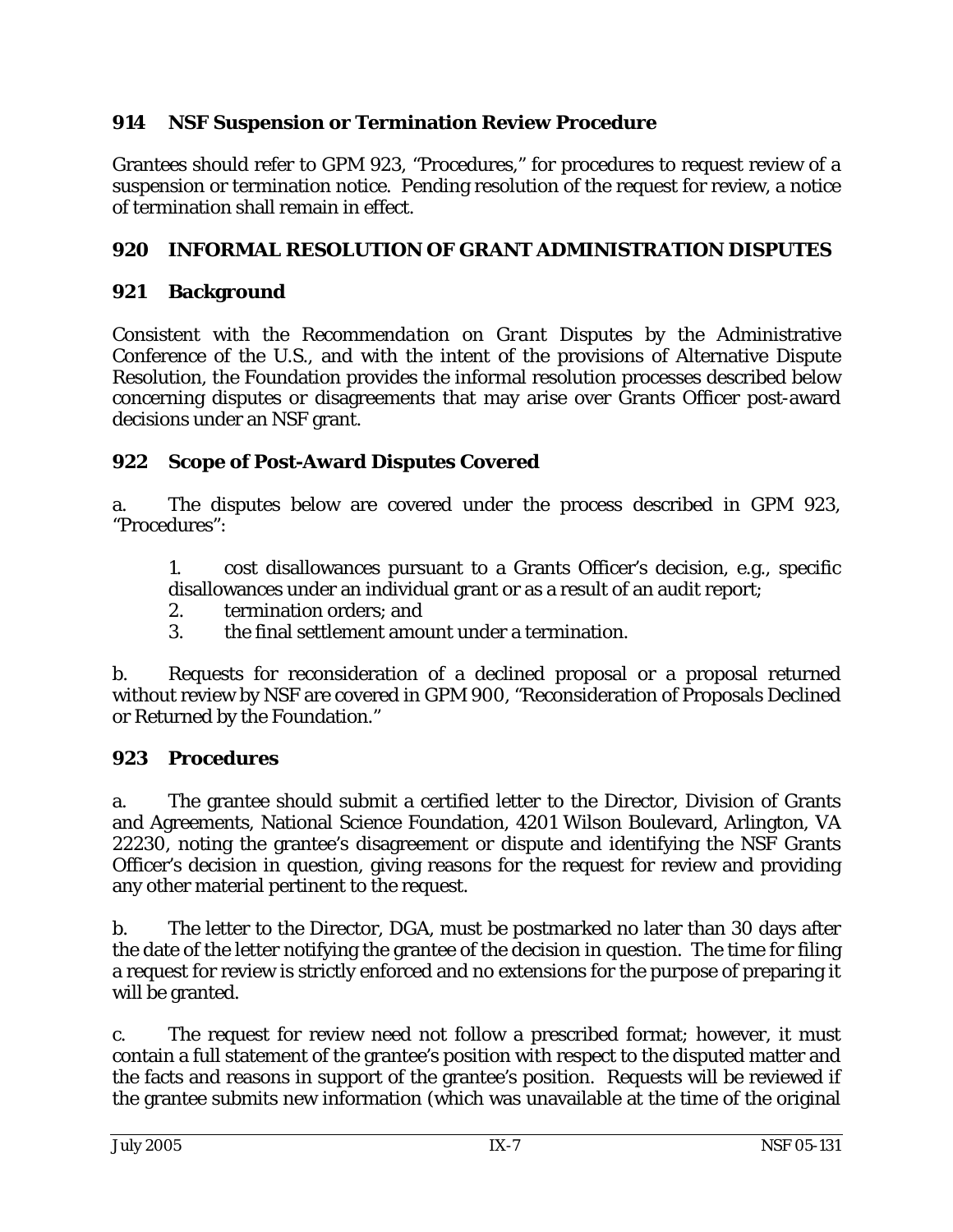decision); if an error in fact or application of NSF policy is noted in the original decision; or improper procedures were followed in the original decision.

d. The Director, DGA, will review or designate one or more individuals to review the matter. One reviewing official will be at least at a management level equivalent to the official who made the decision that is being reviewed. In no case, will the review be undertaken by any individual involved with the decision or involved in recommending and/or monitoring the scientific and engineering aspects of the project or responsible for negotiating and/or administrating its business aspects.

e. The designated individual(s) will review and consider all relevant information available. A report which identifies the conclusion and recommendation will be completed and in disputes covered under:

 1. GPM 922.a.1 and 3, the report will be completed within 30 days and forwarded to the Director, DGA or his/her designee for a final and unappealable written decision for the agency. The Director, DGA or his/her designee will communicate the decision in writing to the grantee, normally within 15 days of receipt of the report, unless otherwise specified by NSF.

 2. GPM 922a.2, the report will be completed within 90 days and forwarded to the NSF Deputy Director or his/her designee. The NSF Deputy Director or his/her designee will make the final and unappealable decision for the agency and will communicate the decision in writing to the grantee within 15 days of receipt of the report unless otherwise specified by NSF.

# **930 RESEARCH MISCONDUCT**

RESEARCH MISCONDUCT means fabrication, falsification, or plagiarism in proposing or performing research funded by NSF, reviewing research proposals submitted to NSF, or in reporting research results funded by NSF.

# **931 NSF Policies and Responsibilities**

a. The NSF will take appropriate action against individuals or organizations upon a determination that misconduct has occurred. It may also take interim action during an investigation. Possible actions include sending a letter of reprimand to the individual or organization, requiring prior NSF approval of particular activities by an individual or organization, requiring special assurances of compliance with particular policies, restricting designated activities or expenditures under particular grants, suspending or terminating grants, debarring or suspending an individual or organization and prohibiting participation by an individual as an NSF reviewer, advisor or consultant.

b. NSF will find misconduct only after careful inquiry and investigation by a grantee organization, by another Federal agency or by NSF. An "inquiry" consists of preliminary information-gathering and preliminary fact-finding to determine whether an allegation or apparent instance of misconduct has substance. An investigation must be undertaken if the inquiry determines the allegation or apparent instance of misconduct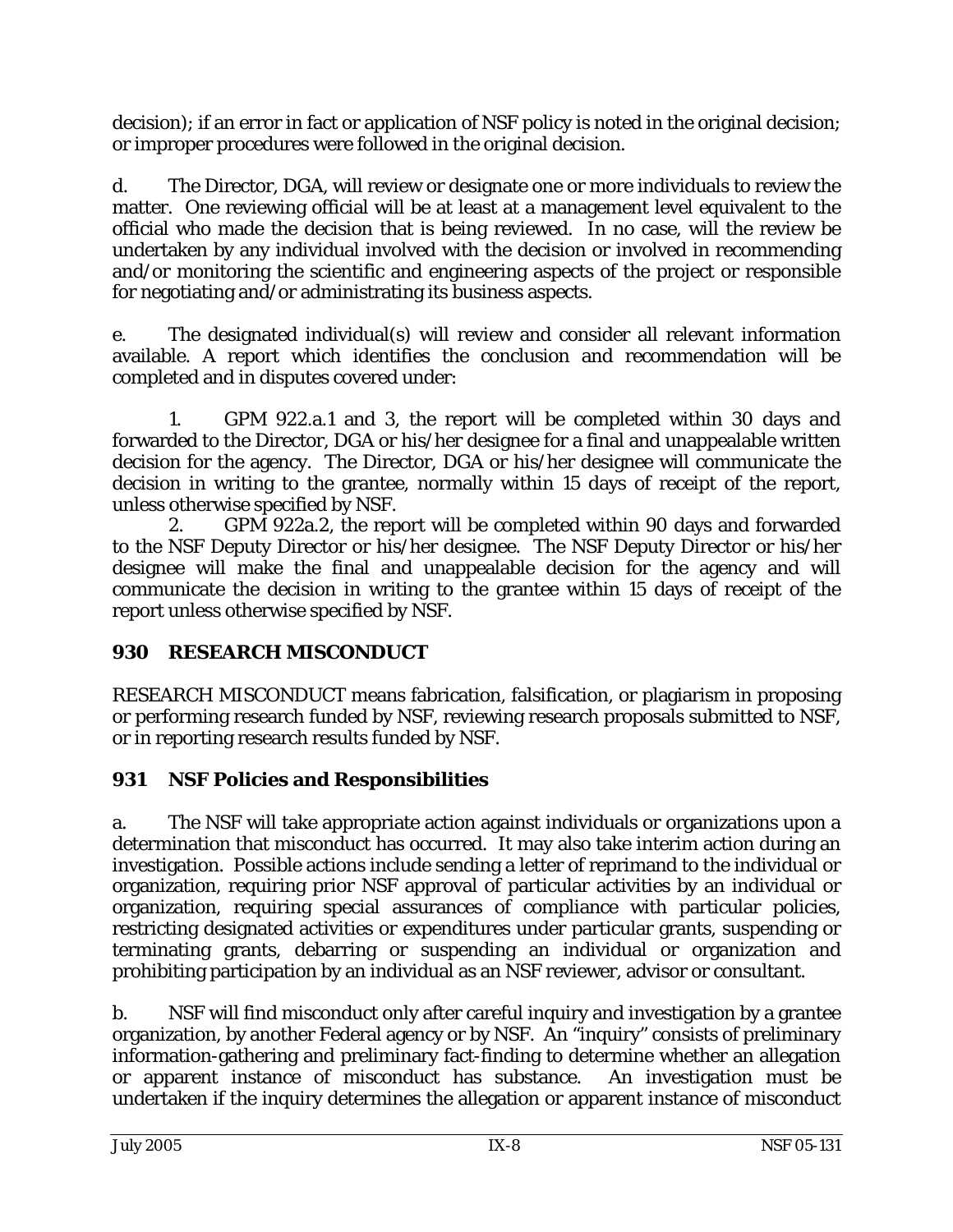has substance. An "investigation" is a formal development, examination, and evaluation of a factual record to determine whether misconduct has taken place or, if misconduct has already been confirmed, to assess its extent and consequences or determine appropriate action.

c. Before NSF makes any final finding of misconduct or takes any final action on such a finding, NSF will normally afford the accused individual or organization notice, a chance to provide comments and rebuttal and a chance to appeal. In structuring procedures in individual cases, NSF may take into account procedures already followed by other entities investigating or adjudicating the same allegation of misconduct.

d. Debarment or suspension for misconduct will be imposed only after further procedures described in applicable debarment and suspension regulations (45 CFR §620). Severe misconduct is an independent cause for debarment or suspension.

e. The OIG (GPM 118, "Office of Inspector General") oversees investigations of research misconduct and conducts any NSF inquiries and investigations into suspected or alleged research misconduct.

f. The Deputy Director adjudicates research misconduct proceedings and the Director decides appeals.

g. After receiving an investigation report, the subject's rebuttal and recommendations of the OIG, the NSF Deputy Director may initiate further investigation or hearings or order interim or final actions. A written disposition specifying actions to be taken will be sent to affected individuals or organizations and will include instructions on how to pursue an appeal to the Director of the Foundation.

### **932 Role of Grantees**

a. Grantees bear primary responsibility for prevention and detection of misconduct. In most instances, NSF will rely on grantees to promptly:

- 1. initiate an inquiry into any suspected or alleged misconduct;
- 2. conduct a subsequent investigation, if the inquiry finds substance;

 3. take action necessary to ensure the integrity of research, the rights and interests of research subjects and the public and the observance of legal requirements or responsibilities; and

 4. provide appropriate safeguards for subjects of allegations as well as informants.

b. If a grantee wishes NSF to defer independent inquiry or investigation, it should:

- 1. inform NSF immediately if an initial inquiry finds substance;
- 2. keep NSF informed during such an investigation;

 3. notify NSF even before deciding to initiate an investigation or as required during an investigation: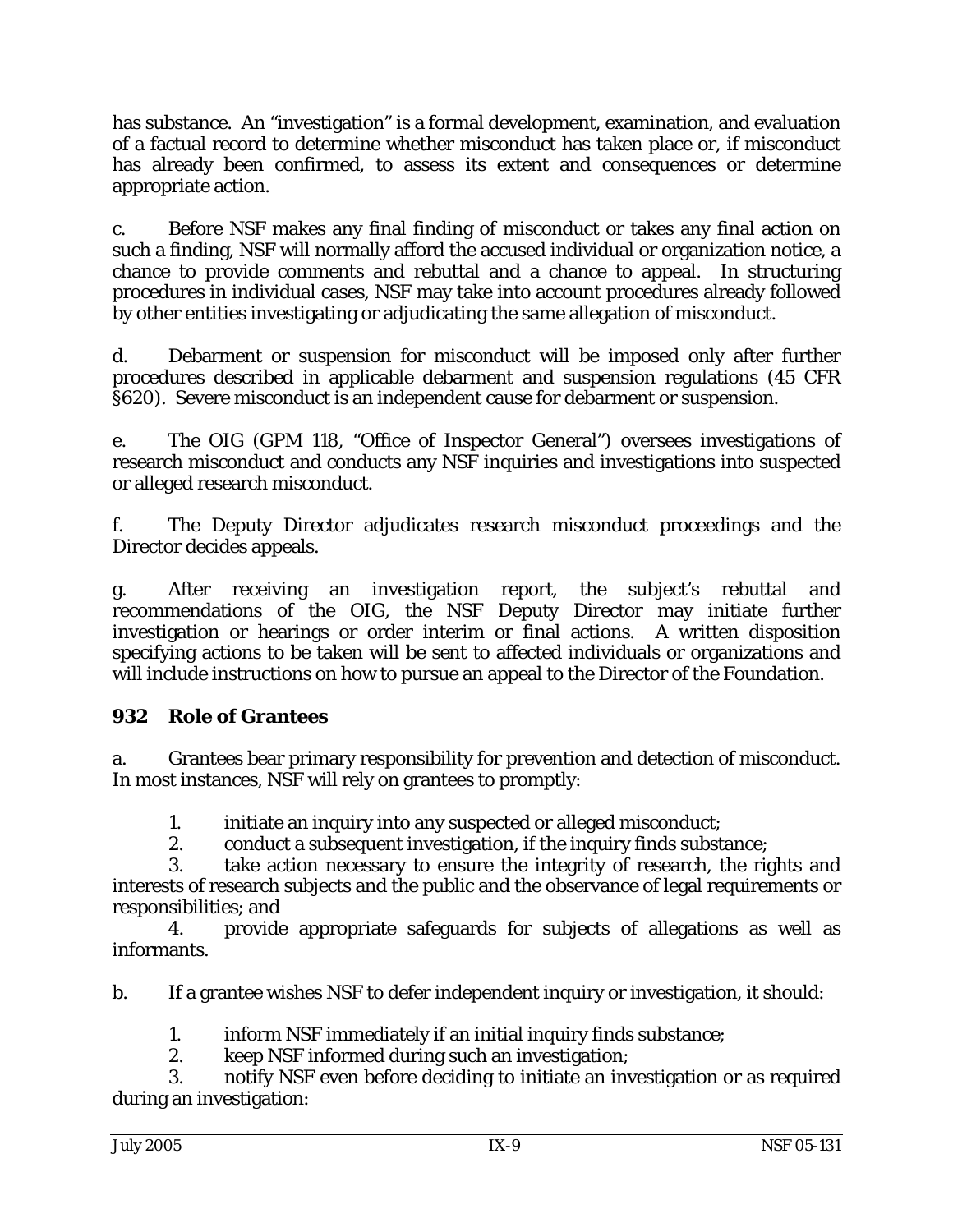- (a) if there is reasonable indication of possible violations of civil or criminal law;
	- (b) if public health or safety are at risk;
	- (c) if NSF's resources, reputation, or other interests need protecting;
- (d) if Federal action may be needed to protect the interests of a subject of the investigation or of others potentially affected; or
	- (e) if the research community or the public should be informed;
	- (f) if research activities should be suspended; and
	- 4. provide NSF with the final report from any investigation.

c. If a grantee wishes NSF to defer independent inquiry or investigation, it should complete any inquiry and decide whether an investigation is warranted within 90 days. It should similarly complete any investigation and reach a disposition within 180 days. If completion of an inquiry or investigation is delayed, but the grantee wishes NSF deferral to continue, NSF may require submission of periodic status reports.

d. Grantees should maintain and effectively communicate to their staffs appropriate policies and procedures relating to misconduct, which should indicate when NSF must or should be notified.

# **933 Reporting Possible Misconduct**

Possible misconduct in activities funded by NSF should be reported to the Office of Inspector General, National Science Foundation, 4201 Wilson Boulevard, Arlington, VA 22230, (703) 292-7100 or (800) 428-2189 or via e-mail at  $oig@nsf.gov$ .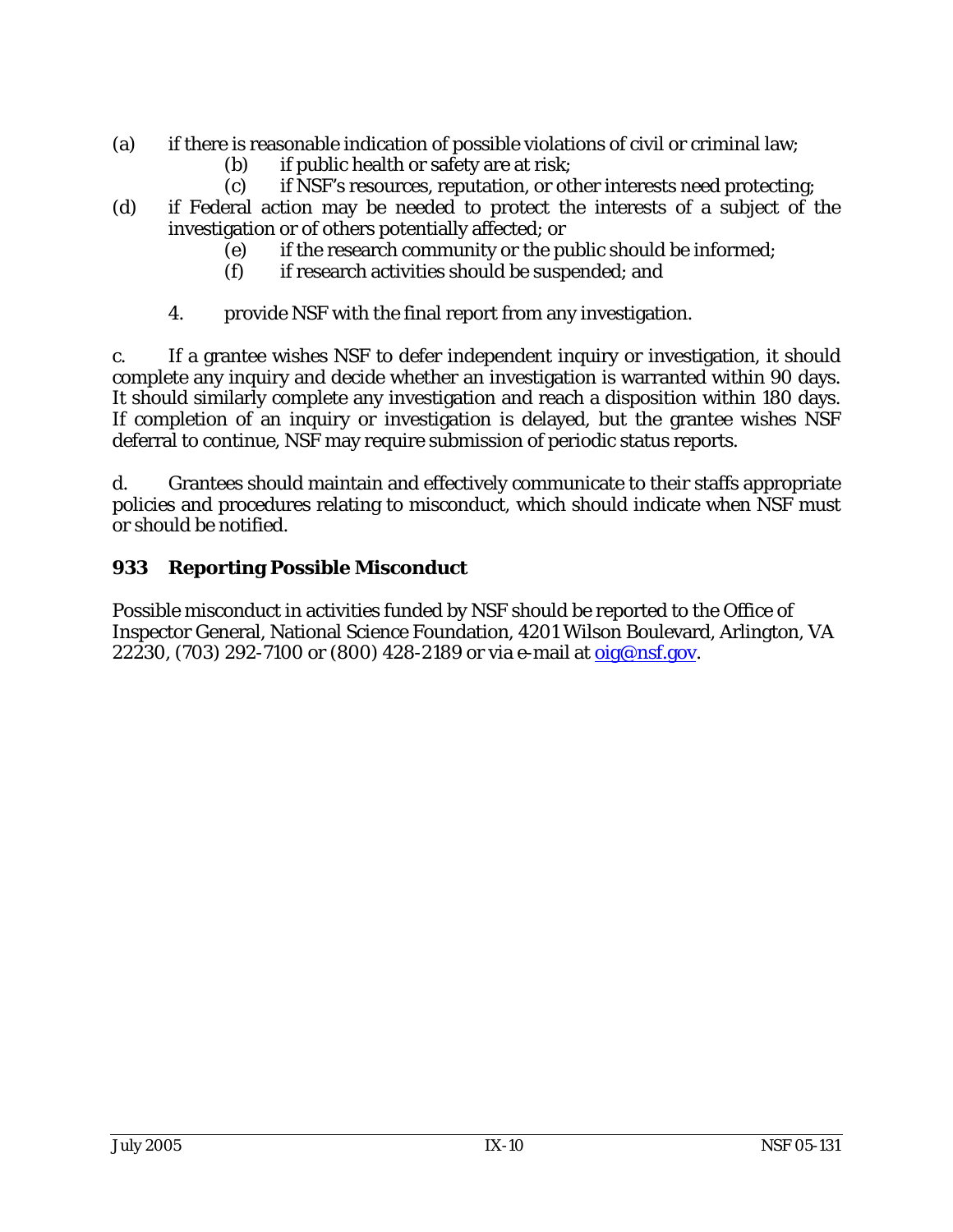# **SUBJECT INDEX**

#### **GPM SECTION**

#### $\mathbf{A}$

#### $\, {\bf B}$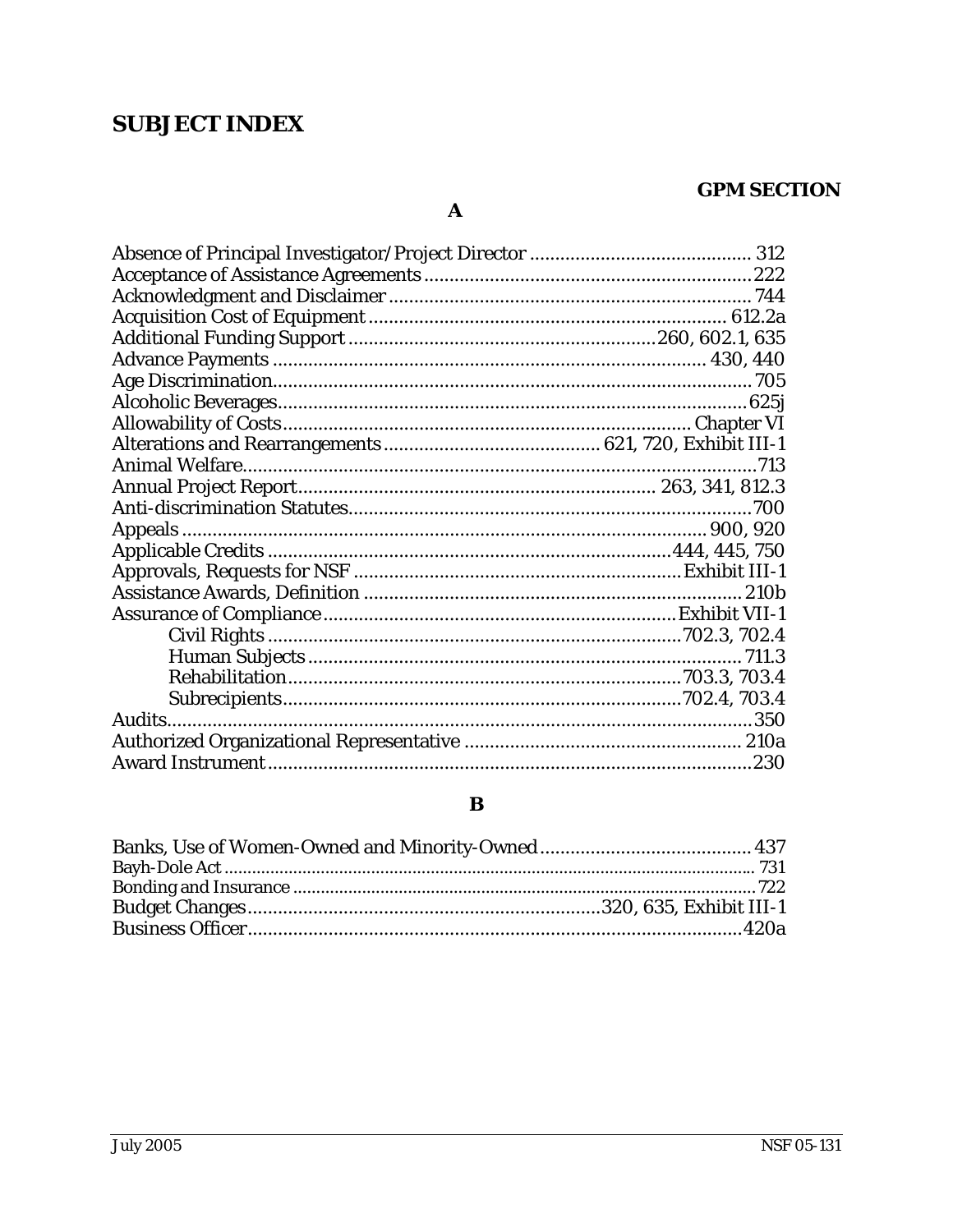| Cash:                                                        |  |
|--------------------------------------------------------------|--|
|                                                              |  |
|                                                              |  |
|                                                              |  |
|                                                              |  |
| <b>Changes:</b>                                              |  |
| <b>Grantee Notifications to and Requests for</b>             |  |
| Approval from the National Science Foundation  Exhibit III-1 |  |
|                                                              |  |
|                                                              |  |
|                                                              |  |
|                                                              |  |
|                                                              |  |
|                                                              |  |
|                                                              |  |
|                                                              |  |
|                                                              |  |
|                                                              |  |
|                                                              |  |
|                                                              |  |
|                                                              |  |
|                                                              |  |
|                                                              |  |
|                                                              |  |
|                                                              |  |
|                                                              |  |
|                                                              |  |
|                                                              |  |
|                                                              |  |
|                                                              |  |
|                                                              |  |
|                                                              |  |
|                                                              |  |
|                                                              |  |
|                                                              |  |
|                                                              |  |
|                                                              |  |
|                                                              |  |
|                                                              |  |
|                                                              |  |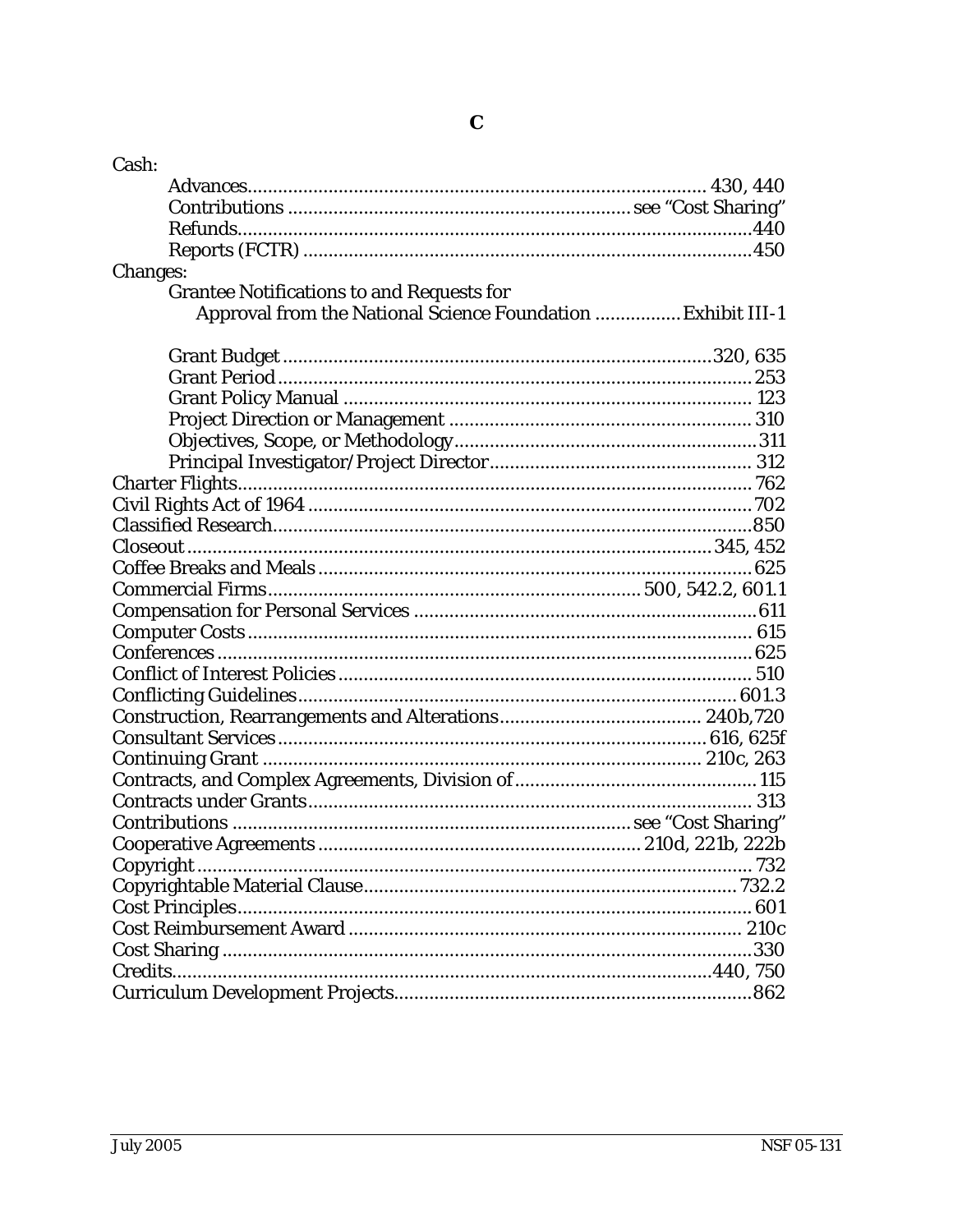| .721 |
|------|
|      |
|      |
|      |
|      |
|      |
|      |
|      |
|      |
|      |
|      |
|      |
|      |
|      |
|      |
|      |
|      |
|      |
|      |
|      |
|      |

# $\mathbf{E}$

| Equipment: |  |
|------------|--|
|            |  |
|            |  |
|            |  |
|            |  |
|            |  |
|            |  |
|            |  |
|            |  |
|            |  |
|            |  |
|            |  |
|            |  |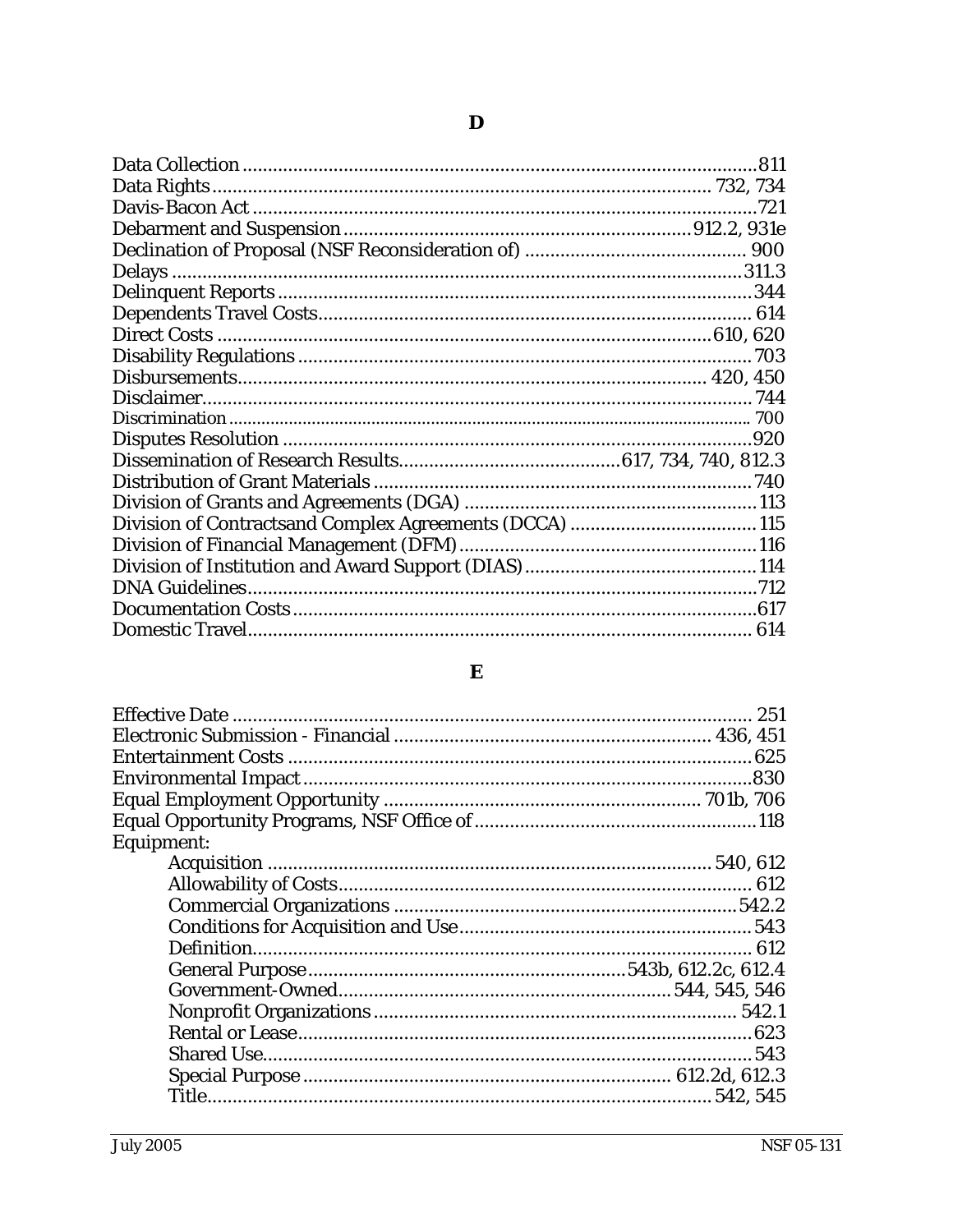| <b>Expenditures:</b> |  |
|----------------------|--|
|                      |  |
|                      |  |
|                      |  |
|                      |  |
|                      |  |
|                      |  |
|                      |  |

# $\mathbf{F}$

| Funds: |  |
|--------|--|
|        |  |
|        |  |
|        |  |
|        |  |
|        |  |
|        |  |
|        |  |
|        |  |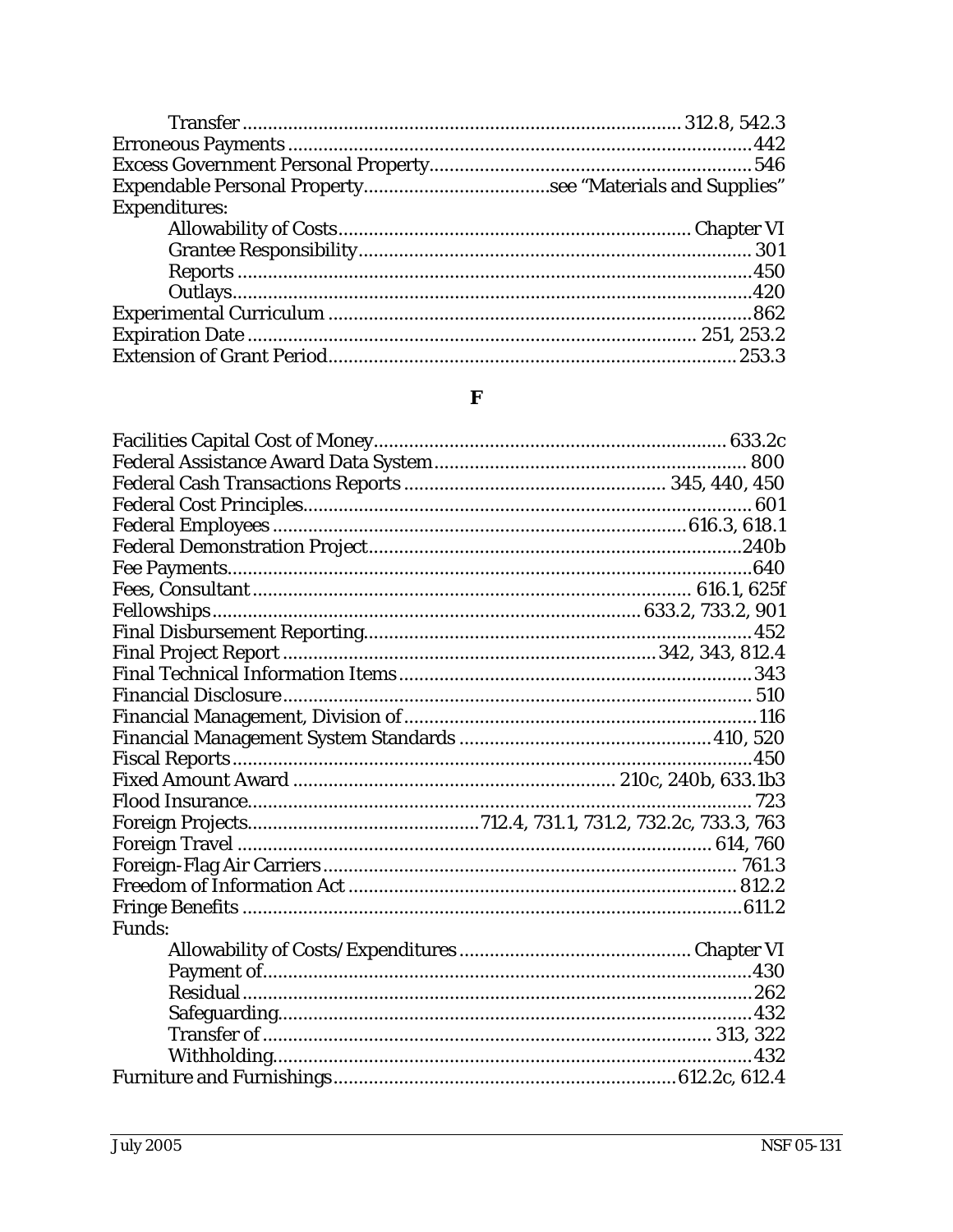### $\bf H$

|--|--|--|--|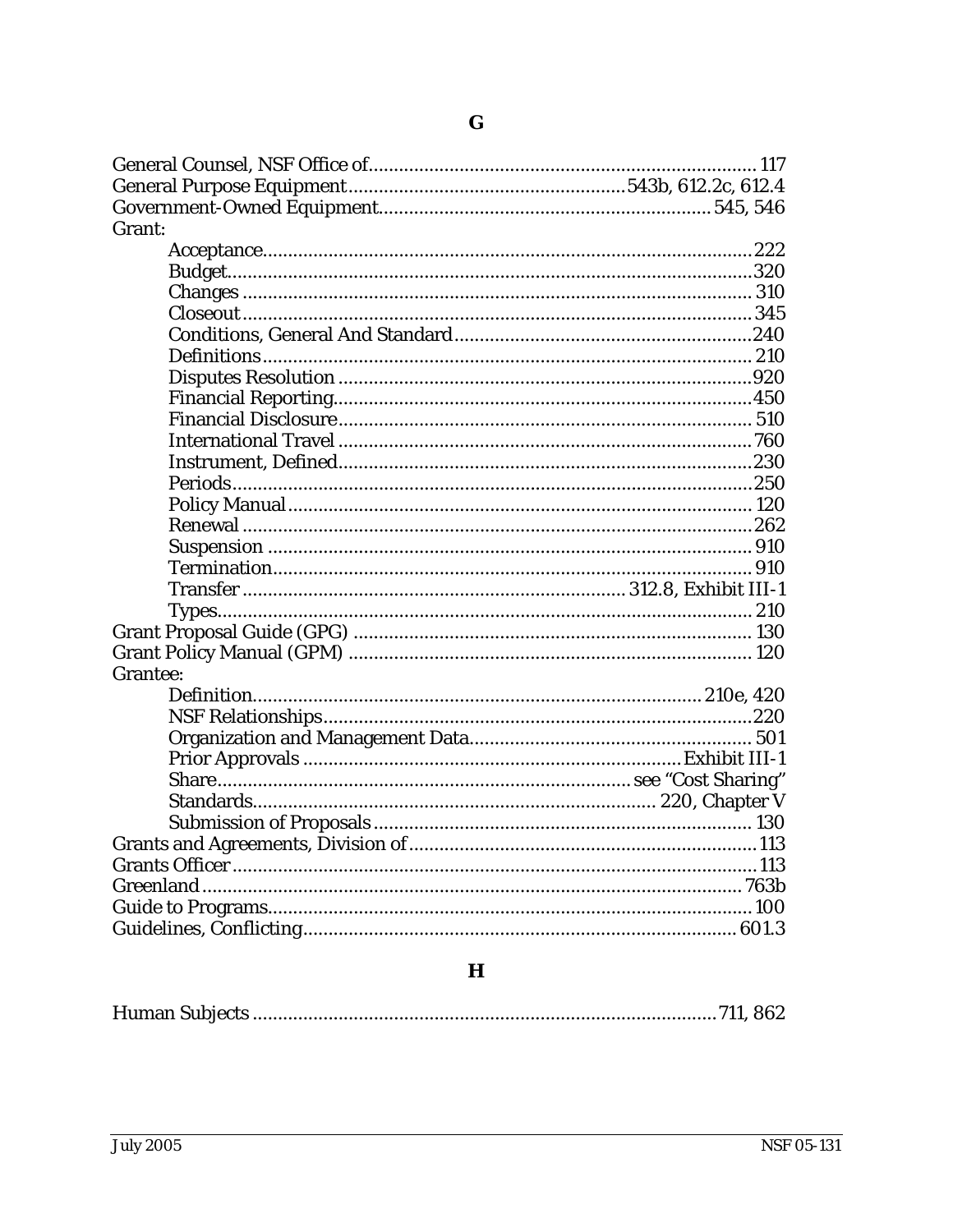| International: |  |
|----------------|--|
|                |  |
|                |  |
|                |  |
|                |  |
|                |  |
|                |  |
|                |  |
|                |  |
|                |  |
|                |  |

# $\mathbf{L}$

# $\mathbf{M}$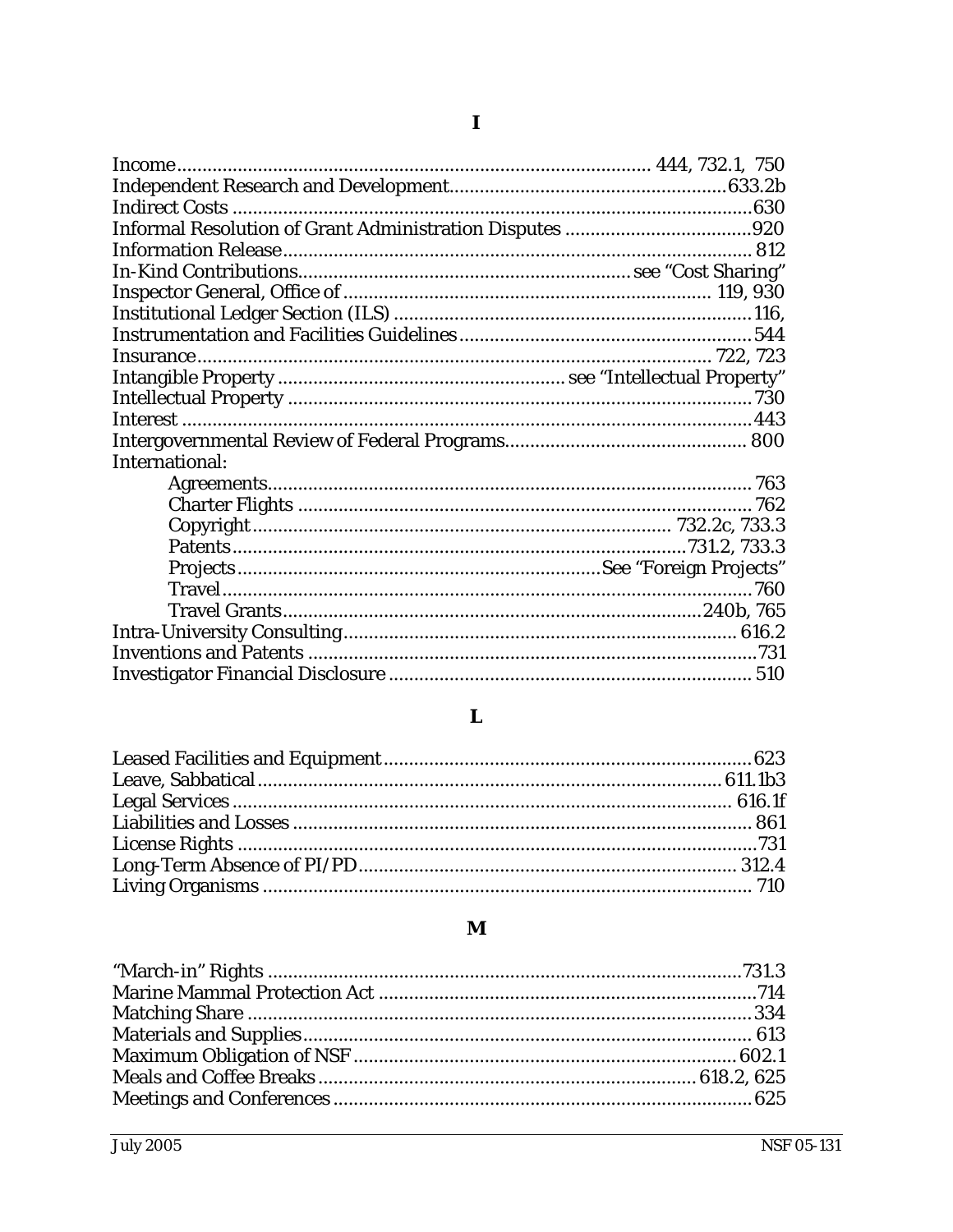# $\overline{\mathbf{N}}$

| <b>National Science Foundation:</b> |      |
|-------------------------------------|------|
|                                     |      |
|                                     |      |
|                                     |      |
|                                     |      |
|                                     |      |
|                                     |      |
|                                     |      |
|                                     |      |
|                                     |      |
|                                     |      |
|                                     |      |
|                                     |      |
|                                     |      |
|                                     | .220 |
|                                     |      |

# $\mathbf 0$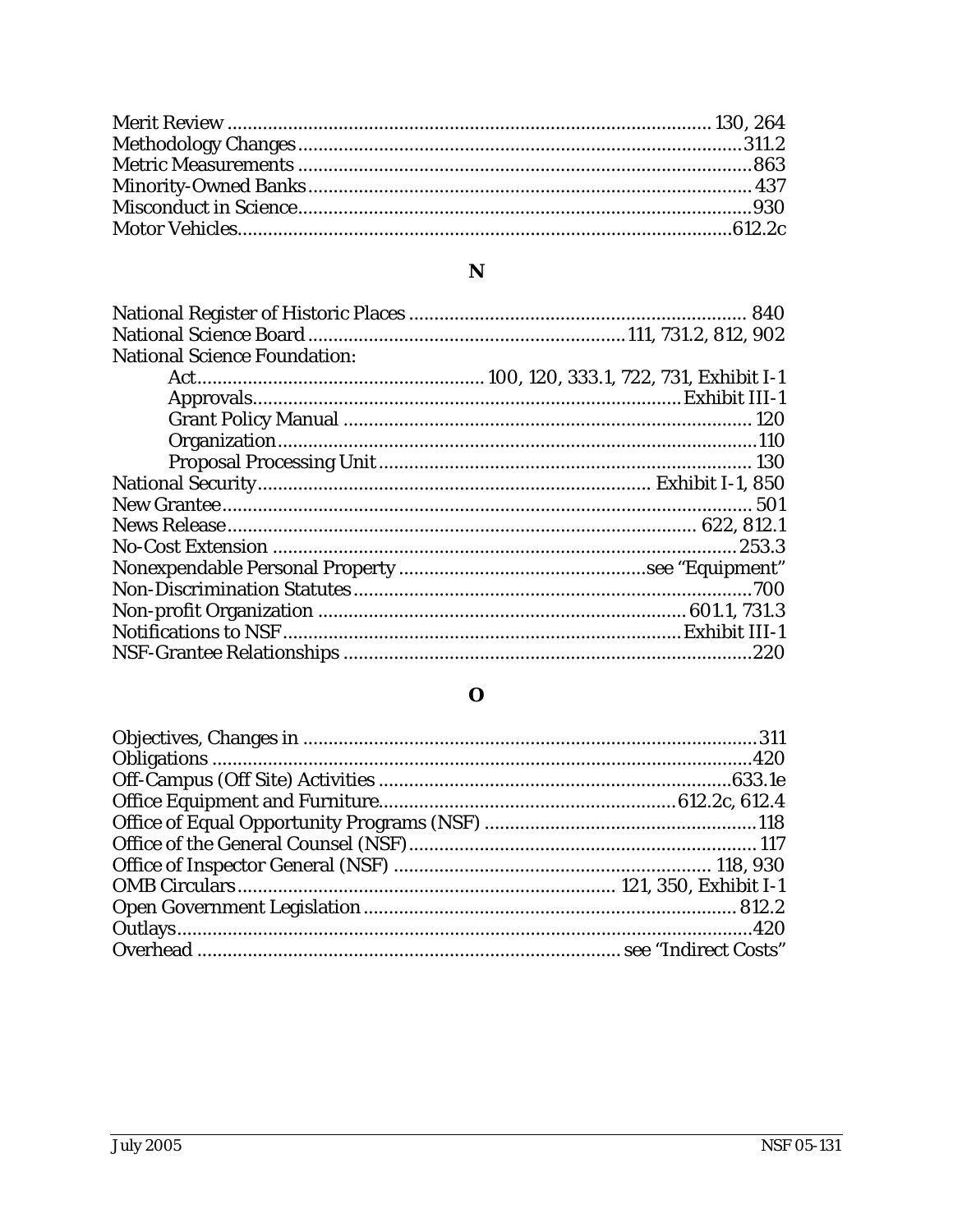| $PI/PD$ : |  |
|-----------|--|
|           |  |
|           |  |
|           |  |
|           |  |
|           |  |
|           |  |
|           |  |
|           |  |
|           |  |
|           |  |
|           |  |
|           |  |
|           |  |
|           |  |
|           |  |
|           |  |
|           |  |
|           |  |
|           |  |
|           |  |
|           |  |
|           |  |
|           |  |
|           |  |
| Property: |  |
|           |  |
|           |  |
|           |  |
|           |  |
|           |  |
|           |  |
|           |  |
|           |  |
|           |  |
|           |  |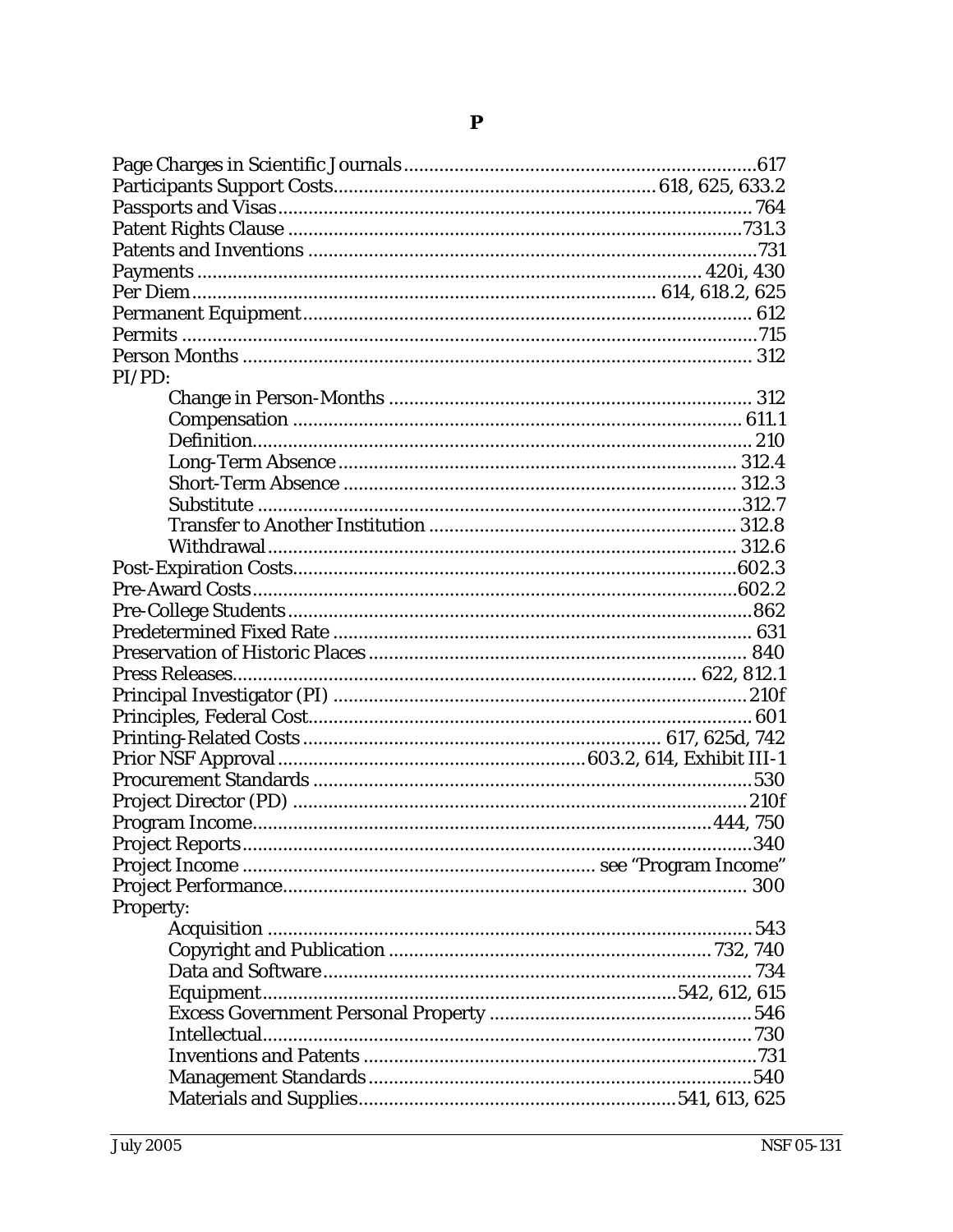| Proposal: |  |
|-----------|--|
|           |  |
|           |  |
|           |  |
|           |  |
|           |  |

# $\mathbf Q$

### $\mathbf R$

| <b>Reports:</b>               |  |
|-------------------------------|--|
|                               |  |
|                               |  |
|                               |  |
|                               |  |
|                               |  |
|                               |  |
|                               |  |
|                               |  |
|                               |  |
|                               |  |
|                               |  |
|                               |  |
| Rovalties Under Grants<br>730 |  |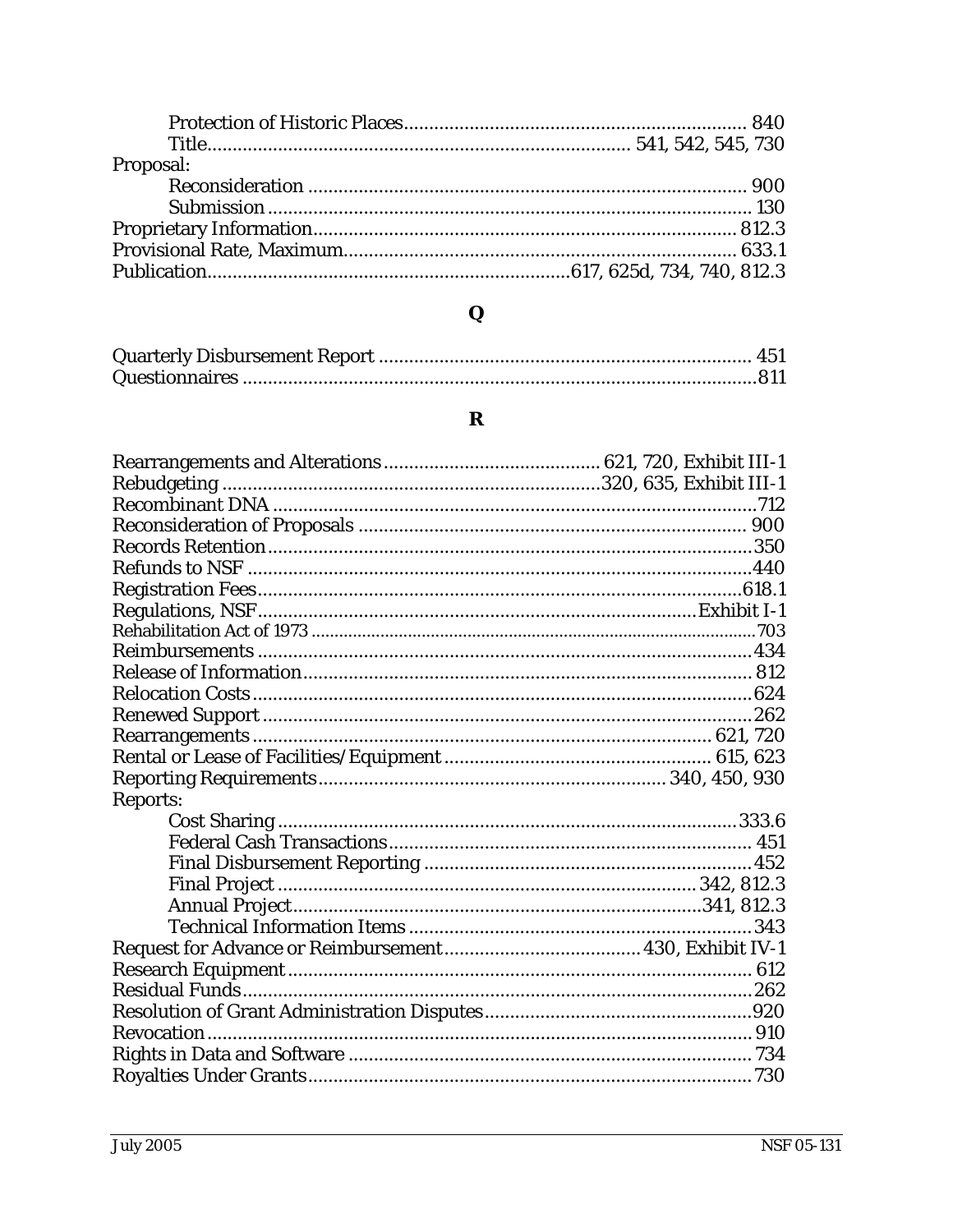| Standards: |  |
|------------|--|
|            |  |
|            |  |
|            |  |
|            |  |
|            |  |
|            |  |
|            |  |
|            |  |
|            |  |
|            |  |
|            |  |
|            |  |
|            |  |
|            |  |
|            |  |

# T

| Title: |  |
|--------|--|
|        |  |
|        |  |
|        |  |
|        |  |
|        |  |